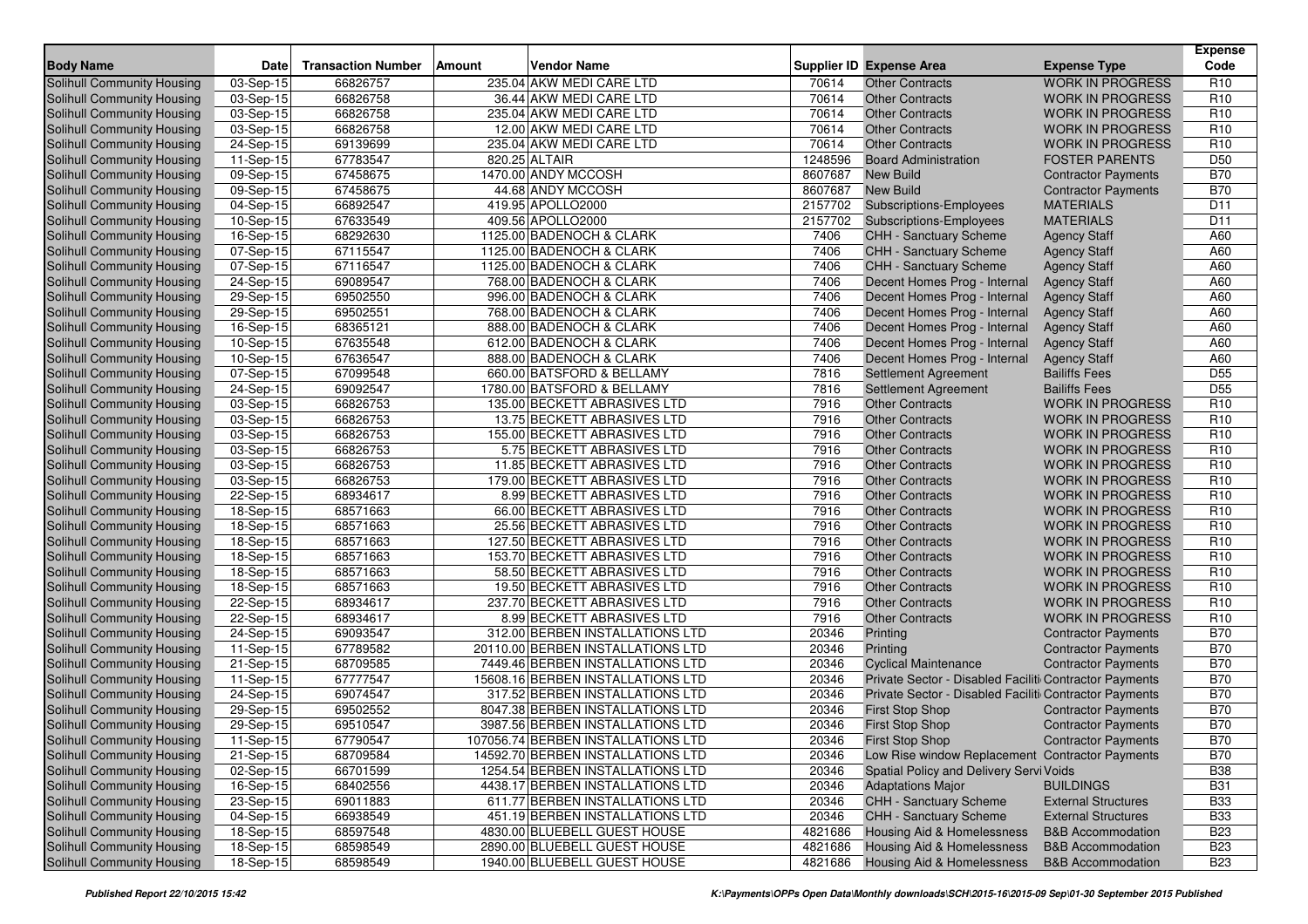| <b>Body Name</b>                                         | <b>Date</b>             | <b>Transaction Number</b> | <b>Amount</b> | <b>Vendor Name</b>                             |                    | <b>Supplier ID Expense Area</b>                        | <b>Expense Type</b>                           | <b>Expense</b><br>Code   |
|----------------------------------------------------------|-------------------------|---------------------------|---------------|------------------------------------------------|--------------------|--------------------------------------------------------|-----------------------------------------------|--------------------------|
| Solihull Community Housing                               | 18-Sep-15               | 68599547                  |               | 4830.00 BLUEBELL GUEST HOUSE                   | 4821686            | Housing Aid & Homelessness                             | <b>B&amp;B Accommodation</b>                  | <b>B23</b>               |
| <b>Solihull Community Housing</b>                        | 11-Sep-15               | 67776547                  |               | 462.34 BRITISH GAS TRADING LTD                 | 9637               | Private Sector Leasing (Former) Bangor/Keele/Wham/Ww   |                                               | <b>B11</b>               |
| <b>Solihull Community Housing</b>                        | 16-Sep-15               | 68365116                  |               | 518.79 BRITISH GAS TRADING LTD                 | 9637               | Subscriptions-Employees                                | Bangor/Keele/Wham/Ww                          | <b>B11</b>               |
| Solihull Community Housing                               | 04-Sep-15               | 66892548                  |               | 932.32 BROPHY RIAZ AND PARTNERS CHARTERED      | 167258             | Printing                                               | <b>Contractor Payments</b>                    | <b>B70</b>               |
| Solihull Community Housing                               | $\overline{04}$ -Sep-15 | 66892549                  |               | 3702.88 BROPHY RIAZ AND PARTNERS CHARTERED     | 167258             | Printing                                               | <b>Contractor Payments</b>                    | <b>B70</b>               |
| Solihull Community Housing                               | 29-Sep-15               | 69510550                  |               | 1662.48 BROPHY RIAZ AND PARTNERS CHARTERED     | 167258             | Printing                                               | <b>Contractor Payments</b>                    | <b>B70</b>               |
| Solihull Community Housing                               | 29-Sep-15               | 69510548                  |               | 2375.28 BROPHY RIAZ AND PARTNERS CHARTERED     | 167258             | Private Sector - Disabled Faciliti Contractor Payments |                                               | <b>B70</b>               |
| Solihull Community Housing                               | 16-Sep-15               | 68278547                  |               | 2911.39 BROPHY RIAZ AND PARTNERS CHARTERED     | 167258             | Private Sector - Disabled Faciliti Contractor Payments |                                               | <b>B70</b>               |
| Solihull Community Housing                               | 18-Sep-15               | 68596547                  |               | 8543.30 BURROWS HOME COMFORTS LTD              | 273054             | <b>Fire Protection Works</b>                           | <b>Contractor Payments</b>                    | <b>B70</b>               |
| Solihull Community Housing                               | 23-Sep-15               | 69011876                  |               | 215.72 C & C FLOORING                          | 164498             | Kitchens                                               | <b>Contractor Payments</b>                    | <b>B70</b>               |
| Solihull Community Housing                               | 02-Sep-15               | 66701593                  |               | 220.63 C & C FLOORING                          | 164498             | Decent Homes Prog - Internal                           | <b>Contractor Payments</b>                    | <b>B70</b>               |
| Solihull Community Housing                               | 02-Sep-15               | 66701590                  |               | 213.80 C & C FLOORING                          | 164498             | <b>Adaptations Major</b>                               | <b>BUILDINGS</b>                              | <b>B31</b>               |
| Solihull Community Housing                               | 02-Sep-15               | 66701585                  |               | 213.80 C & C FLOORING                          | 164498             | <b>Adaptations Major</b>                               | <b>BUILDINGS</b>                              | <b>B31</b>               |
| Solihull Community Housing                               | 02-Sep-15               | 66701583                  |               | 232.24 C & C FLOORING                          | 164498             | <b>Adaptations Major</b>                               | <b>BUILDINGS</b>                              | <b>B31</b>               |
| Solihull Community Housing                               | 09-Sep-15               | 67451548                  |               | 290.30 C & C FLOORING                          | 164498             | <b>Adaptations Major</b>                               | <b>BUILDINGS</b>                              | <b>B31</b>               |
| Solihull Community Housing                               | 23-Sep-15               | 69011875                  |               | 261.28 C & C FLOORING                          | 164498             | <b>Adaptations Major</b>                               | <b>BUILDINGS</b>                              | <b>B31</b>               |
| Solihull Community Housing                               | 23-Sep-15               | 69011873                  |               | 213.80 C & C FLOORING                          | 164498             | <b>Adaptations Major</b>                               | <b>BUILDINGS</b>                              | <b>B31</b>               |
|                                                          |                         | 69011871                  |               | 290.30 C & C FLOORING                          | 164498             |                                                        | <b>BUILDINGS</b>                              | <b>B31</b>               |
| Solihull Community Housing<br>Solihull Community Housing | 23-Sep-15<br>23-Sep-15  | 69011864                  |               | 229.19 C & C FLOORING                          | 164498             | <b>Adaptations Major</b>                               | <b>BUILDINGS</b>                              | <b>B31</b>               |
|                                                          | 02-Sep-15               | 66701588                  |               | 461.70 C & C FLOORING                          | 164498             | <b>Adaptations Major</b><br>CHH - Sanctuary Scheme     | <b>BUILDINGS</b>                              | <b>B31</b>               |
| Solihull Community Housing<br>Solihull Community Housing |                         | 69011869                  |               | 212.11 C & C FLOORING                          | 164498             |                                                        | <b>BUILDINGS</b>                              | <b>B31</b>               |
|                                                          | 23-Sep-15               |                           |               |                                                |                    | CHH - Sanctuary Scheme                                 | <b>BUILDINGS</b>                              |                          |
| Solihull Community Housing                               | 23-Sep-15               | 69011868<br>66938548      |               | 253.83 C & C FLOORING                          | 164498<br>164498   | CHH - Sanctuary Scheme                                 | <b>BUILDINGS</b>                              | <b>B31</b>               |
| Solihull Community Housing                               | $\overline{0}$ 4-Sep-15 |                           |               | 238.44 C & C FLOORING                          |                    | <b>CHH - Sanctuary Scheme</b>                          | <b>BUILDINGS</b>                              | <b>B31</b>               |
| Solihull Community Housing                               | 04-Sep-15               | 66938547<br>67846548      |               | 224.03 C & C FLOORING<br>298.05 C & C FLOORING | 164498<br>164498   | <b>CHH - Sanctuary Scheme</b>                          | <b>BUILDINGS</b>                              | <b>B31</b><br><b>B31</b> |
| Solihull Community Housing                               | 11-Sep-15               |                           |               | 575.06 C & C FLOORING                          |                    | CHH - Sanctuary Scheme                                 | <b>BUILDINGS</b>                              |                          |
| Solihull Community Housing                               | 11-Sep-15               | 67846552                  |               |                                                | 164498             | CHH - Sanctuary Scheme                                 |                                               | <b>B31</b>               |
| Solihull Community Housing                               | 23-Sep-15               | 69011879                  |               | 238.44 C & C FLOORING                          | 164498             | <b>Fradley BID</b>                                     | <b>BUILDINGS</b>                              | <b>B31</b>               |
| Solihull Community Housing                               | 29-Sep-15               | 69510552                  |               | 500.00 CAPITA BUSINESS SERVICES LTD.           | 99513              | New Build - Peel Close                                 | <b>Contractor Payments</b>                    | <b>B70</b>               |
| Solihull Community Housing                               | 24-Sep-15               | 69094547                  |               | 600.00 CAPITA BUSINESS SERVICES LTD.           | 99513              | <b>IT Strategy</b>                                     | ICT Services & Consultan                      | D38                      |
| Solihull Community Housing                               | 07-Sep-15               | 67119547                  |               | 975.00 CAPITA BUSINESS SERVICES LTD.           | 99513<br>99513     | <b>IT Strategy</b>                                     | ICT Services & Consultan<br><b>TELEPHONES</b> | D38<br>D30               |
| Solihull Community Housing<br>Solihull Community Housing | 07-Sep-15               | 67120547                  |               | 8000.00 CAPITA BUSINESS SERVICES LTD.          | 2071841            | <b>IT Strategy</b>                                     | <b>MATERIALS</b>                              |                          |
|                                                          | 04-Sep-15               | 66860558                  |               | 364.00 CAPITAL FURNISHINGS                     | 2071841            | Subscriptions-Employees                                | <b>MATERIALS</b>                              | D <sub>11</sub><br>D11   |
| Solihull Community Housing                               | 04-Sep-15               | 66863547                  |               | 814.00 CAPITAL FURNISHINGS                     | 2071841            | <b>Subscriptions-Employees</b>                         |                                               |                          |
| Solihull Community Housing                               | 04-Sep-15               | 66885549                  |               | 359.00 CAPITAL FURNISHINGS                     |                    | 8 Lambscote Close - 3 bed mais MATERIALS               |                                               | D11                      |
| Solihull Community Housing                               | 16-Sep-15               | 68284547                  |               | 319.00 CAPITAL FURNISHINGS                     | 2071841            | <b>Subscriptions-Employees</b>                         | <b>MATERIALS</b>                              | D <sub>11</sub><br>D11   |
| Solihull Community Housing                               | 04-Sep-15               | 66882551                  |               | 509.00 CAPITAL FURNISHINGS                     | 2071841            | Subscriptions-Employees                                | <b>MATERIALS</b>                              |                          |
| Solihull Community Housing                               | 04-Sep-15               | 66883547                  |               | 904.00 CAPITAL FURNISHINGS                     | 2071841            | <b>Subscriptions-Employees</b>                         | <b>MATERIALS</b>                              | D11                      |
| Solihull Community Housing                               | 10-Sep-15               | 67582548                  |               | 284.00 CAPITAL FURNISHINGS                     | 2071841<br>2071841 | <b>Subscriptions-Employees</b>                         | <b>MATERIALS</b>                              | D11                      |
| Solihull Community Housing                               | 10-Sep-15               | 67584547                  |               | 284.00 CAPITAL FURNISHINGS                     |                    | Subscriptions-Employees                                | <b>MATERIALS</b>                              | D11                      |
| Solihull Community Housing                               | 10-Sep-15<br>10-Sep-15  | 67585547                  |               | 290.00 CAPITAL FURNISHINGS                     | 2071841            | Subscriptions-Employees                                | <b>MATERIALS</b>                              | D11<br>D11               |
| Solihull Community Housing                               |                         | 67587547                  |               | 305.00 CAPITAL FURNISHINGS                     | 2071841<br>2071841 | Subscriptions-Employees                                | <b>MATERIALS</b>                              | D <sub>11</sub>          |
| Solihull Community Housing                               | 10-Sep-15               | 67589547                  |               | 310.00 CAPITAL FURNISHINGS                     |                    | <b>Subscriptions-Employees</b>                         | <b>MATERIALS</b>                              |                          |
| Solihull Community Housing                               | 10-Sep-15               | 67590547                  |               | 310.00 CAPITAL FURNISHINGS                     | 2071841            | <b>Subscriptions-Employees</b>                         | <b>MATERIALS</b>                              | D11                      |
| Solihull Community Housing                               | 10-Sep-15               | 67592547                  |               | 319.00 CAPITAL FURNISHINGS                     |                    | 2071841 Subscriptions-Employees                        | <b>MATERIALS</b>                              | D11                      |
| Solihull Community Housing                               | 10-Sep-15               | 67593547                  |               | 320.00 CAPITAL FURNISHINGS                     | 2071841            | <b>Subscriptions-Employees</b>                         | <b>MATERIALS</b>                              | D <sub>11</sub>          |
| Solihull Community Housing                               | $10-Sep-15$             | 67594547                  |               | 339.00 CAPITAL FURNISHINGS                     | 2071841            | Subscriptions-Employees                                | <b>MATERIALS</b>                              | D <sub>11</sub>          |
| Solihull Community Housing                               | 10-Sep-15               | 67596548                  |               | 340.00 CAPITAL FURNISHINGS                     | 2071841            | <b>Subscriptions-Employees</b>                         | <b>MATERIALS</b>                              | D <sub>11</sub>          |
| Solihull Community Housing                               | 10-Sep-15               | 67597547                  |               | 354.00 CAPITAL FURNISHINGS                     | 2071841            | <b>Subscriptions-Employees</b>                         | <b>MATERIALS</b>                              | D11                      |
| Solihull Community Housing                               | 10-Sep-15               | 67620547                  |               | 659.00 CAPITAL FURNISHINGS                     | 2071841            | <b>Subscriptions-Employees</b>                         | <b>MATERIALS</b>                              | D <sub>11</sub>          |
| Solihull Community Housing                               | 04-Sep-15               | 66884547                  |               | 795.00 CAPITAL FURNISHINGS                     | 2071841            | Subscriptions-Employees                                | <b>MATERIALS</b>                              | D <sub>11</sub>          |
| Solihull Community Housing                               | 04-Sep-15               | 66884548                  |               | 1179.00 CAPITAL FURNISHINGS                    | 2071841            | <b>Subscriptions-Employees</b>                         | <b>MATERIALS</b>                              | D11                      |
| Solihull Community Housing                               | 04-Sep-15               | 66878547                  |               | 794.00 CAPITAL FURNISHINGS                     | 2071841            | <b>Subscriptions-Employees</b>                         | <b>MATERIALS</b>                              | D <sub>11</sub>          |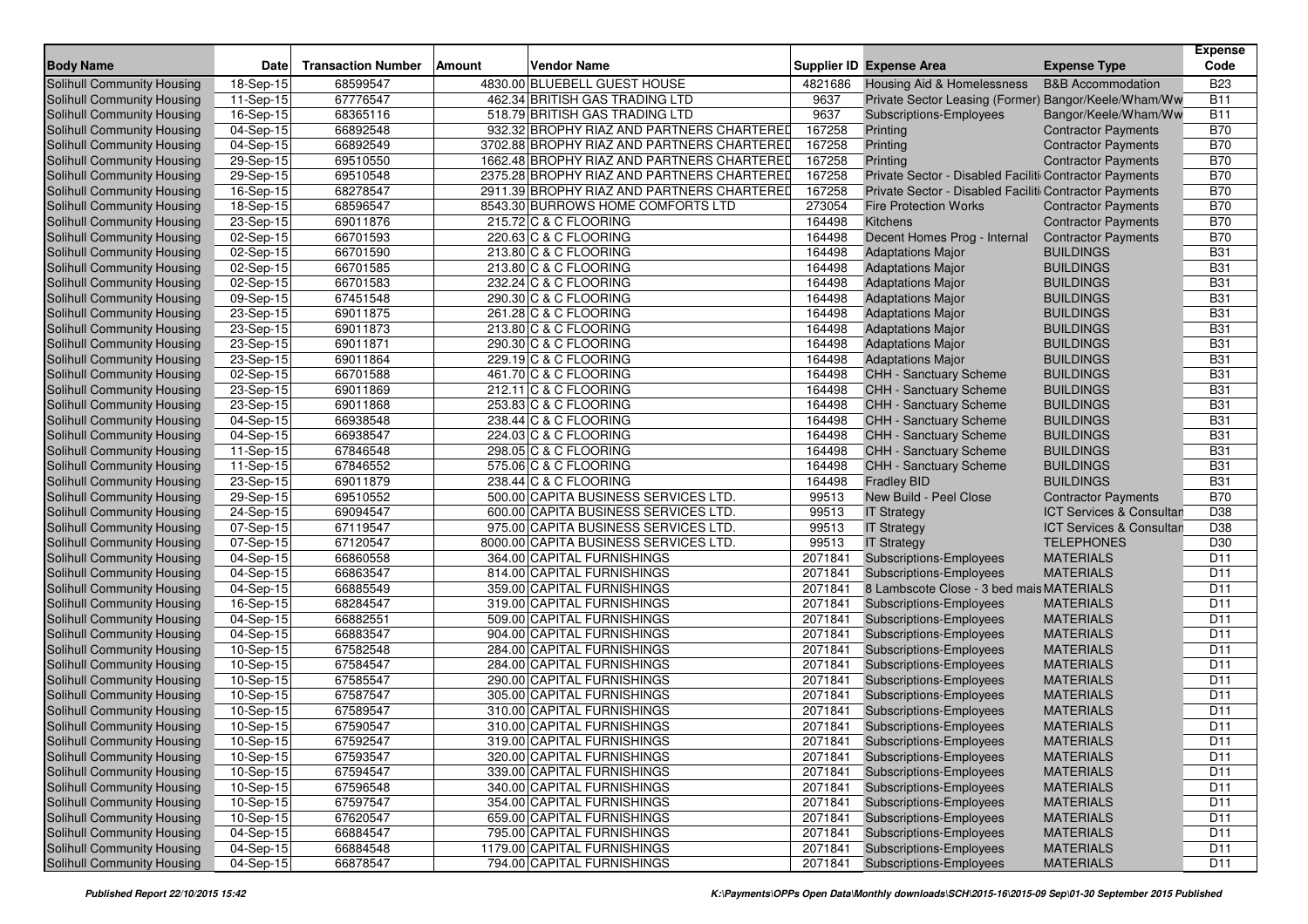|                                                          | <b>Date</b>                            | <b>Transaction Number</b> | Amount | <b>Vendor Name</b>                                       |                    | <b>Supplier ID Expense Area</b>                           |                                      | Expense<br>Code                    |
|----------------------------------------------------------|----------------------------------------|---------------------------|--------|----------------------------------------------------------|--------------------|-----------------------------------------------------------|--------------------------------------|------------------------------------|
| <b>Body Name</b>                                         |                                        |                           |        |                                                          |                    |                                                           | <b>Expense Type</b>                  |                                    |
| <b>Solihull Community Housing</b>                        | 10-Sep-15                              | 67616547                  |        | 579.00 CAPITAL FURNISHINGS                               | 2071841            | <b>Subscriptions-Employees</b>                            | <b>MATERIALS</b>                     | D <sub>11</sub>                    |
| Solihull Community Housing                               | 10-Sep-15                              | 67617547<br>67619547      |        | 650.00 CAPITAL FURNISHINGS<br>654.00 CAPITAL FURNISHINGS | 2071841            | <b>Subscriptions-Employees</b>                            | <b>MATERIALS</b><br><b>MATERIALS</b> | D <sub>11</sub><br>D <sub>11</sub> |
| Solihull Community Housing                               | $10-Sep-15$                            |                           |        |                                                          | 2071841<br>2071841 | <b>Subscriptions-Employees</b>                            | <b>MATERIALS</b>                     |                                    |
| Solihull Community Housing                               | 10-Sep-15                              | 67600547                  |        | 354.00 CAPITAL FURNISHINGS                               | 2071841            | Subscriptions-Employees                                   |                                      | D <sub>11</sub><br>D <sub>11</sub> |
| Solihull Community Housing                               | $\overline{10}$ -Sep-15<br>$10-Sep-15$ | 67601547                  |        | 359.00 CAPITAL FURNISHINGS                               | 2071841            | Subscriptions-Employees                                   | <b>MATERIALS</b><br><b>MATERIALS</b> | D <sub>11</sub>                    |
| Solihull Community Housing                               |                                        | 67606547<br>67607547      |        | 409.00 CAPITAL FURNISHINGS<br>430.00 CAPITAL FURNISHINGS | 2071841            | <b>Subscriptions-Employees</b><br>Subscriptions-Employees | <b>MATERIALS</b>                     | D <sub>11</sub>                    |
| Solihull Community Housing<br>Solihull Community Housing | 10-Sep-15<br>10-Sep-15                 | 67611547                  |        | 455.00 CAPITAL FURNISHINGS                               | 2071841            | Subscriptions-Employees                                   | <b>MATERIALS</b>                     | D <sub>11</sub>                    |
| Solihull Community Housing                               | 10-Sep-15                              | 67612548                  |        | 455.00 CAPITAL FURNISHINGS                               | 2071841            | Subscriptions-Employees                                   | <b>MATERIALS</b>                     | D <sub>11</sub>                    |
| Solihull Community Housing                               | 10-Sep-15                              | 67613547                  |        | 494.00 CAPITAL FURNISHINGS                               | 2071841            | Subscriptions-Employees                                   | <b>MATERIALS</b>                     | D <sub>11</sub>                    |
| Solihull Community Housing                               | 10-Sep-15                              | 67615547                  |        | 539.00 CAPITAL FURNISHINGS                               | 2071841            | Subscriptions-Employees                                   | <b>MATERIALS</b>                     | D <sub>11</sub>                    |
| Solihull Community Housing                               | 04-Sep-15                              | 66867547                  |        | 1179.00 CAPITAL FURNISHINGS                              | 2071841            | Subscriptions-Employees                                   | <b>MATERIALS</b>                     | D11                                |
| Solihull Community Housing                               | 04-Sep-15                              | 66872547                  |        | 755.00 CAPITAL FURNISHINGS                               | 2071841            | Subscriptions-Employees                                   | <b>MATERIALS</b>                     | D <sub>11</sub>                    |
| Solihull Community Housing                               | 10-Sep-15                              | 67621547                  |        | 764.00 CAPITAL FURNISHINGS                               | 2071841            | Subscriptions-Employees                                   | <b>MATERIALS</b>                     | D <sub>11</sub>                    |
| Solihull Community Housing                               | 10-Sep-15                              | 67622547                  |        | 904.00 CAPITAL FURNISHINGS                               | 2071841            | <b>Subscriptions-Employees</b>                            | <b>MATERIALS</b>                     | D <sub>11</sub>                    |
| Solihull Community Housing                               | 10-Sep-15                              | 67624547                  |        | 979.00 CAPITAL FURNISHINGS                               | 2071841            | Subscriptions-Employees                                   | <b>MATERIALS</b>                     | D <sub>11</sub>                    |
| <b>Solihull Community Housing</b>                        | 07-Sep-15                              | 67121547                  |        | 888.00 CAVERSHAM ENTERPRISES LTD                         | 8261687            | <b>CHH - Sanctuary Scheme</b>                             | <b>Agency Staff</b>                  | A60                                |
| Solihull Community Housing                               | 24-Sep-15                              | 69095547                  |        | 888.00 CAVERSHAM ENTERPRISES LTD                         | 8261687            | <b>CHH - Sanctuary Scheme</b>                             | <b>Agency Staff</b>                  | A60                                |
| Solihull Community Housing                               | 11-Sep-15                              | 67793547                  |        | 888.00 CAVERSHAM ENTERPRISES LTD                         | 8261687            | CHH - Sanctuary Scheme                                    | <b>Agency Staff</b>                  | A60                                |
| Solihull Community Housing                               | 24-Sep-15                              | 69079548                  |        | 1200.00 CHARTERED INSTITUTE OF HOUSING                   | 9889               | Training                                                  | Training                             | A80                                |
| Solihull Community Housing                               | 29-Sep-15                              | 69510556                  |        | 250.00 CTC KINGSHURST ACADEMY                            | 10140              | <b>Garden Competition</b>                                 | Room Hire                            | D71                                |
| Solihull Community Housing                               | 11-Sep-15                              | 67808547                  |        | 2000.00 DLA PIPER UK LLP                                 | 147168             | Training                                                  | Training                             | A80                                |
| Solihull Community Housing                               | 04-Sep-15                              | 66938563                  |        | 135.00 DMW ENVIRONMENTAL                                 | 281856             | Gas Warm Air/B'boiler/Storage I Contractor Payments       |                                      | <b>B70</b>                         |
| Solihull Community Housing                               | 09-Sep-15                              | 67451554                  |        | 95.00 DMW ENVIRONMENTAL                                  | 281856             | Gas Warm Air/B'boiler/Storage I Contractor Payments       |                                      | <b>B70</b>                         |
| Solihull Community Housing                               | 04-Sep-15                              | 66938563                  |        | 135.00 DMW ENVIRONMENTAL                                 | 281856             | Gas Warm Air/B'boiler/Storage I Contractor Payments       |                                      | <b>B70</b>                         |
| Solihull Community Housing                               | 04-Sep-15                              | 66938563                  |        | 135.00 DMW ENVIRONMENTAL                                 | 281856             | Gas Warm Air/B'boiler/Storage I Contractor Payments       |                                      | <b>B70</b>                         |
| Solihull Community Housing                               | 04-Sep-15                              | 66938563                  |        | 135.00 DMW ENVIRONMENTAL                                 | 281856             | Gas Warm Air/B'boiler/Storage I Contractor Payments       |                                      | <b>B70</b>                         |
| <b>Solihull Community Housing</b>                        | 04-Sep-15                              | 66938563                  |        | 135.00 DMW ENVIRONMENTAL                                 | 281856             | Gas Warm Air/B'boiler/Storage I Contractor Payments       |                                      | <b>B70</b>                         |
| Solihull Community Housing                               | 11-Sep-15                              | 67846587                  |        | 95.00 DMW ENVIRONMENTAL                                  | 281856             | Gas Warm Air/B'boiler/Storage I Contractor Payments       |                                      | <b>B70</b>                         |
| Solihull Community Housing                               | 09-Sep-15                              | 67451555                  |        | 135.00 DMW ENVIRONMENTAL                                 | 281856             | Health & Safety - Other                                   | <b>Contractor Payments</b>           | <b>B70</b>                         |
| Solihull Community Housing                               | 09-Sep-15                              | 67451555                  |        | 135.00 DMW ENVIRONMENTAL                                 | 281856             | Health & Safety - Other                                   | <b>Contractor Payments</b>           | <b>B70</b>                         |
| Solihull Community Housing                               | 09-Sep-15                              | 67451555                  |        | 135.00 DMW ENVIRONMENTAL                                 | 281856             | Health & Safety - Other                                   | <b>Contractor Payments</b>           | <b>B70</b>                         |
| Solihull Community Housing                               | 09-Sep-15                              | 67451555                  |        | 135.00 DMW ENVIRONMENTAL                                 | 281856             | Health & Safety - Other                                   | <b>Contractor Payments</b>           | <b>B70</b>                         |
| Solihull Community Housing                               | 09-Sep-15                              | 67451555                  |        | 135.00 DMW ENVIRONMENTAL                                 | 281856             | Health & Safety - Other                                   | <b>Contractor Payments</b>           | <b>B70</b>                         |
| Solihull Community Housing                               | 09-Sep-15                              | 67451555                  |        | 135.00 DMW ENVIRONMENTAL                                 | 281856             | Health & Safety - Other                                   | <b>Contractor Payments</b>           | <b>B70</b>                         |
| <b>Solihull Community Housing</b>                        | 09-Sep-15                              | 67451555                  |        | 135.00 DMW ENVIRONMENTAL                                 | 281856             | Health & Safety - Other                                   | <b>Contractor Payments</b>           | <b>B70</b>                         |
| <b>Solihull Community Housing</b>                        | $\overline{0}$ 9-Sep-15                | 67451555                  |        | 135.00 DMW ENVIRONMENTAL                                 | 281856             | Health & Safety - Other                                   | <b>Contractor Payments</b>           | <b>B70</b>                         |
| Solihull Community Housing                               | 09-Sep-15                              | 67451555                  |        | 135.00 DMW ENVIRONMENTAL                                 | 281856             | Health & Safety - Other                                   | <b>Contractor Payments</b>           | <b>B70</b>                         |
| Solihull Community Housing                               | 09-Sep-15                              | 67451555                  |        | 135.00 DMW ENVIRONMENTAL                                 | 281856             | Health & Safety - Other                                   | <b>Contractor Payments</b>           | <b>B70</b>                         |
| Solihull Community Housing                               | 09-Sep-15                              | 67451555                  |        | 85.00 DMW ENVIRONMENTAL                                  | 281856             | Health & Safety - Other                                   | <b>Contractor Payments</b>           | <b>B70</b>                         |
| Solihull Community Housing                               | 09-Sep-15                              | 67451555                  |        | 85.00 DMW ENVIRONMENTAL                                  | 281856             | Health & Safety - Other                                   | <b>Contractor Payments</b>           | <b>B70</b>                         |
| <b>Solihull Community Housing</b>                        | 09-Sep-15                              | 67451555                  |        | 95.00 DMW ENVIRONMENTAL                                  | 281856             | Health & Safety - Other                                   | <b>Contractor Payments</b>           | <b>B70</b>                         |
| Solihull Community Housing                               | 09-Sep-15                              | 67451555                  |        | 135.00 DMW ENVIRONMENTAL                                 | 281856             | Health & Safety - Other                                   | <b>Contractor Payments</b>           | <b>B70</b>                         |
| <b>Solihull Community Housing</b>                        | 09-Sep-15                              | 67451555                  |        | 135.00 DMW ENVIRONMENTAL                                 | 281856             | Health & Safety - Other                                   | <b>Contractor Payments</b>           | <b>B70</b>                         |
| Solihull Community Housing                               | 09-Sep-15                              | 67451555                  |        | 135.00 DMW ENVIRONMENTAL                                 | 281856             | Health & Safety - Other                                   | <b>Contractor Payments</b>           | <b>B70</b>                         |
| Solihull Community Housing                               | 09-Sep-15                              | 67451555                  |        | 135.00 DMW ENVIRONMENTAL                                 | 281856             | Health & Safety - Other                                   | <b>Contractor Payments</b>           | <b>B70</b>                         |
| Solihull Community Housing                               | 09-Sep-15                              | 67451555                  |        | 135.00 DMW ENVIRONMENTAL                                 | 281856             | Health & Safety - Other                                   | <b>Contractor Payments</b>           | <b>B70</b>                         |
| Solihull Community Housing                               | 09-Sep-15                              | 67451555                  |        | 85.00 DMW ENVIRONMENTAL                                  | 281856             | Health & Safety - Other                                   | <b>Contractor Payments</b>           | <b>B70</b>                         |
| Solihull Community Housing                               | 09-Sep-15                              | 67451555                  |        | 135.00 DMW ENVIRONMENTAL                                 | 281856             | Health & Safety - Other                                   | <b>Contractor Payments</b>           | <b>B70</b>                         |
| Solihull Community Housing                               | 09-Sep-15                              | 67451555                  |        | 135.00 DMW ENVIRONMENTAL                                 | 281856             | Health & Safety - Other                                   | <b>Contractor Payments</b>           | <b>B70</b>                         |
| Solihull Community Housing                               | 09-Sep-15                              | 67451555                  |        | 135.00 DMW ENVIRONMENTAL                                 | 281856             | Health & Safety - Other                                   | <b>Contractor Payments</b>           | <b>B70</b>                         |
| <b>Solihull Community Housing</b>                        | 04-Sep-15                              | 66938561                  |        | 135.00 DMW ENVIRONMENTAL                                 | 281856             | Health & Safety - Other                                   | <b>Contractor Payments</b>           | <b>B70</b>                         |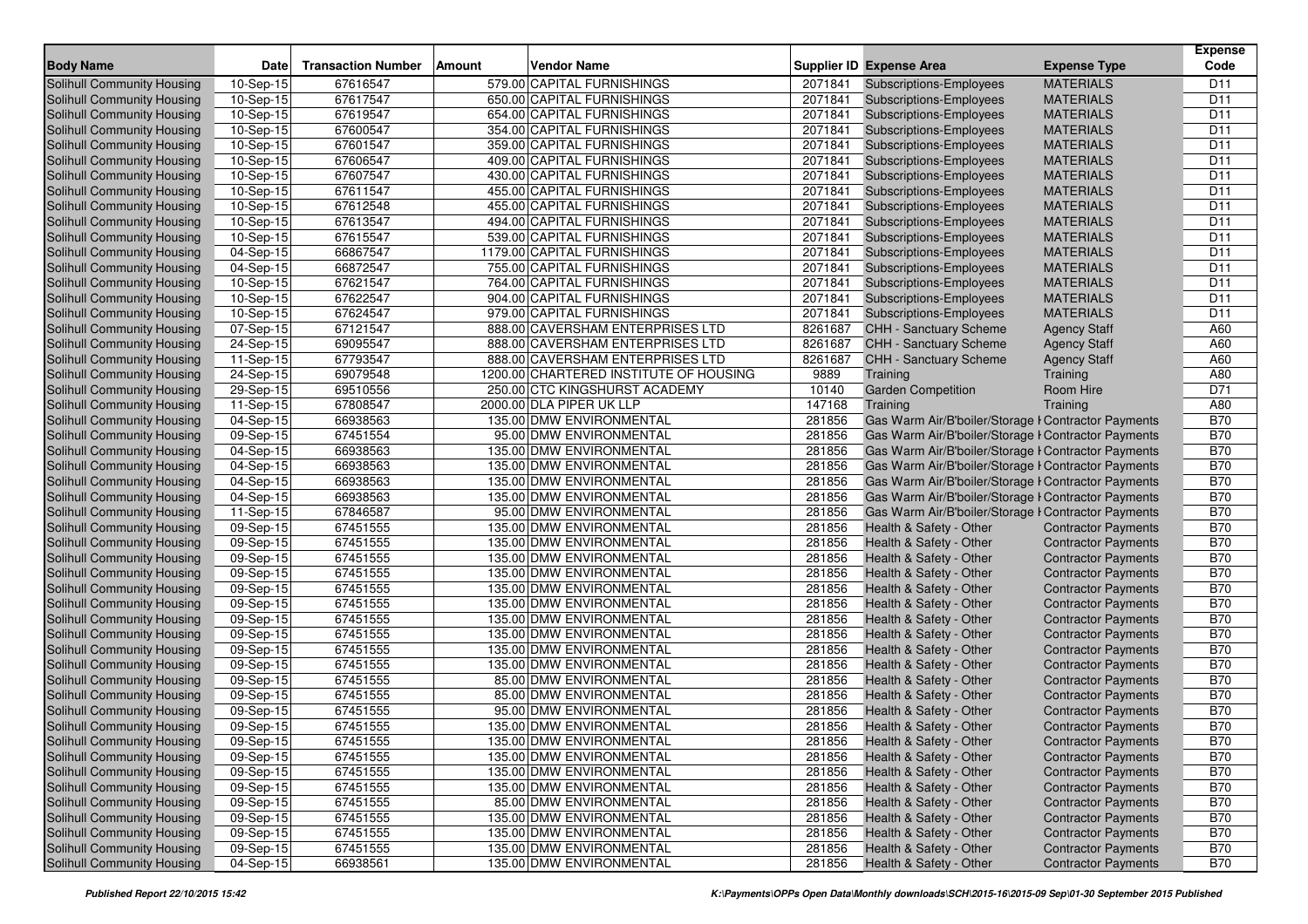|                                   |                         |                           |                              |        |                                 |                            | <b>Expense</b> |
|-----------------------------------|-------------------------|---------------------------|------------------------------|--------|---------------------------------|----------------------------|----------------|
| <b>Body Name</b>                  | <b>Date</b>             | <b>Transaction Number</b> | <b>Vendor Name</b><br>Amount |        | <b>Supplier ID Expense Area</b> | <b>Expense Type</b>        | Code           |
| <b>Solihull Community Housing</b> | 04-Sep-15               | 66938561                  | 135.00 DMW ENVIRONMENTAL     | 281856 | Health & Safety - Other         | <b>Contractor Payments</b> | <b>B70</b>     |
| Solihull Community Housing        | 04-Sep-15               | 66938561                  | 135.00 DMW ENVIRONMENTAL     | 281856 | Health & Safety - Other         | <b>Contractor Payments</b> | <b>B70</b>     |
| Solihull Community Housing        | 04-Sep-15               | 66938561                  | 135.00 DMW ENVIRONMENTAL     | 281856 | Health & Safety - Other         | <b>Contractor Payments</b> | <b>B70</b>     |
| Solihull Community Housing        | 04-Sep-15               | 66938561                  | 135.00 DMW ENVIRONMENTAL     | 281856 | Health & Safety - Other         | <b>Contractor Payments</b> | <b>B70</b>     |
| Solihull Community Housing        | 04-Sep-15               | 66938561                  | 85.00 DMW ENVIRONMENTAL      | 281856 | Health & Safety - Other         | <b>Contractor Payments</b> | <b>B70</b>     |
| Solihull Community Housing        | 04-Sep-15               | 66938561                  | 135.00 DMW ENVIRONMENTAL     | 281856 | Health & Safety - Other         | <b>Contractor Payments</b> | <b>B70</b>     |
| Solihull Community Housing        | 04-Sep-15               | 66938561                  | 135.00 DMW ENVIRONMENTAL     | 281856 | Health & Safety - Other         | <b>Contractor Payments</b> | <b>B70</b>     |
| <b>Solihull Community Housing</b> | 04-Sep-15               | 66938561                  | 135.00 DMW ENVIRONMENTAL     | 281856 | Health & Safety - Other         | <b>Contractor Payments</b> | <b>B70</b>     |
| <b>Solihull Community Housing</b> | 04-Sep-15               | 66938561                  | 135.00 DMW ENVIRONMENTAL     | 281856 | Health & Safety - Other         | <b>Contractor Payments</b> | <b>B70</b>     |
| Solihull Community Housing        | 04-Sep-15               | 66938561                  | 225.00 DMW ENVIRONMENTAL     | 281856 | Health & Safety - Other         | <b>Contractor Payments</b> | <b>B70</b>     |
| Solihull Community Housing        | 09-Sep-15               | 67451555                  | 95.00 DMW ENVIRONMENTAL      | 281856 | Health & Safety - Other         | <b>Contractor Payments</b> | <b>B70</b>     |
| <b>Solihull Community Housing</b> | 09-Sep-15               | 67451555                  | 85.00 DMW ENVIRONMENTAL      | 281856 | Health & Safety - Other         | <b>Contractor Payments</b> | <b>B70</b>     |
| Solihull Community Housing        | 09-Sep-15               | 67451555                  | 135.00 DMW ENVIRONMENTAL     | 281856 | Health & Safety - Other         | <b>Contractor Payments</b> | <b>B70</b>     |
| Solihull Community Housing        | 09-Sep-15               | 67451555                  | 135.00 DMW ENVIRONMENTAL     | 281856 | Health & Safety - Other         | <b>Contractor Payments</b> | <b>B70</b>     |
| Solihull Community Housing        | 09-Sep-15               | 67451555                  | 135.00 DMW ENVIRONMENTAL     | 281856 | Health & Safety - Other         | <b>Contractor Payments</b> | <b>B70</b>     |
| Solihull Community Housing        | 09-Sep-15               | 67451555                  | 135.00 DMW ENVIRONMENTAL     | 281856 | Health & Safety - Other         | <b>Contractor Payments</b> | <b>B70</b>     |
| Solihull Community Housing        | $11-Sep-15$             | 67846584                  | 135.00 DMW ENVIRONMENTAL     | 281856 | Health & Safety - Other         | <b>Contractor Payments</b> | <b>B70</b>     |
| Solihull Community Housing        | 11-Sep-15               | 67846584                  | 85.00 DMW ENVIRONMENTAL      | 281856 | Health & Safety - Other         | <b>Contractor Payments</b> | <b>B70</b>     |
| Solihull Community Housing        | 11-Sep-15               | 67846587                  | 225.00 DMW ENVIRONMENTAL     | 281856 | CL - Stowe Pool                 | <b>Contractor Payments</b> | <b>B70</b>     |
| <b>Solihull Community Housing</b> | 11-Sep-15               | 67846587                  | 225.00 DMW ENVIRONMENTAL     | 281856 | CL - Stowe Pool                 | <b>Contractor Payments</b> | <b>B70</b>     |
| Solihull Community Housing        | 11-Sep-15               | 67846587                  | 225.00 DMW ENVIRONMENTAL     | 281856 | CL - Stowe Pool                 | <b>Contractor Payments</b> | <b>B70</b>     |
| Solihull Community Housing        | 11-Sep-15               | 67846587                  | 225.00 DMW ENVIRONMENTAL     | 281856 | CL - Stowe Pool                 | <b>Contractor Payments</b> | <b>B70</b>     |
| Solihull Community Housing        | 11-Sep-15               | 67846587                  | 225.00 DMW ENVIRONMENTAL     | 281856 | CL - Stowe Pool                 | <b>Contractor Payments</b> | <b>B70</b>     |
| Solihull Community Housing        | 11-Sep-15               | 67846587                  | 85.00 DMW ENVIRONMENTAL      | 281856 | CL - Stowe Pool                 | <b>Contractor Payments</b> | <b>B70</b>     |
| Solihull Community Housing        | 11-Sep-15               | 67846587                  | 225.00 DMW ENVIRONMENTAL     | 281856 | CL - Stowe Pool                 | <b>Contractor Payments</b> | <b>B70</b>     |
| Solihull Community Housing        | 11-Sep-15               | 67846587                  | 225.00 DMW ENVIRONMENTAL     | 281856 | CL - Stowe Pool                 | <b>Contractor Payments</b> | <b>B70</b>     |
| Solihull Community Housing        | 11-Sep-15               | 67846587                  | 225.00 DMW ENVIRONMENTAL     | 281856 | CL - Stowe Pool                 | <b>Contractor Payments</b> | <b>B70</b>     |
| Solihull Community Housing        | 11-Sep-15               | 67846587                  | 225.00 DMW ENVIRONMENTAL     | 281856 | CL - Stowe Pool                 | <b>Contractor Payments</b> | <b>B70</b>     |
| Solihull Community Housing        | 11-Sep-15               | 67846587                  | 225.00 DMW ENVIRONMENTAL     | 281856 | CL - Stowe Pool                 | <b>Contractor Payments</b> | <b>B70</b>     |
| Solihull Community Housing        | 11-Sep-15               | 67846587                  | 225.00 DMW ENVIRONMENTAL     | 281856 | CL - Stowe Pool                 | <b>Contractor Payments</b> | <b>B70</b>     |
| Solihull Community Housing        | 11-Sep-15               | 67846587                  | 225.00 DMW ENVIRONMENTAL     | 281856 | CL - Stowe Pool                 | <b>Contractor Payments</b> | <b>B70</b>     |
| Solihull Community Housing        | 11-Sep-15               | 67846587                  | 225.00 DMW ENVIRONMENTAL     | 281856 | CL - Stowe Pool                 | <b>Contractor Payments</b> | <b>B70</b>     |
| Solihull Community Housing        | 11-Sep-15               | 67846589                  | 95.00 DMW ENVIRONMENTAL      | 281856 | Direct - Private Sector Leasing | <b>BUILDINGS</b>           | <b>B31</b>     |
| <b>Solihull Community Housing</b> | 11-Sep-15               | 67846589                  | 95.00 DMW ENVIRONMENTAL      | 281856 | Direct - Private Sector Leasing | <b>BUILDINGS</b>           | <b>B31</b>     |
| Solihull Community Housing        | 11-Sep-15               | 67846589                  | 95.00 DMW ENVIRONMENTAL      | 281856 | Direct - Private Sector Leasing | <b>BUILDINGS</b>           | <b>B31</b>     |
| Solihull Community Housing        | 11-Sep-15               | 67846585                  | 135.00 DMW ENVIRONMENTAL     | 281856 | <b>Adaptations Major</b>        | <b>BUILDINGS</b>           | <b>B31</b>     |
| Solihull Community Housing        | 11-Sep-15               | 67846585                  | 85.00 DMW ENVIRONMENTAL      | 281856 | <b>Adaptations Major</b>        | <b>BUILDINGS</b>           | <b>B31</b>     |
| Solihull Community Housing        | 11-Sep-15               | 67846585                  | 135.00 DMW ENVIRONMENTAL     | 281856 | <b>Adaptations Major</b>        | <b>BUILDINGS</b>           | <b>B31</b>     |
| Solihull Community Housing        | 11-Sep-15               | 67846585                  | 85.00 DMW ENVIRONMENTAL      | 281856 | <b>Adaptations Major</b>        | <b>BUILDINGS</b>           | <b>B31</b>     |
| Solihull Community Housing        | 11-Sep-15               | 67846585                  | 135.00 DMW ENVIRONMENTAL     | 281856 | <b>Adaptations Major</b>        | <b>BUILDINGS</b>           | <b>B31</b>     |
| Solihull Community Housing        | 09-Sep-15               | 67451554                  | 225.00 DMW ENVIRONMENTAL     | 281856 | CHH - Sanctuary Scheme          | <b>BUILDINGS</b>           | <b>B31</b>     |
| Solihull Community Housing        | 09-Sep-15               | 67451554                  | 95.00 DMW ENVIRONMENTAL      | 281856 | CHH - Sanctuary Scheme          | <b>BUILDINGS</b>           | <b>B31</b>     |
| Solihull Community Housing        | $\overline{0}9$ -Sep-15 | 67451554                  | 80.00 DMW ENVIRONMENTAL      | 281856 | <b>CHH - Sanctuary Scheme</b>   | <b>BUILDINGS</b>           | <b>B31</b>     |
| Solihull Community Housing        | 09-Sep-15               | 67451554                  | 95.00 DMW ENVIRONMENTAL      | 281856 | <b>CHH - Sanctuary Scheme</b>   | <b>BUILDINGS</b>           | <b>B31</b>     |
| Solihull Community Housing        | 09-Sep-15               | 67451554                  | 95.00 DMW ENVIRONMENTAL      | 281856 | <b>CHH - Sanctuary Scheme</b>   | <b>BUILDINGS</b>           | <b>B31</b>     |
| Solihull Community Housing        | 09-Sep-15               | 67451554                  | 340.00 DMW ENVIRONMENTAL     | 281856 | CHH - Sanctuary Scheme          | <b>BUILDINGS</b>           | <b>B31</b>     |
| Solihull Community Housing        | 09-Sep-15               | 67451554                  | 95.00 DMW ENVIRONMENTAL      | 281856 | CHH - Sanctuary Scheme          | <b>BUILDINGS</b>           | <b>B31</b>     |
| Solihull Community Housing        | 09-Sep-15               | 67451554                  | 135.00 DMW ENVIRONMENTAL     | 281856 | CHH - Sanctuary Scheme          | <b>BUILDINGS</b>           | <b>B31</b>     |
| Solihull Community Housing        | 09-Sep-15               | 67451554                  | 95.00 DMW ENVIRONMENTAL      | 281856 | CHH - Sanctuary Scheme          | <b>BUILDINGS</b>           | <b>B31</b>     |
| Solihull Community Housing        | 09-Sep-15               | 67451554                  | 95.00 DMW ENVIRONMENTAL      | 281856 | <b>CHH - Sanctuary Scheme</b>   | <b>BUILDINGS</b>           | <b>B31</b>     |
| Solihull Community Housing        | 09-Sep-15               | 67451554                  | 225.00 DMW ENVIRONMENTAL     | 281856 | CHH - Sanctuary Scheme          | <b>BUILDINGS</b>           | <b>B31</b>     |
| Solihull Community Housing        | 09-Sep-15               | 67451554                  | 95.00 DMW ENVIRONMENTAL      | 281856 | CHH - Sanctuary Scheme          | <b>BUILDINGS</b>           | <b>B31</b>     |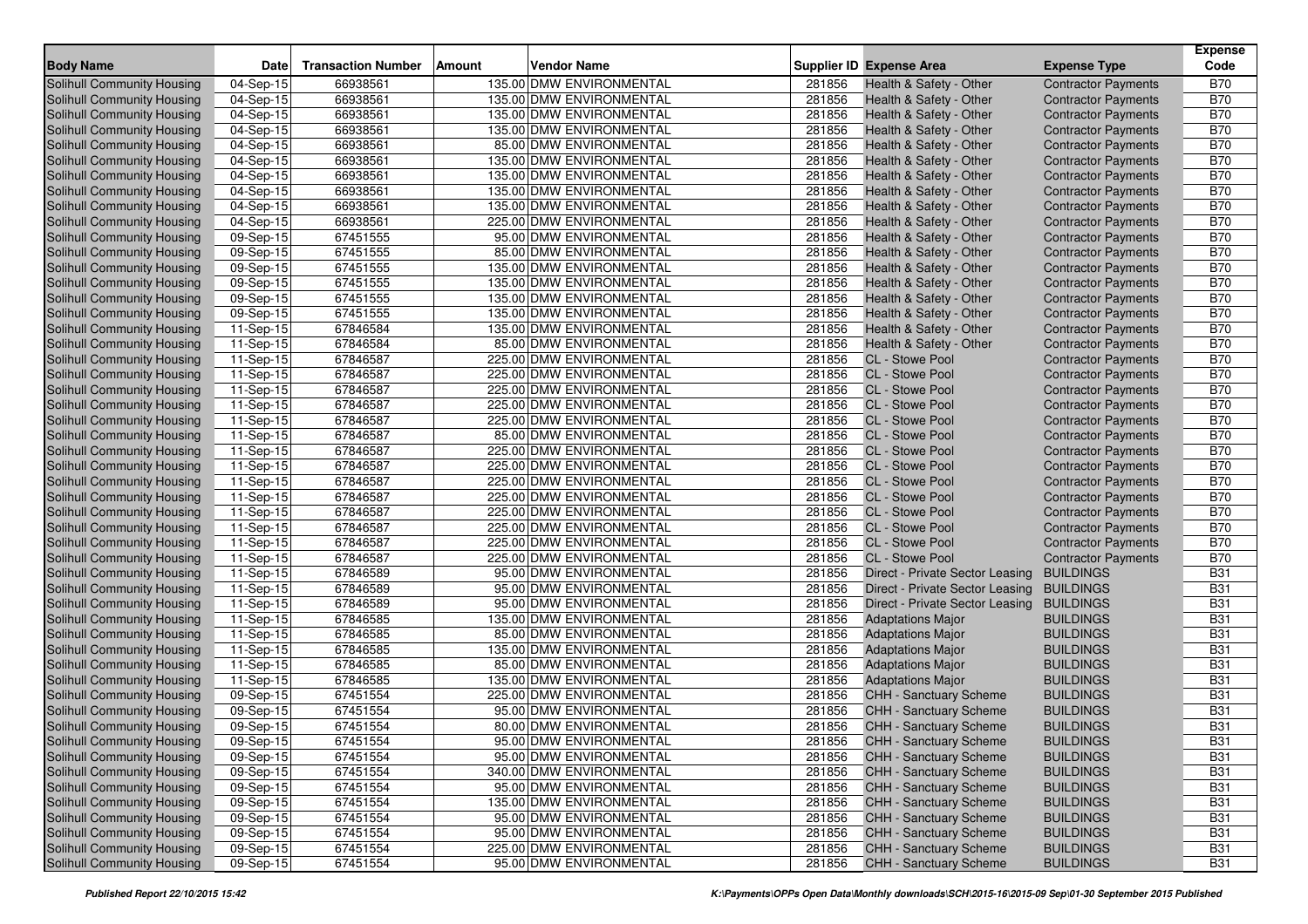| <b>Body Name</b>                                         | Date                     | <b>Transaction Number</b> | <b>Vendor Name</b><br>Amount                        |                  | Supplier ID Expense Area                                | <b>Expense Type</b>                  | <b>Expense</b><br>Code   |
|----------------------------------------------------------|--------------------------|---------------------------|-----------------------------------------------------|------------------|---------------------------------------------------------|--------------------------------------|--------------------------|
| Solihull Community Housing                               | 09-Sep-15                | 67451554                  | 135.00 DMW ENVIRONMENTAL                            | 281856           | CHH - Sanctuary Scheme                                  | <b>BUILDINGS</b>                     | <b>B31</b>               |
| Solihull Community Housing                               | 09-Sep-15                | 67451554                  | 95.00 DMW ENVIRONMENTAL                             | 281856           | <b>CHH - Sanctuary Scheme</b>                           | <b>BUILDINGS</b>                     | <b>B31</b>               |
| <b>Solihull Community Housing</b>                        | 09-Sep-15                | 67451554                  | 95.00 DMW ENVIRONMENTAL                             | 281856           | <b>CHH - Sanctuary Scheme</b>                           | <b>BUILDINGS</b>                     | <b>B31</b>               |
| Solihull Community Housing                               | 09-Sep-15                | 67451554                  | 95.00 DMW ENVIRONMENTAL                             | 281856           | CHH - Sanctuary Scheme                                  | <b>BUILDINGS</b>                     | <b>B31</b>               |
| <b>Solihull Community Housing</b>                        | 09-Sep-15                | 67451554                  | 45.00 DMW ENVIRONMENTAL                             | 281856           | <b>CHH - Sanctuary Scheme</b>                           | <b>BUILDINGS</b>                     | <b>B31</b>               |
| Solihull Community Housing                               | 09-Sep-15                | 67451554                  | 95.00 DMW ENVIRONMENTAL                             | 281856           | <b>CHH - Sanctuary Scheme</b>                           | <b>BUILDINGS</b>                     | <b>B31</b>               |
| Solihull Community Housing                               | 09-Sep-15                | 67451554                  | 95.00 DMW ENVIRONMENTAL                             | 281856           | CHH - Sanctuary Scheme                                  | <b>BUILDINGS</b>                     | <b>B31</b>               |
| Solihull Community Housing                               | 04-Sep-15                | 66938563                  | 135.00 DMW ENVIRONMENTAL                            | 281856           | <b>CHH - Sanctuary Scheme</b>                           | <b>BUILDINGS</b>                     | <b>B31</b>               |
| Solihull Community Housing                               | $\overline{0}$ 4-Sep-15  | 66938562                  | 135.00 DMW ENVIRONMENTAL                            | 281856           | CHH - Sanctuary Scheme                                  | <b>BUILDINGS</b>                     | <b>B31</b>               |
| Solihull Community Housing                               | 04-Sep-15                | 66938562                  | 135.00 DMW ENVIRONMENTAL                            | 281856           | <b>CHH - Sanctuary Scheme</b>                           | <b>BUILDINGS</b>                     | <b>B31</b>               |
| Solihull Community Housing                               | 04-Sep-15                | 66938562                  | 135.00 DMW ENVIRONMENTAL                            | 281856           | CHH - Sanctuary Scheme                                  | <b>BUILDINGS</b>                     | <b>B31</b>               |
| Solihull Community Housing                               | 04-Sep-15                | 66938562                  | 135.00 DMW ENVIRONMENTAL                            | 281856           | CHH - Sanctuary Scheme                                  | <b>BUILDINGS</b>                     | <b>B31</b>               |
| Solihull Community Housing                               | 04-Sep-15                | 66938562                  | 95.00 DMW ENVIRONMENTAL                             | 281856           | CHH - Sanctuary Scheme                                  | <b>BUILDINGS</b>                     | <b>B31</b>               |
| Solihull Community Housing                               | 04-Sep-15                | 66938562                  | 95.00 DMW ENVIRONMENTAL                             | 281856           | CHH - Sanctuary Scheme                                  | <b>BUILDINGS</b>                     | <b>B31</b>               |
| Solihull Community Housing                               | 04-Sep-15                | 66938562                  | 135.00 DMW ENVIRONMENTAL                            | 281856           | <b>CHH - Sanctuary Scheme</b>                           | <b>BUILDINGS</b>                     | <b>B31</b>               |
| Solihull Community Housing                               | 04-Sep-15                | 66938562                  | 95.00 DMW ENVIRONMENTAL                             | 281856           | CHH - Sanctuary Scheme                                  | <b>BUILDINGS</b>                     | <b>B31</b>               |
| <b>Solihull Community Housing</b>                        | 04-Sep-15                | 66938562                  | 95.00 DMW ENVIRONMENTAL                             | 281856           | CHH - Sanctuary Scheme                                  | <b>BUILDINGS</b>                     | <b>B31</b>               |
| Solihull Community Housing                               | 04-Sep-15                | 66938562                  | 95.00 DMW ENVIRONMENTAL                             | 281856           | CHH - Sanctuary Scheme                                  | <b>BUILDINGS</b>                     | <b>B31</b>               |
| Solihull Community Housing                               | 04-Sep-15                | 66938562                  | 135.00 DMW ENVIRONMENTAL                            | 281856           | <b>CHH - Sanctuary Scheme</b>                           | <b>BUILDINGS</b>                     | <b>B31</b>               |
| Solihull Community Housing                               | 04-Sep-15                | 66938562                  | 135.00 DMW ENVIRONMENTAL                            | 281856           | <b>CHH - Sanctuary Scheme</b>                           | <b>BUILDINGS</b>                     | <b>B31</b>               |
| <b>Solihull Community Housing</b>                        | 04-Sep-15                | 66938562                  | 135.00 DMW ENVIRONMENTAL                            | 281856           | <b>CHH - Sanctuary Scheme</b>                           | <b>BUILDINGS</b>                     | <b>B31</b>               |
| Solihull Community Housing                               | 04-Sep-15                | 66938562                  | 95.00 DMW ENVIRONMENTAL                             | 281856           | CHH - Sanctuary Scheme                                  | <b>BUILDINGS</b>                     | <b>B31</b>               |
| Solihull Community Housing                               | 04-Sep-15                | 66938562                  | 95.00 DMW ENVIRONMENTAL                             | 281856           | <b>CHH - Sanctuary Scheme</b>                           | <b>BUILDINGS</b>                     | <b>B31</b>               |
| Solihull Community Housing                               | 04-Sep-15                | 66938562                  | 95.00 DMW ENVIRONMENTAL                             | 281856           | CHH - Sanctuary Scheme                                  | <b>BUILDINGS</b>                     | <b>B31</b>               |
| Solihull Community Housing                               | 04-Sep-15                | 66938562                  | 95.00 DMW ENVIRONMENTAL                             | 281856           | <b>CHH - Sanctuary Scheme</b>                           | <b>BUILDINGS</b>                     | <b>B31</b>               |
| Solihull Community Housing                               | 04-Sep-15                | 66938562                  | 95.00 DMW ENVIRONMENTAL                             | 281856           | CHH - Sanctuary Scheme                                  | <b>BUILDINGS</b>                     | <b>B31</b>               |
| <b>Solihull Community Housing</b>                        | $04-Sep-15$              | 66938562                  | 45.00 DMW ENVIRONMENTAL                             | 281856           | CHH - Sanctuary Scheme                                  | <b>BUILDINGS</b>                     | <b>B31</b>               |
| Solihull Community Housing                               | 04-Sep-15                | 66938562                  | 225.00 DMW ENVIRONMENTAL                            | 281856           | CHH - Sanctuary Scheme                                  | <b>BUILDINGS</b>                     | <b>B31</b>               |
| Solihull Community Housing                               | 04-Sep-15                | 66938562                  | 225.00 DMW ENVIRONMENTAL                            | 281856           | CHH - Sanctuary Scheme                                  | <b>BUILDINGS</b>                     | <b>B31</b>               |
| Solihull Community Housing                               | 04-Sep-15                | 66938562                  | 225.00 DMW ENVIRONMENTAL                            | 281856           | <b>CHH - Sanctuary Scheme</b>                           | <b>BUILDINGS</b>                     | <b>B31</b>               |
| Solihull Community Housing                               | $\overline{0}$ 4-Sep-15  | 66938562                  | 225.00 DMW ENVIRONMENTAL                            | 281856           | CHH - Sanctuary Scheme                                  | <b>BUILDINGS</b>                     | <b>B31</b>               |
| Solihull Community Housing                               | 04-Sep-15                | 66938562                  | 225.00 DMW ENVIRONMENTAL                            | 281856           | CHH - Sanctuary Scheme                                  | <b>BUILDINGS</b>                     | <b>B31</b>               |
| Solihull Community Housing                               | 04-Sep-15                | 66938562                  | 225.00 DMW ENVIRONMENTAL                            | 281856           | CHH - Sanctuary Scheme                                  | <b>BUILDINGS</b>                     | <b>B31</b>               |
| Solihull Community Housing                               | $\overline{0}$ 4-Sep-15  | 66938562                  | 95.00 DMW ENVIRONMENTAL                             | 281856           | CHH - Sanctuary Scheme                                  | <b>BUILDINGS</b>                     | <b>B31</b>               |
| Solihull Community Housing                               | 04-Sep-15                | 66938562                  | 225.00 DMW ENVIRONMENTAL                            | 281856           | CHH - Sanctuary Scheme                                  | <b>BUILDINGS</b>                     | <b>B31</b>               |
| Solihull Community Housing                               | 04-Sep-15                | 66938562                  | 95.00 DMW ENVIRONMENTAL                             | 281856           | CHH - Sanctuary Scheme                                  | <b>BUILDINGS</b>                     | <b>B31</b>               |
| Solihull Community Housing                               | 04-Sep-15                | 66938562                  | 135.00 DMW ENVIRONMENTAL                            | 281856           | <b>CHH - Sanctuary Scheme</b>                           | <b>BUILDINGS</b>                     | <b>B31</b>               |
| Solihull Community Housing                               | 04-Sep-15                | 66938562                  | 135.00 DMW ENVIRONMENTAL                            | 281856           | CHH - Sanctuary Scheme                                  | <b>BUILDINGS</b>                     | <b>B31</b>               |
| Solihull Community Housing                               | 04-Sep-15                | 66938562                  | 135.00 DMW ENVIRONMENTAL                            | 281856<br>281856 | <b>CHH - Sanctuary Scheme</b>                           | <b>BUILDINGS</b>                     | <b>B31</b><br><b>B31</b> |
| Solihull Community Housing<br>Solihull Community Housing | 04-Sep-15                | 66938562                  | 225.00 DMW ENVIRONMENTAL<br>95.00 DMW ENVIRONMENTAL |                  | CHH - Sanctuary Scheme                                  | <b>BUILDINGS</b>                     | <b>B31</b>               |
| Solihull Community Housing                               | 04-Sep-15                | 66938562<br>66938562      | 135.00 DMW ENVIRONMENTAL                            | 281856<br>281856 | <b>CHH - Sanctuary Scheme</b>                           | <b>BUILDINGS</b><br><b>BUILDINGS</b> | <b>B31</b>               |
| <b>Solihull Community Housing</b>                        | 04-Sep-15                | 66938562                  | 95.00 DMW ENVIRONMENTAL                             | 281856           | CHH - Sanctuary Scheme<br><b>CHH - Sanctuary Scheme</b> | <b>BUILDINGS</b>                     | <b>B31</b>               |
| Solihull Community Housing                               | $04-Sep-15$<br>04-Sep-15 | 66938560                  | 95.00 DMW ENVIRONMENTAL                             | 281856           | CHH - Sanctuary Scheme                                  | <b>BUILDINGS</b>                     | <b>B31</b>               |
| Solihull Community Housing                               | 04-Sep-15                | 66938560                  | 95.00 DMW ENVIRONMENTAL                             | 281856           | CHH - Sanctuary Scheme                                  | <b>BUILDINGS</b>                     | <b>B31</b>               |
| Solihull Community Housing                               | 04-Sep-15                | 66938560                  | 95.00 DMW ENVIRONMENTAL                             | 281856           | CHH - Sanctuary Scheme                                  | <b>BUILDINGS</b>                     | <b>B31</b>               |
| Solihull Community Housing                               | 04-Sep-15                | 66938560                  | 95.00 DMW ENVIRONMENTAL                             | 281856           | CHH - Sanctuary Scheme                                  | <b>BUILDINGS</b>                     | <b>B31</b>               |
| Solihull Community Housing                               | 04-Sep-15                | 66938560                  | 95.00 DMW ENVIRONMENTAL                             | 281856           | CHH - Sanctuary Scheme                                  | <b>BUILDINGS</b>                     | <b>B31</b>               |
| Solihull Community Housing                               | 04-Sep-15                | 66938560                  | 95.00 DMW ENVIRONMENTAL                             | 281856           | CHH - Sanctuary Scheme                                  | <b>BUILDINGS</b>                     | <b>B31</b>               |
| Solihull Community Housing                               | 04-Sep-15                | 66938560                  | 45.00 DMW ENVIRONMENTAL                             | 281856           | <b>CHH - Sanctuary Scheme</b>                           | <b>BUILDINGS</b>                     | <b>B31</b>               |
| Solihull Community Housing                               | 04-Sep-15                | 66938560                  | 95.00 DMW ENVIRONMENTAL                             | 281856           | CHH - Sanctuary Scheme                                  | <b>BUILDINGS</b>                     | <b>B31</b>               |
| Solihull Community Housing                               | 04-Sep-15                | 66938560                  | 95.00 DMW ENVIRONMENTAL                             | 281856           | CHH - Sanctuary Scheme                                  | <b>BUILDINGS</b>                     | <b>B31</b>               |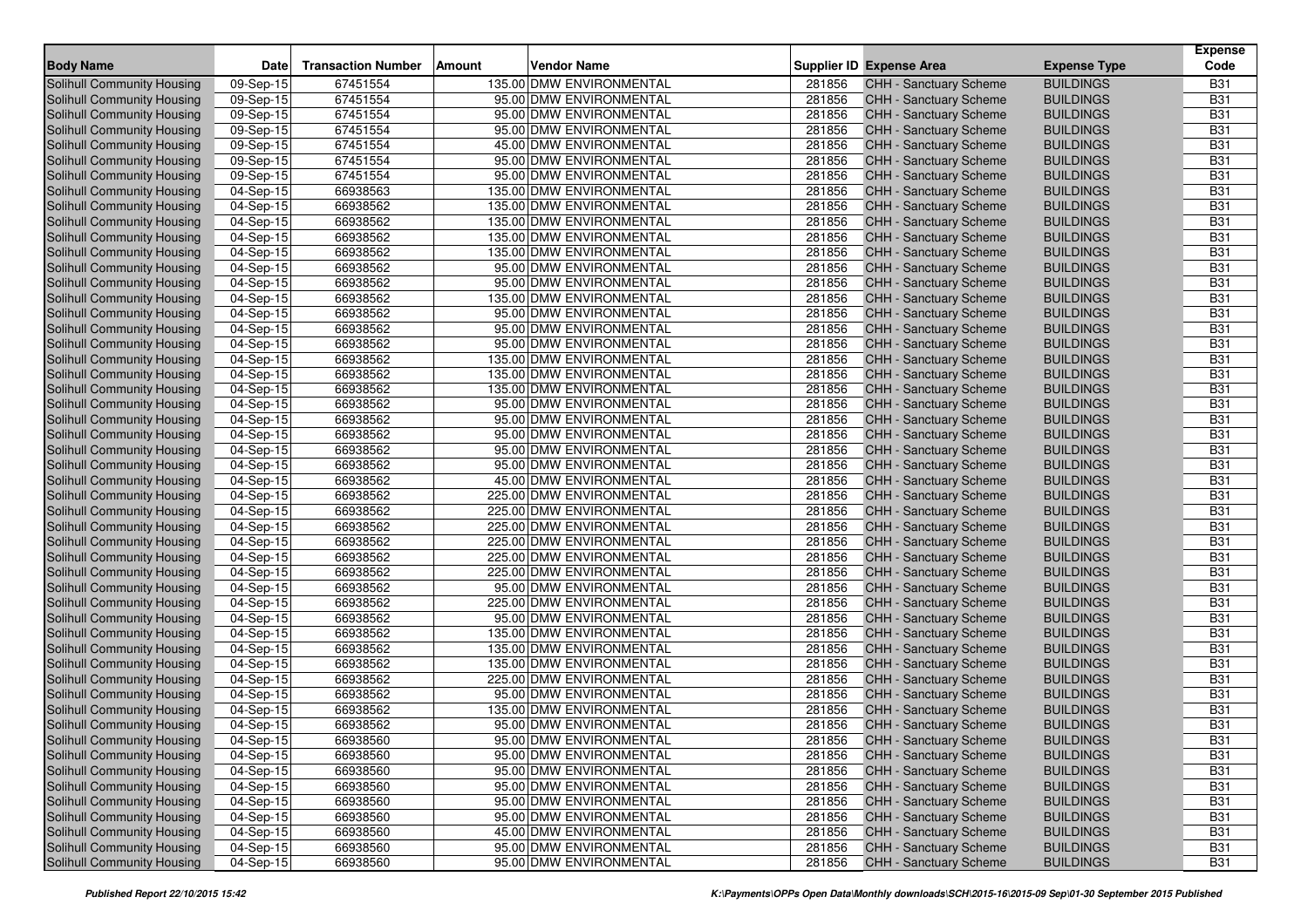| <b>Body Name</b>                  | <b>Date</b> | <b>Transaction Number</b> | Vendor Name<br>Amount    |        | Supplier ID Expense Area      | <b>Expense Type</b> | <b>Expense</b><br>Code |
|-----------------------------------|-------------|---------------------------|--------------------------|--------|-------------------------------|---------------------|------------------------|
| Solihull Community Housing        | 04-Sep-15   | 66938560                  | 95.00 DMW ENVIRONMENTAL  | 281856 | CHH - Sanctuary Scheme        | <b>BUILDINGS</b>    | <b>B31</b>             |
| Solihull Community Housing        | 04-Sep-15   | 66938560                  | 95.00 DMW ENVIRONMENTAL  | 281856 | <b>CHH - Sanctuary Scheme</b> | <b>BUILDINGS</b>    | <b>B31</b>             |
| Solihull Community Housing        | 04-Sep-15   | 66938560                  | 95.00 DMW ENVIRONMENTAL  | 281856 | <b>CHH - Sanctuary Scheme</b> | <b>BUILDINGS</b>    | <b>B31</b>             |
| Solihull Community Housing        | 04-Sep-15   | 66938560                  | 95.00 DMW ENVIRONMENTAL  | 281856 | CHH - Sanctuary Scheme        | <b>BUILDINGS</b>    | <b>B31</b>             |
| Solihull Community Housing        | 04-Sep-15   | 66938560                  | 95.00 DMW ENVIRONMENTAL  | 281856 | CHH - Sanctuary Scheme        | <b>BUILDINGS</b>    | <b>B31</b>             |
| Solihull Community Housing        | 04-Sep-15   | 66938560                  | 95.00 DMW ENVIRONMENTAL  | 281856 | CHH - Sanctuary Scheme        | <b>BUILDINGS</b>    | <b>B31</b>             |
| Solihull Community Housing        | 04-Sep-15   | 66938560                  | 95.00 DMW ENVIRONMENTAL  | 281856 | CHH - Sanctuary Scheme        | <b>BUILDINGS</b>    | <b>B31</b>             |
| Solihull Community Housing        | 04-Sep-15   | 66938560                  | 95.00 DMW ENVIRONMENTAL  | 281856 | CHH - Sanctuary Scheme        | <b>BUILDINGS</b>    | <b>B31</b>             |
| Solihull Community Housing        | 04-Sep-15   | 66938560                  | 95.00 DMW ENVIRONMENTAL  | 281856 | CHH - Sanctuary Scheme        | <b>BUILDINGS</b>    | <b>B31</b>             |
| Solihull Community Housing        | 04-Sep-15   | 66938560                  | 50.00 DMW ENVIRONMENTAL  | 281856 | <b>CHH - Sanctuary Scheme</b> | <b>BUILDINGS</b>    | <b>B31</b>             |
| Solihull Community Housing        | 11-Sep-15   | 67846588                  | 135.00 DMW ENVIRONMENTAL | 281856 | CHH - Sanctuary Scheme        | <b>BUILDINGS</b>    | <b>B31</b>             |
| Solihull Community Housing        | 11-Sep-15   | 67846588                  | 135.00 DMW ENVIRONMENTAL | 281856 | CHH - Sanctuary Scheme        | <b>BUILDINGS</b>    | <b>B31</b>             |
| Solihull Community Housing        | 11-Sep-15   | 67846587                  | 135.00 DMW ENVIRONMENTAL | 281856 | CHH - Sanctuary Scheme        | <b>BUILDINGS</b>    | <b>B31</b>             |
| Solihull Community Housing        | 11-Sep-15   | 67846587                  | 225.00 DMW ENVIRONMENTAL | 281856 | <b>CHH - Sanctuary Scheme</b> | <b>BUILDINGS</b>    | <b>B31</b>             |
| Solihull Community Housing        | 11-Sep-15   | 67846586                  | 95.00 DMW ENVIRONMENTAL  | 281856 | <b>CHH - Sanctuary Scheme</b> | <b>BUILDINGS</b>    | <b>B31</b>             |
| Solihull Community Housing        | 11-Sep-15   | 67846586                  | 95.00 DMW ENVIRONMENTAL  | 281856 | CHH - Sanctuary Scheme        | <b>BUILDINGS</b>    | <b>B31</b>             |
| Solihull Community Housing        | 11-Sep-15   | 67846586                  | 135.00 DMW ENVIRONMENTAL | 281856 | CHH - Sanctuary Scheme        | <b>BUILDINGS</b>    | <b>B31</b>             |
| Solihull Community Housing        | 11-Sep-15   | 67846586                  | 95.00 DMW ENVIRONMENTAL  | 281856 | CHH - Sanctuary Scheme        | <b>BUILDINGS</b>    | <b>B31</b>             |
| Solihull Community Housing        | 11-Sep-15   | 67846586                  | 95.00 DMW ENVIRONMENTAL  | 281856 | <b>CHH - Sanctuary Scheme</b> | <b>BUILDINGS</b>    | <b>B31</b>             |
| Solihull Community Housing        | 11-Sep-15   | 67846586                  | 45.00 DMW ENVIRONMENTAL  | 281856 | CHH - Sanctuary Scheme        | <b>BUILDINGS</b>    | <b>B31</b>             |
| Solihull Community Housing        | 11-Sep-15   | 67846586                  | 95.00 DMW ENVIRONMENTAL  | 281856 | CHH - Sanctuary Scheme        | <b>BUILDINGS</b>    | <b>B31</b>             |
| Solihull Community Housing        | 11-Sep-15   | 67846586                  | 95.00 DMW ENVIRONMENTAL  | 281856 | <b>CHH - Sanctuary Scheme</b> | <b>BUILDINGS</b>    | <b>B31</b>             |
| Solihull Community Housing        | 11-Sep-15   | 67846586                  | 95.00 DMW ENVIRONMENTAL  | 281856 | CHH - Sanctuary Scheme        | <b>BUILDINGS</b>    | <b>B31</b>             |
| Solihull Community Housing        | 11-Sep-15   | 67846586                  | 95.00 DMW ENVIRONMENTAL  | 281856 | <b>CHH - Sanctuary Scheme</b> | <b>BUILDINGS</b>    | <b>B31</b>             |
| Solihull Community Housing        | 11-Sep-15   | 67846586                  | 135.00 DMW ENVIRONMENTAL | 281856 | CHH - Sanctuary Scheme        | <b>BUILDINGS</b>    | <b>B31</b>             |
| Solihull Community Housing        | 11-Sep-15   | 67846586                  | 95.00 DMW ENVIRONMENTAL  | 281856 | CHH - Sanctuary Scheme        | <b>BUILDINGS</b>    | <b>B31</b>             |
| Solihull Community Housing        | 11-Sep-15   | 67846586                  | 95.00 DMW ENVIRONMENTAL  | 281856 | <b>CHH - Sanctuary Scheme</b> | <b>BUILDINGS</b>    | <b>B31</b>             |
| Solihull Community Housing        | 11-Sep-15   | 67846586                  | 225.00 DMW ENVIRONMENTAL | 281856 | CHH - Sanctuary Scheme        | <b>BUILDINGS</b>    | <b>B31</b>             |
| Solihull Community Housing        | 11-Sep-15   | 67846586                  | 95.00 DMW ENVIRONMENTAL  | 281856 | CHH - Sanctuary Scheme        | <b>BUILDINGS</b>    | <b>B31</b>             |
| Solihull Community Housing        | 11-Sep-15   | 67846586                  | 95.00 DMW ENVIRONMENTAL  | 281856 | CHH - Sanctuary Scheme        | <b>BUILDINGS</b>    | <b>B31</b>             |
| Solihull Community Housing        | 11-Sep-15   | 67846586                  | 95.00 DMW ENVIRONMENTAL  | 281856 | <b>CHH - Sanctuary Scheme</b> | <b>BUILDINGS</b>    | <b>B31</b>             |
| Solihull Community Housing        | 11-Sep-15   | 67846586                  | 135.00 DMW ENVIRONMENTAL | 281856 | CHH - Sanctuary Scheme        | <b>BUILDINGS</b>    | <b>B31</b>             |
| Solihull Community Housing        | 11-Sep-15   | 67846586                  | 135.00 DMW ENVIRONMENTAL | 281856 | CHH - Sanctuary Scheme        | <b>BUILDINGS</b>    | <b>B31</b>             |
| Solihull Community Housing        | 11-Sep-15   | 67846586                  | 135.00 DMW ENVIRONMENTAL | 281856 | CHH - Sanctuary Scheme        | <b>BUILDINGS</b>    | <b>B31</b>             |
| Solihull Community Housing        | 11-Sep-15   | 67846586                  | 95.00 DMW ENVIRONMENTAL  | 281856 | <b>CHH - Sanctuary Scheme</b> | <b>BUILDINGS</b>    | <b>B31</b>             |
| Solihull Community Housing        | 11-Sep-15   | 67846586                  | 95.00 DMW ENVIRONMENTAL  | 281856 | CHH - Sanctuary Scheme        | <b>BUILDINGS</b>    | <b>B31</b>             |
| Solihull Community Housing        | 11-Sep-15   | 67846586                  | 95.00 DMW ENVIRONMENTAL  | 281856 | CHH - Sanctuary Scheme        | <b>BUILDINGS</b>    | <b>B31</b>             |
| Solihull Community Housing        | 11-Sep-15   | 67846583                  | 95.00 DMW ENVIRONMENTAL  | 281856 | CHH - Sanctuary Scheme        | <b>BUILDINGS</b>    | <b>B31</b>             |
| Solihull Community Housing        | 11-Sep-15   | 67846583                  | 95.00 DMW ENVIRONMENTAL  | 281856 | <b>CHH - Sanctuary Scheme</b> | <b>BUILDINGS</b>    | <b>B31</b>             |
| Solihull Community Housing        | 11-Sep-15   | 67846583                  | 135.00 DMW ENVIRONMENTAL | 281856 | CHH - Sanctuary Scheme        | <b>BUILDINGS</b>    | <b>B31</b>             |
| Solihull Community Housing        | $11-Sep-15$ | 67846583                  | 95.00 DMW ENVIRONMENTAL  | 281856 | CHH - Sanctuary Scheme        | <b>BUILDINGS</b>    | <b>B31</b>             |
| <b>Solihull Community Housing</b> | $11-Sep-15$ | 67846583                  | 95.00 DMW ENVIRONMENTAL  | 281856 | CHH - Sanctuary Scheme        | <b>BUILDINGS</b>    | <b>B31</b>             |
| Solihull Community Housing        | 11-Sep-15   | 67846583                  | 95.00 DMW ENVIRONMENTAL  | 281856 | <b>CHH - Sanctuary Scheme</b> | <b>BUILDINGS</b>    | <b>B31</b>             |
| Solihull Community Housing        | 11-Sep-15   | 67846583                  | 95.00 DMW ENVIRONMENTAL  | 281856 | CHH - Sanctuary Scheme        | <b>BUILDINGS</b>    | <b>B31</b>             |
| Solihull Community Housing        | 11-Sep-15   | 67846583                  | 95.00 DMW ENVIRONMENTAL  | 281856 | CHH - Sanctuary Scheme        | <b>BUILDINGS</b>    | <b>B31</b>             |
| Solihull Community Housing        | 11-Sep-15   | 67846583                  | 45.00 DMW ENVIRONMENTAL  | 281856 | CHH - Sanctuary Scheme        | <b>BUILDINGS</b>    | <b>B31</b>             |
| Solihull Community Housing        | 11-Sep-15   | 67846583                  | 95.00 DMW ENVIRONMENTAL  | 281856 | CHH - Sanctuary Scheme        | <b>BUILDINGS</b>    | <b>B31</b>             |
| Solihull Community Housing        | 11-Sep-15   | 67846583                  | 95.00 DMW ENVIRONMENTAL  | 281856 | CHH - Sanctuary Scheme        | <b>BUILDINGS</b>    | <b>B31</b>             |
| Solihull Community Housing        | 11-Sep-15   | 67846583                  | 95.00 DMW ENVIRONMENTAL  | 281856 | <b>CHH - Sanctuary Scheme</b> | <b>BUILDINGS</b>    | <b>B31</b>             |
| Solihull Community Housing        | 11-Sep-15   | 67846583                  | 95.00 DMW ENVIRONMENTAL  | 281856 | CHH - Sanctuary Scheme        | <b>BUILDINGS</b>    | <b>B31</b>             |
| Solihull Community Housing        | 11-Sep-15   | 67846583                  | 95.00 DMW ENVIRONMENTAL  | 281856 | CHH - Sanctuary Scheme        | <b>BUILDINGS</b>    | <b>B31</b>             |
| Solihull Community Housing        | 11-Sep-15   | 67846583                  | 95.00 DMW ENVIRONMENTAL  | 281856 | CHH - Sanctuary Scheme        | <b>BUILDINGS</b>    | <b>B31</b>             |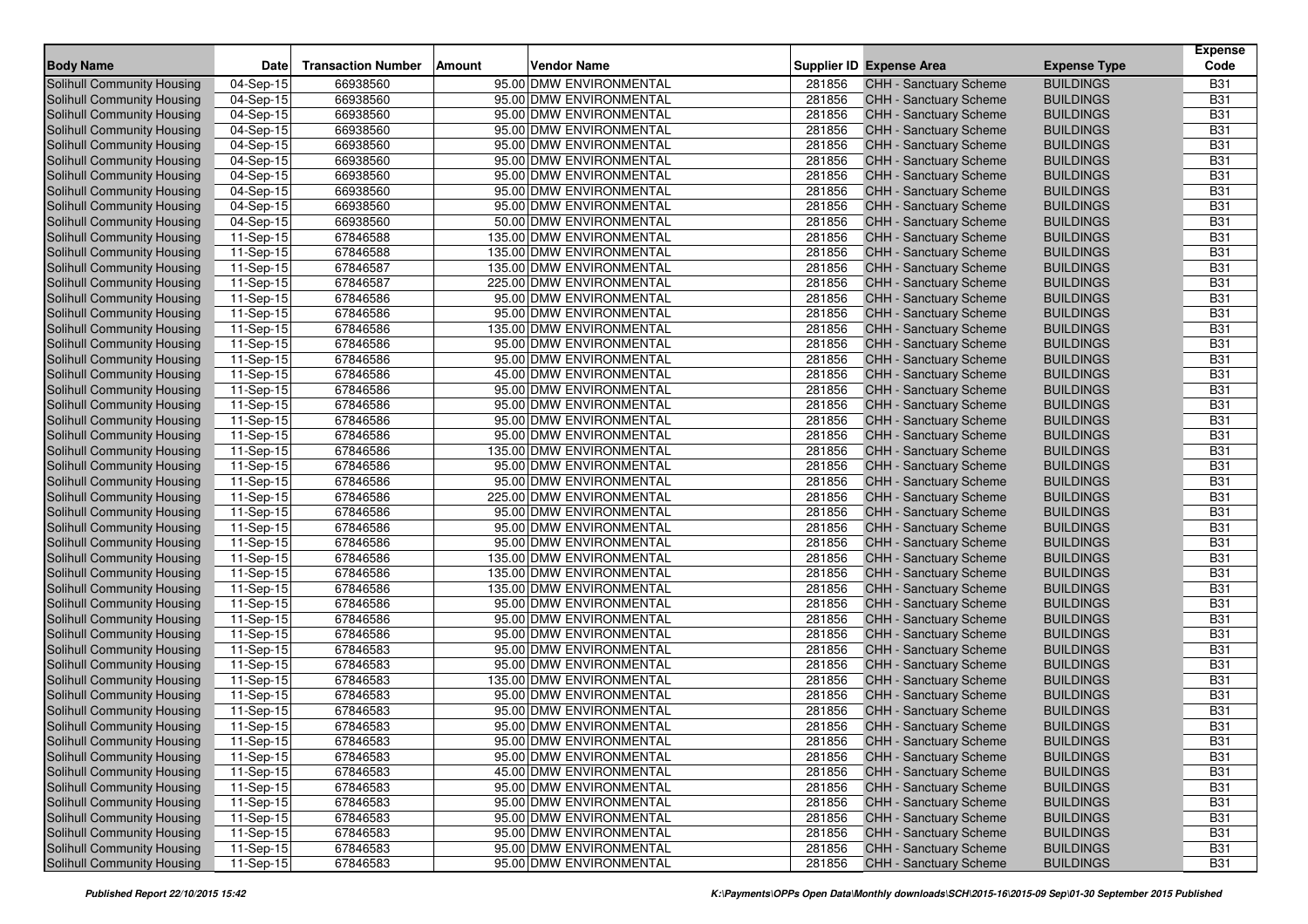|                                                          |                         |                           |        |                                        |                  |                                                                                    |                     | <b>Expense</b>           |
|----------------------------------------------------------|-------------------------|---------------------------|--------|----------------------------------------|------------------|------------------------------------------------------------------------------------|---------------------|--------------------------|
| <b>Body Name</b>                                         | <b>Date</b>             | <b>Transaction Number</b> | Amount | <b>Vendor Name</b>                     |                  | <b>Supplier ID Expense Area</b>                                                    | <b>Expense Type</b> | Code                     |
| <b>Solihull Community Housing</b>                        | 11-Sep-15               | 67846583                  |        | 95.00 DMW ENVIRONMENTAL                | 281856           | CHH - Sanctuary Scheme                                                             | <b>BUILDINGS</b>    | <b>B31</b>               |
| Solihull Community Housing                               | 11-Sep-15               | 67846583                  |        | 95.00 DMW ENVIRONMENTAL                | 281856           | <b>CHH - Sanctuary Scheme</b>                                                      | <b>BUILDINGS</b>    | <b>B31</b>               |
| Solihull Community Housing                               | 11-Sep-15               | 67846583                  |        | 95.00 DMW ENVIRONMENTAL                | 281856           | <b>CHH - Sanctuary Scheme</b>                                                      | <b>BUILDINGS</b>    | <b>B31</b>               |
| Solihull Community Housing                               | 11-Sep-15               | 67846583                  |        | 95.00 DMW ENVIRONMENTAL                | 281856           | CHH - Sanctuary Scheme                                                             | <b>BUILDINGS</b>    | <b>B31</b>               |
| Solihull Community Housing                               | 11-Sep-15               | 67846583                  |        | 45.00 DMW ENVIRONMENTAL                | 281856           | CHH - Sanctuary Scheme                                                             | <b>BUILDINGS</b>    | <b>B31</b>               |
| Solihull Community Housing                               | 07-Sep-15               | 67124547                  |        | 142100.00 DODD GROUP                   | 164798           | Gas Warm Air/B'boiler/Storage I Contractor Payments                                |                     | <b>B70</b>               |
| Solihull Community Housing                               | 17-Sep-15               | 68433688                  |        | 1600.41 DODD GROUP                     | 164798           | Spatial Policy and Delivery Servi Voids                                            |                     | <b>B38</b>               |
| Solihull Community Housing                               | 17-Sep-15               | 68433686                  |        | 414.31 DODD GROUP                      | 164798           | Spatial Policy and Delivery Servi Voids                                            |                     | <b>B38</b>               |
| Solihull Community Housing                               | 17-Sep-15               | 68433685                  |        | 488.22 DODD GROUP                      | 164798           | Spatial Policy and Delivery Servi Voids                                            |                     | <b>B38</b>               |
| Solihull Community Housing                               | 17-Sep-15               | 68433683                  |        | 477.53 DODD GROUP                      | 164798           | Spatial Policy and Delivery Servi Voids                                            |                     | <b>B38</b>               |
| Solihull Community Housing                               | $\overline{17}$ -Sep-15 | 68433682                  |        | 609.43 DODD GROUP                      | 164798           | Spatial Policy and Delivery Servi Voids                                            |                     | <b>B38</b>               |
| Solihull Community Housing                               | 17-Sep-15               | 68433677                  |        | 756.01 DODD GROUP                      | 164798           | Spatial Policy and Delivery Servi Voids                                            |                     | <b>B38</b>               |
| Solihull Community Housing                               | 17-Sep-15               | 68433676                  |        | 367.52 DODD GROUP                      | 164798           | Spatial Policy and Delivery Servi Voids                                            |                     | <b>B38</b>               |
| Solihull Community Housing                               | $17-Sep-15$             | 68433670                  |        | 346.92 DODD GROUP                      | 164798           | Spatial Policy and Delivery Servi Voids                                            |                     | <b>B</b> 38              |
| Solihull Community Housing                               | 17-Sep-15               | 68433668                  |        | 1712.72 DODD GROUP                     | 164798           | Spatial Policy and Delivery Servi Voids                                            |                     | <b>B38</b>               |
| Solihull Community Housing                               | 17-Sep-15               | 68433667                  |        | 567.20 DODD GROUP                      | 164798           | Spatial Policy and Delivery Servi Voids                                            |                     | <b>B38</b>               |
| Solihull Community Housing                               | 17-Sep-15               | 68433645                  |        | 1703.66 DODD GROUP                     | 164798           | Spatial Policy and Delivery Servi Voids                                            |                     | <b>B38</b>               |
| Solihull Community Housing                               | 17-Sep-15               | 68433639                  |        | 361.76 DODD GROUP                      | 164798           | Spatial Policy and Delivery Servi Voids                                            |                     | <b>B38</b>               |
| Solihull Community Housing                               | 01-Sep-15               | 66626551                  |        | 523.22 DODD GROUP                      | 164798           | Spatial Policy and Delivery Servi Voids                                            |                     | <b>B38</b>               |
| Solihull Community Housing                               | 01-Sep-15               | 66626547                  |        | 766.75 DODD GROUP                      | 164798           | Spatial Policy and Delivery Servi Voids                                            |                     | <b>B</b> 38              |
| Solihull Community Housing                               | 01-Sep-15               | 66626548                  |        | 1658.60 DODD GROUP                     | 164798           | Spatial Policy and Delivery Servi Voids                                            |                     | <b>B38</b>               |
| Solihull Community Housing                               | 17-Sep-15               | 68433745                  |        | 864.59 DODD GROUP                      | 164798           | Spatial Policy and Delivery Servi Voids                                            |                     | <b>B38</b>               |
| Solihull Community Housing                               | 17-Sep-15               | 68433742                  |        | 764.63 DODD GROUP                      | 164798           | Spatial Policy and Delivery Servi Voids                                            |                     | <b>B38</b>               |
| Solihull Community Housing                               | 17-Sep-15               | 68433740                  |        | 344.83 DODD GROUP                      | 164798           | Spatial Policy and Delivery Servi Voids                                            |                     | <b>B38</b>               |
| Solihull Community Housing                               | 17-Sep-15               | 68433739                  |        | 417.36 DODD GROUP                      | 164798           | Spatial Policy and Delivery Servi Voids                                            |                     | <b>B</b> 38              |
| Solihull Community Housing                               | 17-Sep-15               | 68433731                  |        | 252.56 DODD GROUP                      | 164798           | Spatial Policy and Delivery Servi Voids                                            |                     | <b>B38</b>               |
| Solihull Community Housing                               | 17-Sep-15               | 68433730                  |        | 288.75 DODD GROUP                      | 164798           | Spatial Policy and Delivery Servi Voids                                            |                     | <b>B38</b>               |
| Solihull Community Housing                               | 17-Sep-15               | 68433728                  |        | 680.28 DODD GROUP                      | 164798           | Spatial Policy and Delivery Servi Voids                                            |                     | <b>B38</b>               |
| Solihull Community Housing                               | 17-Sep-15               | 68433724                  |        | 390.35 DODD GROUP                      | 164798           | Spatial Policy and Delivery Servi Voids                                            |                     | <b>B38</b>               |
| Solihull Community Housing                               | 17-Sep-15               | 68433721                  |        | 454.09 DODD GROUP                      | 164798           | Spatial Policy and Delivery Servi Voids                                            |                     | <b>B38</b>               |
| Solihull Community Housing                               | 17-Sep-15               | 68433720                  |        | 855.68 DODD GROUP                      | 164798           | Spatial Policy and Delivery Servi Voids                                            |                     | <b>B38</b>               |
| Solihull Community Housing                               | 17-Sep-15               | 68433719                  |        | 233.60 DODD GROUP                      | 164798           | Spatial Policy and Delivery Servi Voids                                            |                     | <b>B38</b>               |
| Solihull Community Housing                               | 17-Sep-15               | 68433716                  |        | 726.33 DODD GROUP                      | 164798           | Spatial Policy and Delivery Servi Voids                                            |                     | <b>B38</b>               |
| Solihull Community Housing<br>Solihull Community Housing | 17-Sep-15               | 68433715                  |        | 355.55 DODD GROUP<br>385.24 DODD GROUP | 164798<br>164798 | Spatial Policy and Delivery Servi Voids                                            |                     | <b>B38</b><br><b>B38</b> |
|                                                          | 17-Sep-15               | 68433712                  |        | 332.13 DODD GROUP                      |                  | Spatial Policy and Delivery Servi Voids                                            |                     |                          |
| Solihull Community Housing                               | 17-Sep-15               | 68433709                  |        |                                        | 164798<br>164798 | Spatial Policy and Delivery Servi Voids                                            |                     | <b>B38</b><br><b>B38</b> |
| Solihull Community Housing<br>Solihull Community Housing | 17-Sep-15               | 68433706<br>68433770      |        | 841.31 DODD GROUP<br>215.49 DODD GROUP | 164798           | Spatial Policy and Delivery Servi Voids<br>Spatial Policy and Delivery Servi Voids |                     | <b>B38</b>               |
| Solihull Community Housing                               | 17-Sep-15<br>29-Sep-15  | 69550594                  |        | 1093.92 DODD GROUP                     | 164798           | Spatial Policy and Delivery Servi Voids                                            |                     | <b>B38</b>               |
| Solihull Community Housing                               | 17-Sep-15               | 68433596                  |        | 458.00 DODD GROUP                      | 164798           | Spatial Policy and Delivery Servi Voids                                            |                     | <b>B38</b>               |
| Solihull Community Housing                               | 17-Sep-15               | 68433754                  |        | 341.77 DODD GROUP                      | 164798           | Spatial Policy and Delivery Servi Voids                                            |                     | <b>B38</b>               |
| Solihull Community Housing                               | 17-Sep-15               | 68433554                  |        | 271.54 DODD GROUP                      | 164798           | Spatial Policy and Delivery Servi Voids                                            |                     | <b>B38</b>               |
| Solihull Community Housing                               | 17-Sep-15               | 68433549                  |        | 1656.26 DODD GROUP                     | 164798           | Spatial Policy and Delivery Servi Voids                                            |                     | <b>B38</b>               |
| <b>Solihull Community Housing</b>                        | 17-Sep-15               | 68433548                  |        | 1392.23 DODD GROUP                     | 164798           | Spatial Policy and Delivery Servi Voids                                            |                     | <b>B38</b>               |
| Solihull Community Housing                               | 17-Sep-15               | 68433547                  |        | 1636.94 DODD GROUP                     | 164798           | Spatial Policy and Delivery Servi Voids                                            |                     | <b>B38</b>               |
| Solihull Community Housing                               | 17-Sep-15               | 68432547                  |        | 1673.81 DODD GROUP                     | 164798           | Spatial Policy and Delivery Servi Voids                                            |                     | <b>B38</b>               |
| Solihull Community Housing                               | 17-Sep-15               | 68433749                  |        | 325.04 DODD GROUP                      | 164798           | Spatial Policy and Delivery Servi Voids                                            |                     | <b>B38</b>               |
| Solihull Community Housing                               | 16-Sep-15               | 68402552                  |        | 695.00 DODD GROUP                      | 164798           | Direct - Private Sector Leasing BUILDINGS                                          |                     | <b>B31</b>               |
| Solihull Community Housing                               | 16-Sep-15               | 68402551                  |        | 830.00 DODD GROUP                      | 164798           | Direct - Private Sector Leasing BUILDINGS                                          |                     | <b>B31</b>               |
| Solihull Community Housing                               | 16-Sep-15               | 68402550                  |        | 306.00 DODD GROUP                      | 164798           | Direct - Private Sector Leasing BUILDINGS                                          |                     | <b>B31</b>               |
| <b>Solihull Community Housing</b>                        | 16-Sep-15               | 68402549                  |        | 285.00 DODD GROUP                      | 164798           | Direct - Private Sector Leasing BUILDINGS                                          |                     | <b>B31</b>               |
| Solihull Community Housing                               | 16-Sep-15               | 68402548                  |        | 356.00 DODD GROUP                      | 164798           | Direct - Private Sector Leasing BUILDINGS                                          |                     | <b>B31</b>               |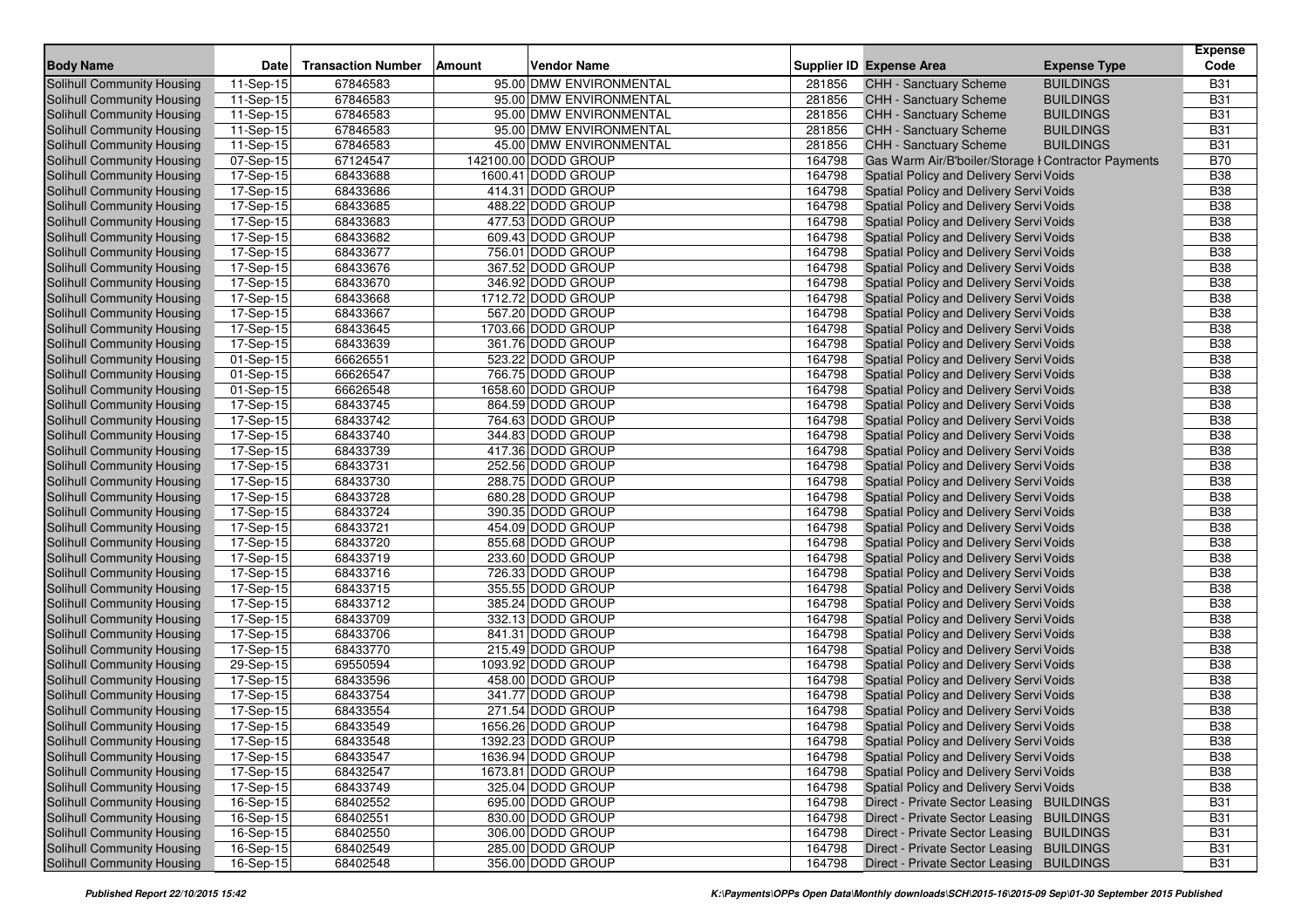| <b>Body Name</b>                                         | <b>Date</b>             | <b>Transaction Number</b> | Amount | Vendor Name                            |                  | Supplier ID Expense Area        | <b>Expense Type</b>          | <b>Expense</b><br>Code   |
|----------------------------------------------------------|-------------------------|---------------------------|--------|----------------------------------------|------------------|---------------------------------|------------------------------|--------------------------|
| Solihull Community Housing                               | 16-Sep-15               | 68402547                  |        | 250.00 DODD GROUP                      | 164798           | Direct - Private Sector Leasing | <b>BUILDINGS</b>             | <b>B31</b>               |
| <b>Solihull Community Housing</b>                        | 17-Sep-15               | 68441548                  |        | 262.27 DODD GROUP                      | 164798           | <b>Adaptations Major</b>        | <b>BUILDINGS</b>             | <b>B31</b>               |
| <b>Solihull Community Housing</b>                        | $\overline{16}$ -Sep-15 | 68294548                  |        | 5279.25 DODD GROUP                     | 164798           | <b>Electrical Testing</b>       | <b>Utility Related Works</b> | <b>B34</b>               |
| Solihull Community Housing                               | 11-Sep-15               | 67807547                  |        | 633.51 DODD GROUP                      | 164798           | <b>Electrical Testing</b>       | <b>Utility Related Works</b> | <b>B34</b>               |
| Solihull Community Housing                               | 21-Sep-15               | 68709589                  |        | 4082.62 DODD GROUP                     | 164798           | <b>Electrical Testing</b>       | <b>Utility Related Works</b> | <b>B34</b>               |
| Solihull Community Housing                               | 01-Sep-15               | 66621579                  |        | 208.34 DODD GROUP                      | 164798           | Catering                        | <b>Utility Related Works</b> | <b>B34</b>               |
| Solihull Community Housing                               | 17-Sep-15               | 68422581                  |        | 641.60 DODD GROUP                      | 164798           | Catering                        | <b>Utility Related Works</b> | <b>B34</b>               |
| Solihull Community Housing                               | 04-Sep-15               | 66862551                  |        | 279.57 DODD GROUP                      | 164798           | Catering                        | <b>Utility Related Works</b> | <b>B34</b>               |
| Solihull Community Housing                               | 17-Sep-15               | 68423397                  |        | 260.09 DODD GROUP                      | 164798           | Catering                        | <b>Utility Related Works</b> | <b>B34</b>               |
| Solihull Community Housing                               | 17-Sep-15               | 68423205                  |        | 846.51 DODD GROUP                      | 164798           | Catering                        | <b>Utility Related Works</b> | <b>B34</b>               |
| <b>Solihull Community Housing</b>                        | 17-Sep-15               | 68423196                  |        | 279.57 DODD GROUP                      | 164798           | Catering                        | <b>Utility Related Works</b> | <b>B34</b>               |
| Solihull Community Housing                               | 17-Sep-15               | 68422631                  |        | 223.61 DODD GROUP                      | 164798           | Catering                        | <b>Utility Related Works</b> | <b>B34</b>               |
| <b>Solihull Community Housing</b>                        | 01-Sep-15               | 66621576                  |        | 772.99 DODD GROUP                      | 164798           | Catering                        | <b>Utility Related Works</b> | <b>B34</b>               |
| <b>Solihull Community Housing</b>                        | 01-Sep-15               | 66621573                  |        | 341.33 DODD GROUP                      | 164798           | Catering                        | <b>Utility Related Works</b> | <b>B34</b>               |
| Solihull Community Housing                               | $\overline{17}$ -Sep-15 | 68422575                  |        | 211.76 DODD GROUP                      | 164798           | Catering                        | <b>Utility Related Works</b> | <b>B34</b>               |
| Solihull Community Housing                               | 17-Sep-15               | 68423360                  |        | 319.32 DODD GROUP                      | 164798           | Catering                        | <b>Utility Related Works</b> | <b>B34</b>               |
| Solihull Community Housing                               | 04-Sep-15               | 66862547                  |        | 1111.74 DODD GROUP                     | 164798           | Catering                        | <b>Utility Related Works</b> | <b>B34</b>               |
|                                                          |                         | 66862550                  |        | 230.50 DODD GROUP                      | 164798           |                                 | <b>Utility Related Works</b> | <b>B34</b>               |
| Solihull Community Housing<br>Solihull Community Housing | 04-Sep-15<br>17-Sep-15  | 68422558                  |        | 410.96 DODD GROUP                      | 164798           | Catering<br>Catering            | <b>Utility Related Works</b> | <b>B34</b>               |
|                                                          | 17-Sep-15               | 68423204                  |        | 242.06 DODD GROUP                      | 164798           |                                 |                              | <b>B34</b>               |
| Solihull Community Housing                               |                         | 68423179                  |        | 220.00 DODD GROUP                      | 164798           | Catering<br>Catering            | <b>Utility Related Works</b> | <b>B34</b>               |
| Solihull Community Housing                               | 17-Sep-15               | 68422624                  |        | 465.62 DODD GROUP                      |                  |                                 | <b>Utility Related Works</b> | <b>B34</b>               |
| Solihull Community Housing                               | 17-Sep-15               | 68422598                  |        | 243.96 DODD GROUP                      | 164798<br>164798 | Catering                        | <b>Utility Related Works</b> |                          |
| Solihull Community Housing                               | 17-Sep-15               |                           |        |                                        |                  | Catering<br>Catering            | <b>Utility Related Works</b> | <b>B34</b>               |
| <b>Solihull Community Housing</b>                        | 17-Sep-15               | 68422596                  |        | 220.44 DODD GROUP<br>396.91 DODD GROUP | 164798<br>164798 |                                 | <b>Utility Related Works</b> | <b>B34</b><br><b>B34</b> |
| <b>Solihull Community Housing</b>                        | 17-Sep-15               | 68422594                  |        |                                        |                  | Catering                        | <b>Utility Related Works</b> |                          |
| Solihull Community Housing                               | $17-Sep-15$             | 68422562                  |        | 386.53 DODD GROUP                      | 164798           | Catering                        | <b>Utility Related Works</b> | <b>B34</b>               |
| <b>Solihull Community Housing</b>                        | 01-Sep-15               | 66621592                  |        | 324.90 DODD GROUP                      | 164798           | Catering                        | <b>Utility Related Works</b> | <b>B34</b>               |
| <b>Solihull Community Housing</b>                        | 01-Sep-15               | 66621590                  |        | 343.98 DODD GROUP                      | 164798           | Catering                        | <b>Utility Related Works</b> | <b>B34</b>               |
| Solihull Community Housing                               | 01-Sep-15               | 66621586                  |        | 340.80 DODD GROUP                      | 164798<br>164798 | Catering                        | <b>Utility Related Works</b> | <b>B34</b><br><b>B34</b> |
| Solihull Community Housing                               | 01-Sep-15               | 66621584<br>66621583      |        | 348.12 DODD GROUP                      |                  | Catering                        | <b>Utility Related Works</b> |                          |
| Solihull Community Housing                               | 01-Sep-15               |                           |        | 339.09 DODD GROUP                      | 164798           | Catering                        | <b>Utility Related Works</b> | <b>B34</b>               |
| Solihull Community Housing                               | 01-Sep-15               | 66621572<br>66621571      |        | 357.41 DODD GROUP                      | 164798           | Catering                        | <b>Utility Related Works</b> | <b>B34</b>               |
| Solihull Community Housing                               | 01-Sep-15               |                           |        | 328.03 DODD GROUP                      | 164798<br>164798 | Catering                        | <b>Utility Related Works</b> | <b>B34</b><br><b>B34</b> |
| Solihull Community Housing                               | 01-Sep-15               | 66621569                  |        | 312.03 DODD GROUP                      |                  | Catering                        | <b>Utility Related Works</b> |                          |
| <b>Solihull Community Housing</b>                        | 01-Sep-15               | 66621567                  |        | 313.53 DODD GROUP                      | 164798           | Catering                        | <b>Utility Related Works</b> | <b>B34</b>               |
| <b>Solihull Community Housing</b>                        | 01-Sep-15               | 66621565                  |        | 342.02 DODD GROUP                      | 164798           | Catering                        | <b>Utility Related Works</b> | <b>B34</b>               |
| Solihull Community Housing                               | 01-Sep-15               | 66621564                  |        | 319.87 DODD GROUP                      | 164798           | Catering                        | <b>Utility Related Works</b> | <b>B34</b>               |
| Solihull Community Housing                               | 01-Sep-15               | 66621563                  |        | 322.70 DODD GROUP                      | 164798           | Catering                        | <b>Utility Related Works</b> | <b>B34</b>               |
| Solihull Community Housing                               | 01-Sep-15               | 66621562                  |        | 354.68 DODD GROUP                      | 164798           | Catering                        | <b>Utility Related Works</b> | <b>B34</b>               |
| Solihull Community Housing                               | 01-Sep-15               | 66621558                  |        | 328.03 DODD GROUP                      | 164798           | Catering                        | <b>Utility Related Works</b> | <b>B34</b>               |
| Solihull Community Housing                               | 01-Sep-15               | 66621556                  |        | 338.68 DODD GROUP                      | 164798           | Catering                        | <b>Utility Related Works</b> | <b>B34</b>               |
| Solihull Community Housing                               | 01-Sep-15               | 66621555                  |        | 376.26 DODD GROUP                      | 164798           | Catering                        | <b>Utility Related Works</b> | <b>B34</b>               |
| Solihull Community Housing                               | 01-Sep-15               | 66621554                  |        | 322.70 DODD GROUP                      | 164798           | Catering                        | <b>Utility Related Works</b> | <b>B34</b>               |
| Solihull Community Housing                               | 01-Sep-15               | 66621552                  |        | 317.37 DODD GROUP                      | 164798           | Catering                        | <b>Utility Related Works</b> | <b>B34</b>               |
| Solihull Community Housing                               | 01-Sep-15               | 66621551                  |        | 340.13 DODD GROUP                      | 164798           | Catering                        | <b>Utility Related Works</b> | <b>B34</b>               |
| Solihull Community Housing                               | 01-Sep-15               | 66621591                  |        | 378.10 DODD GROUP                      | 164798           | Catering                        | <b>Utility Related Works</b> | <b>B34</b>               |
| Solihull Community Housing                               | 17-Sep-15               | 68422877                  |        | 328.03 DODD GROUP                      | 164798           | Catering                        | <b>Utility Related Works</b> | <b>B34</b>               |
| Solihull Community Housing                               | 17-Sep-15               | 68423275                  |        | 401.88 DODD GROUP                      | 164798           | Catering                        | <b>Utility Related Works</b> | <b>B34</b>               |
| Solihull Community Housing                               | 17-Sep-15               | 68423232                  |        | 333.36 DODD GROUP                      | 164798           | Catering                        | <b>Utility Related Works</b> | <b>B34</b>               |
| Solihull Community Housing                               | 17-Sep-15               | 68423224                  |        | 291.91 DODD GROUP                      | 164798           | Catering                        | <b>Utility Related Works</b> | <b>B34</b>               |
| Solihull Community Housing                               | 17-Sep-15               | 68423357                  |        | 216.19 DODD GROUP                      | 164798           | Catering                        | <b>Utility Related Works</b> | <b>B34</b>               |
| Solihull Community Housing                               | 17-Sep-15               | 68423355                  |        | 352.21 DODD GROUP                      | 164798           | Catering                        | <b>Utility Related Works</b> | <b>B34</b>               |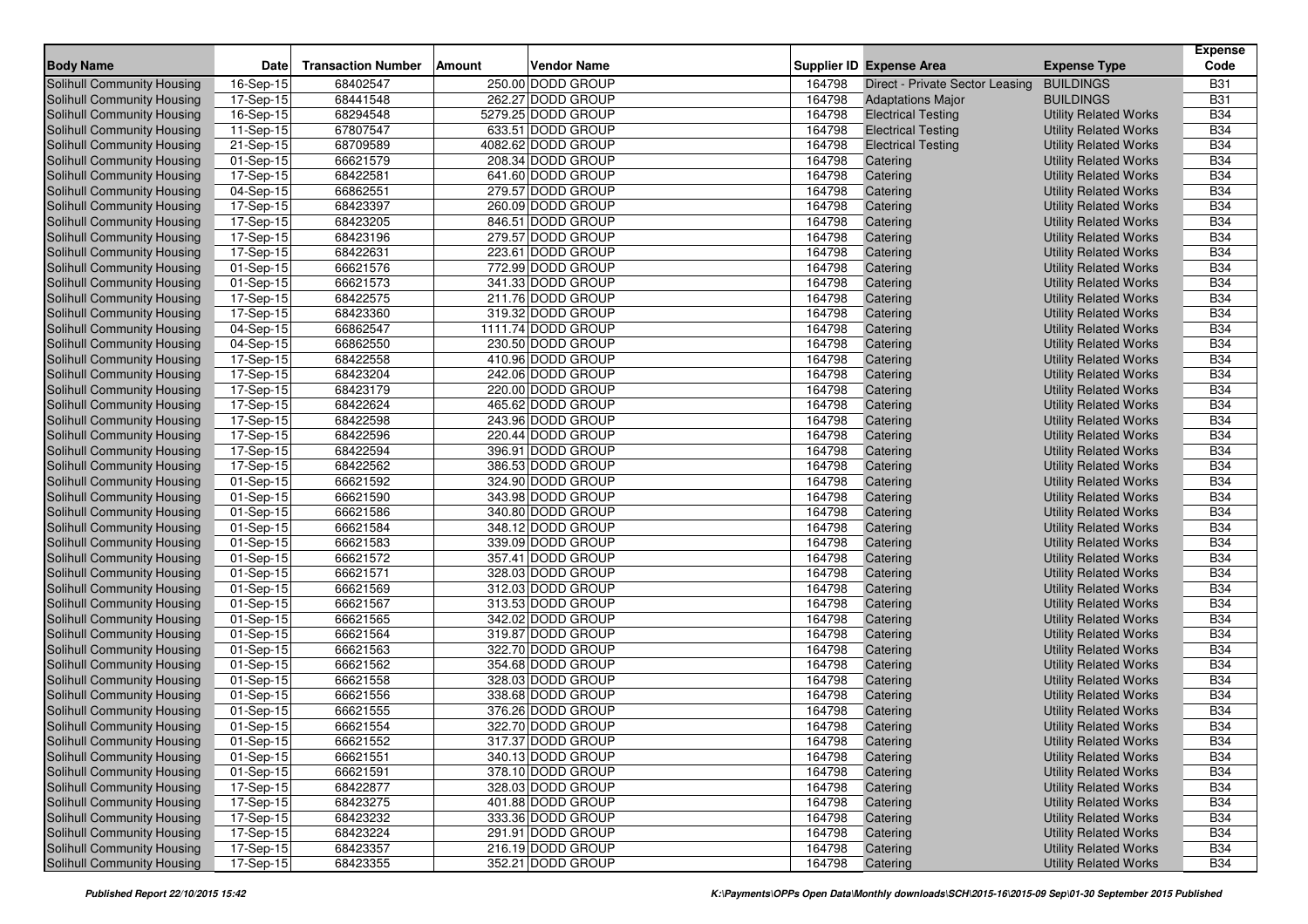| <b>Body Name</b>                  | <b>Date</b>             | <b>Transaction Number</b> | <b>Amount</b> | <b>Vendor Name</b>                       |        | <b>Supplier ID Expense Area</b>                        | <b>Expense Type</b>          | <b>Expense</b><br>Code |
|-----------------------------------|-------------------------|---------------------------|---------------|------------------------------------------|--------|--------------------------------------------------------|------------------------------|------------------------|
| <b>Solihull Community Housing</b> | 17-Sep-15               | 68423354                  |               | 354.68 DODD GROUP                        | 164798 | Catering                                               | <b>Utility Related Works</b> | <b>B34</b>             |
| Solihull Community Housing        | 17-Sep-15               | 68423352                  |               | 346.52 DODD GROUP                        | 164798 | Catering                                               | <b>Utility Related Works</b> | <b>B34</b>             |
| Solihull Community Housing        | 17-Sep-15               | 68423351                  |               | 359.91 DODD GROUP                        | 164798 | Catering                                               | <b>Utility Related Works</b> | <b>B34</b>             |
| Solihull Community Housing        | $\overline{17}$ -Sep-15 | 68423350                  |               | 361.65 DODD GROUP                        | 164798 | Catering                                               | <b>Utility Related Works</b> | <b>B34</b>             |
| Solihull Community Housing        | 17-Sep-15               | 68423328                  |               | 333.36 DODD GROUP                        | 164798 | Catering                                               | <b>Utility Related Works</b> | <b>B34</b>             |
| Solihull Community Housing        | 04-Sep-15               | 66862555                  |               | 344.01 DODD GROUP                        | 164798 | Catering                                               | <b>Utility Related Works</b> | <b>B34</b>             |
| Solihull Community Housing        | 04-Sep-15               | 66862554                  |               | 335.86 DODD GROUP                        | 164798 | Catering                                               | <b>Utility Related Works</b> | <b>B34</b>             |
| Solihull Community Housing        | 10-Sep-15               | 67609552                  |               | 339.75 DODD GROUP                        | 164798 | Catering                                               | <b>Utility Related Works</b> | <b>B34</b>             |
| Solihull Community Housing        | $10-Sep-15$             | 67609547                  |               | 278.85 DODD GROUP                        | 164798 | Catering                                               | <b>Utility Related Works</b> | <b>B34</b>             |
| Solihull Community Housing        | 10-Sep-15               | 67609549                  |               | 352.08 DODD GROUP                        | 164798 | Catering                                               | <b>Utility Related Works</b> | <b>B34</b>             |
| Solihull Community Housing        | 10-Sep-15               | 67609548                  |               | 338.70 DODD GROUP                        | 164798 | Catering                                               | <b>Utility Related Works</b> | <b>B34</b>             |
| Solihull Community Housing        | $10-Sep-15$             | 67609550                  |               | 349.35 DODD GROUP                        | 164798 | Catering                                               | <b>Utility Related Works</b> | <b>B34</b>             |
| Solihull Community Housing        | 17-Sep-15               | 68423322                  |               | 214.19 DODD GROUP                        | 164798 | Catering                                               | <b>Utility Related Works</b> | <b>B34</b>             |
| Solihull Community Housing        | $17-Sep-15$             | 68423320                  |               | 350.72 DODD GROUP                        | 164798 | Catering                                               | <b>Utility Related Works</b> | <b>B34</b>             |
| Solihull Community Housing        | 29-Sep-15               | 69550564                  |               | 467.04 DODD GROUP                        | 164798 | Catering                                               | <b>Utility Related Works</b> | <b>B34</b>             |
| Solihull Community Housing        | 29-Sep-15               | 69550593                  |               | 362.04 DODD GROUP                        | 164798 | Catering                                               | <b>Utility Related Works</b> | <b>B34</b>             |
| Solihull Community Housing        | $29-Sep-15$             | 69550591                  |               | 298.68 DODD GROUP                        | 164798 | Catering                                               | <b>Utility Related Works</b> | <b>B34</b>             |
| Solihull Community Housing        | 29-Sep-15               | 69550590                  |               | 387.73 DODD GROUP                        | 164798 | Catering                                               | <b>Utility Related Works</b> | <b>B34</b>             |
| Solihull Community Housing        | 29-Sep-15               | 69550587                  |               | 353.59 DODD GROUP                        | 164798 | Catering                                               | <b>Utility Related Works</b> | <b>B34</b>             |
| Solihull Community Housing        | 29-Sep-15               | 69550585                  |               | 367.48 DODD GROUP                        | 164798 | Catering                                               | <b>Utility Related Works</b> | <b>B34</b>             |
| Solihull Community Housing        | 29-Sep-15               | 69550583                  |               | 311.36 DODD GROUP                        | 164798 | Catering                                               | <b>Utility Related Works</b> | <b>B34</b>             |
| Solihull Community Housing        | 29-Sep-15               | 69550582                  |               | 391.22 DODD GROUP                        | 164798 | Catering                                               | <b>Utility Related Works</b> | <b>B34</b>             |
| Solihull Community Housing        | 29-Sep-15               | 69550579                  |               | 403.22 DODD GROUP                        | 164798 | Catering                                               | <b>Utility Related Works</b> | <b>B34</b>             |
| Solihull Community Housing        | 29-Sep-15               | 69550570                  |               | 602.87 DODD GROUP                        | 164798 | Catering                                               | <b>Utility Related Works</b> | <b>B34</b>             |
| Solihull Community Housing        | 29-Sep-15               | 69550567                  |               | 349.35 DODD GROUP                        | 164798 | Catering                                               | <b>Utility Related Works</b> | <b>B34</b>             |
| Solihull Community Housing        | $29-Sep-15$             | 69550563                  |               | 308.51 DODD GROUP                        | 164798 | Catering                                               | <b>Utility Related Works</b> | <b>B34</b>             |
| Solihull Community Housing        | 29-Sep-15               | 69550561                  |               | 208.62 DODD GROUP                        | 164798 | Catering                                               | <b>Utility Related Works</b> | <b>B34</b>             |
| Solihull Community Housing        | 29-Sep-15               | 69550557                  |               | 334.08 DODD GROUP                        | 164798 | Catering                                               | <b>Utility Related Works</b> | <b>B34</b>             |
| Solihull Community Housing        | 08-Sep-15               | 67191551                  |               | 345.09 DODD GROUP                        | 164798 | Catering                                               | <b>Utility Related Works</b> | <b>B34</b>             |
| Solihull Community Housing        | 17-Sep-15               | 68423474                  |               | 345.47 DODD GROUP                        | 164798 | Catering                                               | <b>Utility Related Works</b> | <b>B34</b>             |
| Solihull Community Housing        | 17-Sep-15               | 68422706                  |               | 277.30 DODD GROUP                        | 164798 | Catering                                               | <b>Utility Related Works</b> | <b>B34</b>             |
| Solihull Community Housing        | 18-Sep-15               | 68571551                  |               | 42.00 DOORFIT PRODUCTS LTD               | 5228   | <b>Other Contracts</b>                                 | <b>WORK IN PROGRESS</b>      | R <sub>10</sub>        |
| Solihull Community Housing        | 18-Sep-15               | 68571551                  |               | 21.25 DOORFIT PRODUCTS LTD               | 5228   | <b>Other Contracts</b>                                 | <b>WORK IN PROGRESS</b>      | R <sub>10</sub>        |
| <b>Solihull Community Housing</b> | 18-Sep-15               | 68571551                  |               | 162.50 DOORFIT PRODUCTS LTD              | 5228   | <b>Other Contracts</b>                                 | <b>WORK IN PROGRESS</b>      | R <sub>10</sub>        |
| Solihull Community Housing        | 18-Sep-15               | 68571551                  |               | 13.50 DOORFIT PRODUCTS LTD               | 5228   | <b>Other Contracts</b>                                 | <b>WORK IN PROGRESS</b>      | R <sub>10</sub>        |
| Solihull Community Housing        | 18-Sep-15               | 68571551                  |               | 479.80 DOORFIT PRODUCTS LTD              | 5228   | <b>Other Contracts</b>                                 | <b>WORK IN PROGRESS</b>      | R <sub>10</sub>        |
| Solihull Community Housing        | 18-Sep-15               | 68571550                  |               | 840.00 DOORFIT PRODUCTS LTD              | 5228   | <b>Other Contracts</b>                                 | <b>WORK IN PROGRESS</b>      | R <sub>10</sub>        |
| Solihull Community Housing        | 22-Sep-15               | 68934551                  |               | 33.50 DOORFIT PRODUCTS LTD               | 5228   | <b>Other Contracts</b>                                 | <b>WORK IN PROGRESS</b>      | R <sub>10</sub>        |
| <b>Solihull Community Housing</b> | 22-Sep-15               | 68934551                  |               | 195.60 DOORFIT PRODUCTS LTD              | 5228   | <b>Other Contracts</b>                                 | <b>WORK IN PROGRESS</b>      | R <sub>10</sub>        |
| Solihull Community Housing        | 22-Sep-15               | 68934551                  |               | 75.20 DOORFIT PRODUCTS LTD               | 5228   | <b>Other Contracts</b>                                 | <b>WORK IN PROGRESS</b>      | R <sub>10</sub>        |
| Solihull Community Housing        | 22-Sep-15               | 68934551                  |               | 97.20 DOORFIT PRODUCTS LTD               | 5228   | <b>Other Contracts</b>                                 | <b>WORK IN PROGRESS</b>      | R <sub>10</sub>        |
| Solihull Community Housing        | 16-Sep-15               | 68402559                  |               | 225.00 DRAINTECH SERVICES (MIDLANDS) LTD | 338596 | <b>Food Festival</b>                                   | <b>Contractor Payments</b>   | <b>B70</b>             |
| Solihull Community Housing        | 23-Sep-15               | 69011904                  |               | 215.00 DRAINTECH SERVICES (MIDLANDS) LTD | 338596 | CHH - Sanctuary Scheme                                 | <b>Other Works</b>           | <b>B32</b>             |
| Solihull Community Housing        | 16-Sep-15               | 68402580                  |               | 264.50 DRAINTECH SERVICES (MIDLANDS) LTD | 338596 | <b>CHH - Sanctuary Scheme</b>                          | Other Works                  | <b>B32</b>             |
| Solihull Community Housing        | 16-Sep-15               | 68402569                  |               | 593.00 DRAINTECH SERVICES (MIDLANDS) LTD | 338596 | <b>CHH - Sanctuary Scheme</b>                          | Other Works                  | <b>B32</b>             |
| Solihull Community Housing        | 18-Sep-15               | 68571571                  |               | 36.00 DRS LTD                            | 272292 | <b>Other Contracts</b>                                 | <b>WORK IN PROGRESS</b>      | R <sub>10</sub>        |
| Solihull Community Housing        | 18-Sep-15               | 68571571                  |               | 380.00 DRS LTD                           | 272292 | <b>Other Contracts</b>                                 | <b>WORK IN PROGRESS</b>      | R <sub>10</sub>        |
| Solihull Community Housing        | 18-Sep-15               | 68571571                  |               | 30.00 DRS LTD                            | 272292 | <b>Other Contracts</b>                                 | <b>WORK IN PROGRESS</b>      | R <sub>10</sub>        |
| Solihull Community Housing        | 07-Sep-15               | 67106547                  |               | 103.41 E.ON ENERGY                       | 108799 | 39 Haselour Road - 3 bed Flat                          | Bangor/Keele/Wham/Ww         | <b>B11</b>             |
| Solihull Community Housing        | 07-Sep-15               | 67106547                  |               | 136.69 E.ON ENERGY                       | 108799 | 39 Haselour Road - 3 bed Flat Newham                   |                              | <b>B10</b>             |
| Solihull Community Housing        | 18-Sep-15               | 68590547                  |               | 2440.00 ECLIPSE ACCESS SOLUTIONS LTD     | 141696 | Private Sector - Disabled Faciliti Contractor Payments |                              | <b>B70</b>             |
| Solihull Community Housing        | 18-Sep-15               | 68610547                  |               | 1417.68 EDEN ADAPTIONS LTD               | 267999 | <b>Falls Prevention Services</b>                       | OTHER OPERATIONAL            | <b>B43</b>             |
|                                   |                         |                           |               |                                          |        |                                                        |                              |                        |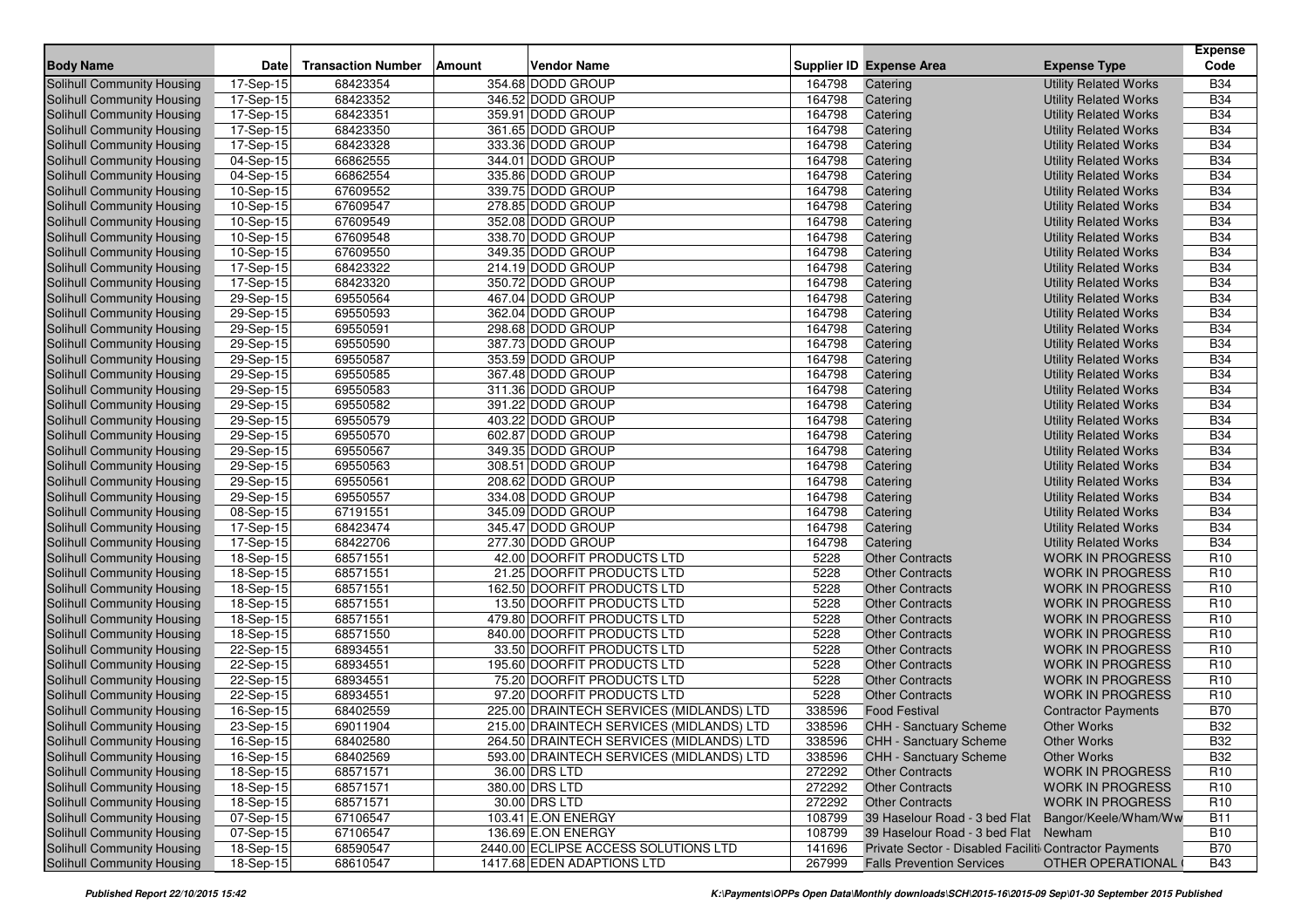| <b>Body Name</b>                  | <b>Date</b>             | <b>Transaction Number</b> | <b>Amount</b> | <b>Vendor Name</b>                          |         | <b>Supplier ID Expense Area</b>                        | <b>Expense Type</b>        | <b>Expense</b><br>Code |
|-----------------------------------|-------------------------|---------------------------|---------------|---------------------------------------------|---------|--------------------------------------------------------|----------------------------|------------------------|
| <b>Solihull Community Housing</b> | 02-Sep-15               | 66701716                  |               | -318.98 EDEN ADAPTIONS LTD                  | 267999  | Community Child & Family Tean INLAND REVENUE           |                            | S02                    |
| Solihull Community Housing        | 25-Sep-15               | 69202547                  |               | -283.54 EDEN ADAPTIONS LTD                  | 267999  | Community Child & Family Tean INLAND REVENUE           |                            | S <sub>02</sub>        |
| Solihull Community Housing        | 16-Sep-15               | 68287547                  |               | 3638.40 EDEN BUILD LTD BUILDING CONTRACTORS | 5243773 | Private Sector - Disabled Faciliti Contractor Payments |                            | <b>B70</b>             |
| Solihull Community Housing        | 16-Sep-15               | 68287547                  |               | 7128.80 EDEN BUILD LTD BUILDING CONTRACTORS | 5243773 | Private Sector - Disabled Faciliti Contractor Payments |                            | <b>B70</b>             |
| Solihull Community Housing        | 16-Sep-15               | 68292547                  |               | 973.70 EDENRED                              | 276843  | CASH - Call Accounts (HBOS)                            | <b>PWLB</b>                | S01                    |
| Solihull Community Housing        | 16-Sep-15               | 68292547                  |               | 3.89 EDENRED                                | 276843  | Director - Leisure & Parks                             | Other Fees & Charges       | D <sub>59</sub>        |
| Solihull Community Housing        | 21-Sep-15               | 68709593                  |               | 3437.26 ELDERCARE                           | 78964   | <b>Wellbeing Service</b>                               | <b>CONTRIBUTION TO PRO</b> | D90                    |
| Solihull Community Housing        | 21-Sep-15               | 68709594                  |               | 3480.53 ELDERCARE                           | 78964   | <b>Wellbeing Service</b>                               | <b>CONTRIBUTION TO PRO</b> | D90                    |
| Solihull Community Housing        | 29-Sep-15               | 69502547                  |               | 477.49 ENTERPRISE MANAGED SERVICES LTD      | 206418  | CHH - Mgt Support Costs                                | <b>Contractor Payments</b> | <b>B70</b>             |
| Solihull Community Housing        | 24-Sep-15               | 69084547                  |               | 9434.12 ENTERPRISE MANAGED SERVICES LTD     | 206418  | <b>Other Contracts</b>                                 | <b>ASC</b>                 | E20                    |
| Solihull Community Housing        | 09-Sep-15               | 67451569                  |               | 67.10 ENVIROCALL LTD                        | 105902  | Gas Warm Air/B'boiler/Storage I Contractor Payments    |                            | <b>B70</b>             |
| Solihull Community Housing        | 02-Sep-15               | 66701700                  |               | 73.35 ENVIROCALL LTD                        | 105902  | Gas Warm Air/B'boiler/Storage I Contractor Payments    |                            | <b>B70</b>             |
| Solihull Community Housing        | 02-Sep-15               | 66701700                  |               | 67.10 ENVIROCALL LTD                        | 105902  | Gas Warm Air/B'boiler/Storage I Contractor Payments    |                            | <b>B70</b>             |
| Solihull Community Housing        | 09-Sep-15               | 67451570                  |               | 92.10 ENVIROCALL LTD                        | 105902  | Gas Warm Air/B'boiler/Storage I Contractor Payments    |                            | <b>B70</b>             |
| Solihull Community Housing        | $\overline{0}9$ -Sep-15 | 67451570                  |               | 190.45 ENVIROCALL LTD                       | 105902  | Gas Warm Air/B'boiler/Storage I Contractor Payments    |                            | <b>B70</b>             |
| Solihull Community Housing        | 09-Sep-15               | 67451569                  |               | 32.25 ENVIROCALL LTD                        | 105902  | Gas Warm Air/B'boiler/Storage I Contractor Payments    |                            | <b>B70</b>             |
| Solihull Community Housing        | 09-Sep-15               | 67451569                  |               | 32.25 ENVIROCALL LTD                        | 105902  | Gas Warm Air/B'boiler/Storage I Contractor Payments    |                            | <b>B70</b>             |
| Solihull Community Housing        | $\overline{09}$ -Sep-15 | 67451569                  |               | 44.75 ENVIROCALL LTD                        | 105902  | Gas Warm Air/B'boiler/Storage I Contractor Payments    |                            | <b>B70</b>             |
| Solihull Community Housing        | 09-Sep-15               | 67451568                  |               | 344.80 ENVIROCALL LTD                       | 105902  | Gas Warm Air/B'boiler/Storage I Contractor Payments    |                            | <b>B70</b>             |
| Solihull Community Housing        | 09-Sep-15               | 67451567                  |               | 565.20 ENVIROCALL LTD                       | 105902  | Gas Warm Air/B'boiler/Storage I Contractor Payments    |                            | <b>B70</b>             |
| Solihull Community Housing        | 09-Sep-15               | 67451567                  |               | 42.10 ENVIROCALL LTD                        | 105902  | Gas Warm Air/B'boiler/Storage I Contractor Payments    |                            | <b>B70</b>             |
| Solihull Community Housing        | 02-Sep-15               | 66701698                  |               | 180.20 ENVIROCALL LTD                       | 105902  | Printing                                               | <b>Contractor Payments</b> | <b>B70</b>             |
| Solihull Community Housing        | 02-Sep-15               | 66701698                  |               | 54.40 ENVIROCALL LTD                        | 105902  | Health & Safety - Other                                | <b>Contractor Payments</b> | <b>B70</b>             |
| Solihull Community Housing        | 09-Sep-15               | 67451570                  |               | 74.25 ENVIROCALL LTD                        | 105902  | Health & Safety - Other                                | <b>Contractor Payments</b> | <b>B70</b>             |
| Solihull Community Housing        | 09-Sep-15               | 67451571                  |               | 167.85 ENVIROCALL LTD                       | 105902  | Health & Safety - Other                                | <b>Contractor Payments</b> | <b>B70</b>             |
| Solihull Community Housing        | 09-Sep-15               | 67451571                  |               | 134.20 ENVIROCALL LTD                       | 105902  | Health & Safety - Other                                | <b>Contractor Payments</b> | <b>B70</b>             |
| Solihull Community Housing        | 09-Sep-15               | 67451569                  |               | 144.00 ENVIROCALL LTD                       | 105902  | Health & Safety - Other                                | <b>Contractor Payments</b> | <b>B70</b>             |
| Solihull Community Housing        | 09-Sep-15               | 67451569                  |               | 59.50 ENVIROCALL LTD                        | 105902  | Health & Safety - Other                                | <b>Contractor Payments</b> | <b>B70</b>             |
| Solihull Community Housing        | 09-Sep-15               | 67451569                  |               | 26.00 ENVIROCALL LTD                        | 105902  | Health & Safety - Other                                | <b>Contractor Payments</b> | <b>B70</b>             |
| Solihull Community Housing        | 09-Sep-15               | 67451568                  |               | 8.50 ENVIROCALL LTD                         | 105902  | Health & Safety - Other                                | <b>Contractor Payments</b> | <b>B70</b>             |
| Solihull Community Housing        | 09-Sep-15               | 67451567                  |               | 576.40 ENVIROCALL LTD                       | 105902  | Health & Safety - Other                                | <b>Contractor Payments</b> | <b>B70</b>             |
| Solihull Community Housing        | 09-Sep-15               | 67451569                  |               | 19.75 ENVIROCALL LTD                        | 105902  | <b>Adaptations Major</b>                               | <b>BUILDINGS</b>           | <b>B31</b>             |
| Solihull Community Housing        | 09-Sep-15               | 67451568                  |               | 25.25 ENVIROCALL LTD                        | 105902  | <b>Adaptations Major</b>                               | <b>BUILDINGS</b>           | <b>B31</b>             |
| Solihull Community Housing        | 09-Sep-15               | 67451568                  |               | 17.00 ENVIROCALL LTD                        | 105902  | <b>Adaptations Major</b>                               | <b>BUILDINGS</b>           | <b>B31</b>             |
| Solihull Community Housing        | 02-Sep-15               | 66701700                  |               | 49.60 ENVIROCALL LTD                        | 105902  | CHH - Sanctuary Scheme                                 | <b>BUILDINGS</b>           | <b>B31</b>             |
| Solihull Community Housing        | 02-Sep-15               | 66701700                  |               | 162.00 ENVIROCALL LTD                       | 105902  | CHH - Sanctuary Scheme                                 | <b>BUILDINGS</b>           | <b>B31</b>             |
| Solihull Community Housing        | 02-Sep-15               | 66701700                  |               | 42.10 ENVIROCALL LTD                        | 105902  | <b>CHH - Sanctuary Scheme</b>                          | <b>BUILDINGS</b>           | <b>B31</b>             |
| Solihull Community Housing        | 02-Sep-15               | 66701700                  |               | 42.10 ENVIROCALL LTD                        | 105902  | CHH - Sanctuary Scheme                                 | <b>BUILDINGS</b>           | <b>B31</b>             |
| Solihull Community Housing        | 02-Sep-15               | 66701700                  |               | 66.50 ENVIROCALL LTD                        | 105902  | CHH - Sanctuary Scheme                                 | <b>BUILDINGS</b>           | <b>B31</b>             |
| Solihull Community Housing        | 02-Sep-15               | 66701700                  |               | 49.60 ENVIROCALL LTD                        | 105902  | <b>CHH - Sanctuary Scheme</b>                          | <b>BUILDINGS</b>           | <b>B31</b>             |
| Solihull Community Housing        | 02-Sep-15               | 66701700                  |               | 42.10 ENVIROCALL LTD                        | 105902  | <b>CHH - Sanctuary Scheme</b>                          | <b>BUILDINGS</b>           | <b>B31</b>             |
| Solihull Community Housing        | 02-Sep-15               | 66701700                  |               | 365.80 ENVIROCALL LTD                       | 105902  | CHH - Sanctuary Scheme                                 | <b>BUILDINGS</b>           | <b>B31</b>             |
| Solihull Community Housing        | 02-Sep-15               | 66701699                  |               | 570.46 ENVIROCALL LTD                       | 105902  | <b>CHH - Sanctuary Scheme</b>                          | <b>BUILDINGS</b>           | <b>B31</b>             |
| Solihull Community Housing        | 02-Sep-15               | 66701698                  |               | 658.20 ENVIROCALL LTD                       |         | 105902 CHH - Sanctuary Scheme                          | <b>BUILDINGS</b>           | <b>B31</b>             |
| Solihull Community Housing        | 02-Sep-15               | 66701698                  |               | 373.80 ENVIROCALL LTD                       | 105902  | <b>CHH - Sanctuary Scheme</b>                          | <b>BUILDINGS</b>           | <b>B31</b>             |
| Solihull Community Housing        | 02-Sep-15               | 66701698                  |               | 839.90 ENVIROCALL LTD                       | 105902  | CHH - Sanctuary Scheme                                 | <b>BUILDINGS</b>           | <b>B31</b>             |
| Solihull Community Housing        | 02-Sep-15               | 66701698                  |               | 162.00 ENVIROCALL LTD                       | 105902  | CHH - Sanctuary Scheme                                 | <b>BUILDINGS</b>           | <b>B31</b>             |
| Solihull Community Housing        | 02-Sep-15               | 66701698                  |               | 162.00 ENVIROCALL LTD                       | 105902  | CHH - Sanctuary Scheme                                 | <b>BUILDINGS</b>           | <b>B31</b>             |
| Solihull Community Housing        | 02-Sep-15               | 66701698                  |               | 246.00 ENVIROCALL LTD                       | 105902  | CHH - Sanctuary Scheme                                 | <b>BUILDINGS</b>           | <b>B31</b>             |
| Solihull Community Housing        | 02-Sep-15               | 66701698                  |               | 88.00 ENVIROCALL LTD                        | 105902  | <b>CHH - Sanctuary Scheme</b>                          | <b>BUILDINGS</b>           | <b>B31</b>             |
| Solihull Community Housing        | 09-Sep-15               | 67451570                  |               | 567.80 ENVIROCALL LTD                       | 105902  | CHH - Sanctuary Scheme                                 | <b>BUILDINGS</b>           | <b>B31</b>             |
| Solihull Community Housing        | 09-Sep-15               | 67451570                  |               | 53.70 ENVIROCALL LTD                        | 105902  | <b>CHH - Sanctuary Scheme</b>                          | <b>BUILDINGS</b>           | <b>B31</b>             |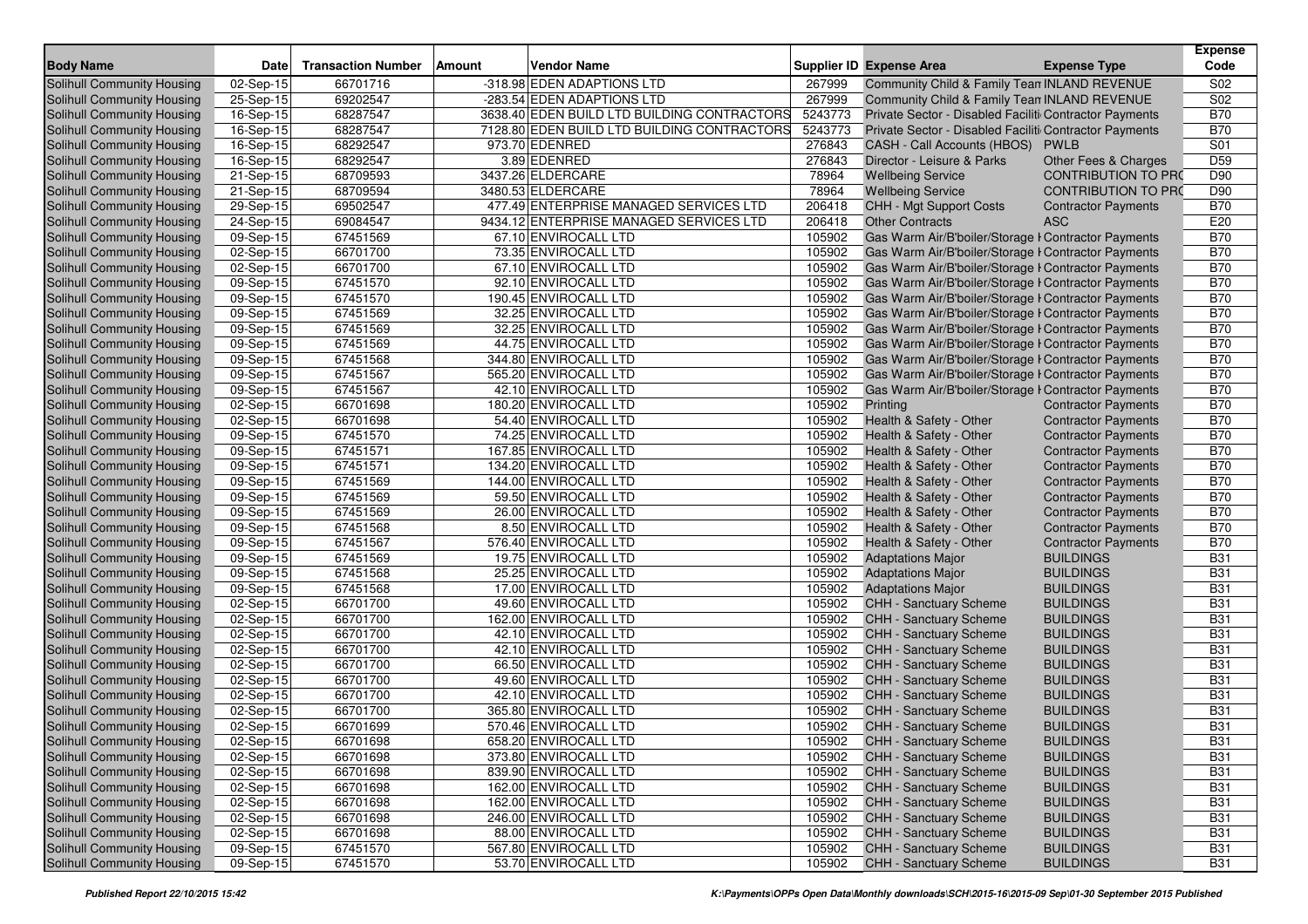| <b>Body Name</b>                  | <b>Date</b>             | <b>Transaction Number</b> | <b>Vendor Name</b><br><b>Amount</b> |        | <b>Supplier ID Expense Area</b> | <b>Expense Type</b> | <b>Expense</b><br>Code |
|-----------------------------------|-------------------------|---------------------------|-------------------------------------|--------|---------------------------------|---------------------|------------------------|
| <b>Solihull Community Housing</b> | 09-Sep-15               | 67451570                  | 49.60 ENVIROCALL LTD                | 105902 | CHH - Sanctuary Scheme          | <b>BUILDINGS</b>    | <b>B31</b>             |
| <b>Solihull Community Housing</b> | 09-Sep-15               | 67451570                  | 19.75 ENVIROCALL LTD                | 105902 | <b>CHH - Sanctuary Scheme</b>   | <b>BUILDINGS</b>    | <b>B31</b>             |
| Solihull Community Housing        | 09-Sep-15               | 67451570                  | 127.50 ENVIROCALL LTD               | 105902 | CHH - Sanctuary Scheme          | <b>BUILDINGS</b>    | <b>B31</b>             |
| Solihull Community Housing        | 09-Sep-15               | 67451570                  | 17.90 ENVIROCALL LTD                | 105902 | <b>CHH - Sanctuary Scheme</b>   | <b>BUILDINGS</b>    | <b>B31</b>             |
| Solihull Community Housing        | 09-Sep-15               | 67451570                  | 49.60 ENVIROCALL LTD                | 105902 | CHH - Sanctuary Scheme          | <b>BUILDINGS</b>    | <b>B31</b>             |
| Solihull Community Housing        | 09-Sep-15               | 67451570                  | 323.00 ENVIROCALL LTD               | 105902 | <b>CHH - Sanctuary Scheme</b>   | <b>BUILDINGS</b>    | <b>B31</b>             |
| Solihull Community Housing        | 09-Sep-15               | 67451570                  | 11.20 ENVIROCALL LTD                | 105902 | CHH - Sanctuary Scheme          | <b>BUILDINGS</b>    | <b>B31</b>             |
| Solihull Community Housing        | 09-Sep-15               | 67451570                  | 38.50 ENVIROCALL LTD                | 105902 | CHH - Sanctuary Scheme          | <b>BUILDINGS</b>    | <b>B31</b>             |
| Solihull Community Housing        | 09-Sep-15               | 67451570                  | 22.40 ENVIROCALL LTD                | 105902 | CHH - Sanctuary Scheme          | <b>BUILDINGS</b>    | <b>B31</b>             |
| Solihull Community Housing        | 09-Sep-15               | 67451570                  | 34.50 ENVIROCALL LTD                | 105902 | <b>CHH - Sanctuary Scheme</b>   | <b>BUILDINGS</b>    | <b>B31</b>             |
| Solihull Community Housing        | 09-Sep-15               | 67451570                  | 109.10 ENVIROCALL LTD               | 105902 | CHH - Sanctuary Scheme          | <b>BUILDINGS</b>    | <b>B31</b>             |
| Solihull Community Housing        | $\overline{09}$ -Sep-15 | 67451570                  | 87.70 ENVIROCALL LTD                | 105902 | CHH - Sanctuary Scheme          | <b>BUILDINGS</b>    | <b>B31</b>             |
| Solihull Community Housing        | 09-Sep-15               | 67451570                  | 136.00 ENVIROCALL LTD               | 105902 | CHH - Sanctuary Scheme          | <b>BUILDINGS</b>    | <b>B31</b>             |
| Solihull Community Housing        | 09-Sep-15               | 67451570                  | 22.40 ENVIROCALL LTD                | 105902 | CHH - Sanctuary Scheme          | <b>BUILDINGS</b>    | <b>B31</b>             |
| Solihull Community Housing        | 09-Sep-15               | 67451570                  | 4.25 ENVIROCALL LTD                 | 105902 | CHH - Sanctuary Scheme          | <b>BUILDINGS</b>    | <b>B31</b>             |
| Solihull Community Housing        | 09-Sep-15               | 67451570                  | 19.75 ENVIROCALL LTD                | 105902 | CHH - Sanctuary Scheme          | <b>BUILDINGS</b>    | <b>B31</b>             |
| <b>Solihull Community Housing</b> | 09-Sep-15               | 67451570                  | 17.00 ENVIROCALL LTD                | 105902 | CHH - Sanctuary Scheme          | <b>BUILDINGS</b>    | <b>B31</b>             |
| Solihull Community Housing        | 09-Sep-15               | 67451570                  | 93.95 ENVIROCALL LTD                | 105902 | CHH - Sanctuary Scheme          | <b>BUILDINGS</b>    | <b>B31</b>             |
| Solihull Community Housing        | 09-Sep-15               | 67451570                  | 179.10 ENVIROCALL LTD               | 105902 | CHH - Sanctuary Scheme          | <b>BUILDINGS</b>    | <b>B31</b>             |
| Solihull Community Housing        | $\overline{09}$ -Sep-15 | 67451570                  | 74.40 ENVIROCALL LTD                | 105902 | CHH - Sanctuary Scheme          | <b>BUILDINGS</b>    | <b>B31</b>             |
| Solihull Community Housing        | 09-Sep-15               | 67451570                  | 51.60 ENVIROCALL LTD                | 105902 | CHH - Sanctuary Scheme          | <b>BUILDINGS</b>    | <b>B31</b>             |
| Solihull Community Housing        | 09-Sep-15               | 67451571                  | 31.40 ENVIROCALL LTD                | 105902 | CHH - Sanctuary Scheme          | <b>BUILDINGS</b>    | <b>B31</b>             |
| Solihull Community Housing        | 09-Sep-15               | 67451571                  | 130.20 ENVIROCALL LTD               | 105902 | CHH - Sanctuary Scheme          | <b>BUILDINGS</b>    | <b>B31</b>             |
| Solihull Community Housing        | 09-Sep-15               | 67451571                  | 73.40 ENVIROCALL LTD                | 105902 | <b>CHH - Sanctuary Scheme</b>   | <b>BUILDINGS</b>    | <b>B31</b>             |
| Solihull Community Housing        | 09-Sep-15               | 67451569                  | 515.65 ENVIROCALL LTD               | 105902 | CHH - Sanctuary Scheme          | <b>BUILDINGS</b>    | <b>B31</b>             |
| Solihull Community Housing        | 09-Sep-15               | 67451569                  | 276.30 ENVIROCALL LTD               | 105902 | CHH - Sanctuary Scheme          | <b>BUILDINGS</b>    | <b>B31</b>             |
| Solihull Community Housing        | 09-Sep-15               | 67451569                  | 151.50 ENVIROCALL LTD               | 105902 | CHH - Sanctuary Scheme          | <b>BUILDINGS</b>    | <b>B31</b>             |
| Solihull Community Housing        | 09-Sep-15               | 67451569                  | 138.15 ENVIROCALL LTD               | 105902 | CHH - Sanctuary Scheme          | <b>BUILDINGS</b>    | <b>B31</b>             |
| Solihull Community Housing        | 09-Sep-15               | 67451569                  | 79.60 ENVIROCALL LTD                | 105902 | CHH - Sanctuary Scheme          | <b>BUILDINGS</b>    | <b>B31</b>             |
| Solihull Community Housing        | 09-Sep-15               | 67451569                  | 34.00 ENVIROCALL LTD                | 105902 | CHH - Sanctuary Scheme          | <b>BUILDINGS</b>    | <b>B31</b>             |
| Solihull Community Housing        | 09-Sep-15               | 67451569                  | 133.00 ENVIROCALL LTD               | 105902 | CHH - Sanctuary Scheme          | <b>BUILDINGS</b>    | <b>B31</b>             |
| Solihull Community Housing        | 09-Sep-15               | 67451569                  | 95.00 ENVIROCALL LTD                | 105902 | CHH - Sanctuary Scheme          | <b>BUILDINGS</b>    | <b>B31</b>             |
| Solihull Community Housing        | 09-Sep-15               | 67451569                  | 17.90 ENVIROCALL LTD                | 105902 | CHH - Sanctuary Scheme          | <b>BUILDINGS</b>    | <b>B31</b>             |
| Solihull Community Housing        | 09-Sep-15               | 67451569                  | 13.20 ENVIROCALL LTD                | 105902 | CHH - Sanctuary Scheme          | <b>BUILDINGS</b>    | <b>B31</b>             |
| Solihull Community Housing        | 09-Sep-15               | 67451569                  | 17.90 ENVIROCALL LTD                | 105902 | <b>CHH - Sanctuary Scheme</b>   | <b>BUILDINGS</b>    | <b>B31</b>             |
| Solihull Community Housing        | 09-Sep-15               | 67451569                  | 59.50 ENVIROCALL LTD                | 105902 | CHH - Sanctuary Scheme          | <b>BUILDINGS</b>    | <b>B31</b>             |
| Solihull Community Housing        | 09-Sep-15               | 67451569                  | 39.90 ENVIROCALL LTD                | 105902 | CHH - Sanctuary Scheme          | <b>BUILDINGS</b>    | <b>B31</b>             |
| Solihull Community Housing        | 09-Sep-15               | 67451569                  | 31.90 ENVIROCALL LTD                | 105902 | CHH - Sanctuary Scheme          | <b>BUILDINGS</b>    | <b>B31</b>             |
| Solihull Community Housing        | 09-Sep-15               | 67451569                  | 49.60 ENVIROCALL LTD                | 105902 | CHH - Sanctuary Scheme          | <b>BUILDINGS</b>    | <b>B31</b>             |
| Solihull Community Housing        | 09-Sep-15               | 67451569                  | 31.50 ENVIROCALL LTD                | 105902 | CHH - Sanctuary Scheme          | <b>BUILDINGS</b>    | <b>B31</b>             |
| Solihull Community Housing        | 09-Sep-15               | 67451569                  | 35.80 ENVIROCALL LTD                | 105902 | CHH - Sanctuary Scheme          | <b>BUILDINGS</b>    | <b>B31</b>             |
| <b>Solihull Community Housing</b> | 09-Sep-15               | 67451569                  | 22.40 ENVIROCALL LTD                | 105902 | CHH - Sanctuary Scheme          | <b>BUILDINGS</b>    | <b>B31</b>             |
| Solihull Community Housing        | 09-Sep-15               | 67451569                  | 26.00 ENVIROCALL LTD                | 105902 | <b>CHH - Sanctuary Scheme</b>   | <b>BUILDINGS</b>    | <b>B31</b>             |
| Solihull Community Housing        | 09-Sep-15               | 67451569                  | 8.50 ENVIROCALL LTD                 | 105902 | CHH - Sanctuary Scheme          | <b>BUILDINGS</b>    | <b>B31</b>             |
| Solihull Community Housing        | 09-Sep-15               | 67451569                  | 49.60 ENVIROCALL LTD                | 105902 | <b>CHH - Sanctuary Scheme</b>   | <b>BUILDINGS</b>    | <b>B31</b>             |
| Solihull Community Housing        | 09-Sep-15               | 67451568                  | 413.20 ENVIROCALL LTD               | 105902 | CHH - Sanctuary Scheme          | <b>BUILDINGS</b>    | <b>B31</b>             |
| Solihull Community Housing        | 09-Sep-15               | 67451568                  | 162.00 ENVIROCALL LTD               | 105902 | CHH - Sanctuary Scheme          | <b>BUILDINGS</b>    | <b>B31</b>             |
| Solihull Community Housing        | 09-Sep-15               | 67451568                  | 54.60 ENVIROCALL LTD                | 105902 | CHH - Sanctuary Scheme          | <b>BUILDINGS</b>    | <b>B31</b>             |
| Solihull Community Housing        | 09-Sep-15               | 67451568                  | 68.00 ENVIROCALL LTD                | 105902 | CHH - Sanctuary Scheme          | <b>BUILDINGS</b>    | <b>B31</b>             |
| Solihull Community Housing        | 09-Sep-15               | 67451568                  | 70.90 ENVIROCALL LTD                | 105902 | CHH - Sanctuary Scheme          | <b>BUILDINGS</b>    | <b>B31</b>             |
| Solihull Community Housing        | 09-Sep-15               | 67451568                  | 50.25 ENVIROCALL LTD                | 105902 | CHH - Sanctuary Scheme          | <b>BUILDINGS</b>    | <b>B31</b>             |
| Solihull Community Housing        | 09-Sep-15               | 67451568                  | 250.00 ENVIROCALL LTD               | 105902 | <b>CHH - Sanctuary Scheme</b>   | <b>BUILDINGS</b>    | <b>B31</b>             |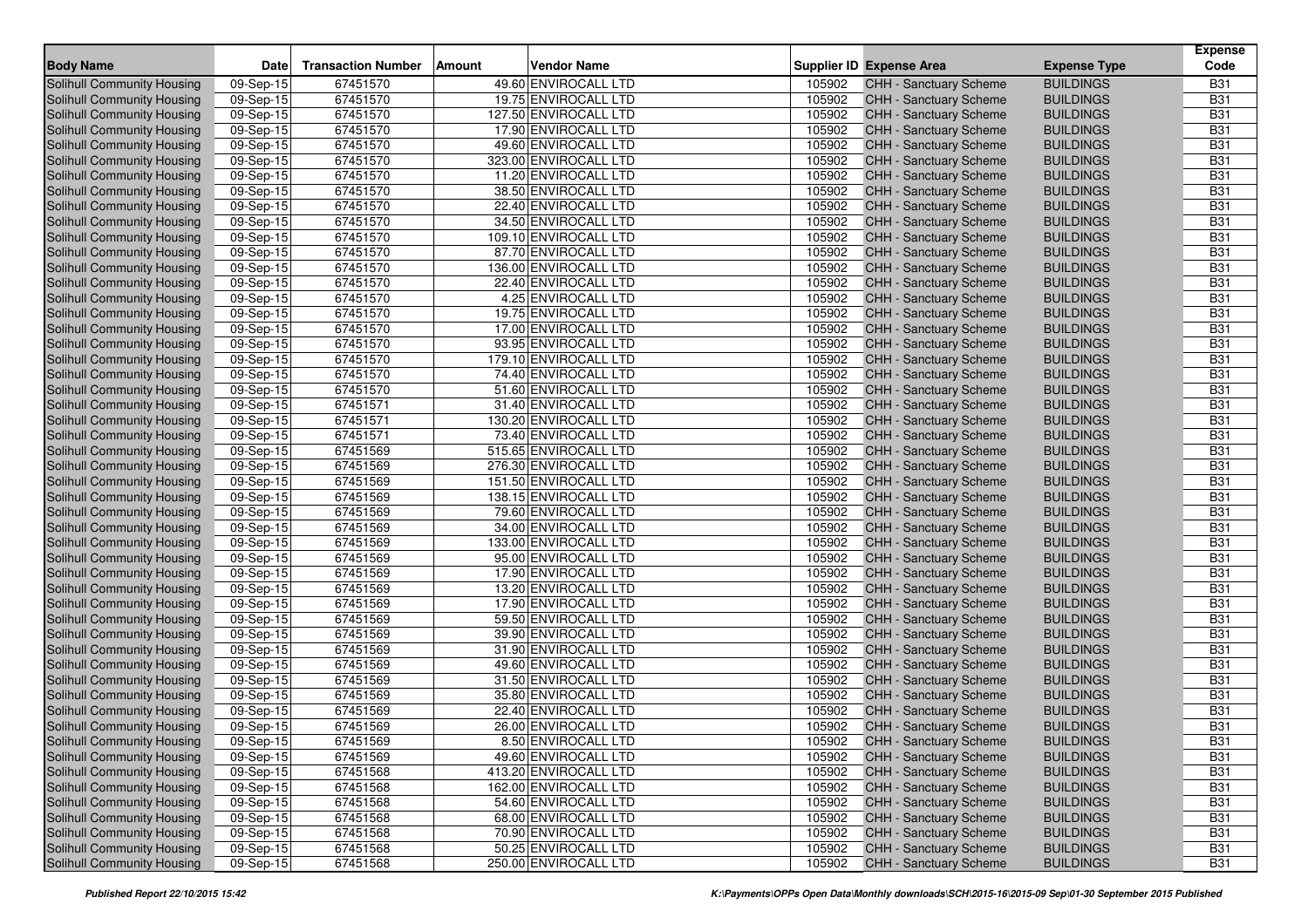| <b>Body Name</b>                  | <b>Date</b> | <b>Transaction Number</b> | <b>Amount</b> | <b>Vendor Name</b>                      |         | <b>Supplier ID Expense Area</b>                        | <b>Expense Type</b>          | <b>Expense</b><br>Code |
|-----------------------------------|-------------|---------------------------|---------------|-----------------------------------------|---------|--------------------------------------------------------|------------------------------|------------------------|
| Solihull Community Housing        | 09-Sep-15   | 67451568                  |               | 98.70 ENVIROCALL LTD                    | 105902  | CHH - Sanctuary Scheme                                 | <b>BUILDINGS</b>             | <b>B31</b>             |
| Solihull Community Housing        | 09-Sep-15   | 67451568                  |               | 42.10 ENVIROCALL LTD                    | 105902  | <b>CHH - Sanctuary Scheme</b>                          | <b>BUILDINGS</b>             | <b>B31</b>             |
| Solihull Community Housing        | 09-Sep-15   | 67451568                  |               | 90.40 ENVIROCALL LTD                    | 105902  | CHH - Sanctuary Scheme                                 | <b>BUILDINGS</b>             | <b>B31</b>             |
| Solihull Community Housing        | 09-Sep-15   | 67451567                  |               | 135.00 ENVIROCALL LTD                   | 105902  | CHH - Sanctuary Scheme                                 | <b>BUILDINGS</b>             | <b>B31</b>             |
| Solihull Community Housing        | 09-Sep-15   | 67451567                  |               | 68.00 ENVIROCALL LTD                    | 105902  | CHH - Sanctuary Scheme                                 | <b>BUILDINGS</b>             | <b>B31</b>             |
| Solihull Community Housing        | 09-Sep-15   | 67451567                  |               | 375.00 ENVIROCALL LTD                   | 105902  | CHH - Sanctuary Scheme                                 | <b>BUILDINGS</b>             | <b>B31</b>             |
| Solihull Community Housing        | 09-Sep-15   | 67451567                  |               | 209.20 ENVIROCALL LTD                   | 105902  | CHH - Sanctuary Scheme                                 | <b>BUILDINGS</b>             | <b>B31</b>             |
| Solihull Community Housing        | 21-Sep-15   | 68709628                  |               | 14228.94 GARDINER CONSTRUCTION SERVICES | 4777686 | Garage Strategy Implementation Contractor Payments     |                              | <b>B70</b>             |
| Solihull Community Housing        | 18-Sep-15   | 68571570                  |               | 247.90 GRAHAM                           | 226649  | <b>Other Contracts</b>                                 | <b>WORK IN PROGRESS</b>      | R <sub>10</sub>        |
| Solihull Community Housing        | 24-Sep-15   | 69137547                  |               | 245.00 GRANGE REMOVAL CO LTD            | 5676    | <b>Welfare Reform Work</b>                             | <b>FOSTER PARENTS</b>        | D <sub>50</sub>        |
| Solihull Community Housing        | 24-Sep-15   | 69138547                  |               | 230.00 GRANGE REMOVAL CO LTD            | 5676    | <b>Welfare Reform Work</b>                             | <b>FOSTER PARENTS</b>        | D <sub>50</sub>        |
| Solihull Community Housing        | 24-Sep-15   | 69140547                  |               | 230.00 GRANGE REMOVAL CO LTD            | 5676    | <b>Welfare Reform Work</b>                             | <b>FOSTER PARENTS</b>        | D <sub>50</sub>        |
| Solihull Community Housing        | 24-Sep-15   | 69141547                  |               | 230.00 GRANGE REMOVAL CO LTD            | 5676    | <b>Welfare Reform Work</b>                             | <b>FOSTER PARENTS</b>        | D <sub>50</sub>        |
| Solihull Community Housing        | 24-Sep-15   | 69142547                  |               | 230.00 GRANGE REMOVAL CO LTD            | 5676    | <b>Welfare Reform Work</b>                             | <b>FOSTER PARENTS</b>        | D <sub>50</sub>        |
| Solihull Community Housing        | 24-Sep-15   | 69143547                  |               | 230.00 GRANGE REMOVAL CO LTD            | 5676    | <b>Welfare Reform Work</b>                             | <b>FOSTER PARENTS</b>        | D <sub>50</sub>        |
| Solihull Community Housing        | 07-Sep-15   | 67175547                  |               | 320.00 GRANGE REMOVAL CO LTD            | 5676    | Capital Expenditure (Non Currer COLLECTION FUND        |                              | U33                    |
| Solihull Community Housing        | 04-Sep-15   | 66909549                  |               | 230.00 GRANGE REMOVAL CO LTD            | 5676    | Housing Aid & Homelessness CONTRIBUTION TO PRO         |                              | D90                    |
| Solihull Community Housing        | 02-Sep-15   | 66701661                  |               | 2002.00 HANDICARE ACCESSIBILITY LTD     | 277953  | Private Sector - Disabled Faciliti Contractor Payments |                              | <b>B70</b>             |
| Solihull Community Housing        | 02-Sep-15   | 66701659                  |               | 1740.00 HANDICARE ACCESSIBILITY LTD     | 277953  | Private Sector - Disabled Faciliti Contractor Payments |                              | <b>B70</b>             |
| Solihull Community Housing        | 24-Sep-15   | 69097547                  |               | 403.00 HANDICARE ACCESSIBILITY LTD      | 277953  | Printing                                               | <b>Contractor Payments</b>   | <b>B70</b>             |
| Solihull Community Housing        | 04-Sep-15   | 66938557                  |               | 1920.00 HANDICARE ACCESSIBILITY LTD     | 277953  | Printing                                               | <b>Contractor Payments</b>   | <b>B70</b>             |
| Solihull Community Housing        | 04-Sep-15   | 66938555                  |               | 2250.55 HANDICARE ACCESSIBILITY LTD     | 277953  | Printing                                               | <b>Contractor Payments</b>   | <b>B70</b>             |
| Solihull Community Housing        | 02-Sep-15   | 66701660                  |               | 3355.10 HANDICARE ACCESSIBILITY LTD     | 277953  | Private Sector - Disabled Faciliti Contractor Payments |                              | <b>B70</b>             |
| Solihull Community Housing        | 16-Sep-15   | 68295548                  |               | 939.00 HANDICARE ACCESSIBILITY LTD      | 277953  | Private Sector - Disabled Faciliti Contractor Payments |                              | <b>B70</b>             |
| Solihull Community Housing        | 04-Sep-15   | 66938558                  |               | 2065.72 HANDICARE ACCESSIBILITY LTD     | 277953  | Private Sector - Disabled Faciliti Contractor Payments |                              | <b>B70</b>             |
| Solihull Community Housing        | 04-Sep-15   | 66938556                  |               | 3225.50 HANDICARE ACCESSIBILITY LTD     | 277953  | Private Sector - Disabled Faciliti Contractor Payments |                              | <b>B70</b>             |
| Solihull Community Housing        | 10-Sep-15   | 67655547                  |               | 291.62 HANDICARE ACCESSIBILITY LTD      | 277953  | Gas                                                    | Adaptations                  | <b>B83</b>             |
| Solihull Community Housing        | 10-Sep-15   | 67661547                  |               | 900.00 HANDICARE ACCESSIBILITY LTD      | 277953  | Gas                                                    | Adaptations                  | <b>B83</b>             |
| Solihull Community Housing        | 10-Sep-15   | 67664547                  |               | 495.89 HANDICARE ACCESSIBILITY LTD      | 277953  | Gas                                                    | Adaptations                  | <b>B83</b>             |
| Solihull Community Housing        | 10-Sep-15   | 67643549                  |               | 291.62 HANDICARE ACCESSIBILITY LTD      | 277953  | Gas                                                    | Adaptations                  | <b>B83</b>             |
| Solihull Community Housing        | 10-Sep-15   | 67645547                  |               | 900.00 HANDICARE ACCESSIBILITY LTD      | 277953  | Gas                                                    | Adaptations                  | <b>B83</b>             |
| Solihull Community Housing        | 10-Sep-15   | 67646547                  |               | 495.89 HANDICARE ACCESSIBILITY LTD      | 277953  | Gas                                                    | Adaptations                  | <b>B83</b>             |
| Solihull Community Housing        | 02-Sep-15   | 66701654                  |               | 319.20 HARROLD-JONES SERVICES           | 5768    | Catering                                               | <b>Utility Related Works</b> | <b>B34</b>             |
| Solihull Community Housing        | $02-Sep-15$ | 66701653                  |               | 319.20 HARROLD-JONES SERVICES           | 5768    | Catering                                               | <b>Utility Related Works</b> | <b>B34</b>             |
| Solihull Community Housing        | 02-Sep-15   | 66701652                  |               | 319.20 HARROLD-JONES SERVICES           | 5768    | Catering                                               | <b>Utility Related Works</b> | <b>B34</b>             |
| Solihull Community Housing        | 02-Sep-15   | 66701651                  |               | 319.20 HARROLD-JONES SERVICES           | 5768    | Catering                                               | <b>Utility Related Works</b> | <b>B34</b>             |
| Solihull Community Housing        | 02-Sep-15   | 66701650                  |               | 319.20 HARROLD-JONES SERVICES           | 5768    | Catering                                               | <b>Utility Related Works</b> | <b>B34</b>             |
| Solihull Community Housing        | 02-Sep-15   | 66701649                  |               | 319.20 HARROLD-JONES SERVICES           | 5768    | Catering                                               | <b>Utility Related Works</b> | <b>B34</b>             |
| Solihull Community Housing        | 02-Sep-15   | 66701648                  |               | 319.20 HARROLD-JONES SERVICES           | 5768    | Catering                                               | <b>Utility Related Works</b> | <b>B34</b>             |
| Solihull Community Housing        | 02-Sep-15   | 66701647                  |               | 319.20 HARROLD-JONES SERVICES           | 5768    | Catering                                               | <b>Utility Related Works</b> | <b>B34</b>             |
| Solihull Community Housing        | 02-Sep-15   | 66701646                  |               | 319.20 HARROLD-JONES SERVICES           | 5768    | Catering                                               | <b>Utility Related Works</b> | <b>B34</b>             |
| <b>Solihull Community Housing</b> | 02-Sep-15   | 66701645                  |               | 319.20 HARROLD-JONES SERVICES           | 5768    | Catering                                               | <b>Utility Related Works</b> | <b>B34</b>             |
| Solihull Community Housing        | 02-Sep-15   | 66701644                  |               | 319.20 HARROLD-JONES SERVICES           | 5768    | Catering                                               | <b>Utility Related Works</b> | <b>B34</b>             |
| <b>Solihull Community Housing</b> | 02-Sep-15   | 66701643                  |               | 319.20 HARROLD-JONES SERVICES           | 5768    | Catering                                               | <b>Utility Related Works</b> | <b>B34</b>             |
| Solihull Community Housing        | 02-Sep-15   | 66701642                  |               | 319.20 HARROLD-JONES SERVICES           | 5768    | Catering                                               | <b>Utility Related Works</b> | <b>B34</b>             |
| Solihull Community Housing        | 02-Sep-15   | 66701641                  |               | 319.20 HARROLD-JONES SERVICES           | 5768    | Catering                                               | <b>Utility Related Works</b> | <b>B34</b>             |
| Solihull Community Housing        | 02-Sep-15   | 66701640                  |               | 319.20 HARROLD-JONES SERVICES           | 5768    | Catering                                               | <b>Utility Related Works</b> | <b>B34</b>             |
| Solihull Community Housing        | 02-Sep-15   | 66701639                  |               | 319.20 HARROLD-JONES SERVICES           | 5768    | Catering                                               | <b>Utility Related Works</b> | <b>B34</b>             |
| Solihull Community Housing        | 02-Sep-15   | 66701638                  |               | 319.20 HARROLD-JONES SERVICES           | 5768    | Catering                                               | <b>Utility Related Works</b> | <b>B34</b>             |
| Solihull Community Housing        | 02-Sep-15   | 66701637                  |               | 319.20 HARROLD-JONES SERVICES           | 5768    | Catering                                               | <b>Utility Related Works</b> | <b>B34</b>             |
| Solihull Community Housing        | 02-Sep-15   | 66701636                  |               | 319.20 HARROLD-JONES SERVICES           | 5768    | Catering                                               | <b>Utility Related Works</b> | <b>B34</b>             |
| Solihull Community Housing        | 02-Sep-15   | 66701635                  |               | 319.20 HARROLD-JONES SERVICES           | 5768    | Catering                                               | <b>Utility Related Works</b> | <b>B34</b>             |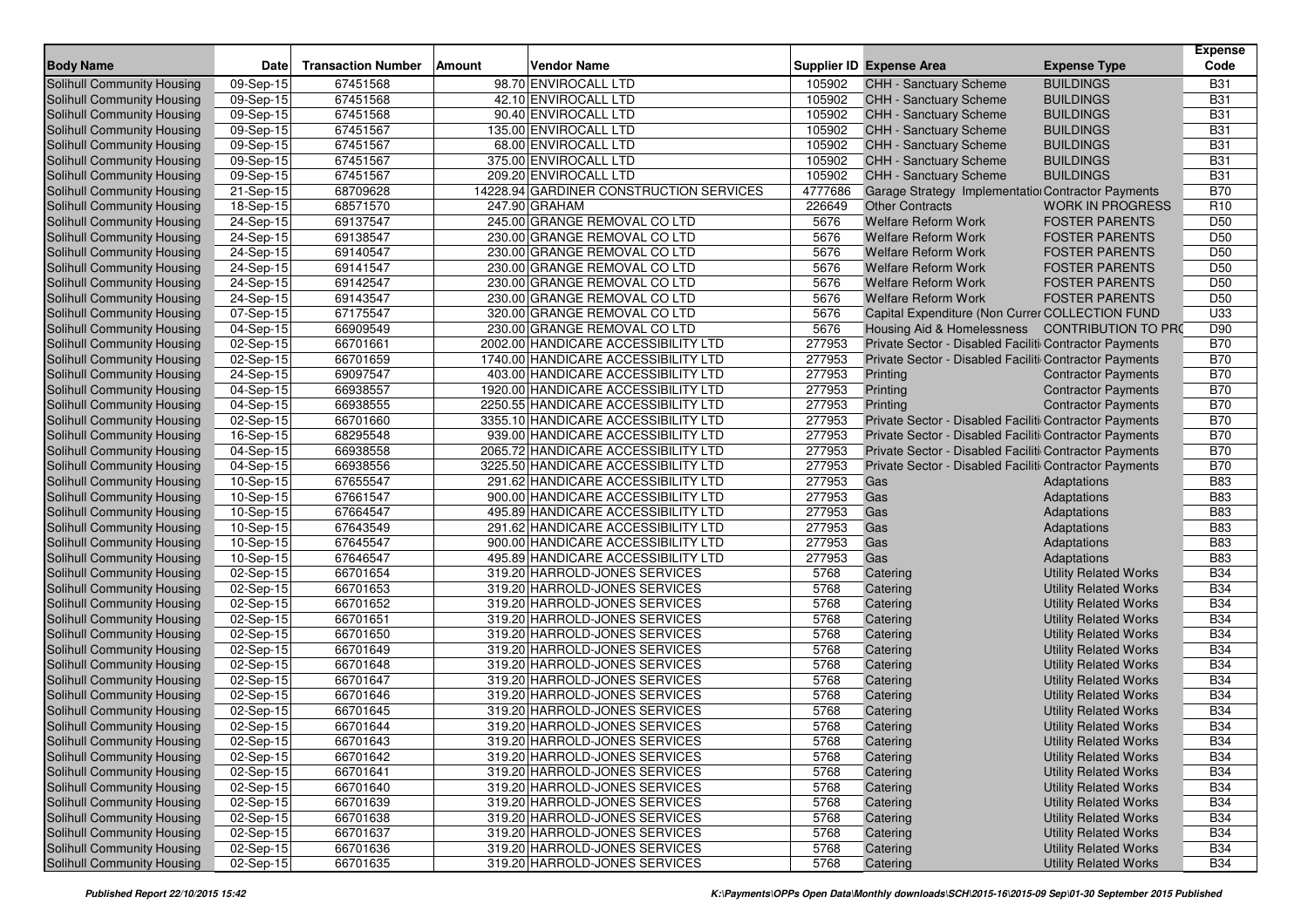| <b>Body Name</b>                                         | Date                    | <b>Transaction Number</b> | Amount | <b>Vendor Name</b>                                             |              | <b>Supplier ID Expense Area</b>                        | <b>Expense Type</b>                                          | <b>Expense</b><br>Code |
|----------------------------------------------------------|-------------------------|---------------------------|--------|----------------------------------------------------------------|--------------|--------------------------------------------------------|--------------------------------------------------------------|------------------------|
|                                                          |                         |                           |        |                                                                |              |                                                        |                                                              | <b>B34</b>             |
| Solihull Community Housing<br>Solihull Community Housing | 02-Sep-15<br>02-Sep-15  | 66701634<br>66701633      |        | 319.20 HARROLD-JONES SERVICES<br>319.20 HARROLD-JONES SERVICES | 5768<br>5768 | Catering<br>Catering                                   | <b>Utility Related Works</b>                                 | <b>B34</b>             |
| Solihull Community Housing                               | 02-Sep-15               | 66701632                  |        | 319.20 HARROLD-JONES SERVICES                                  | 5768         |                                                        | <b>Utility Related Works</b><br><b>Utility Related Works</b> | <b>B34</b>             |
| Solihull Community Housing                               | $\overline{0}$ 2-Sep-15 | 66701631                  |        | 319.20 HARROLD-JONES SERVICES                                  | 5768         | Catering                                               |                                                              | <b>B34</b>             |
| Solihull Community Housing                               | 02-Sep-15               | 66701630                  |        | 319.20 HARROLD-JONES SERVICES                                  | 5768         | Catering<br>Catering                                   | <b>Utility Related Works</b><br><b>Utility Related Works</b> | <b>B34</b>             |
| Solihull Community Housing                               | 02-Sep-15               | 66701629                  |        | 319.20 HARROLD-JONES SERVICES                                  | 5768         |                                                        |                                                              | <b>B34</b>             |
| Solihull Community Housing                               | 02-Sep-15               | 66701628                  |        | 319.20 HARROLD-JONES SERVICES                                  | 5768         | Catering<br>Catering                                   | <b>Utility Related Works</b><br><b>Utility Related Works</b> | <b>B34</b>             |
| Solihull Community Housing                               | 02-Sep-15               | 66701627                  |        | 319.20 HARROLD-JONES SERVICES                                  | 5768         | Catering                                               | <b>Utility Related Works</b>                                 | <b>B34</b>             |
| Solihull Community Housing                               | $\overline{02}$ -Sep-15 | 66701626                  |        | 319.20 HARROLD-JONES SERVICES                                  | 5768         | Catering                                               | <b>Utility Related Works</b>                                 | <b>B34</b>             |
| Solihull Community Housing                               | 02-Sep-15               | 66701625                  |        | 319.20 HARROLD-JONES SERVICES                                  | 5768         | Catering                                               | <b>Utility Related Works</b>                                 | <b>B34</b>             |
| Solihull Community Housing                               | 02-Sep-15               | 66701624                  |        | 319.20 HARROLD-JONES SERVICES                                  | 5768         | Catering                                               | <b>Utility Related Works</b>                                 | <b>B34</b>             |
| Solihull Community Housing                               | 02-Sep-15               | 66701623                  |        | 319.20 HARROLD-JONES SERVICES                                  | 5768         | Catering                                               | <b>Utility Related Works</b>                                 | <b>B34</b>             |
| Solihull Community Housing                               | 02-Sep-15               | 66701622                  |        | 319.20 HARROLD-JONES SERVICES                                  | 5768         | Catering                                               | <b>Utility Related Works</b>                                 | <b>B34</b>             |
| Solihull Community Housing                               | 02-Sep-15               | 66701621                  |        | 319.20 HARROLD-JONES SERVICES                                  | 5768         | Catering                                               | <b>Utility Related Works</b>                                 | <b>B34</b>             |
| Solihull Community Housing                               | 02-Sep-15               | 66701620                  |        | 319.20 HARROLD-JONES SERVICES                                  | 5768         | Catering                                               | <b>Utility Related Works</b>                                 | <b>B34</b>             |
| Solihull Community Housing                               | 02-Sep-15               | 66701619                  |        | 319.20 HARROLD-JONES SERVICES                                  | 5768         | Catering                                               | <b>Utility Related Works</b>                                 | <b>B34</b>             |
| Solihull Community Housing                               | 02-Sep-15               | 66701618                  |        | 319.20 HARROLD-JONES SERVICES                                  | 5768         | Catering                                               | <b>Utility Related Works</b>                                 | <b>B34</b>             |
| Solihull Community Housing                               | 02-Sep-15               | 66701656                  |        | 319.20 HARROLD-JONES SERVICES                                  | 5768         | Catering                                               | <b>Utility Related Works</b>                                 | <b>B34</b>             |
| Solihull Community Housing                               | 02-Sep-15               | 66701655                  |        | 319.20 HARROLD-JONES SERVICES                                  | 5768         | Catering                                               | <b>Utility Related Works</b>                                 | <b>B34</b>             |
| Solihull Community Housing                               | 11-Sep-15               | 67767547                  |        | 152080.00 HM REVENUE & CUSTOMS                                 | 121335       | <b>VAT</b>                                             | <b>GOVERNMENT DEPART</b>                                     | S04                    |
| Solihull Community Housing                               | 14-Sep-15               | 67914547                  |        | 280.00 HMCTS                                                   | 701596       | <b>Settlement Agreement</b>                            | <b>Court Fees</b>                                            | D <sub>54</sub>        |
| Solihull Community Housing                               | 14-Sep-15               | 67925547                  |        | 280.00 HMCTS                                                   | 701596       | <b>Settlement Agreement</b>                            | <b>Court Fees</b>                                            | D <sub>54</sub>        |
| Solihull Community Housing                               | 14-Sep-15               | 67927547                  |        | 280.00 HMCTS                                                   | 701596       | <b>Settlement Agreement</b>                            | <b>Court Fees</b>                                            | D <sub>54</sub>        |
| Solihull Community Housing                               | 14-Sep-15               | 67928547                  |        | 280.00 HMCTS                                                   | 701596       | <b>Settlement Agreement</b>                            | <b>Court Fees</b>                                            | D <sub>54</sub>        |
| <b>Solihull Community Housing</b>                        | 11-Sep-15               | 67811547                  |        | 500.00 HUB SOLUTIONS                                           | 210859       | <b>IT Strategy</b>                                     | <b>ICT Services &amp; Consultan</b>                          | D38                    |
| Solihull Community Housing                               | 04-Sep-15               | 66860549                  |        | 2062.54 INLAND REVENUE ONLY                                    | 5962         | Overtime - Salaries                                    | <b>INTERNAL CHARGES</b>                                      | H <sub>20</sub>        |
| Solihull Community Housing                               | 09-Sep-15               | 67455547                  |        | 602.52 INLAND REVENUE ONLY                                     | 5962         | Community Child & Family Tean INLAND REVENUE           |                                                              | S02                    |
| Solihull Community Housing                               | 10-Sep-15               | 67666547                  |        | 695.00 INSIDE HOUSING                                          | 103534       | <b>Settlement Agreement</b>                            | <b>Recruitment Advertising</b>                               | A71                    |
| Solihull Community Housing                               | 11-Sep-15               | 67813547                  |        | 236.00 INTEC MICROS LTD                                        | 222791       | <b>IT Strategy</b>                                     | <b>TELEPHONES</b>                                            | D30                    |
| Solihull Community Housing                               | 07-Sep-15               | 67130548                  |        | 2375.00 INTEC MICROS LTD                                       | 222791       | <b>IT Strategy</b>                                     | <b>TELEPHONES</b>                                            | D30                    |
| Solihull Community Housing                               | 07-Sep-15               | 67130548                  |        | 120.00 INTEC MICROS LTD                                        | 222791       | <b>IT Strategy</b>                                     | <b>TELEPHONES</b>                                            | D30                    |
| Solihull Community Housing                               | 07-Sep-15               | 67130548                  |        | 456.00 INTEC MICROS LTD                                        | 222791       | <b>IT Strategy</b>                                     | <b>TELEPHONES</b>                                            | D30                    |
| Solihull Community Housing                               | 07-Sep-15               | 67130548                  |        | 1880.00 INTEC MICROS LTD                                       | 222791       | <b>IT Strategy</b>                                     | <b>TELEPHONES</b>                                            | D30                    |
| Solihull Community Housing                               | 10-Sep-15               | 67682547                  |        | 547.97 IONICS RECRUITMENT LTD                                  | 8687687      | Spatial Policy and Delivery Servi Agency Staff         |                                                              | A60                    |
| Solihull Community Housing                               | 10-Sep-15               | 67700547                  |        | 436.89 IONICS RECRUITMENT LTD                                  | 8687687      | Spatial Policy and Delivery Servi Agency Staff         |                                                              | A60                    |
| Solihull Community Housing                               | 10-Sep-15               | 67692547                  |        | 547.97 IONICS RECRUITMENT LTD                                  | 8687687      | Spatial Policy and Delivery Servi Agency Staff         |                                                              | A60                    |
| Solihull Community Housing                               | 10-Sep-15               | 67693547                  |        | 449.88 IONICS RECRUITMENT LTD                                  | 8687687      | Spatial Policy and Delivery Servi Agency Staff         |                                                              | A60                    |
| Solihull Community Housing                               | 10-Sep-15               | 67694547                  |        | 564.25 IONICS RECRUITMENT LTD                                  | 8687687      | Spatial Policy and Delivery Servi Agency Staff         |                                                              | A60                    |
| Solihull Community Housing                               | 10-Sep-15               | 67695547                  |        | 570.54 IONICS RECRUITMENT LTD                                  | 8687687      | Spatial Policy and Delivery Servi Agency Staff         |                                                              | A60                    |
| Solihull Community Housing                               | 10-Sep-15               | 67668547                  |        | 454.89 IONICS RECRUITMENT LTD                                  | 8687687      | Spatial Policy and Delivery Servi Agency Staff         |                                                              | A60                    |
| Solihull Community Housing                               | 10-Sep-15               | 67671547                  |        | 564.25 IONICS RECRUITMENT LTD                                  | 8687687      | Spatial Policy and Delivery Servi Agency Staff         |                                                              | A60                    |
| Solihull Community Housing                               | 10-Sep-15               | 67673547                  |        | 547.97 IONICS RECRUITMENT LTD                                  | 8687687      | Spatial Policy and Delivery Servi Agency Staff         |                                                              | A60                    |
| Solihull Community Housing                               | 10-Sep-15               | 67674547                  |        | 547.97 IONICS RECRUITMENT LTD                                  | 8687687      | Spatial Policy and Delivery Servi Agency Staff         |                                                              | A60                    |
| Solihull Community Housing                               | 10-Sep-15               | 67676548                  |        | 547.97 IONICS RECRUITMENT LTD                                  |              | 8687687 Spatial Policy and Delivery Servi Agency Staff |                                                              | A60                    |
| Solihull Community Housing                               | 10-Sep-15               | 67696547                  |        | 547.97 IONICS RECRUITMENT LTD                                  | 8687687      | Spatial Policy and Delivery Servi Agency Staff         |                                                              | A60                    |
| Solihull Community Housing                               | 10-Sep-15               | 67698547                  |        | 472.75 IONICS RECRUITMENT LTD                                  | 8687687      | Spatial Policy and Delivery Servi Agency Staff         |                                                              | A60                    |
| Solihull Community Housing                               | 29-Sep-15               | 69510560                  |        | 7156.30 J C S COCHRANE ELECTRICAL LTD                          | 4056686      | Electrical Improvement Works Contractor Payments       |                                                              | <b>B70</b>             |
| Solihull Community Housing                               | $07-Sep-15$             | 67167547                  |        | 4128.91 J C S COCHRANE ELECTRICAL LTD                          | 4056686      | Electrical Improvement Works Contractor Payments       |                                                              | <b>B70</b>             |
| Solihull Community Housing                               | 07-Sep-15               | 67169547                  |        | 1214.70 J C S COCHRANE ELECTRICAL LTD                          | 4056686      | <b>Electrical Improvement Works</b>                    | <b>Contractor Payments</b>                                   | <b>B70</b>             |
| Solihull Community Housing                               | 24-Sep-15               | 69099547                  |        | 611.00 JAMES ANDREWS RECRUITMENT SOLUTIO                       | 673596       | Housing Aid & Homelessness                             | <b>Agency Staff</b>                                          | A60                    |
| Solihull Community Housing                               | 16-Sep-15               | 68297547                  |        | 799.00 JAMES ANDREWS RECRUITMENT SOLUTIO                       | 673596       | <b>Housing Aid &amp; Homelessness</b>                  | <b>Agency Staff</b>                                          | A60                    |
| Solihull Community Housing                               | $10-Sep-15$             | 67703547                  |        | 775.50 JAMES ANDREWS RECRUITMENT SOLUTIO                       | 673596       | <b>Housing Aid &amp; Homelessness</b>                  | <b>Agency Staff</b>                                          | A60                    |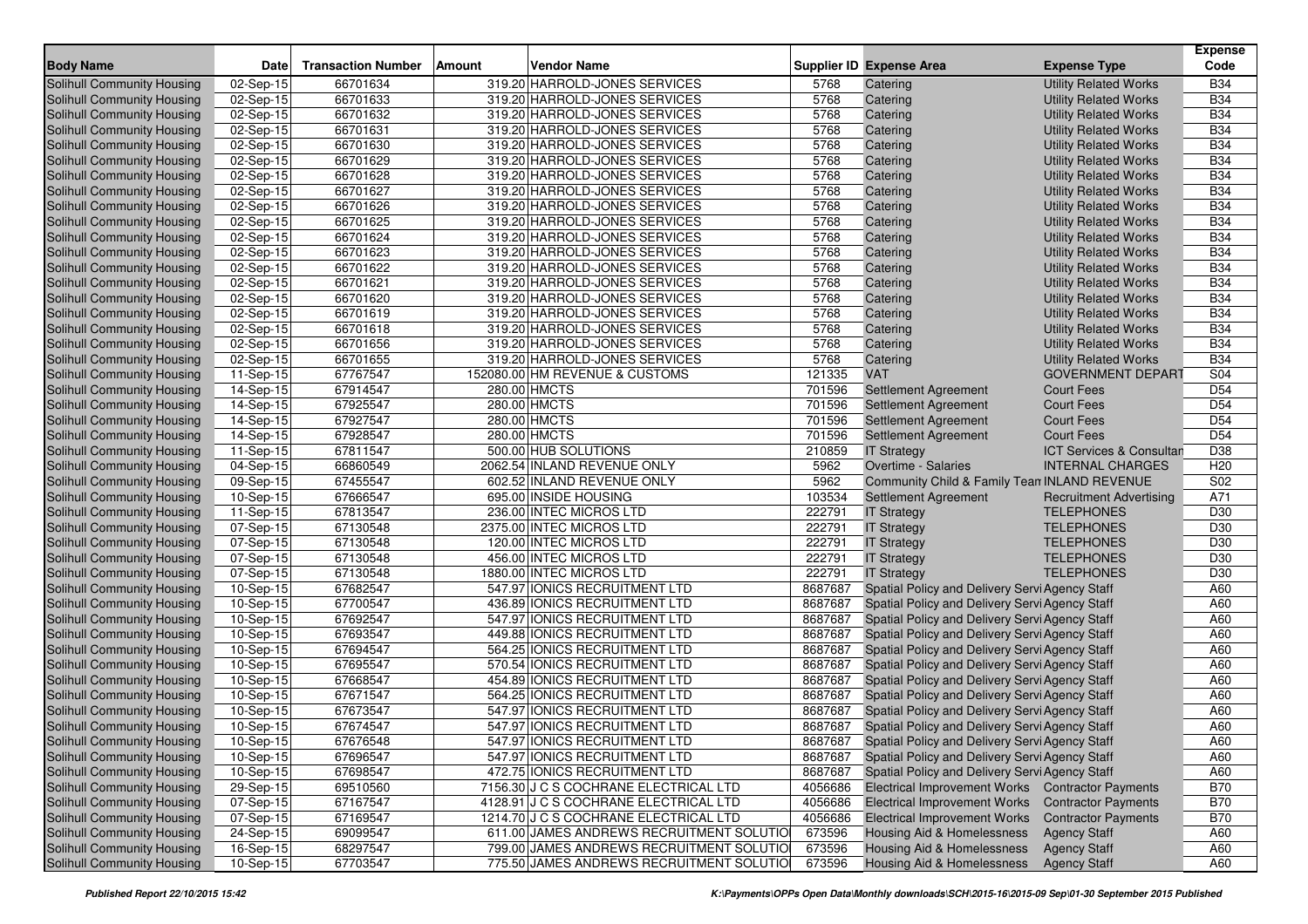| <b>Body Name</b>                  | <b>Date</b> | <b>Transaction Number</b> | Amount | <b>Vendor Name</b> |      | <b>Supplier ID Expense Area</b> | <b>Expense Type</b>     | <b>Expense</b><br>Code |
|-----------------------------------|-------------|---------------------------|--------|--------------------|------|---------------------------------|-------------------------|------------------------|
| Solihull Community Housing        | 03-Sep-15   | 66826661                  |        | 11.48 JEWSON LTD   | 6111 | Other Contracts                 | <b>WORK IN PROGRESS</b> | R <sub>10</sub>        |
| <b>Solihull Community Housing</b> | 03-Sep-15   | 66826661                  |        | 400.00 JEWSON LTD  | 6111 | <b>Other Contracts</b>          | <b>WORK IN PROGRESS</b> | R <sub>10</sub>        |
| <b>Solihull Community Housing</b> | $03-Sep-15$ | 66826661                  |        | 53.50 JEWSON LTD   | 6111 | <b>Other Contracts</b>          | <b>WORK IN PROGRESS</b> | R <sub>10</sub>        |
| Solihull Community Housing        | 03-Sep-15   | 66826661                  |        | 133.50 JEWSON LTD  | 6111 | <b>Other Contracts</b>          | <b>WORK IN PROGRESS</b> | R <sub>10</sub>        |
| Solihull Community Housing        | 03-Sep-15   | 66826661                  |        | 29.28 JEWSON LTD   | 6111 | <b>Other Contracts</b>          | <b>WORK IN PROGRESS</b> | R <sub>10</sub>        |
| Solihull Community Housing        | $03-Sep-15$ | 66826661                  |        | 72.60 JEWSON LTD   | 6111 | <b>Other Contracts</b>          | <b>WORK IN PROGRESS</b> | R <sub>10</sub>        |
| Solihull Community Housing        | 03-Sep-15   | 66826661                  |        | 37.50 JEWSON LTD   | 6111 | <b>Other Contracts</b>          | <b>WORK IN PROGRESS</b> | R <sub>10</sub>        |
| Solihull Community Housing        | 03-Sep-15   | 66826661                  |        | 33.16 JEWSON LTD   | 6111 | <b>Other Contracts</b>          | <b>WORK IN PROGRESS</b> | R <sub>10</sub>        |
| Solihull Community Housing        | 03-Sep-15   | 66826661                  |        | 95.00 JEWSON LTD   | 6111 | <b>Other Contracts</b>          | <b>WORK IN PROGRESS</b> | R <sub>10</sub>        |
| <b>Solihull Community Housing</b> | 03-Sep-15   | 66826661                  |        | 43.40 JEWSON LTD   | 6111 | <b>Other Contracts</b>          | <b>WORK IN PROGRESS</b> | R <sub>10</sub>        |
| Solihull Community Housing        | 03-Sep-15   | 66826661                  |        | 91.20 JEWSON LTD   | 6111 | <b>Other Contracts</b>          | <b>WORK IN PROGRESS</b> | R <sub>10</sub>        |
| Solihull Community Housing        | $03-Sep-15$ | 66826661                  |        | 70.05 JEWSON LTD   | 6111 | <b>Other Contracts</b>          | <b>WORK IN PROGRESS</b> | R <sub>10</sub>        |
| Solihull Community Housing        | 03-Sep-15   | 66826661                  |        | 63.00 JEWSON LTD   | 6111 | <b>Other Contracts</b>          | <b>WORK IN PROGRESS</b> | R <sub>10</sub>        |
| <b>Solihull Community Housing</b> | $03-Sep-15$ | 66826661                  |        | 3.20 JEWSON LTD    | 6111 | <b>Other Contracts</b>          | <b>WORK IN PROGRESS</b> | R <sub>10</sub>        |
| Solihull Community Housing        | 03-Sep-15   | 66826702                  |        | 26.00 JEWSON LTD   | 6111 | <b>Other Contracts</b>          | <b>WORK IN PROGRESS</b> | R <sub>10</sub>        |
| Solihull Community Housing        | 03-Sep-15   | 66826702                  |        | 173.80 JEWSON LTD  | 6111 | <b>Other Contracts</b>          | <b>WORK IN PROGRESS</b> | R <sub>10</sub>        |
| Solihull Community Housing        | 03-Sep-15   | 66826702                  |        | 6.30 JEWSON LTD    | 6111 | <b>Other Contracts</b>          | <b>WORK IN PROGRESS</b> | R <sub>10</sub>        |
| Solihull Community Housing        | 03-Sep-15   | 66826702                  |        | 6.70 JEWSON LTD    | 6111 | <b>Other Contracts</b>          | <b>WORK IN PROGRESS</b> | R <sub>10</sub>        |
| <b>Solihull Community Housing</b> | 03-Sep-15   | 66826702                  |        | 100.64 JEWSON LTD  | 6111 | <b>Other Contracts</b>          | <b>WORK IN PROGRESS</b> | R <sub>10</sub>        |
| Solihull Community Housing        | 03-Sep-15   | 66826702                  |        | 46.00 JEWSON LTD   | 6111 | <b>Other Contracts</b>          | <b>WORK IN PROGRESS</b> | R <sub>10</sub>        |
| <b>Solihull Community Housing</b> | 03-Sep-15   | 66826702                  |        | 7.60 JEWSON LTD    | 6111 | <b>Other Contracts</b>          | <b>WORK IN PROGRESS</b> | R <sub>10</sub>        |
| <b>Solihull Community Housing</b> | 03-Sep-15   | 66826702                  |        | 11.60 JEWSON LTD   | 6111 | <b>Other Contracts</b>          | <b>WORK IN PROGRESS</b> | R <sub>10</sub>        |
| Solihull Community Housing        | 03-Sep-15   | 66826702                  |        | 246.80 JEWSON LTD  | 6111 | <b>Other Contracts</b>          | <b>WORK IN PROGRESS</b> | R <sub>10</sub>        |
| <b>Solihull Community Housing</b> | 03-Sep-15   | 66826701                  |        | 539.33 JEWSON LTD  | 6111 | <b>Other Contracts</b>          | <b>WORK IN PROGRESS</b> | R <sub>10</sub>        |
| Solihull Community Housing        | 03-Sep-15   | 66826593                  |        | 70.70 JEWSON LTD   | 6111 | <b>Other Contracts</b>          | <b>WORK IN PROGRESS</b> | R <sub>10</sub>        |
| Solihull Community Housing        | 03-Sep-15   | 66826593                  |        | 18.40 JEWSON LTD   | 6111 | <b>Other Contracts</b>          | <b>WORK IN PROGRESS</b> | R <sub>10</sub>        |
| <b>Solihull Community Housing</b> | $03-Sep-15$ | 66826593                  |        | 58.20 JEWSON LTD   | 6111 | <b>Other Contracts</b>          | <b>WORK IN PROGRESS</b> | R <sub>10</sub>        |
| Solihull Community Housing        | 03-Sep-15   | 66826593                  |        | 36.72 JEWSON LTD   | 6111 | <b>Other Contracts</b>          | <b>WORK IN PROGRESS</b> | R <sub>10</sub>        |
| Solihull Community Housing        | 03-Sep-15   | 66826593                  |        | 32.69 JEWSON LTD   | 6111 | <b>Other Contracts</b>          | <b>WORK IN PROGRESS</b> | R <sub>10</sub>        |
| Solihull Community Housing        | 03-Sep-15   | 66826591                  |        | 16.50 JEWSON LTD   | 6111 | <b>Other Contracts</b>          | <b>WORK IN PROGRESS</b> | R <sub>10</sub>        |
| Solihull Community Housing        | 03-Sep-15   | 66826591                  |        | 23.30 JEWSON LTD   | 6111 | <b>Other Contracts</b>          | <b>WORK IN PROGRESS</b> | R <sub>10</sub>        |
| Solihull Community Housing        | 03-Sep-15   | 66826591                  |        | 31.80 JEWSON LTD   | 6111 | <b>Other Contracts</b>          | <b>WORK IN PROGRESS</b> | R <sub>10</sub>        |
| Solihull Community Housing        | 03-Sep-15   | 66826591                  |        | 285.00 JEWSON LTD  | 6111 | <b>Other Contracts</b>          | <b>WORK IN PROGRESS</b> | R <sub>10</sub>        |
| Solihull Community Housing        | 03-Sep-15   | 66826591                  |        | 22.15 JEWSON LTD   | 6111 | <b>Other Contracts</b>          | <b>WORK IN PROGRESS</b> | R <sub>10</sub>        |
| <b>Solihull Community Housing</b> | 03-Sep-15   | 66826591                  |        | 50.00 JEWSON LTD   | 6111 | <b>Other Contracts</b>          | <b>WORK IN PROGRESS</b> | R <sub>10</sub>        |
| Solihull Community Housing        | 03-Sep-15   | 66826591                  |        | 9.50 JEWSON LTD    | 6111 | <b>Other Contracts</b>          | <b>WORK IN PROGRESS</b> | R <sub>10</sub>        |
| Solihull Community Housing        | $03-Sep-15$ | 66826591                  |        | 2.85 JEWSON LTD    | 6111 | <b>Other Contracts</b>          | <b>WORK IN PROGRESS</b> | R <sub>10</sub>        |
| Solihull Community Housing        | 03-Sep-15   | 66826591                  |        | 514.80 JEWSON LTD  | 6111 | <b>Other Contracts</b>          | <b>WORK IN PROGRESS</b> | R <sub>10</sub>        |
| Solihull Community Housing        | 03-Sep-15   | 66826591                  |        | 49.80 JEWSON LTD   | 6111 | <b>Other Contracts</b>          | <b>WORK IN PROGRESS</b> | R <sub>10</sub>        |
| Solihull Community Housing        | 03-Sep-15   | 66826591                  |        | 65.40 JEWSON LTD   | 6111 | <b>Other Contracts</b>          | <b>WORK IN PROGRESS</b> | R <sub>10</sub>        |
| Solihull Community Housing        | 03-Sep-15   | 66826591                  |        | 42.30 JEWSON LTD   | 6111 | <b>Other Contracts</b>          | <b>WORK IN PROGRESS</b> | R <sub>10</sub>        |
| <b>Solihull Community Housing</b> | 03-Sep-15   | 66826591                  |        | 7.00 JEWSON LTD    | 6111 | <b>Other Contracts</b>          | <b>WORK IN PROGRESS</b> | R <sub>10</sub>        |
| Solihull Community Housing        | 03-Sep-15   | 66826591                  |        | 13.60 JEWSON LTD   | 6111 | <b>Other Contracts</b>          | <b>WORK IN PROGRESS</b> | R <sub>10</sub>        |
| Solihull Community Housing        | 03-Sep-15   | 66826591                  |        | 8.70 JEWSON LTD    | 6111 | Other Contracts                 | WORK IN PROGRESS        | R <sub>10</sub>        |
| Solihull Community Housing        | 03-Sep-15   | 66826591                  |        | 8.70 JEWSON LTD    | 6111 | <b>Other Contracts</b>          | <b>WORK IN PROGRESS</b> | R <sub>10</sub>        |
| Solihull Community Housing        | $03-Sep-15$ | 66826591                  |        | 16.00 JEWSON LTD   | 6111 | <b>Other Contracts</b>          | <b>WORK IN PROGRESS</b> | R <sub>10</sub>        |
| Solihull Community Housing        | 03-Sep-15   | 66826591                  |        | 5.60 JEWSON LTD    | 6111 | <b>Other Contracts</b>          | <b>WORK IN PROGRESS</b> | R <sub>10</sub>        |
| Solihull Community Housing        | 03-Sep-15   | 66826591                  |        | 67.00 JEWSON LTD   | 6111 | <b>Other Contracts</b>          | <b>WORK IN PROGRESS</b> | R <sub>10</sub>        |
| Solihull Community Housing        | 03-Sep-15   | 66826591                  |        | 7.80 JEWSON LTD    | 6111 | <b>Other Contracts</b>          | <b>WORK IN PROGRESS</b> | R <sub>10</sub>        |
| Solihull Community Housing        | 03-Sep-15   | 66826591                  |        | 7.50 JEWSON LTD    | 6111 | <b>Other Contracts</b>          | <b>WORK IN PROGRESS</b> | R <sub>10</sub>        |
| Solihull Community Housing        | $03-Sep-15$ | 66826591                  |        | 4.00 JEWSON LTD    | 6111 | <b>Other Contracts</b>          | <b>WORK IN PROGRESS</b> | R <sub>10</sub>        |
| Solihull Community Housing        | 16-Sep-15   | 68272547                  |        | 448.61 JEWSON LTD  | 6111 | <b>Other Contracts</b>          | WORK IN PROGRESS        | R <sub>10</sub>        |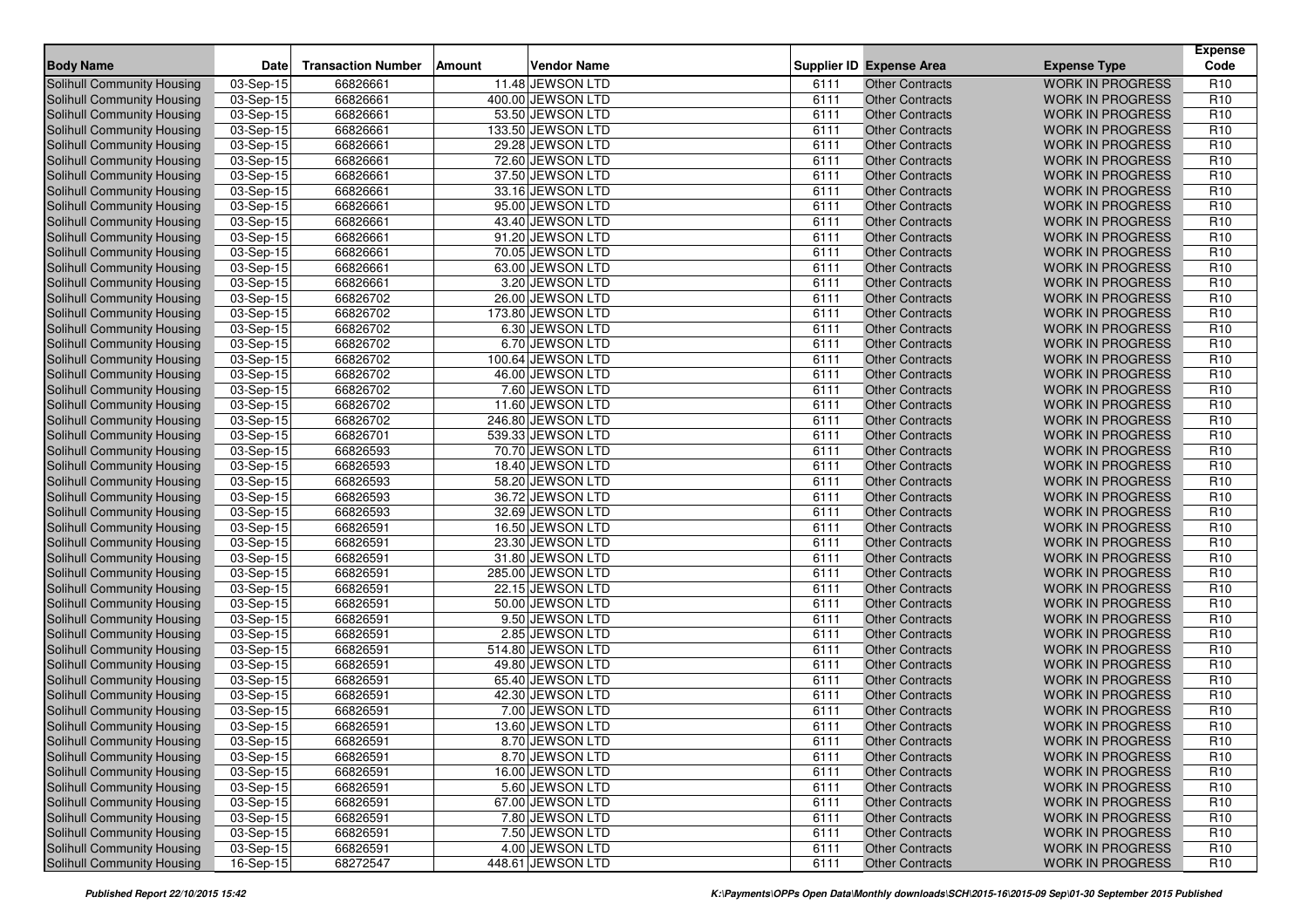| <b>Body Name</b>                  | <b>Date</b> | <b>Transaction Number</b> | <b>Amount</b> | <b>Vendor Name</b> |      | <b>Supplier ID Expense Area</b> | <b>Expense Type</b>     | <b>Expense</b><br>Code |
|-----------------------------------|-------------|---------------------------|---------------|--------------------|------|---------------------------------|-------------------------|------------------------|
| Solihull Community Housing        | 16-Sep-15   | 68279548                  |               | 240.00 JEWSON LTD  | 6111 | <b>Other Contracts</b>          | <b>WORK IN PROGRESS</b> | R <sub>10</sub>        |
| Solihull Community Housing        | 18-Sep-15   | 68571605                  |               | 17.61 JEWSON LTD   | 6111 | <b>Other Contracts</b>          | <b>WORK IN PROGRESS</b> | R <sub>10</sub>        |
| Solihull Community Housing        | 18-Sep-15   | 68571605                  |               | 154.30 JEWSON LTD  | 6111 | <b>Other Contracts</b>          | <b>WORK IN PROGRESS</b> | R <sub>10</sub>        |
| Solihull Community Housing        | 18-Sep-15   | 68571605                  |               | 154.30 JEWSON LTD  | 6111 | Other Contracts                 | <b>WORK IN PROGRESS</b> | R <sub>10</sub>        |
| Solihull Community Housing        | 18-Sep-15   | 68571604                  |               | 478.06 JEWSON LTD  | 6111 | <b>Other Contracts</b>          | <b>WORK IN PROGRESS</b> | R <sub>10</sub>        |
| Solihull Community Housing        | 18-Sep-15   | 68571602                  |               | 280.00 JEWSON LTD  | 6111 | <b>Other Contracts</b>          | <b>WORK IN PROGRESS</b> | R <sub>10</sub>        |
| <b>Solihull Community Housing</b> | 18-Sep-15   | 68571601                  |               | 163.20 JEWSON LTD  | 6111 | <b>Other Contracts</b>          | <b>WORK IN PROGRESS</b> | R <sub>10</sub>        |
| Solihull Community Housing        | 18-Sep-15   | 68571601                  |               | 149.25 JEWSON LTD  | 6111 | <b>Other Contracts</b>          | <b>WORK IN PROGRESS</b> | R <sub>10</sub>        |
| Solihull Community Housing        | 18-Sep-15   | 68571601                  |               | 51.10 JEWSON LTD   | 6111 | <b>Other Contracts</b>          | <b>WORK IN PROGRESS</b> | R <sub>10</sub>        |
| <b>Solihull Community Housing</b> | 18-Sep-15   | 68571601                  |               | 52.80 JEWSON LTD   | 6111 | <b>Other Contracts</b>          | <b>WORK IN PROGRESS</b> | R <sub>10</sub>        |
| <b>Solihull Community Housing</b> | 18-Sep-15   | 68571624                  |               | 63.50 JEWSON LTD   | 6111 | <b>Other Contracts</b>          | <b>WORK IN PROGRESS</b> | R <sub>10</sub>        |
| <b>Solihull Community Housing</b> | 18-Sep-15   | 68571624                  |               | 471.10 JEWSON LTD  | 6111 | <b>Other Contracts</b>          | <b>WORK IN PROGRESS</b> | R <sub>10</sub>        |
| Solihull Community Housing        | 18-Sep-15   | 68571624                  |               | 8.00 JEWSON LTD    | 6111 | <b>Other Contracts</b>          | <b>WORK IN PROGRESS</b> | R <sub>10</sub>        |
| Solihull Community Housing        | 18-Sep-15   | 68571624                  |               | 106.80 JEWSON LTD  | 6111 | <b>Other Contracts</b>          | <b>WORK IN PROGRESS</b> | R <sub>10</sub>        |
| Solihull Community Housing        | 18-Sep-15   | 68571624                  |               | 46.50 JEWSON LTD   | 6111 | <b>Other Contracts</b>          | <b>WORK IN PROGRESS</b> | R <sub>10</sub>        |
| Solihull Community Housing        | 18-Sep-15   | 68571624                  |               | 96.00 JEWSON LTD   | 6111 | <b>Other Contracts</b>          | <b>WORK IN PROGRESS</b> | R <sub>10</sub>        |
| Solihull Community Housing        | 18-Sep-15   | 68571624                  |               | 367.40 JEWSON LTD  | 6111 | <b>Other Contracts</b>          | <b>WORK IN PROGRESS</b> | R <sub>10</sub>        |
| Solihull Community Housing        | 18-Sep-15   | 68571624                  |               | 137.00 JEWSON LTD  | 6111 | <b>Other Contracts</b>          | <b>WORK IN PROGRESS</b> | R <sub>10</sub>        |
| Solihull Community Housing        | 18-Sep-15   | 68571624                  |               | 206.60 JEWSON LTD  | 6111 | <b>Other Contracts</b>          | <b>WORK IN PROGRESS</b> | R <sub>10</sub>        |
| Solihull Community Housing        | 18-Sep-15   | 68571624                  |               | 21.30 JEWSON LTD   | 6111 | <b>Other Contracts</b>          | <b>WORK IN PROGRESS</b> | R <sub>10</sub>        |
| Solihull Community Housing        | 18-Sep-15   | 68571624                  |               | 36.00 JEWSON LTD   | 6111 | <b>Other Contracts</b>          | <b>WORK IN PROGRESS</b> | R <sub>10</sub>        |
| Solihull Community Housing        | 18-Sep-15   | 68571624                  |               | 11.60 JEWSON LTD   | 6111 | <b>Other Contracts</b>          | <b>WORK IN PROGRESS</b> | R <sub>10</sub>        |
| Solihull Community Housing        | 18-Sep-15   | 68571623                  |               | 21.50 JEWSON LTD   | 6111 | <b>Other Contracts</b>          | <b>WORK IN PROGRESS</b> | R <sub>10</sub>        |
| Solihull Community Housing        | 18-Sep-15   | 68571623                  |               | 121.50 JEWSON LTD  | 6111 | <b>Other Contracts</b>          | <b>WORK IN PROGRESS</b> | R <sub>10</sub>        |
| Solihull Community Housing        | 18-Sep-15   | 68571623                  |               | 520.00 JEWSON LTD  | 6111 | <b>Other Contracts</b>          | <b>WORK IN PROGRESS</b> | R <sub>10</sub>        |
| <b>Solihull Community Housing</b> | $18-Sep-15$ | 68571623                  |               | 22.10 JEWSON LTD   | 6111 | <b>Other Contracts</b>          | <b>WORK IN PROGRESS</b> | R <sub>10</sub>        |
| Solihull Community Housing        | 18-Sep-15   | 68571578                  |               | 279.00 JEWSON LTD  | 6111 | <b>Other Contracts</b>          | <b>WORK IN PROGRESS</b> | R <sub>10</sub>        |
| Solihull Community Housing        | 18-Sep-15   | 68571578                  |               | 267.15 JEWSON LTD  | 6111 | <b>Other Contracts</b>          | <b>WORK IN PROGRESS</b> | R <sub>10</sub>        |
| <b>Solihull Community Housing</b> | 18-Sep-15   | 68571575                  |               | 86.40 JEWSON LTD   | 6111 | Other Contracts                 | <b>WORK IN PROGRESS</b> | R <sub>10</sub>        |
| Solihull Community Housing        | 18-Sep-15   | 68571575                  |               | 137.16 JEWSON LTD  | 6111 | <b>Other Contracts</b>          | <b>WORK IN PROGRESS</b> | R <sub>10</sub>        |
| Solihull Community Housing        | 22-Sep-15   | 68934570                  |               | 135.76 JEWSON LTD  | 6111 | <b>Other Contracts</b>          | <b>WORK IN PROGRESS</b> | R <sub>10</sub>        |
| Solihull Community Housing        | 22-Sep-15   | 68934568                  |               | 408.02 JEWSON LTD  | 6111 | <b>Other Contracts</b>          | <b>WORK IN PROGRESS</b> | R <sub>10</sub>        |
| Solihull Community Housing        | 22-Sep-15   | 68934568                  |               | 446.87 JEWSON LTD  | 6111 | <b>Other Contracts</b>          | <b>WORK IN PROGRESS</b> | R <sub>10</sub>        |
| Solihull Community Housing        | 22-Sep-15   | 68934568                  |               | 68.00 JEWSON LTD   | 6111 | <b>Other Contracts</b>          | <b>WORK IN PROGRESS</b> | R <sub>10</sub>        |
| <b>Solihull Community Housing</b> | 22-Sep-15   | 68934567                  |               | 338.18 JEWSON LTD  | 6111 | <b>Other Contracts</b>          | <b>WORK IN PROGRESS</b> | R <sub>10</sub>        |
| Solihull Community Housing        | 22-Sep-15   | 68934566                  |               | 195.00 JEWSON LTD  | 6111 | <b>Other Contracts</b>          | <b>WORK IN PROGRESS</b> | R <sub>10</sub>        |
| <b>Solihull Community Housing</b> | 22-Sep-15   | 68934566                  |               | 9.80 JEWSON LTD    | 6111 | <b>Other Contracts</b>          | <b>WORK IN PROGRESS</b> | R <sub>10</sub>        |
| Solihull Community Housing        | 22-Sep-15   | 68934566                  |               | 163.00 JEWSON LTD  | 6111 | <b>Other Contracts</b>          | <b>WORK IN PROGRESS</b> | R <sub>10</sub>        |
| <b>Solihull Community Housing</b> | 22-Sep-15   | 68934566                  |               | 29.28 JEWSON LTD   | 6111 | <b>Other Contracts</b>          | <b>WORK IN PROGRESS</b> | R <sub>10</sub>        |
| Solihull Community Housing        | $22-Sep-15$ | 68934566                  |               | 72.60 JEWSON LTD   | 6111 | <b>Other Contracts</b>          | <b>WORK IN PROGRESS</b> | R <sub>10</sub>        |
| Solihull Community Housing        | 22-Sep-15   | 68934566                  |               | 4.96 JEWSON LTD    | 6111 | <b>Other Contracts</b>          | <b>WORK IN PROGRESS</b> | R <sub>10</sub>        |
| <b>Solihull Community Housing</b> | 22-Sep-15   | 68934566                  |               | 7.64 JEWSON LTD    | 6111 | <b>Other Contracts</b>          | <b>WORK IN PROGRESS</b> | R <sub>10</sub>        |
| Solihull Community Housing        | 22-Sep-15   | 68934566                  |               | 1066.70 JEWSON LTD | 6111 | <b>Other Contracts</b>          | <b>WORK IN PROGRESS</b> | R <sub>10</sub>        |
| Solihull Community Housing        | 22-Sep-15   | 68934565                  |               | 619.64 JEWSON LTD  | 6111 | Other Contracts                 | <b>WORK IN PROGRESS</b> | R <sub>10</sub>        |
| <b>Solihull Community Housing</b> | 22-Sep-15   | 68934565                  |               | 30.00 JEWSON LTD   | 6111 | <b>Other Contracts</b>          | <b>WORK IN PROGRESS</b> | R <sub>10</sub>        |
| Solihull Community Housing        | 22-Sep-15   | 68934564                  |               | 350.89 JEWSON LTD  | 6111 | <b>Other Contracts</b>          | <b>WORK IN PROGRESS</b> | R <sub>10</sub>        |
| <b>Solihull Community Housing</b> | 22-Sep-15   | 68934564                  |               | 30.00 JEWSON LTD   | 6111 | <b>Other Contracts</b>          | <b>WORK IN PROGRESS</b> | R <sub>10</sub>        |
| Solihull Community Housing        | 03-Sep-15   | 66826661                  |               | 14.00 JEWSON LTD   | 6111 | <b>Other Contracts</b>          | <b>WORK IN PROGRESS</b> | R <sub>10</sub>        |
| <b>Solihull Community Housing</b> | 03-Sep-15   | 66826660                  |               | 195.00 JEWSON LTD  | 6111 | <b>Other Contracts</b>          | <b>WORK IN PROGRESS</b> | R <sub>10</sub>        |
| Solihull Community Housing        | 03-Sep-15   | 66826660                  |               | 111.20 JEWSON LTD  | 6111 | <b>Other Contracts</b>          | <b>WORK IN PROGRESS</b> | R <sub>10</sub>        |
| Solihull Community Housing        | 03-Sep-15   | 66826660                  |               | 163.00 JEWSON LTD  | 6111 | <b>Other Contracts</b>          | <b>WORK IN PROGRESS</b> | R <sub>10</sub>        |
| Solihull Community Housing        | 03-Sep-15   | 66826659                  |               | 852.08 JEWSON LTD  | 6111 | <b>Other Contracts</b>          | WORK IN PROGRESS        | R <sub>10</sub>        |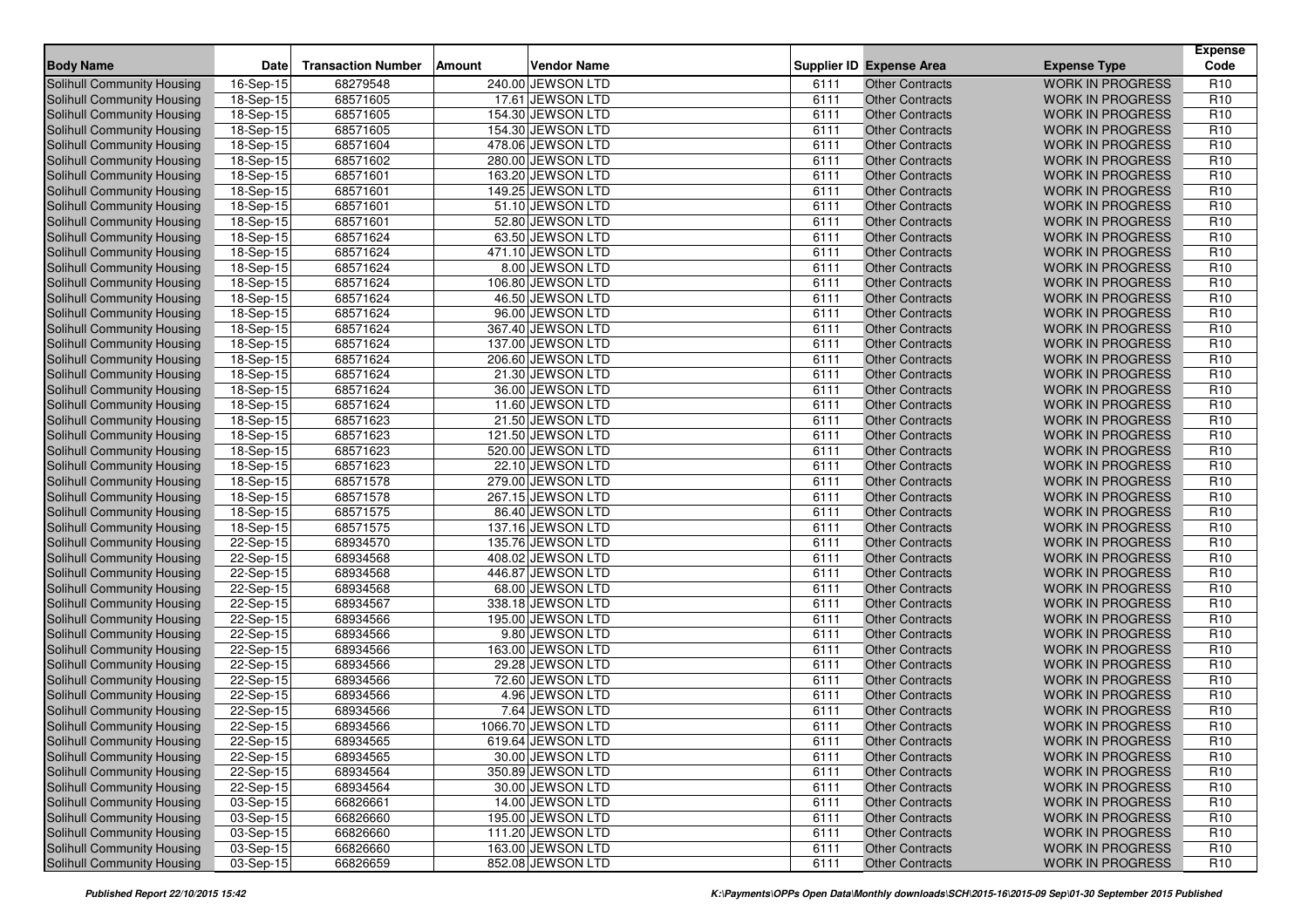| <b>Body Name</b>                  | <b>Date</b> | <b>Transaction Number</b> | Amount | <b>Vendor Name</b> |      | <b>Supplier ID Expense Area</b> | <b>Expense Type</b>     | <b>Expense</b><br>Code |
|-----------------------------------|-------------|---------------------------|--------|--------------------|------|---------------------------------|-------------------------|------------------------|
| Solihull Community Housing        | 03-Sep-15   | 66826625                  |        | 70.00 JEWSON LTD   | 6111 | Other Contracts                 | <b>WORK IN PROGRESS</b> | R <sub>10</sub>        |
| <b>Solihull Community Housing</b> | 03-Sep-15   | 66826625                  |        | 72.80 JEWSON LTD   | 6111 | <b>Other Contracts</b>          | <b>WORK IN PROGRESS</b> | R <sub>10</sub>        |
| <b>Solihull Community Housing</b> | $03-Sep-15$ | 66826625                  |        | 75.04 JEWSON LTD   | 6111 | <b>Other Contracts</b>          | <b>WORK IN PROGRESS</b> | R <sub>10</sub>        |
| Solihull Community Housing        | 03-Sep-15   | 66826622                  |        | 441.22 JEWSON LTD  | 6111 | <b>Other Contracts</b>          | <b>WORK IN PROGRESS</b> | R <sub>10</sub>        |
| Solihull Community Housing        | 03-Sep-15   | 66826618                  |        | 624.00 JEWSON LTD  | 6111 | <b>Other Contracts</b>          | <b>WORK IN PROGRESS</b> | R <sub>10</sub>        |
| Solihull Community Housing        | $03-Sep-15$ | 66826617                  |        | 471.10 JEWSON LTD  | 6111 | <b>Other Contracts</b>          | <b>WORK IN PROGRESS</b> | R <sub>10</sub>        |
| Solihull Community Housing        | 03-Sep-15   | 66826616                  |        | 632.82 JEWSON LTD  | 6111 | <b>Other Contracts</b>          | <b>WORK IN PROGRESS</b> | R <sub>10</sub>        |
| Solihull Community Housing        | 03-Sep-15   | 66826615                  |        | 662.90 JEWSON LTD  | 6111 | <b>Other Contracts</b>          | <b>WORK IN PROGRESS</b> | R <sub>10</sub>        |
| Solihull Community Housing        | 03-Sep-15   | 66826699                  |        | 107.50 JEWSON LTD  | 6111 | <b>Other Contracts</b>          | <b>WORK IN PROGRESS</b> | R <sub>10</sub>        |
| <b>Solihull Community Housing</b> | 03-Sep-15   | 66826699                  |        | 163.00 JEWSON LTD  | 6111 | <b>Other Contracts</b>          | <b>WORK IN PROGRESS</b> | R <sub>10</sub>        |
| Solihull Community Housing        | 03-Sep-15   | 66826699                  |        | 163.00 JEWSON LTD  | 6111 | <b>Other Contracts</b>          | <b>WORK IN PROGRESS</b> | R <sub>10</sub>        |
| Solihull Community Housing        | $03-Sep-15$ | 66826699                  |        | 53.50 JEWSON LTD   | 6111 | <b>Other Contracts</b>          | <b>WORK IN PROGRESS</b> | R <sub>10</sub>        |
| Solihull Community Housing        | 03-Sep-15   | 66826699                  |        | 1.90 JEWSON LTD    | 6111 | <b>Other Contracts</b>          | <b>WORK IN PROGRESS</b> | R <sub>10</sub>        |
| <b>Solihull Community Housing</b> | $03-Sep-15$ | 66826699                  |        | 183.00 JEWSON LTD  | 6111 | <b>Other Contracts</b>          | <b>WORK IN PROGRESS</b> | R <sub>10</sub>        |
| Solihull Community Housing        | 03-Sep-15   | 66826699                  |        | 51.70 JEWSON LTD   | 6111 | <b>Other Contracts</b>          | <b>WORK IN PROGRESS</b> | R <sub>10</sub>        |
| Solihull Community Housing        | 03-Sep-15   | 66826699                  |        | 52.70 JEWSON LTD   | 6111 | <b>Other Contracts</b>          | <b>WORK IN PROGRESS</b> | R <sub>10</sub>        |
| Solihull Community Housing        | 03-Sep-15   | 66826699                  |        | 84.00 JEWSON LTD   | 6111 | <b>Other Contracts</b>          | <b>WORK IN PROGRESS</b> | R <sub>10</sub>        |
| Solihull Community Housing        | 03-Sep-15   | 66826699                  |        | 66.81 JEWSON LTD   | 6111 | <b>Other Contracts</b>          | <b>WORK IN PROGRESS</b> | R <sub>10</sub>        |
| <b>Solihull Community Housing</b> | 03-Sep-15   | 66826698                  |        | 41.40 JEWSON LTD   | 6111 | <b>Other Contracts</b>          | <b>WORK IN PROGRESS</b> | R <sub>10</sub>        |
| Solihull Community Housing        | 03-Sep-15   | 66826698                  |        | 30.40 JEWSON LTD   | 6111 | <b>Other Contracts</b>          | <b>WORK IN PROGRESS</b> | R <sub>10</sub>        |
| <b>Solihull Community Housing</b> | 03-Sep-15   | 66826698                  |        | 471.10 JEWSON LTD  | 6111 | <b>Other Contracts</b>          | <b>WORK IN PROGRESS</b> | R <sub>10</sub>        |
| <b>Solihull Community Housing</b> | 03-Sep-15   | 66826698                  |        | 67.50 JEWSON LTD   | 6111 | <b>Other Contracts</b>          | <b>WORK IN PROGRESS</b> | R <sub>10</sub>        |
| Solihull Community Housing        | 03-Sep-15   | 66826698                  |        | 56.20 JEWSON LTD   | 6111 | <b>Other Contracts</b>          | <b>WORK IN PROGRESS</b> | R <sub>10</sub>        |
| <b>Solihull Community Housing</b> | 03-Sep-15   | 66826698                  |        | 57.20 JEWSON LTD   | 6111 | <b>Other Contracts</b>          | <b>WORK IN PROGRESS</b> | R <sub>10</sub>        |
| Solihull Community Housing        | 03-Sep-15   | 66826698                  |        | 37.50 JEWSON LTD   | 6111 | <b>Other Contracts</b>          | <b>WORK IN PROGRESS</b> | R <sub>10</sub>        |
| Solihull Community Housing        | 03-Sep-15   | 66826698                  |        | 56.40 JEWSON LTD   | 6111 | <b>Other Contracts</b>          | <b>WORK IN PROGRESS</b> | R <sub>10</sub>        |
| <b>Solihull Community Housing</b> | $03-Sep-15$ | 66826698                  |        | 48.00 JEWSON LTD   | 6111 | <b>Other Contracts</b>          | <b>WORK IN PROGRESS</b> | R <sub>10</sub>        |
| Solihull Community Housing        | 03-Sep-15   | 66826591                  |        | 4.30 JEWSON LTD    | 6111 | <b>Other Contracts</b>          | <b>WORK IN PROGRESS</b> | R <sub>10</sub>        |
| Solihull Community Housing        | 03-Sep-15   | 66826591                  |        | 4.30 JEWSON LTD    | 6111 | <b>Other Contracts</b>          | <b>WORK IN PROGRESS</b> | R <sub>10</sub>        |
| Solihull Community Housing        | 03-Sep-15   | 66826591                  |        | 159.05 JEWSON LTD  | 6111 | <b>Other Contracts</b>          | <b>WORK IN PROGRESS</b> | R <sub>10</sub>        |
| Solihull Community Housing        | $03-Sep-15$ | 66826591                  |        | 318.10 JEWSON LTD  | 6111 | <b>Other Contracts</b>          | <b>WORK IN PROGRESS</b> | R <sub>10</sub>        |
| Solihull Community Housing        | 03-Sep-15   | 66826591                  |        | 516.50 JEWSON LTD  | 6111 | <b>Other Contracts</b>          | <b>WORK IN PROGRESS</b> | R <sub>10</sub>        |
| Solihull Community Housing        | 03-Sep-15   | 66826591                  |        | 574.40 JEWSON LTD  | 6111 | <b>Other Contracts</b>          | <b>WORK IN PROGRESS</b> | R <sub>10</sub>        |
| Solihull Community Housing        | 03-Sep-15   | 66826591                  |        | 22.80 JEWSON LTD   | 6111 | <b>Other Contracts</b>          | <b>WORK IN PROGRESS</b> | R <sub>10</sub>        |
| <b>Solihull Community Housing</b> | 03-Sep-15   | 66826591                  |        | 23.90 JEWSON LTD   | 6111 | <b>Other Contracts</b>          | <b>WORK IN PROGRESS</b> | R <sub>10</sub>        |
| Solihull Community Housing        | 03-Sep-15   | 66826591                  |        | 10.40 JEWSON LTD   | 6111 | <b>Other Contracts</b>          | <b>WORK IN PROGRESS</b> | R <sub>10</sub>        |
| Solihull Community Housing        | $03-Sep-15$ | 66826591                  |        | 32.20 JEWSON LTD   | 6111 | <b>Other Contracts</b>          | <b>WORK IN PROGRESS</b> | R <sub>10</sub>        |
| Solihull Community Housing        | 03-Sep-15   | 66826591                  |        | 86.15 JEWSON LTD   | 6111 | <b>Other Contracts</b>          | <b>WORK IN PROGRESS</b> | R <sub>10</sub>        |
| Solihull Community Housing        | 03-Sep-15   | 66826591                  |        | 30.30 JEWSON LTD   | 6111 | <b>Other Contracts</b>          | <b>WORK IN PROGRESS</b> | R <sub>10</sub>        |
| Solihull Community Housing        | 03-Sep-15   | 66826591                  |        | 11.00 JEWSON LTD   | 6111 | <b>Other Contracts</b>          | <b>WORK IN PROGRESS</b> | R <sub>10</sub>        |
| Solihull Community Housing        | 03-Sep-15   | 66826591                  |        | 3.20 JEWSON LTD    | 6111 | <b>Other Contracts</b>          | <b>WORK IN PROGRESS</b> | R <sub>10</sub>        |
| <b>Solihull Community Housing</b> | 03-Sep-15   | 66826698                  |        | 69.50 JEWSON LTD   | 6111 | <b>Other Contracts</b>          | <b>WORK IN PROGRESS</b> | R <sub>10</sub>        |
| Solihull Community Housing        | 03-Sep-15   | 66826698                  |        | 12.65 JEWSON LTD   | 6111 | <b>Other Contracts</b>          | <b>WORK IN PROGRESS</b> | R <sub>10</sub>        |
| Solihull Community Housing        | 03-Sep-15   | 66826698                  |        | 5.00 JEWSON LTD    | 6111 | Other Contracts                 | WORK IN PROGRESS        | R <sub>10</sub>        |
| Solihull Community Housing        | 03-Sep-15   | 66826698                  |        | 8.60 JEWSON LTD    | 6111 | <b>Other Contracts</b>          | <b>WORK IN PROGRESS</b> | R <sub>10</sub>        |
| Solihull Community Housing        | $03-Sep-15$ | 66826698                  |        | 11.16 JEWSON LTD   | 6111 | <b>Other Contracts</b>          | <b>WORK IN PROGRESS</b> | R <sub>10</sub>        |
| Solihull Community Housing        | 03-Sep-15   | 66826698                  |        | 75.30 JEWSON LTD   | 6111 | <b>Other Contracts</b>          | <b>WORK IN PROGRESS</b> | R <sub>10</sub>        |
| Solihull Community Housing        | 03-Sep-15   | 66826698                  |        | 150.10 JEWSON LTD  | 6111 | <b>Other Contracts</b>          | <b>WORK IN PROGRESS</b> | R <sub>10</sub>        |
| Solihull Community Housing        | 03-Sep-15   | 66826698                  |        | 183.70 JEWSON LTD  | 6111 | <b>Other Contracts</b>          | <b>WORK IN PROGRESS</b> | R <sub>10</sub>        |
| Solihull Community Housing        | 03-Sep-15   | 66826698                  |        | 137.00 JEWSON LTD  | 6111 | <b>Other Contracts</b>          | <b>WORK IN PROGRESS</b> | R <sub>10</sub>        |
| Solihull Community Housing        | $03-Sep-15$ | 66826698                  |        | 85.40 JEWSON LTD   | 6111 | <b>Other Contracts</b>          | <b>WORK IN PROGRESS</b> | R <sub>10</sub>        |
| Solihull Community Housing        | 03-Sep-15   | 66826698                  |        | 60.99 JEWSON LTD   | 6111 | <b>Other Contracts</b>          | WORK IN PROGRESS        | R <sub>10</sub>        |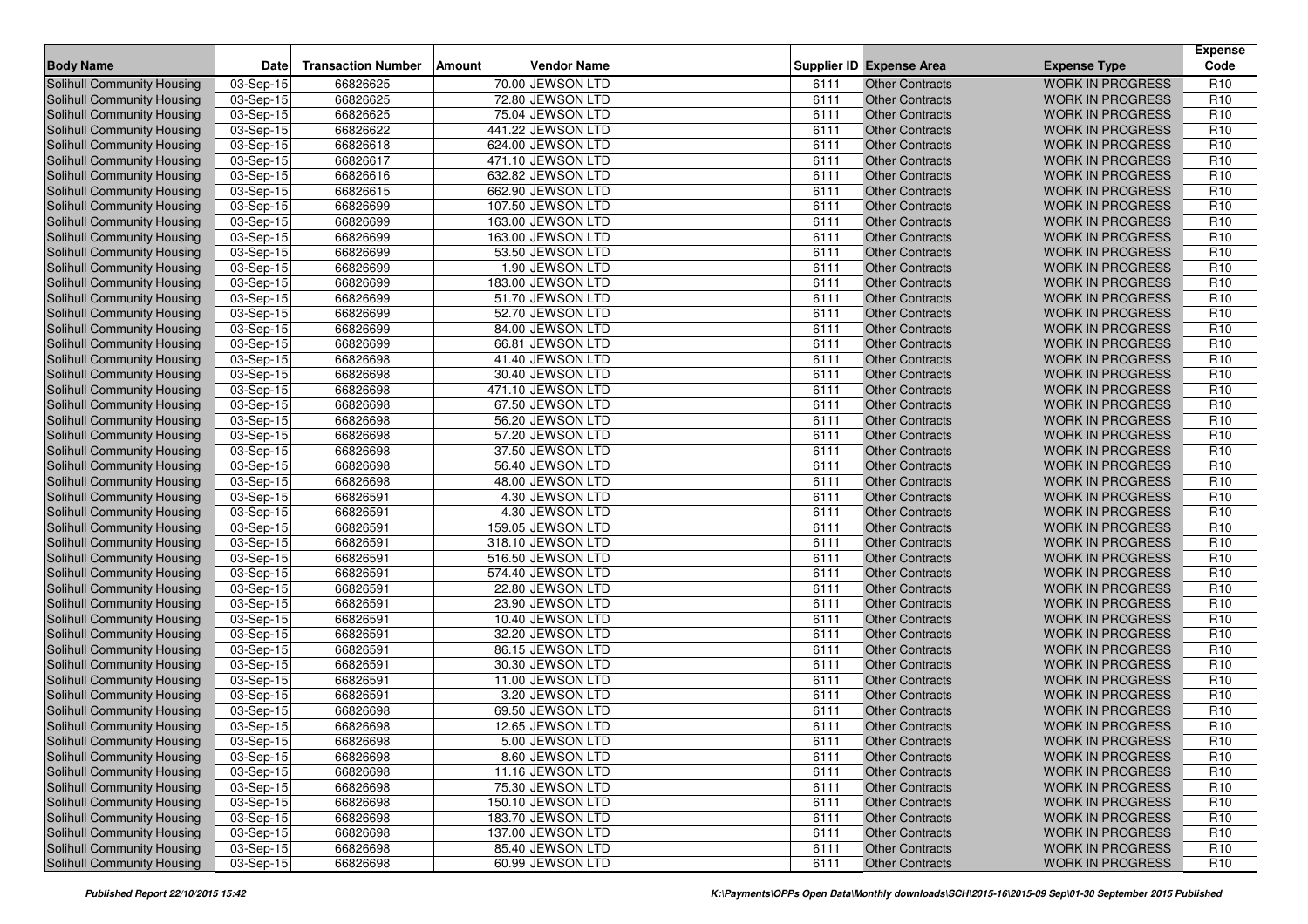| <b>Body Name</b>                  | Date                    | <b>Transaction Number</b> | Amount | <b>Vendor Name</b> |      | <b>Supplier ID Expense Area</b> | <b>Expense Type</b>     | <b>Expense</b><br>Code |
|-----------------------------------|-------------------------|---------------------------|--------|--------------------|------|---------------------------------|-------------------------|------------------------|
| Solihull Community Housing        | 03-Sep-15               | 66826698                  |        | 27.40 JEWSON LTD   | 6111 | <b>Other Contracts</b>          | <b>WORK IN PROGRESS</b> | R <sub>10</sub>        |
| <b>Solihull Community Housing</b> | 18-Sep-15               | 68571580                  |        | 371.72 JEWSON LTD  | 6111 | <b>Other Contracts</b>          | <b>WORK IN PROGRESS</b> | R <sub>10</sub>        |
| Solihull Community Housing        | 18-Sep-15               | 68571635                  |        | 19.00 JEWSON LTD   | 6111 | <b>Other Contracts</b>          | <b>WORK IN PROGRESS</b> | R <sub>10</sub>        |
| Solihull Community Housing        | 18-Sep-15               | 68571635                  |        | 129.62 JEWSON LTD  | 6111 | <b>Other Contracts</b>          | <b>WORK IN PROGRESS</b> | R <sub>10</sub>        |
| Solihull Community Housing        | 18-Sep-15               | 68571635                  |        | 336.40 JEWSON LTD  | 6111 | <b>Other Contracts</b>          | <b>WORK IN PROGRESS</b> | R <sub>10</sub>        |
| Solihull Community Housing        | 18-Sep-15               | 68571635                  |        | 174.70 JEWSON LTD  | 6111 | <b>Other Contracts</b>          | <b>WORK IN PROGRESS</b> | R <sub>10</sub>        |
| Solihull Community Housing        | 18-Sep-15               | 68571635                  |        | 278.40 JEWSON LTD  | 6111 | <b>Other Contracts</b>          | <b>WORK IN PROGRESS</b> | R <sub>10</sub>        |
| Solihull Community Housing        | 18-Sep-15               | 68571635                  |        | 91.20 JEWSON LTD   | 6111 | <b>Other Contracts</b>          | <b>WORK IN PROGRESS</b> | R <sub>10</sub>        |
| Solihull Community Housing        | 18-Sep-15               | 68571634                  |        | 507.29 JEWSON LTD  | 6111 | <b>Other Contracts</b>          | <b>WORK IN PROGRESS</b> | R <sub>10</sub>        |
| Solihull Community Housing        | 18-Sep-15               | 68571633                  |        | 500.19 JEWSON LTD  | 6111 | <b>Other Contracts</b>          | <b>WORK IN PROGRESS</b> | R <sub>10</sub>        |
| Solihull Community Housing        | 18-Sep-15               | 68571633                  |        | 30.00 JEWSON LTD   | 6111 | <b>Other Contracts</b>          | <b>WORK IN PROGRESS</b> | R <sub>10</sub>        |
| Solihull Community Housing        | 22-Sep-15               | 68934590                  |        | 366.00 JEWSON LTD  | 6111 | <b>Other Contracts</b>          | <b>WORK IN PROGRESS</b> | R <sub>10</sub>        |
| Solihull Community Housing        | 22-Sep-15               | 68934590                  |        | 54.40 JEWSON LTD   | 6111 | <b>Other Contracts</b>          | <b>WORK IN PROGRESS</b> | R <sub>10</sub>        |
| <b>Solihull Community Housing</b> | 22-Sep-15               | 68934590                  |        | 78.75 JEWSON LTD   | 6111 | <b>Other Contracts</b>          | <b>WORK IN PROGRESS</b> | R <sub>10</sub>        |
| Solihull Community Housing        | 22-Sep-15               | 68934590                  |        | 95.00 JEWSON LTD   | 6111 | <b>Other Contracts</b>          | <b>WORK IN PROGRESS</b> | R <sub>10</sub>        |
| Solihull Community Housing        | 22-Sep-15               | 68934590                  |        | 63.40 JEWSON LTD   | 6111 | <b>Other Contracts</b>          | <b>WORK IN PROGRESS</b> | R <sub>10</sub>        |
| Solihull Community Housing        | 22-Sep-15               | 68934590                  |        | 23.64 JEWSON LTD   | 6111 | <b>Other Contracts</b>          | <b>WORK IN PROGRESS</b> | R <sub>10</sub>        |
| Solihull Community Housing        | 22-Sep-15               | 68934590                  |        | 3.60 JEWSON LTD    | 6111 | <b>Other Contracts</b>          | <b>WORK IN PROGRESS</b> | R <sub>10</sub>        |
| <b>Solihull Community Housing</b> | 22-Sep-15               | 68934590                  |        | 10.00 JEWSON LTD   | 6111 | <b>Other Contracts</b>          | <b>WORK IN PROGRESS</b> | R <sub>10</sub>        |
| Solihull Community Housing        | 22-Sep-15               | 68934590                  |        | 7.00 JEWSON LTD    | 6111 | <b>Other Contracts</b>          | <b>WORK IN PROGRESS</b> | R <sub>10</sub>        |
| Solihull Community Housing        | 22-Sep-15               | 68934590                  |        | 72.80 JEWSON LTD   | 6111 | <b>Other Contracts</b>          | <b>WORK IN PROGRESS</b> | R <sub>10</sub>        |
| <b>Solihull Community Housing</b> | 22-Sep-15               | 68934588                  |        | 230.00 JEWSON LTD  | 6111 | <b>Other Contracts</b>          | <b>WORK IN PROGRESS</b> | R <sub>10</sub>        |
| Solihull Community Housing        | 22-Sep-15               | 68934588                  |        | 311.40 JEWSON LTD  | 6111 | <b>Other Contracts</b>          | <b>WORK IN PROGRESS</b> | R <sub>10</sub>        |
| <b>Solihull Community Housing</b> | 22-Sep-15               | 68934588                  |        | 70.00 JEWSON LTD   | 6111 | <b>Other Contracts</b>          | <b>WORK IN PROGRESS</b> | R <sub>10</sub>        |
| Solihull Community Housing        | 22-Sep-15               | 68934588                  |        | 306.80 JEWSON LTD  | 6111 | <b>Other Contracts</b>          | <b>WORK IN PROGRESS</b> | R <sub>10</sub>        |
| Solihull Community Housing        | 22-Sep-15               | 68934588                  |        | 45.50 JEWSON LTD   | 6111 | <b>Other Contracts</b>          | <b>WORK IN PROGRESS</b> | R <sub>10</sub>        |
| <b>Solihull Community Housing</b> | 22-Sep-15               | 68934588                  |        | 22.74 JEWSON LTD   | 6111 | <b>Other Contracts</b>          | <b>WORK IN PROGRESS</b> | R <sub>10</sub>        |
| Solihull Community Housing        | 22-Sep-15               | 68934559                  |        | 299.38 JEWSON LTD  | 6111 | <b>Other Contracts</b>          | <b>WORK IN PROGRESS</b> | R <sub>10</sub>        |
| Solihull Community Housing        | 22-Sep-15               | 68934588                  |        | 393.30 JEWSON LTD  | 6111 | <b>Other Contracts</b>          | <b>WORK IN PROGRESS</b> | R <sub>10</sub>        |
| Solihull Community Housing        | 22-Sep-15               | 68934588                  |        | 100.00 JEWSON LTD  | 6111 | <b>Other Contracts</b>          | <b>WORK IN PROGRESS</b> | R <sub>10</sub>        |
| <b>Solihull Community Housing</b> | 22-Sep-15               | 68934588                  |        | 58.24 JEWSON LTD   | 6111 | <b>Other Contracts</b>          | <b>WORK IN PROGRESS</b> | R <sub>10</sub>        |
| Solihull Community Housing        | $\overline{22}$ -Sep-15 | 68934588                  |        | 58.24 JEWSON LTD   | 6111 | <b>Other Contracts</b>          | <b>WORK IN PROGRESS</b> | R <sub>10</sub>        |
| Solihull Community Housing        | 22-Sep-15               | 68934588                  |        | 29.20 JEWSON LTD   | 6111 | <b>Other Contracts</b>          | <b>WORK IN PROGRESS</b> | R <sub>10</sub>        |
| Solihull Community Housing        | 22-Sep-15               | 68934588                  |        | 791.40 JEWSON LTD  | 6111 | <b>Other Contracts</b>          | <b>WORK IN PROGRESS</b> | R <sub>10</sub>        |
| Solihull Community Housing        | 22-Sep-15               | 68934588                  |        | 23.00 JEWSON LTD   | 6111 | <b>Other Contracts</b>          | <b>WORK IN PROGRESS</b> | R <sub>10</sub>        |
| <b>Solihull Community Housing</b> | 22-Sep-15               | 68934588                  |        | 11.60 JEWSON LTD   | 6111 | <b>Other Contracts</b>          | <b>WORK IN PROGRESS</b> | R <sub>10</sub>        |
| Solihull Community Housing        | 22-Sep-15               | 68934588                  |        | 60.60 JEWSON LTD   | 6111 | <b>Other Contracts</b>          | <b>WORK IN PROGRESS</b> | R <sub>10</sub>        |
| <b>Solihull Community Housing</b> | 22-Sep-15               | 68934587                  |        | 443.34 JEWSON LTD  | 6111 | <b>Other Contracts</b>          | <b>WORK IN PROGRESS</b> | R <sub>10</sub>        |
| <b>Solihull Community Housing</b> | 22-Sep-15               | 68934585                  |        | 400.00 JEWSON LTD  | 6111 | <b>Other Contracts</b>          | <b>WORK IN PROGRESS</b> | R <sub>10</sub>        |
| Solihull Community Housing        | 22-Sep-15               | 68934585                  |        | 46.22 JEWSON LTD   | 6111 | <b>Other Contracts</b>          | <b>WORK IN PROGRESS</b> | R <sub>10</sub>        |
| <b>Solihull Community Housing</b> | 03-Sep-15               | 66826693                  |        | 322.08 JEWSON LTD  | 6111 | <b>Other Contracts</b>          | <b>WORK IN PROGRESS</b> | R <sub>10</sub>        |
| Solihull Community Housing        | 03-Sep-15               | 66826693                  |        | 342.24 JEWSON LTD  | 6111 | <b>Other Contracts</b>          | <b>WORK IN PROGRESS</b> | R <sub>10</sub>        |
| Solihull Community Housing        | 03-Sep-15               | 66826693                  |        | 366.16 JEWSON LTD  | 6111 | <b>Other Contracts</b>          | <b>WORK IN PROGRESS</b> | R <sub>10</sub>        |
| Solihull Community Housing        | $\overline{03}$ -Sep-15 | 66826693                  |        | 364.86 JEWSON LTD  | 6111 | <b>Other Contracts</b>          | <b>WORK IN PROGRESS</b> | R <sub>10</sub>        |
| Solihull Community Housing        | 03-Sep-15               | 66826693                  |        | 210.94 JEWSON LTD  | 6111 | <b>Other Contracts</b>          | <b>WORK IN PROGRESS</b> | R <sub>10</sub>        |
| Solihull Community Housing        | 03-Sep-15               | 66826693                  |        | 83.64 JEWSON LTD   | 6111 | <b>Other Contracts</b>          | <b>WORK IN PROGRESS</b> | R <sub>10</sub>        |
| Solihull Community Housing        | 03-Sep-15               | 66826693                  |        | 269.10 JEWSON LTD  | 6111 | <b>Other Contracts</b>          | <b>WORK IN PROGRESS</b> | R <sub>10</sub>        |
| Solihull Community Housing        | 03-Sep-15               | 66826693                  |        | 259.24 JEWSON LTD  | 6111 | <b>Other Contracts</b>          | <b>WORK IN PROGRESS</b> | R <sub>10</sub>        |
| Solihull Community Housing        | 03-Sep-15               | 66826691                  |        | 442.02 JEWSON LTD  | 6111 | <b>Other Contracts</b>          | <b>WORK IN PROGRESS</b> | R <sub>10</sub>        |
| Solihull Community Housing        | 03-Sep-15               | 66826606                  |        | 400.39 JEWSON LTD  | 6111 | <b>Other Contracts</b>          | <b>WORK IN PROGRESS</b> | R <sub>10</sub>        |
| Solihull Community Housing        | 03-Sep-15               | 66826606                  |        | 172.60 JEWSON LTD  | 6111 | <b>Other Contracts</b>          | <b>WORK IN PROGRESS</b> | R <sub>10</sub>        |
| Solihull Community Housing        | 03-Sep-15               | 66826587                  |        | 19.20 JEWSON LTD   | 6111 | <b>Other Contracts</b>          | WORK IN PROGRESS        | R <sub>10</sub>        |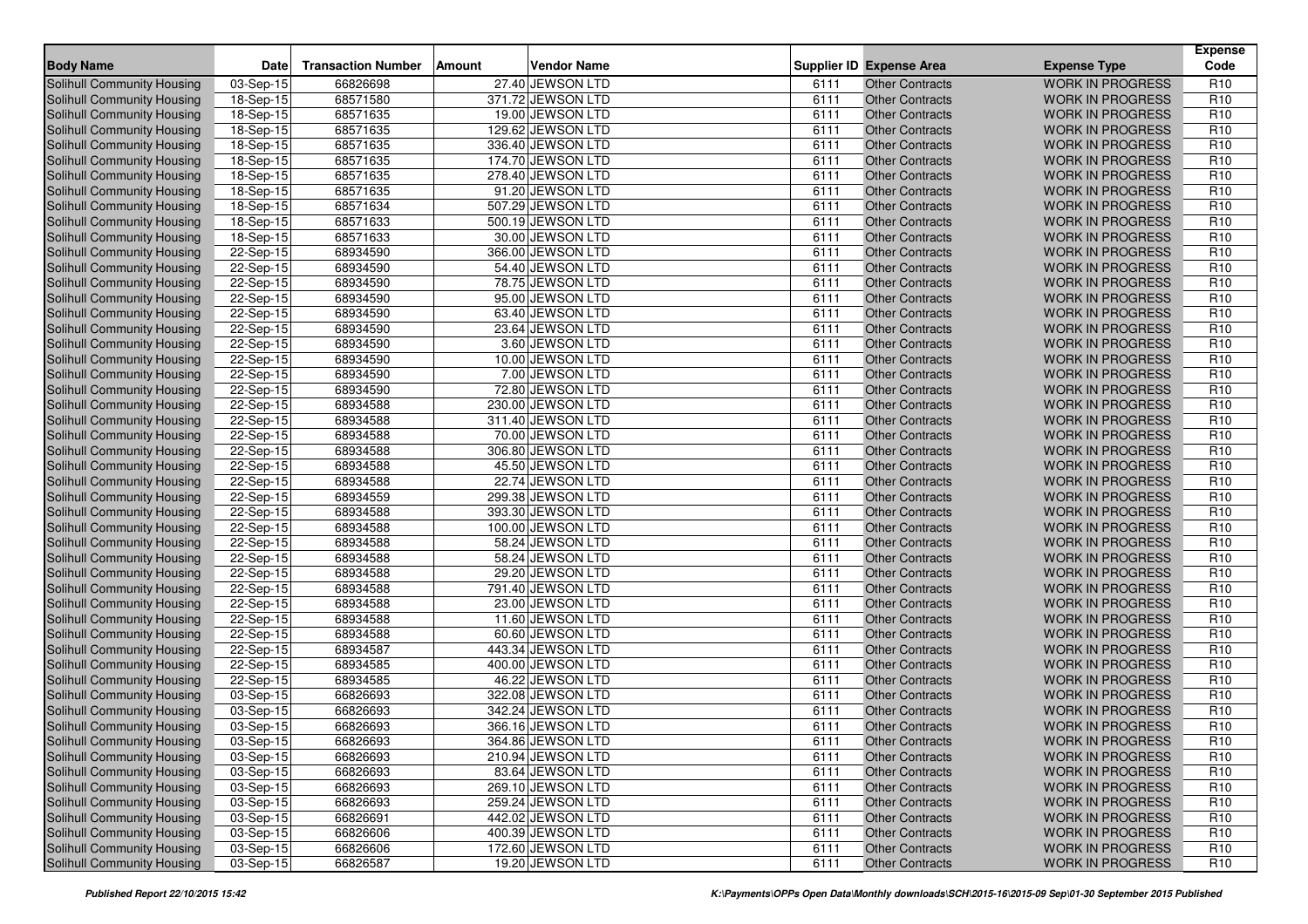| <b>Body Name</b>                  | Date        | <b>Transaction Number</b> | Amount | <b>Vendor Name</b> |      | <b>Supplier ID Expense Area</b> | <b>Expense Type</b>     | <b>Expense</b><br>Code |
|-----------------------------------|-------------|---------------------------|--------|--------------------|------|---------------------------------|-------------------------|------------------------|
| Solihull Community Housing        | 03-Sep-15   | 66826587                  |        | 1.20 JEWSON LTD    | 6111 | Other Contracts                 | <b>WORK IN PROGRESS</b> | R <sub>10</sub>        |
| <b>Solihull Community Housing</b> | 03-Sep-15   | 66826587                  |        | 44.60 JEWSON LTD   | 6111 | <b>Other Contracts</b>          | <b>WORK IN PROGRESS</b> | R <sub>10</sub>        |
| <b>Solihull Community Housing</b> | $03-Sep-15$ | 66826587                  |        | 144.00 JEWSON LTD  | 6111 | <b>Other Contracts</b>          | <b>WORK IN PROGRESS</b> | R <sub>10</sub>        |
| Solihull Community Housing        | 03-Sep-15   | 66826584                  |        | 405.00 JEWSON LTD  | 6111 | <b>Other Contracts</b>          | <b>WORK IN PROGRESS</b> | R <sub>10</sub>        |
| Solihull Community Housing        | 03-Sep-15   | 66826584                  |        | 215.60 JEWSON LTD  | 6111 | <b>Other Contracts</b>          | <b>WORK IN PROGRESS</b> | R <sub>10</sub>        |
| Solihull Community Housing        | $03-Sep-15$ | 66826606                  |        | 320.00 JEWSON LTD  | 6111 | <b>Other Contracts</b>          | <b>WORK IN PROGRESS</b> | R <sub>10</sub>        |
| Solihull Community Housing        | 03-Sep-15   | 66826606                  |        | 107.00 JEWSON LTD  | 6111 | <b>Other Contracts</b>          | <b>WORK IN PROGRESS</b> | R <sub>10</sub>        |
| <b>Solihull Community Housing</b> | 03-Sep-15   | 66826606                  |        | 267.00 JEWSON LTD  | 6111 | <b>Other Contracts</b>          | <b>WORK IN PROGRESS</b> | R <sub>10</sub>        |
| Solihull Community Housing        | 03-Sep-15   | 66826606                  |        | 29.28 JEWSON LTD   | 6111 | <b>Other Contracts</b>          | <b>WORK IN PROGRESS</b> | R <sub>10</sub>        |
| <b>Solihull Community Housing</b> | 03-Sep-15   | 66826606                  |        | 15.40 JEWSON LTD   | 6111 | <b>Other Contracts</b>          | <b>WORK IN PROGRESS</b> | R <sub>10</sub>        |
| Solihull Community Housing        | 03-Sep-15   | 66826606                  |        | 11.48 JEWSON LTD   | 6111 | <b>Other Contracts</b>          | <b>WORK IN PROGRESS</b> | R <sub>10</sub>        |
| Solihull Community Housing        | $03-Sep-15$ | 66826606                  |        | 51.70 JEWSON LTD   | 6111 | <b>Other Contracts</b>          | <b>WORK IN PROGRESS</b> | R <sub>10</sub>        |
| Solihull Community Housing        | 03-Sep-15   | 66826606                  |        | 170.50 JEWSON LTD  | 6111 | <b>Other Contracts</b>          | <b>WORK IN PROGRESS</b> | R <sub>10</sub>        |
| <b>Solihull Community Housing</b> | $03-Sep-15$ | 66826606                  |        | 105.40 JEWSON LTD  | 6111 | <b>Other Contracts</b>          | <b>WORK IN PROGRESS</b> | R <sub>10</sub>        |
| Solihull Community Housing        | 03-Sep-15   | 66826606                  |        | 72.60 JEWSON LTD   | 6111 | <b>Other Contracts</b>          | <b>WORK IN PROGRESS</b> | R <sub>10</sub>        |
| Solihull Community Housing        | 03-Sep-15   | 66826606                  |        | 485.00 JEWSON LTD  | 6111 | <b>Other Contracts</b>          | <b>WORK IN PROGRESS</b> | R <sub>10</sub>        |
| Solihull Community Housing        | 03-Sep-15   | 66826606                  |        | 75.04 JEWSON LTD   | 6111 | <b>Other Contracts</b>          | <b>WORK IN PROGRESS</b> | R <sub>10</sub>        |
| Solihull Community Housing        | 03-Sep-15   | 66826606                  |        | 82.90 JEWSON LTD   | 6111 | <b>Other Contracts</b>          | <b>WORK IN PROGRESS</b> | R <sub>10</sub>        |
| <b>Solihull Community Housing</b> | 03-Sep-15   | 66826606                  |        | 94.50 JEWSON LTD   | 6111 | <b>Other Contracts</b>          | <b>WORK IN PROGRESS</b> | R <sub>10</sub>        |
| Solihull Community Housing        | 03-Sep-15   | 66826606                  |        | 190.00 JEWSON LTD  | 6111 | <b>Other Contracts</b>          | <b>WORK IN PROGRESS</b> | R <sub>10</sub>        |
| <b>Solihull Community Housing</b> | 03-Sep-15   | 66826606                  |        | 79.25 JEWSON LTD   | 6111 | <b>Other Contracts</b>          | <b>WORK IN PROGRESS</b> | R <sub>10</sub>        |
| <b>Solihull Community Housing</b> | 03-Sep-15   | 66826606                  |        | 5.88 JEWSON LTD    | 6111 | <b>Other Contracts</b>          | <b>WORK IN PROGRESS</b> | R <sub>10</sub>        |
| Solihull Community Housing        | 03-Sep-15   | 66826606                  |        | 39.40 JEWSON LTD   | 6111 | <b>Other Contracts</b>          | <b>WORK IN PROGRESS</b> | R <sub>10</sub>        |
| <b>Solihull Community Housing</b> | 03-Sep-15   | 66826606                  |        | 1.68 JEWSON LTD    | 6111 | <b>Other Contracts</b>          | <b>WORK IN PROGRESS</b> | R <sub>10</sub>        |
| Solihull Community Housing        | 03-Sep-15   | 66826657                  |        | 336.40 JEWSON LTD  | 6111 | <b>Other Contracts</b>          | <b>WORK IN PROGRESS</b> | R <sub>10</sub>        |
| Solihull Community Housing        | 03-Sep-15   | 66826606                  |        | 27.00 JEWSON LTD   | 6111 | <b>Other Contracts</b>          | <b>WORK IN PROGRESS</b> | R <sub>10</sub>        |
| <b>Solihull Community Housing</b> | $03-Sep-15$ | 66826606                  |        | 73.67 JEWSON LTD   | 6111 | <b>Other Contracts</b>          | <b>WORK IN PROGRESS</b> | R <sub>10</sub>        |
| Solihull Community Housing        | 03-Sep-15   | 66826606                  |        | 33.92 JEWSON LTD   | 6111 | <b>Other Contracts</b>          | <b>WORK IN PROGRESS</b> | R <sub>10</sub>        |
| Solihull Community Housing        | 03-Sep-15   | 66826606                  |        | 42.42 JEWSON LTD   | 6111 | <b>Other Contracts</b>          | <b>WORK IN PROGRESS</b> | R <sub>10</sub>        |
| Solihull Community Housing        | 03-Sep-15   | 66826606                  |        | 43.40 JEWSON LTD   | 6111 | <b>Other Contracts</b>          | <b>WORK IN PROGRESS</b> | R <sub>10</sub>        |
| Solihull Community Housing        | $03-Sep-15$ | 66826606                  |        | 126.00 JEWSON LTD  | 6111 | <b>Other Contracts</b>          | <b>WORK IN PROGRESS</b> | R <sub>10</sub>        |
| Solihull Community Housing        | 03-Sep-15   | 66826606                  |        | 55.60 JEWSON LTD   | 6111 | <b>Other Contracts</b>          | <b>WORK IN PROGRESS</b> | R <sub>10</sub>        |
| Solihull Community Housing        | 03-Sep-15   | 66826606                  |        | 11.00 JEWSON LTD   | 6111 | <b>Other Contracts</b>          | <b>WORK IN PROGRESS</b> | R <sub>10</sub>        |
| Solihull Community Housing        | 03-Sep-15   | 66826606                  |        | 1.60 JEWSON LTD    | 6111 | <b>Other Contracts</b>          | <b>WORK IN PROGRESS</b> | R <sub>10</sub>        |
| <b>Solihull Community Housing</b> | 03-Sep-15   | 66826606                  |        | 32.40 JEWSON LTD   | 6111 | <b>Other Contracts</b>          | <b>WORK IN PROGRESS</b> | R <sub>10</sub>        |
| Solihull Community Housing        | 03-Sep-15   | 66826606                  |        | 0.26 JEWSON LTD    | 6111 | <b>Other Contracts</b>          | <b>WORK IN PROGRESS</b> | R <sub>10</sub>        |
| Solihull Community Housing        | $03-Sep-15$ | 66826606                  |        | 13.00 JEWSON LTD   | 6111 | <b>Other Contracts</b>          | <b>WORK IN PROGRESS</b> | R <sub>10</sub>        |
| Solihull Community Housing        | 03-Sep-15   | 66826606                  |        | 14.00 JEWSON LTD   | 6111 | <b>Other Contracts</b>          | <b>WORK IN PROGRESS</b> | R <sub>10</sub>        |
| Solihull Community Housing        | 03-Sep-15   | 66826606                  |        | 4.70 JEWSON LTD    | 6111 | <b>Other Contracts</b>          | <b>WORK IN PROGRESS</b> | R <sub>10</sub>        |
| Solihull Community Housing        | 03-Sep-15   | 66826606                  |        | 200.00 JEWSON LTD  | 6111 | <b>Other Contracts</b>          | <b>WORK IN PROGRESS</b> | R <sub>10</sub>        |
| Solihull Community Housing        | 03-Sep-15   | 66826605                  |        | 277.15 JEWSON LTD  | 6111 | <b>Other Contracts</b>          | <b>WORK IN PROGRESS</b> | R <sub>10</sub>        |
| <b>Solihull Community Housing</b> | 03-Sep-15   | 66826605                  |        | 53.15 JEWSON LTD   | 6111 | <b>Other Contracts</b>          | <b>WORK IN PROGRESS</b> | R <sub>10</sub>        |
| Solihull Community Housing        | 03-Sep-15   | 66826605                  |        | 53.15 JEWSON LTD   | 6111 | <b>Other Contracts</b>          | <b>WORK IN PROGRESS</b> | R <sub>10</sub>        |
| Solihull Community Housing        | 03-Sep-15   | 66826649                  |        | 72.80 JEWSON LTD   | 6111 | <b>Other Contracts</b>          | WORK IN PROGRESS        | R <sub>10</sub>        |
| Solihull Community Housing        | 03-Sep-15   | 66826649                  |        | 58.56 JEWSON LTD   | 6111 | <b>Other Contracts</b>          | <b>WORK IN PROGRESS</b> | R <sub>10</sub>        |
| Solihull Community Housing        | $03-Sep-15$ | 66826649                  |        | 130.80 JEWSON LTD  | 6111 | <b>Other Contracts</b>          | <b>WORK IN PROGRESS</b> | R <sub>10</sub>        |
| Solihull Community Housing        | 03-Sep-15   | 66826648                  |        | 179.40 JEWSON LTD  | 6111 | <b>Other Contracts</b>          | <b>WORK IN PROGRESS</b> | R <sub>10</sub>        |
| Solihull Community Housing        | 03-Sep-15   | 66826648                  |        | 75.30 JEWSON LTD   | 6111 | <b>Other Contracts</b>          | <b>WORK IN PROGRESS</b> | R <sub>10</sub>        |
| Solihull Community Housing        | 03-Sep-15   | 66826648                  |        | 183.70 JEWSON LTD  | 6111 | <b>Other Contracts</b>          | <b>WORK IN PROGRESS</b> | R <sub>10</sub>        |
| Solihull Community Housing        | 03-Sep-15   | 66826648                  |        | 129.00 JEWSON LTD  | 6111 | <b>Other Contracts</b>          | <b>WORK IN PROGRESS</b> | R <sub>10</sub>        |
| Solihull Community Housing        | $03-Sep-15$ | 66826648                  |        | 21.30 JEWSON LTD   | 6111 | <b>Other Contracts</b>          | <b>WORK IN PROGRESS</b> | R <sub>10</sub>        |
| Solihull Community Housing        | 03-Sep-15   | 66826648                  |        | 47.50 JEWSON LTD   | 6111 | <b>Other Contracts</b>          | WORK IN PROGRESS        | R <sub>10</sub>        |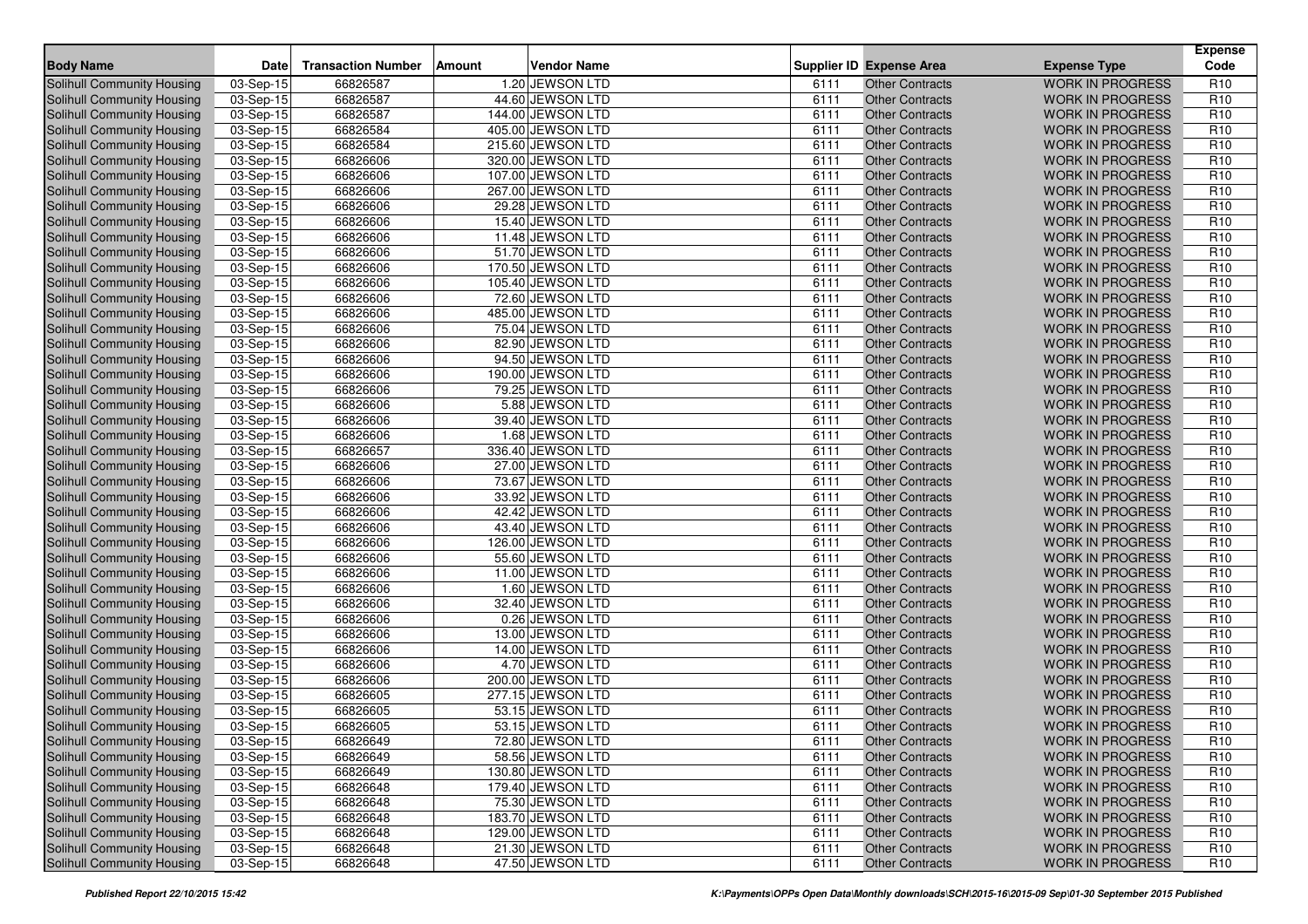| 4.00 JEWSON LTD<br><b>WORK IN PROGRESS</b><br>Solihull Community Housing<br>03-Sep-15<br>66826648<br><b>Other Contracts</b><br>R <sub>10</sub><br>6111<br>66826648<br>574.40 JEWSON LTD<br>R <sub>10</sub><br>03-Sep-15<br>6111<br><b>WORK IN PROGRESS</b><br>Solihull Community Housing<br><b>Other Contracts</b><br>66826648<br>5.00 JEWSON LTD<br>R <sub>10</sub><br><b>WORK IN PROGRESS</b><br>Solihull Community Housing<br>03-Sep-15<br>6111<br><b>Other Contracts</b><br>R <sub>10</sub><br>18-Sep-15<br>68571618<br>16.80 JEWSON LTD<br>6111<br><b>WORK IN PROGRESS</b><br>Solihull Community Housing<br><b>Other Contracts</b><br>R <sub>10</sub><br>18-Sep-15<br>68571630<br>318.10 JEWSON LTD<br>6111<br>Solihull Community Housing<br><b>Other Contracts</b><br><b>WORK IN PROGRESS</b><br>68571629<br>504.04 JEWSON LTD<br>R <sub>10</sub><br>Solihull Community Housing<br>18-Sep-15<br>6111<br><b>Other Contracts</b><br><b>WORK IN PROGRESS</b><br>68571627<br>R <sub>10</sub><br><b>Solihull Community Housing</b><br>18-Sep-15<br>622.80 JEWSON LTD<br><b>Other Contracts</b><br><b>WORK IN PROGRESS</b><br>6111<br>68934580<br>506.82 JEWSON LTD<br>6111<br><b>Other Contracts</b><br>R <sub>10</sub><br>Solihull Community Housing<br>22-Sep-15<br><b>WORK IN PROGRESS</b><br>68934580<br>30.00 JEWSON LTD<br>Solihull Community Housing<br>22-Sep-15<br><b>WORK IN PROGRESS</b><br>R <sub>10</sub><br>6111<br><b>Other Contracts</b><br>R <sub>10</sub><br><b>Solihull Community Housing</b><br>68934578<br>421.88 JEWSON LTD<br><b>Other Contracts</b><br>22-Sep-15<br>6111<br><b>WORK IN PROGRESS</b><br>12.40 JEWSON LTD<br>R <sub>10</sub><br><b>Solihull Community Housing</b><br>22-Sep-15<br>68934591<br><b>Other Contracts</b><br><b>WORK IN PROGRESS</b><br>6111<br>68934591<br>12.65 JEWSON LTD<br>R <sub>10</sub><br><b>Solihull Community Housing</b><br>22-Sep-15<br>6111<br><b>WORK IN PROGRESS</b><br><b>Other Contracts</b><br>R <sub>10</sub><br>22-Sep-15<br>68934591<br>6.25 JEWSON LTD<br>6111<br><b>WORK IN PROGRESS</b><br>Solihull Community Housing<br><b>Other Contracts</b><br>68934591<br>4.30 JEWSON LTD<br>R <sub>10</sub><br>Solihull Community Housing<br>22-Sep-15<br><b>Other Contracts</b><br><b>WORK IN PROGRESS</b><br>6111<br>Solihull Community Housing<br>$22-Sep-15$<br>68934591<br>4.30 JEWSON LTD<br>6111<br><b>Other Contracts</b><br><b>WORK IN PROGRESS</b><br>R <sub>10</sub><br>Solihull Community Housing<br>22-Sep-15<br>68934591<br>164.00 JEWSON LTD<br>6111<br>R <sub>10</sub><br><b>Other Contracts</b><br><b>WORK IN PROGRESS</b><br>68934591<br>113.45 JEWSON LTD<br><b>Other Contracts</b><br><b>WORK IN PROGRESS</b><br>R <sub>10</sub><br>Solihull Community Housing<br>22-Sep-15<br>6111<br>358.80 JEWSON LTD<br>R <sub>10</sub><br><b>Solihull Community Housing</b><br>22-Sep-15<br>68934591<br>6111<br><b>Other Contracts</b><br><b>WORK IN PROGRESS</b><br>129.00 JEWSON LTD<br>R <sub>10</sub><br>Solihull Community Housing<br>22-Sep-15<br>68934591<br>6111<br><b>Other Contracts</b><br><b>WORK IN PROGRESS</b><br>22-Sep-15<br>68934591<br>21.30 JEWSON LTD<br>6111<br><b>WORK IN PROGRESS</b><br>R <sub>10</sub><br>Solihull Community Housing<br><b>Other Contracts</b><br>R <sub>10</sub><br>68934591<br>20.33 JEWSON LTD<br>Solihull Community Housing<br>22-Sep-15<br>6111<br><b>Other Contracts</b><br><b>WORK IN PROGRESS</b><br>R <sub>10</sub><br>Solihull Community Housing<br>22-Sep-15<br>68934591<br>45.60 JEWSON LTD<br>6111<br><b>Other Contracts</b><br><b>WORK IN PROGRESS</b><br>68934591<br>54.00 JEWSON LTD<br>Solihull Community Housing<br>22-Sep-15<br>6111<br><b>WORK IN PROGRESS</b><br>R <sub>10</sub><br><b>Other Contracts</b><br>Solihull Community Housing<br>36.00 JEWSON LTD<br>R <sub>10</sub><br>22-Sep-15<br>68934591<br>6111<br><b>Other Contracts</b><br><b>WORK IN PROGRESS</b><br>R <sub>10</sub><br>22-Sep-15<br>68934590<br>7.90 JEWSON LTD<br><b>Other Contracts</b><br><b>WORK IN PROGRESS</b><br>Solihull Community Housing<br>6111<br>68934590<br>163.00 JEWSON LTD<br>R <sub>10</sub><br>22-Sep-15<br>6111<br><b>WORK IN PROGRESS</b><br><b>Solihull Community Housing</b><br><b>Other Contracts</b><br>68934590<br>53.50 JEWSON LTD<br>R <sub>10</sub><br>Solihull Community Housing<br>22-Sep-15<br>6111<br><b>Other Contracts</b><br><b>WORK IN PROGRESS</b><br>68934590<br>267.00 JEWSON LTD<br>R <sub>10</sub><br>22-Sep-15<br><b>Other Contracts</b><br><b>WORK IN PROGRESS</b><br>Solihull Community Housing<br>6111<br>159.05 JEWSON LTD<br>R <sub>10</sub><br><b>Solihull Community Housing</b><br>22-Sep-15<br>68934574<br>6111<br>Other Contracts<br><b>WORK IN PROGRESS</b><br>68934574<br>R <sub>10</sub><br>22-Sep-15<br>141.30 JEWSON LTD<br>6111<br>Solihull Community Housing<br><b>Other Contracts</b><br><b>WORK IN PROGRESS</b><br>R <sub>10</sub><br>Solihull Community Housing<br>22-Sep-15<br>68934574<br>56.40 JEWSON LTD<br><b>Other Contracts</b><br><b>WORK IN PROGRESS</b><br>6111<br>R <sub>10</sub><br>22-Sep-15<br>68934574<br>15.40 JEWSON LTD<br>6111<br><b>WORK IN PROGRESS</b><br>Solihull Community Housing<br><b>Other Contracts</b><br>22-Sep-15<br>68934574<br>95.50 JEWSON LTD<br>6111<br><b>Other Contracts</b><br><b>WORK IN PROGRESS</b><br>R <sub>10</sub><br>Solihull Community Housing<br>68934570<br>151.50 JEWSON LTD<br>22-Sep-15<br>6111<br><b>WORK IN PROGRESS</b><br>R <sub>10</sub><br>Solihull Community Housing<br><b>Other Contracts</b><br>R <sub>10</sub><br><b>Solihull Community Housing</b><br>22-Sep-15<br>68934570<br>71.50 JEWSON LTD<br>6111<br><b>Other Contracts</b><br><b>WORK IN PROGRESS</b><br>Solihull Community Housing<br>03-Sep-15<br>66826683<br>620.24 JEWSON LTD<br><b>WORK IN PROGRESS</b><br>R <sub>10</sub><br>6111<br><b>Other Contracts</b><br>66826681<br><b>Solihull Community Housing</b><br>03-Sep-15<br>28.70 JEWSON LTD<br>6111<br><b>WORK IN PROGRESS</b><br>R <sub>10</sub><br><b>Other Contracts</b><br>66826681<br>61.39 JEWSON LTD<br>6111<br><b>WORK IN PROGRESS</b><br>R <sub>10</sub><br>Solihull Community Housing<br>03-Sep-15<br><b>Other Contracts</b><br>66826681<br>62.55 JEWSON LTD<br>R <sub>10</sub><br><b>Solihull Community Housing</b><br>03-Sep-15<br><b>Other Contracts</b><br><b>WORK IN PROGRESS</b><br>6111<br>62.55 JEWSON LTD<br>Solihull Community Housing<br>03-Sep-15<br>66826681<br>6111<br><b>Other Contracts</b><br><b>WORK IN PROGRESS</b><br>R <sub>10</sub><br>Solihull Community Housing<br>66826681<br>83.40 JEWSON LTD<br>6111<br>R <sub>10</sub><br>03-Sep-15<br><b>Other Contracts</b><br><b>WORK IN PROGRESS</b><br>66826681<br>97.50 JEWSON LTD<br>R <sub>10</sub><br><b>Solihull Community Housing</b><br>03-Sep-15<br>6111<br><b>Other Contracts</b><br><b>WORK IN PROGRESS</b><br>66826681<br>R <sub>10</sub><br>Solihull Community Housing<br>60.60 JEWSON LTD<br>6111<br><b>WORK IN PROGRESS</b><br>03-Sep-15<br><b>Other Contracts</b><br>66826680<br>414.48 JEWSON LTD<br>6111<br>Other Contracts<br>R <sub>10</sub><br>03-Sep-15<br>Solihull Community Housing<br><b>WORK IN PROGRESS</b><br><b>Solihull Community Housing</b><br>03-Sep-15<br>66826603<br>25.20 JEWSON LTD<br><b>WORK IN PROGRESS</b><br>R <sub>10</sub><br>6111<br><b>Other Contracts</b><br><b>Solihull Community Housing</b><br>03-Sep-15<br>66826603<br>45.40 JEWSON LTD<br>6111<br><b>Other Contracts</b><br><b>WORK IN PROGRESS</b><br>R <sub>10</sub><br><b>Solihull Community Housing</b><br>66826603<br>5.60 JEWSON LTD<br><b>Other Contracts</b><br>03-Sep-15<br>6111<br><b>WORK IN PROGRESS</b><br>R <sub>10</sub><br><b>Solihull Community Housing</b><br>03-Sep-15<br>66826603<br>263.80 JEWSON LTD<br>6111<br><b>Other Contracts</b><br><b>WORK IN PROGRESS</b><br>R <sub>10</sub><br><b>Solihull Community Housing</b><br>03-Sep-15<br>66826603<br>37.50 JEWSON LTD<br><b>Other Contracts</b><br><b>WORK IN PROGRESS</b><br>R <sub>10</sub><br>6111<br>03-Sep-15<br>66826603<br>46.00 JEWSON LTD<br>R <sub>10</sub><br><b>Solihull Community Housing</b><br><b>Other Contracts</b><br><b>WORK IN PROGRESS</b><br>6111<br><b>Solihull Community Housing</b><br>03-Sep-15<br>66826603<br>29.00 JEWSON LTD<br><b>Other Contracts</b><br>6111<br><b>WORK IN PROGRESS</b><br>R <sub>10</sub><br>Solihull Community Housing<br>03-Sep-15<br>66826603<br>66.10 JEWSON LTD<br>6111<br><b>Other Contracts</b><br>WORK IN PROGRESS<br>R <sub>10</sub> | <b>Body Name</b> | <b>Date</b> | <b>Transaction Number</b> | <b>Amount</b> | <b>Vendor Name</b> |  | <b>Supplier ID Expense Area</b> | <b>Expense Type</b> | <b>Expense</b><br>Code |
|----------------------------------------------------------------------------------------------------------------------------------------------------------------------------------------------------------------------------------------------------------------------------------------------------------------------------------------------------------------------------------------------------------------------------------------------------------------------------------------------------------------------------------------------------------------------------------------------------------------------------------------------------------------------------------------------------------------------------------------------------------------------------------------------------------------------------------------------------------------------------------------------------------------------------------------------------------------------------------------------------------------------------------------------------------------------------------------------------------------------------------------------------------------------------------------------------------------------------------------------------------------------------------------------------------------------------------------------------------------------------------------------------------------------------------------------------------------------------------------------------------------------------------------------------------------------------------------------------------------------------------------------------------------------------------------------------------------------------------------------------------------------------------------------------------------------------------------------------------------------------------------------------------------------------------------------------------------------------------------------------------------------------------------------------------------------------------------------------------------------------------------------------------------------------------------------------------------------------------------------------------------------------------------------------------------------------------------------------------------------------------------------------------------------------------------------------------------------------------------------------------------------------------------------------------------------------------------------------------------------------------------------------------------------------------------------------------------------------------------------------------------------------------------------------------------------------------------------------------------------------------------------------------------------------------------------------------------------------------------------------------------------------------------------------------------------------------------------------------------------------------------------------------------------------------------------------------------------------------------------------------------------------------------------------------------------------------------------------------------------------------------------------------------------------------------------------------------------------------------------------------------------------------------------------------------------------------------------------------------------------------------------------------------------------------------------------------------------------------------------------------------------------------------------------------------------------------------------------------------------------------------------------------------------------------------------------------------------------------------------------------------------------------------------------------------------------------------------------------------------------------------------------------------------------------------------------------------------------------------------------------------------------------------------------------------------------------------------------------------------------------------------------------------------------------------------------------------------------------------------------------------------------------------------------------------------------------------------------------------------------------------------------------------------------------------------------------------------------------------------------------------------------------------------------------------------------------------------------------------------------------------------------------------------------------------------------------------------------------------------------------------------------------------------------------------------------------------------------------------------------------------------------------------------------------------------------------------------------------------------------------------------------------------------------------------------------------------------------------------------------------------------------------------------------------------------------------------------------------------------------------------------------------------------------------------------------------------------------------------------------------------------------------------------------------------------------------------------------------------------------------------------------------------------------------------------------------------------------------------------------------------------------------------------------------------------------------------------------------------------------------------------------------------------------------------------------------------------------------------------------------------------------------------------------------------------------------------------------------------------------------------------------------------------------------------------------------------------------------------------------------------------------------------------------------------------------------------------------------------------------------------------------------------------------------------------------------------------------------------------------------------------------------------------------------------------------------------------------------------------------------------------------------------------------------------------------------------------------------------------------------------------------------------------------------------------------------------------------------------------------------------------------------------------------------------------------------------------------------------------------------------------------------------------------------------------------------------------------------------------------------------------------------------------------------------------------------------------------------------------------------------------------------------------------------------------------------------------------------------------------------------------------------------------------------------------------------------------------------------------------------------------------------------------------------------------------------------------------------------------------------------------------------------------------------------------------------------------------------------------------------------------------------------------------------------------------------------------------------------------------------------------------------------------------------------------------------------------------------------------------------------------------------------------------------------------------------------------------------------------------------------------------------------------------------------------------------------------------------------------------------------------------------------------------------------------------------------------------------------------------------------|------------------|-------------|---------------------------|---------------|--------------------|--|---------------------------------|---------------------|------------------------|
|                                                                                                                                                                                                                                                                                                                                                                                                                                                                                                                                                                                                                                                                                                                                                                                                                                                                                                                                                                                                                                                                                                                                                                                                                                                                                                                                                                                                                                                                                                                                                                                                                                                                                                                                                                                                                                                                                                                                                                                                                                                                                                                                                                                                                                                                                                                                                                                                                                                                                                                                                                                                                                                                                                                                                                                                                                                                                                                                                                                                                                                                                                                                                                                                                                                                                                                                                                                                                                                                                                                                                                                                                                                                                                                                                                                                                                                                                                                                                                                                                                                                                                                                                                                                                                                                                                                                                                                                                                                                                                                                                                                                                                                                                                                                                                                                                                                                                                                                                                                                                                                                                                                                                                                                                                                                                                                                                                                                                                                                                                                                                                                                                                                                                                                                                                                                                                                                                                                                                                                                                                                                                                                                                                                                                                                                                                                                                                                                                                                                                                                                                                                                                                                                                                                                                                                                                                                                                                                                                                                                                                                                                                                                                                                                                                                                                                                                                                                                                                                                                                                                                                                                                                                                                                                                                                                                                                                                                                                                                                                                                                                                                                                                                                                                                                                                                                                                                                                                                                                                                                                |                  |             |                           |               |                    |  |                                 |                     |                        |
|                                                                                                                                                                                                                                                                                                                                                                                                                                                                                                                                                                                                                                                                                                                                                                                                                                                                                                                                                                                                                                                                                                                                                                                                                                                                                                                                                                                                                                                                                                                                                                                                                                                                                                                                                                                                                                                                                                                                                                                                                                                                                                                                                                                                                                                                                                                                                                                                                                                                                                                                                                                                                                                                                                                                                                                                                                                                                                                                                                                                                                                                                                                                                                                                                                                                                                                                                                                                                                                                                                                                                                                                                                                                                                                                                                                                                                                                                                                                                                                                                                                                                                                                                                                                                                                                                                                                                                                                                                                                                                                                                                                                                                                                                                                                                                                                                                                                                                                                                                                                                                                                                                                                                                                                                                                                                                                                                                                                                                                                                                                                                                                                                                                                                                                                                                                                                                                                                                                                                                                                                                                                                                                                                                                                                                                                                                                                                                                                                                                                                                                                                                                                                                                                                                                                                                                                                                                                                                                                                                                                                                                                                                                                                                                                                                                                                                                                                                                                                                                                                                                                                                                                                                                                                                                                                                                                                                                                                                                                                                                                                                                                                                                                                                                                                                                                                                                                                                                                                                                                                                                |                  |             |                           |               |                    |  |                                 |                     |                        |
|                                                                                                                                                                                                                                                                                                                                                                                                                                                                                                                                                                                                                                                                                                                                                                                                                                                                                                                                                                                                                                                                                                                                                                                                                                                                                                                                                                                                                                                                                                                                                                                                                                                                                                                                                                                                                                                                                                                                                                                                                                                                                                                                                                                                                                                                                                                                                                                                                                                                                                                                                                                                                                                                                                                                                                                                                                                                                                                                                                                                                                                                                                                                                                                                                                                                                                                                                                                                                                                                                                                                                                                                                                                                                                                                                                                                                                                                                                                                                                                                                                                                                                                                                                                                                                                                                                                                                                                                                                                                                                                                                                                                                                                                                                                                                                                                                                                                                                                                                                                                                                                                                                                                                                                                                                                                                                                                                                                                                                                                                                                                                                                                                                                                                                                                                                                                                                                                                                                                                                                                                                                                                                                                                                                                                                                                                                                                                                                                                                                                                                                                                                                                                                                                                                                                                                                                                                                                                                                                                                                                                                                                                                                                                                                                                                                                                                                                                                                                                                                                                                                                                                                                                                                                                                                                                                                                                                                                                                                                                                                                                                                                                                                                                                                                                                                                                                                                                                                                                                                                                                                |                  |             |                           |               |                    |  |                                 |                     |                        |
|                                                                                                                                                                                                                                                                                                                                                                                                                                                                                                                                                                                                                                                                                                                                                                                                                                                                                                                                                                                                                                                                                                                                                                                                                                                                                                                                                                                                                                                                                                                                                                                                                                                                                                                                                                                                                                                                                                                                                                                                                                                                                                                                                                                                                                                                                                                                                                                                                                                                                                                                                                                                                                                                                                                                                                                                                                                                                                                                                                                                                                                                                                                                                                                                                                                                                                                                                                                                                                                                                                                                                                                                                                                                                                                                                                                                                                                                                                                                                                                                                                                                                                                                                                                                                                                                                                                                                                                                                                                                                                                                                                                                                                                                                                                                                                                                                                                                                                                                                                                                                                                                                                                                                                                                                                                                                                                                                                                                                                                                                                                                                                                                                                                                                                                                                                                                                                                                                                                                                                                                                                                                                                                                                                                                                                                                                                                                                                                                                                                                                                                                                                                                                                                                                                                                                                                                                                                                                                                                                                                                                                                                                                                                                                                                                                                                                                                                                                                                                                                                                                                                                                                                                                                                                                                                                                                                                                                                                                                                                                                                                                                                                                                                                                                                                                                                                                                                                                                                                                                                                                                |                  |             |                           |               |                    |  |                                 |                     |                        |
|                                                                                                                                                                                                                                                                                                                                                                                                                                                                                                                                                                                                                                                                                                                                                                                                                                                                                                                                                                                                                                                                                                                                                                                                                                                                                                                                                                                                                                                                                                                                                                                                                                                                                                                                                                                                                                                                                                                                                                                                                                                                                                                                                                                                                                                                                                                                                                                                                                                                                                                                                                                                                                                                                                                                                                                                                                                                                                                                                                                                                                                                                                                                                                                                                                                                                                                                                                                                                                                                                                                                                                                                                                                                                                                                                                                                                                                                                                                                                                                                                                                                                                                                                                                                                                                                                                                                                                                                                                                                                                                                                                                                                                                                                                                                                                                                                                                                                                                                                                                                                                                                                                                                                                                                                                                                                                                                                                                                                                                                                                                                                                                                                                                                                                                                                                                                                                                                                                                                                                                                                                                                                                                                                                                                                                                                                                                                                                                                                                                                                                                                                                                                                                                                                                                                                                                                                                                                                                                                                                                                                                                                                                                                                                                                                                                                                                                                                                                                                                                                                                                                                                                                                                                                                                                                                                                                                                                                                                                                                                                                                                                                                                                                                                                                                                                                                                                                                                                                                                                                                                                |                  |             |                           |               |                    |  |                                 |                     |                        |
|                                                                                                                                                                                                                                                                                                                                                                                                                                                                                                                                                                                                                                                                                                                                                                                                                                                                                                                                                                                                                                                                                                                                                                                                                                                                                                                                                                                                                                                                                                                                                                                                                                                                                                                                                                                                                                                                                                                                                                                                                                                                                                                                                                                                                                                                                                                                                                                                                                                                                                                                                                                                                                                                                                                                                                                                                                                                                                                                                                                                                                                                                                                                                                                                                                                                                                                                                                                                                                                                                                                                                                                                                                                                                                                                                                                                                                                                                                                                                                                                                                                                                                                                                                                                                                                                                                                                                                                                                                                                                                                                                                                                                                                                                                                                                                                                                                                                                                                                                                                                                                                                                                                                                                                                                                                                                                                                                                                                                                                                                                                                                                                                                                                                                                                                                                                                                                                                                                                                                                                                                                                                                                                                                                                                                                                                                                                                                                                                                                                                                                                                                                                                                                                                                                                                                                                                                                                                                                                                                                                                                                                                                                                                                                                                                                                                                                                                                                                                                                                                                                                                                                                                                                                                                                                                                                                                                                                                                                                                                                                                                                                                                                                                                                                                                                                                                                                                                                                                                                                                                                                |                  |             |                           |               |                    |  |                                 |                     |                        |
|                                                                                                                                                                                                                                                                                                                                                                                                                                                                                                                                                                                                                                                                                                                                                                                                                                                                                                                                                                                                                                                                                                                                                                                                                                                                                                                                                                                                                                                                                                                                                                                                                                                                                                                                                                                                                                                                                                                                                                                                                                                                                                                                                                                                                                                                                                                                                                                                                                                                                                                                                                                                                                                                                                                                                                                                                                                                                                                                                                                                                                                                                                                                                                                                                                                                                                                                                                                                                                                                                                                                                                                                                                                                                                                                                                                                                                                                                                                                                                                                                                                                                                                                                                                                                                                                                                                                                                                                                                                                                                                                                                                                                                                                                                                                                                                                                                                                                                                                                                                                                                                                                                                                                                                                                                                                                                                                                                                                                                                                                                                                                                                                                                                                                                                                                                                                                                                                                                                                                                                                                                                                                                                                                                                                                                                                                                                                                                                                                                                                                                                                                                                                                                                                                                                                                                                                                                                                                                                                                                                                                                                                                                                                                                                                                                                                                                                                                                                                                                                                                                                                                                                                                                                                                                                                                                                                                                                                                                                                                                                                                                                                                                                                                                                                                                                                                                                                                                                                                                                                                                                |                  |             |                           |               |                    |  |                                 |                     |                        |
|                                                                                                                                                                                                                                                                                                                                                                                                                                                                                                                                                                                                                                                                                                                                                                                                                                                                                                                                                                                                                                                                                                                                                                                                                                                                                                                                                                                                                                                                                                                                                                                                                                                                                                                                                                                                                                                                                                                                                                                                                                                                                                                                                                                                                                                                                                                                                                                                                                                                                                                                                                                                                                                                                                                                                                                                                                                                                                                                                                                                                                                                                                                                                                                                                                                                                                                                                                                                                                                                                                                                                                                                                                                                                                                                                                                                                                                                                                                                                                                                                                                                                                                                                                                                                                                                                                                                                                                                                                                                                                                                                                                                                                                                                                                                                                                                                                                                                                                                                                                                                                                                                                                                                                                                                                                                                                                                                                                                                                                                                                                                                                                                                                                                                                                                                                                                                                                                                                                                                                                                                                                                                                                                                                                                                                                                                                                                                                                                                                                                                                                                                                                                                                                                                                                                                                                                                                                                                                                                                                                                                                                                                                                                                                                                                                                                                                                                                                                                                                                                                                                                                                                                                                                                                                                                                                                                                                                                                                                                                                                                                                                                                                                                                                                                                                                                                                                                                                                                                                                                                                                |                  |             |                           |               |                    |  |                                 |                     |                        |
|                                                                                                                                                                                                                                                                                                                                                                                                                                                                                                                                                                                                                                                                                                                                                                                                                                                                                                                                                                                                                                                                                                                                                                                                                                                                                                                                                                                                                                                                                                                                                                                                                                                                                                                                                                                                                                                                                                                                                                                                                                                                                                                                                                                                                                                                                                                                                                                                                                                                                                                                                                                                                                                                                                                                                                                                                                                                                                                                                                                                                                                                                                                                                                                                                                                                                                                                                                                                                                                                                                                                                                                                                                                                                                                                                                                                                                                                                                                                                                                                                                                                                                                                                                                                                                                                                                                                                                                                                                                                                                                                                                                                                                                                                                                                                                                                                                                                                                                                                                                                                                                                                                                                                                                                                                                                                                                                                                                                                                                                                                                                                                                                                                                                                                                                                                                                                                                                                                                                                                                                                                                                                                                                                                                                                                                                                                                                                                                                                                                                                                                                                                                                                                                                                                                                                                                                                                                                                                                                                                                                                                                                                                                                                                                                                                                                                                                                                                                                                                                                                                                                                                                                                                                                                                                                                                                                                                                                                                                                                                                                                                                                                                                                                                                                                                                                                                                                                                                                                                                                                                                |                  |             |                           |               |                    |  |                                 |                     |                        |
|                                                                                                                                                                                                                                                                                                                                                                                                                                                                                                                                                                                                                                                                                                                                                                                                                                                                                                                                                                                                                                                                                                                                                                                                                                                                                                                                                                                                                                                                                                                                                                                                                                                                                                                                                                                                                                                                                                                                                                                                                                                                                                                                                                                                                                                                                                                                                                                                                                                                                                                                                                                                                                                                                                                                                                                                                                                                                                                                                                                                                                                                                                                                                                                                                                                                                                                                                                                                                                                                                                                                                                                                                                                                                                                                                                                                                                                                                                                                                                                                                                                                                                                                                                                                                                                                                                                                                                                                                                                                                                                                                                                                                                                                                                                                                                                                                                                                                                                                                                                                                                                                                                                                                                                                                                                                                                                                                                                                                                                                                                                                                                                                                                                                                                                                                                                                                                                                                                                                                                                                                                                                                                                                                                                                                                                                                                                                                                                                                                                                                                                                                                                                                                                                                                                                                                                                                                                                                                                                                                                                                                                                                                                                                                                                                                                                                                                                                                                                                                                                                                                                                                                                                                                                                                                                                                                                                                                                                                                                                                                                                                                                                                                                                                                                                                                                                                                                                                                                                                                                                                                |                  |             |                           |               |                    |  |                                 |                     |                        |
|                                                                                                                                                                                                                                                                                                                                                                                                                                                                                                                                                                                                                                                                                                                                                                                                                                                                                                                                                                                                                                                                                                                                                                                                                                                                                                                                                                                                                                                                                                                                                                                                                                                                                                                                                                                                                                                                                                                                                                                                                                                                                                                                                                                                                                                                                                                                                                                                                                                                                                                                                                                                                                                                                                                                                                                                                                                                                                                                                                                                                                                                                                                                                                                                                                                                                                                                                                                                                                                                                                                                                                                                                                                                                                                                                                                                                                                                                                                                                                                                                                                                                                                                                                                                                                                                                                                                                                                                                                                                                                                                                                                                                                                                                                                                                                                                                                                                                                                                                                                                                                                                                                                                                                                                                                                                                                                                                                                                                                                                                                                                                                                                                                                                                                                                                                                                                                                                                                                                                                                                                                                                                                                                                                                                                                                                                                                                                                                                                                                                                                                                                                                                                                                                                                                                                                                                                                                                                                                                                                                                                                                                                                                                                                                                                                                                                                                                                                                                                                                                                                                                                                                                                                                                                                                                                                                                                                                                                                                                                                                                                                                                                                                                                                                                                                                                                                                                                                                                                                                                                                                |                  |             |                           |               |                    |  |                                 |                     |                        |
|                                                                                                                                                                                                                                                                                                                                                                                                                                                                                                                                                                                                                                                                                                                                                                                                                                                                                                                                                                                                                                                                                                                                                                                                                                                                                                                                                                                                                                                                                                                                                                                                                                                                                                                                                                                                                                                                                                                                                                                                                                                                                                                                                                                                                                                                                                                                                                                                                                                                                                                                                                                                                                                                                                                                                                                                                                                                                                                                                                                                                                                                                                                                                                                                                                                                                                                                                                                                                                                                                                                                                                                                                                                                                                                                                                                                                                                                                                                                                                                                                                                                                                                                                                                                                                                                                                                                                                                                                                                                                                                                                                                                                                                                                                                                                                                                                                                                                                                                                                                                                                                                                                                                                                                                                                                                                                                                                                                                                                                                                                                                                                                                                                                                                                                                                                                                                                                                                                                                                                                                                                                                                                                                                                                                                                                                                                                                                                                                                                                                                                                                                                                                                                                                                                                                                                                                                                                                                                                                                                                                                                                                                                                                                                                                                                                                                                                                                                                                                                                                                                                                                                                                                                                                                                                                                                                                                                                                                                                                                                                                                                                                                                                                                                                                                                                                                                                                                                                                                                                                                                                |                  |             |                           |               |                    |  |                                 |                     |                        |
|                                                                                                                                                                                                                                                                                                                                                                                                                                                                                                                                                                                                                                                                                                                                                                                                                                                                                                                                                                                                                                                                                                                                                                                                                                                                                                                                                                                                                                                                                                                                                                                                                                                                                                                                                                                                                                                                                                                                                                                                                                                                                                                                                                                                                                                                                                                                                                                                                                                                                                                                                                                                                                                                                                                                                                                                                                                                                                                                                                                                                                                                                                                                                                                                                                                                                                                                                                                                                                                                                                                                                                                                                                                                                                                                                                                                                                                                                                                                                                                                                                                                                                                                                                                                                                                                                                                                                                                                                                                                                                                                                                                                                                                                                                                                                                                                                                                                                                                                                                                                                                                                                                                                                                                                                                                                                                                                                                                                                                                                                                                                                                                                                                                                                                                                                                                                                                                                                                                                                                                                                                                                                                                                                                                                                                                                                                                                                                                                                                                                                                                                                                                                                                                                                                                                                                                                                                                                                                                                                                                                                                                                                                                                                                                                                                                                                                                                                                                                                                                                                                                                                                                                                                                                                                                                                                                                                                                                                                                                                                                                                                                                                                                                                                                                                                                                                                                                                                                                                                                                                                                |                  |             |                           |               |                    |  |                                 |                     |                        |
|                                                                                                                                                                                                                                                                                                                                                                                                                                                                                                                                                                                                                                                                                                                                                                                                                                                                                                                                                                                                                                                                                                                                                                                                                                                                                                                                                                                                                                                                                                                                                                                                                                                                                                                                                                                                                                                                                                                                                                                                                                                                                                                                                                                                                                                                                                                                                                                                                                                                                                                                                                                                                                                                                                                                                                                                                                                                                                                                                                                                                                                                                                                                                                                                                                                                                                                                                                                                                                                                                                                                                                                                                                                                                                                                                                                                                                                                                                                                                                                                                                                                                                                                                                                                                                                                                                                                                                                                                                                                                                                                                                                                                                                                                                                                                                                                                                                                                                                                                                                                                                                                                                                                                                                                                                                                                                                                                                                                                                                                                                                                                                                                                                                                                                                                                                                                                                                                                                                                                                                                                                                                                                                                                                                                                                                                                                                                                                                                                                                                                                                                                                                                                                                                                                                                                                                                                                                                                                                                                                                                                                                                                                                                                                                                                                                                                                                                                                                                                                                                                                                                                                                                                                                                                                                                                                                                                                                                                                                                                                                                                                                                                                                                                                                                                                                                                                                                                                                                                                                                                                                |                  |             |                           |               |                    |  |                                 |                     |                        |
|                                                                                                                                                                                                                                                                                                                                                                                                                                                                                                                                                                                                                                                                                                                                                                                                                                                                                                                                                                                                                                                                                                                                                                                                                                                                                                                                                                                                                                                                                                                                                                                                                                                                                                                                                                                                                                                                                                                                                                                                                                                                                                                                                                                                                                                                                                                                                                                                                                                                                                                                                                                                                                                                                                                                                                                                                                                                                                                                                                                                                                                                                                                                                                                                                                                                                                                                                                                                                                                                                                                                                                                                                                                                                                                                                                                                                                                                                                                                                                                                                                                                                                                                                                                                                                                                                                                                                                                                                                                                                                                                                                                                                                                                                                                                                                                                                                                                                                                                                                                                                                                                                                                                                                                                                                                                                                                                                                                                                                                                                                                                                                                                                                                                                                                                                                                                                                                                                                                                                                                                                                                                                                                                                                                                                                                                                                                                                                                                                                                                                                                                                                                                                                                                                                                                                                                                                                                                                                                                                                                                                                                                                                                                                                                                                                                                                                                                                                                                                                                                                                                                                                                                                                                                                                                                                                                                                                                                                                                                                                                                                                                                                                                                                                                                                                                                                                                                                                                                                                                                                                                |                  |             |                           |               |                    |  |                                 |                     |                        |
|                                                                                                                                                                                                                                                                                                                                                                                                                                                                                                                                                                                                                                                                                                                                                                                                                                                                                                                                                                                                                                                                                                                                                                                                                                                                                                                                                                                                                                                                                                                                                                                                                                                                                                                                                                                                                                                                                                                                                                                                                                                                                                                                                                                                                                                                                                                                                                                                                                                                                                                                                                                                                                                                                                                                                                                                                                                                                                                                                                                                                                                                                                                                                                                                                                                                                                                                                                                                                                                                                                                                                                                                                                                                                                                                                                                                                                                                                                                                                                                                                                                                                                                                                                                                                                                                                                                                                                                                                                                                                                                                                                                                                                                                                                                                                                                                                                                                                                                                                                                                                                                                                                                                                                                                                                                                                                                                                                                                                                                                                                                                                                                                                                                                                                                                                                                                                                                                                                                                                                                                                                                                                                                                                                                                                                                                                                                                                                                                                                                                                                                                                                                                                                                                                                                                                                                                                                                                                                                                                                                                                                                                                                                                                                                                                                                                                                                                                                                                                                                                                                                                                                                                                                                                                                                                                                                                                                                                                                                                                                                                                                                                                                                                                                                                                                                                                                                                                                                                                                                                                                                |                  |             |                           |               |                    |  |                                 |                     |                        |
|                                                                                                                                                                                                                                                                                                                                                                                                                                                                                                                                                                                                                                                                                                                                                                                                                                                                                                                                                                                                                                                                                                                                                                                                                                                                                                                                                                                                                                                                                                                                                                                                                                                                                                                                                                                                                                                                                                                                                                                                                                                                                                                                                                                                                                                                                                                                                                                                                                                                                                                                                                                                                                                                                                                                                                                                                                                                                                                                                                                                                                                                                                                                                                                                                                                                                                                                                                                                                                                                                                                                                                                                                                                                                                                                                                                                                                                                                                                                                                                                                                                                                                                                                                                                                                                                                                                                                                                                                                                                                                                                                                                                                                                                                                                                                                                                                                                                                                                                                                                                                                                                                                                                                                                                                                                                                                                                                                                                                                                                                                                                                                                                                                                                                                                                                                                                                                                                                                                                                                                                                                                                                                                                                                                                                                                                                                                                                                                                                                                                                                                                                                                                                                                                                                                                                                                                                                                                                                                                                                                                                                                                                                                                                                                                                                                                                                                                                                                                                                                                                                                                                                                                                                                                                                                                                                                                                                                                                                                                                                                                                                                                                                                                                                                                                                                                                                                                                                                                                                                                                                                |                  |             |                           |               |                    |  |                                 |                     |                        |
|                                                                                                                                                                                                                                                                                                                                                                                                                                                                                                                                                                                                                                                                                                                                                                                                                                                                                                                                                                                                                                                                                                                                                                                                                                                                                                                                                                                                                                                                                                                                                                                                                                                                                                                                                                                                                                                                                                                                                                                                                                                                                                                                                                                                                                                                                                                                                                                                                                                                                                                                                                                                                                                                                                                                                                                                                                                                                                                                                                                                                                                                                                                                                                                                                                                                                                                                                                                                                                                                                                                                                                                                                                                                                                                                                                                                                                                                                                                                                                                                                                                                                                                                                                                                                                                                                                                                                                                                                                                                                                                                                                                                                                                                                                                                                                                                                                                                                                                                                                                                                                                                                                                                                                                                                                                                                                                                                                                                                                                                                                                                                                                                                                                                                                                                                                                                                                                                                                                                                                                                                                                                                                                                                                                                                                                                                                                                                                                                                                                                                                                                                                                                                                                                                                                                                                                                                                                                                                                                                                                                                                                                                                                                                                                                                                                                                                                                                                                                                                                                                                                                                                                                                                                                                                                                                                                                                                                                                                                                                                                                                                                                                                                                                                                                                                                                                                                                                                                                                                                                                                                |                  |             |                           |               |                    |  |                                 |                     |                        |
|                                                                                                                                                                                                                                                                                                                                                                                                                                                                                                                                                                                                                                                                                                                                                                                                                                                                                                                                                                                                                                                                                                                                                                                                                                                                                                                                                                                                                                                                                                                                                                                                                                                                                                                                                                                                                                                                                                                                                                                                                                                                                                                                                                                                                                                                                                                                                                                                                                                                                                                                                                                                                                                                                                                                                                                                                                                                                                                                                                                                                                                                                                                                                                                                                                                                                                                                                                                                                                                                                                                                                                                                                                                                                                                                                                                                                                                                                                                                                                                                                                                                                                                                                                                                                                                                                                                                                                                                                                                                                                                                                                                                                                                                                                                                                                                                                                                                                                                                                                                                                                                                                                                                                                                                                                                                                                                                                                                                                                                                                                                                                                                                                                                                                                                                                                                                                                                                                                                                                                                                                                                                                                                                                                                                                                                                                                                                                                                                                                                                                                                                                                                                                                                                                                                                                                                                                                                                                                                                                                                                                                                                                                                                                                                                                                                                                                                                                                                                                                                                                                                                                                                                                                                                                                                                                                                                                                                                                                                                                                                                                                                                                                                                                                                                                                                                                                                                                                                                                                                                                                                |                  |             |                           |               |                    |  |                                 |                     |                        |
|                                                                                                                                                                                                                                                                                                                                                                                                                                                                                                                                                                                                                                                                                                                                                                                                                                                                                                                                                                                                                                                                                                                                                                                                                                                                                                                                                                                                                                                                                                                                                                                                                                                                                                                                                                                                                                                                                                                                                                                                                                                                                                                                                                                                                                                                                                                                                                                                                                                                                                                                                                                                                                                                                                                                                                                                                                                                                                                                                                                                                                                                                                                                                                                                                                                                                                                                                                                                                                                                                                                                                                                                                                                                                                                                                                                                                                                                                                                                                                                                                                                                                                                                                                                                                                                                                                                                                                                                                                                                                                                                                                                                                                                                                                                                                                                                                                                                                                                                                                                                                                                                                                                                                                                                                                                                                                                                                                                                                                                                                                                                                                                                                                                                                                                                                                                                                                                                                                                                                                                                                                                                                                                                                                                                                                                                                                                                                                                                                                                                                                                                                                                                                                                                                                                                                                                                                                                                                                                                                                                                                                                                                                                                                                                                                                                                                                                                                                                                                                                                                                                                                                                                                                                                                                                                                                                                                                                                                                                                                                                                                                                                                                                                                                                                                                                                                                                                                                                                                                                                                                                |                  |             |                           |               |                    |  |                                 |                     |                        |
|                                                                                                                                                                                                                                                                                                                                                                                                                                                                                                                                                                                                                                                                                                                                                                                                                                                                                                                                                                                                                                                                                                                                                                                                                                                                                                                                                                                                                                                                                                                                                                                                                                                                                                                                                                                                                                                                                                                                                                                                                                                                                                                                                                                                                                                                                                                                                                                                                                                                                                                                                                                                                                                                                                                                                                                                                                                                                                                                                                                                                                                                                                                                                                                                                                                                                                                                                                                                                                                                                                                                                                                                                                                                                                                                                                                                                                                                                                                                                                                                                                                                                                                                                                                                                                                                                                                                                                                                                                                                                                                                                                                                                                                                                                                                                                                                                                                                                                                                                                                                                                                                                                                                                                                                                                                                                                                                                                                                                                                                                                                                                                                                                                                                                                                                                                                                                                                                                                                                                                                                                                                                                                                                                                                                                                                                                                                                                                                                                                                                                                                                                                                                                                                                                                                                                                                                                                                                                                                                                                                                                                                                                                                                                                                                                                                                                                                                                                                                                                                                                                                                                                                                                                                                                                                                                                                                                                                                                                                                                                                                                                                                                                                                                                                                                                                                                                                                                                                                                                                                                                                |                  |             |                           |               |                    |  |                                 |                     |                        |
|                                                                                                                                                                                                                                                                                                                                                                                                                                                                                                                                                                                                                                                                                                                                                                                                                                                                                                                                                                                                                                                                                                                                                                                                                                                                                                                                                                                                                                                                                                                                                                                                                                                                                                                                                                                                                                                                                                                                                                                                                                                                                                                                                                                                                                                                                                                                                                                                                                                                                                                                                                                                                                                                                                                                                                                                                                                                                                                                                                                                                                                                                                                                                                                                                                                                                                                                                                                                                                                                                                                                                                                                                                                                                                                                                                                                                                                                                                                                                                                                                                                                                                                                                                                                                                                                                                                                                                                                                                                                                                                                                                                                                                                                                                                                                                                                                                                                                                                                                                                                                                                                                                                                                                                                                                                                                                                                                                                                                                                                                                                                                                                                                                                                                                                                                                                                                                                                                                                                                                                                                                                                                                                                                                                                                                                                                                                                                                                                                                                                                                                                                                                                                                                                                                                                                                                                                                                                                                                                                                                                                                                                                                                                                                                                                                                                                                                                                                                                                                                                                                                                                                                                                                                                                                                                                                                                                                                                                                                                                                                                                                                                                                                                                                                                                                                                                                                                                                                                                                                                                                                |                  |             |                           |               |                    |  |                                 |                     |                        |
|                                                                                                                                                                                                                                                                                                                                                                                                                                                                                                                                                                                                                                                                                                                                                                                                                                                                                                                                                                                                                                                                                                                                                                                                                                                                                                                                                                                                                                                                                                                                                                                                                                                                                                                                                                                                                                                                                                                                                                                                                                                                                                                                                                                                                                                                                                                                                                                                                                                                                                                                                                                                                                                                                                                                                                                                                                                                                                                                                                                                                                                                                                                                                                                                                                                                                                                                                                                                                                                                                                                                                                                                                                                                                                                                                                                                                                                                                                                                                                                                                                                                                                                                                                                                                                                                                                                                                                                                                                                                                                                                                                                                                                                                                                                                                                                                                                                                                                                                                                                                                                                                                                                                                                                                                                                                                                                                                                                                                                                                                                                                                                                                                                                                                                                                                                                                                                                                                                                                                                                                                                                                                                                                                                                                                                                                                                                                                                                                                                                                                                                                                                                                                                                                                                                                                                                                                                                                                                                                                                                                                                                                                                                                                                                                                                                                                                                                                                                                                                                                                                                                                                                                                                                                                                                                                                                                                                                                                                                                                                                                                                                                                                                                                                                                                                                                                                                                                                                                                                                                                                                |                  |             |                           |               |                    |  |                                 |                     |                        |
|                                                                                                                                                                                                                                                                                                                                                                                                                                                                                                                                                                                                                                                                                                                                                                                                                                                                                                                                                                                                                                                                                                                                                                                                                                                                                                                                                                                                                                                                                                                                                                                                                                                                                                                                                                                                                                                                                                                                                                                                                                                                                                                                                                                                                                                                                                                                                                                                                                                                                                                                                                                                                                                                                                                                                                                                                                                                                                                                                                                                                                                                                                                                                                                                                                                                                                                                                                                                                                                                                                                                                                                                                                                                                                                                                                                                                                                                                                                                                                                                                                                                                                                                                                                                                                                                                                                                                                                                                                                                                                                                                                                                                                                                                                                                                                                                                                                                                                                                                                                                                                                                                                                                                                                                                                                                                                                                                                                                                                                                                                                                                                                                                                                                                                                                                                                                                                                                                                                                                                                                                                                                                                                                                                                                                                                                                                                                                                                                                                                                                                                                                                                                                                                                                                                                                                                                                                                                                                                                                                                                                                                                                                                                                                                                                                                                                                                                                                                                                                                                                                                                                                                                                                                                                                                                                                                                                                                                                                                                                                                                                                                                                                                                                                                                                                                                                                                                                                                                                                                                                                                |                  |             |                           |               |                    |  |                                 |                     |                        |
|                                                                                                                                                                                                                                                                                                                                                                                                                                                                                                                                                                                                                                                                                                                                                                                                                                                                                                                                                                                                                                                                                                                                                                                                                                                                                                                                                                                                                                                                                                                                                                                                                                                                                                                                                                                                                                                                                                                                                                                                                                                                                                                                                                                                                                                                                                                                                                                                                                                                                                                                                                                                                                                                                                                                                                                                                                                                                                                                                                                                                                                                                                                                                                                                                                                                                                                                                                                                                                                                                                                                                                                                                                                                                                                                                                                                                                                                                                                                                                                                                                                                                                                                                                                                                                                                                                                                                                                                                                                                                                                                                                                                                                                                                                                                                                                                                                                                                                                                                                                                                                                                                                                                                                                                                                                                                                                                                                                                                                                                                                                                                                                                                                                                                                                                                                                                                                                                                                                                                                                                                                                                                                                                                                                                                                                                                                                                                                                                                                                                                                                                                                                                                                                                                                                                                                                                                                                                                                                                                                                                                                                                                                                                                                                                                                                                                                                                                                                                                                                                                                                                                                                                                                                                                                                                                                                                                                                                                                                                                                                                                                                                                                                                                                                                                                                                                                                                                                                                                                                                                                                |                  |             |                           |               |                    |  |                                 |                     |                        |
|                                                                                                                                                                                                                                                                                                                                                                                                                                                                                                                                                                                                                                                                                                                                                                                                                                                                                                                                                                                                                                                                                                                                                                                                                                                                                                                                                                                                                                                                                                                                                                                                                                                                                                                                                                                                                                                                                                                                                                                                                                                                                                                                                                                                                                                                                                                                                                                                                                                                                                                                                                                                                                                                                                                                                                                                                                                                                                                                                                                                                                                                                                                                                                                                                                                                                                                                                                                                                                                                                                                                                                                                                                                                                                                                                                                                                                                                                                                                                                                                                                                                                                                                                                                                                                                                                                                                                                                                                                                                                                                                                                                                                                                                                                                                                                                                                                                                                                                                                                                                                                                                                                                                                                                                                                                                                                                                                                                                                                                                                                                                                                                                                                                                                                                                                                                                                                                                                                                                                                                                                                                                                                                                                                                                                                                                                                                                                                                                                                                                                                                                                                                                                                                                                                                                                                                                                                                                                                                                                                                                                                                                                                                                                                                                                                                                                                                                                                                                                                                                                                                                                                                                                                                                                                                                                                                                                                                                                                                                                                                                                                                                                                                                                                                                                                                                                                                                                                                                                                                                                                                |                  |             |                           |               |                    |  |                                 |                     |                        |
|                                                                                                                                                                                                                                                                                                                                                                                                                                                                                                                                                                                                                                                                                                                                                                                                                                                                                                                                                                                                                                                                                                                                                                                                                                                                                                                                                                                                                                                                                                                                                                                                                                                                                                                                                                                                                                                                                                                                                                                                                                                                                                                                                                                                                                                                                                                                                                                                                                                                                                                                                                                                                                                                                                                                                                                                                                                                                                                                                                                                                                                                                                                                                                                                                                                                                                                                                                                                                                                                                                                                                                                                                                                                                                                                                                                                                                                                                                                                                                                                                                                                                                                                                                                                                                                                                                                                                                                                                                                                                                                                                                                                                                                                                                                                                                                                                                                                                                                                                                                                                                                                                                                                                                                                                                                                                                                                                                                                                                                                                                                                                                                                                                                                                                                                                                                                                                                                                                                                                                                                                                                                                                                                                                                                                                                                                                                                                                                                                                                                                                                                                                                                                                                                                                                                                                                                                                                                                                                                                                                                                                                                                                                                                                                                                                                                                                                                                                                                                                                                                                                                                                                                                                                                                                                                                                                                                                                                                                                                                                                                                                                                                                                                                                                                                                                                                                                                                                                                                                                                                                                |                  |             |                           |               |                    |  |                                 |                     |                        |
|                                                                                                                                                                                                                                                                                                                                                                                                                                                                                                                                                                                                                                                                                                                                                                                                                                                                                                                                                                                                                                                                                                                                                                                                                                                                                                                                                                                                                                                                                                                                                                                                                                                                                                                                                                                                                                                                                                                                                                                                                                                                                                                                                                                                                                                                                                                                                                                                                                                                                                                                                                                                                                                                                                                                                                                                                                                                                                                                                                                                                                                                                                                                                                                                                                                                                                                                                                                                                                                                                                                                                                                                                                                                                                                                                                                                                                                                                                                                                                                                                                                                                                                                                                                                                                                                                                                                                                                                                                                                                                                                                                                                                                                                                                                                                                                                                                                                                                                                                                                                                                                                                                                                                                                                                                                                                                                                                                                                                                                                                                                                                                                                                                                                                                                                                                                                                                                                                                                                                                                                                                                                                                                                                                                                                                                                                                                                                                                                                                                                                                                                                                                                                                                                                                                                                                                                                                                                                                                                                                                                                                                                                                                                                                                                                                                                                                                                                                                                                                                                                                                                                                                                                                                                                                                                                                                                                                                                                                                                                                                                                                                                                                                                                                                                                                                                                                                                                                                                                                                                                                                |                  |             |                           |               |                    |  |                                 |                     |                        |
|                                                                                                                                                                                                                                                                                                                                                                                                                                                                                                                                                                                                                                                                                                                                                                                                                                                                                                                                                                                                                                                                                                                                                                                                                                                                                                                                                                                                                                                                                                                                                                                                                                                                                                                                                                                                                                                                                                                                                                                                                                                                                                                                                                                                                                                                                                                                                                                                                                                                                                                                                                                                                                                                                                                                                                                                                                                                                                                                                                                                                                                                                                                                                                                                                                                                                                                                                                                                                                                                                                                                                                                                                                                                                                                                                                                                                                                                                                                                                                                                                                                                                                                                                                                                                                                                                                                                                                                                                                                                                                                                                                                                                                                                                                                                                                                                                                                                                                                                                                                                                                                                                                                                                                                                                                                                                                                                                                                                                                                                                                                                                                                                                                                                                                                                                                                                                                                                                                                                                                                                                                                                                                                                                                                                                                                                                                                                                                                                                                                                                                                                                                                                                                                                                                                                                                                                                                                                                                                                                                                                                                                                                                                                                                                                                                                                                                                                                                                                                                                                                                                                                                                                                                                                                                                                                                                                                                                                                                                                                                                                                                                                                                                                                                                                                                                                                                                                                                                                                                                                                                                |                  |             |                           |               |                    |  |                                 |                     |                        |
|                                                                                                                                                                                                                                                                                                                                                                                                                                                                                                                                                                                                                                                                                                                                                                                                                                                                                                                                                                                                                                                                                                                                                                                                                                                                                                                                                                                                                                                                                                                                                                                                                                                                                                                                                                                                                                                                                                                                                                                                                                                                                                                                                                                                                                                                                                                                                                                                                                                                                                                                                                                                                                                                                                                                                                                                                                                                                                                                                                                                                                                                                                                                                                                                                                                                                                                                                                                                                                                                                                                                                                                                                                                                                                                                                                                                                                                                                                                                                                                                                                                                                                                                                                                                                                                                                                                                                                                                                                                                                                                                                                                                                                                                                                                                                                                                                                                                                                                                                                                                                                                                                                                                                                                                                                                                                                                                                                                                                                                                                                                                                                                                                                                                                                                                                                                                                                                                                                                                                                                                                                                                                                                                                                                                                                                                                                                                                                                                                                                                                                                                                                                                                                                                                                                                                                                                                                                                                                                                                                                                                                                                                                                                                                                                                                                                                                                                                                                                                                                                                                                                                                                                                                                                                                                                                                                                                                                                                                                                                                                                                                                                                                                                                                                                                                                                                                                                                                                                                                                                                                                |                  |             |                           |               |                    |  |                                 |                     |                        |
|                                                                                                                                                                                                                                                                                                                                                                                                                                                                                                                                                                                                                                                                                                                                                                                                                                                                                                                                                                                                                                                                                                                                                                                                                                                                                                                                                                                                                                                                                                                                                                                                                                                                                                                                                                                                                                                                                                                                                                                                                                                                                                                                                                                                                                                                                                                                                                                                                                                                                                                                                                                                                                                                                                                                                                                                                                                                                                                                                                                                                                                                                                                                                                                                                                                                                                                                                                                                                                                                                                                                                                                                                                                                                                                                                                                                                                                                                                                                                                                                                                                                                                                                                                                                                                                                                                                                                                                                                                                                                                                                                                                                                                                                                                                                                                                                                                                                                                                                                                                                                                                                                                                                                                                                                                                                                                                                                                                                                                                                                                                                                                                                                                                                                                                                                                                                                                                                                                                                                                                                                                                                                                                                                                                                                                                                                                                                                                                                                                                                                                                                                                                                                                                                                                                                                                                                                                                                                                                                                                                                                                                                                                                                                                                                                                                                                                                                                                                                                                                                                                                                                                                                                                                                                                                                                                                                                                                                                                                                                                                                                                                                                                                                                                                                                                                                                                                                                                                                                                                                                                                |                  |             |                           |               |                    |  |                                 |                     |                        |
|                                                                                                                                                                                                                                                                                                                                                                                                                                                                                                                                                                                                                                                                                                                                                                                                                                                                                                                                                                                                                                                                                                                                                                                                                                                                                                                                                                                                                                                                                                                                                                                                                                                                                                                                                                                                                                                                                                                                                                                                                                                                                                                                                                                                                                                                                                                                                                                                                                                                                                                                                                                                                                                                                                                                                                                                                                                                                                                                                                                                                                                                                                                                                                                                                                                                                                                                                                                                                                                                                                                                                                                                                                                                                                                                                                                                                                                                                                                                                                                                                                                                                                                                                                                                                                                                                                                                                                                                                                                                                                                                                                                                                                                                                                                                                                                                                                                                                                                                                                                                                                                                                                                                                                                                                                                                                                                                                                                                                                                                                                                                                                                                                                                                                                                                                                                                                                                                                                                                                                                                                                                                                                                                                                                                                                                                                                                                                                                                                                                                                                                                                                                                                                                                                                                                                                                                                                                                                                                                                                                                                                                                                                                                                                                                                                                                                                                                                                                                                                                                                                                                                                                                                                                                                                                                                                                                                                                                                                                                                                                                                                                                                                                                                                                                                                                                                                                                                                                                                                                                                                                |                  |             |                           |               |                    |  |                                 |                     |                        |
|                                                                                                                                                                                                                                                                                                                                                                                                                                                                                                                                                                                                                                                                                                                                                                                                                                                                                                                                                                                                                                                                                                                                                                                                                                                                                                                                                                                                                                                                                                                                                                                                                                                                                                                                                                                                                                                                                                                                                                                                                                                                                                                                                                                                                                                                                                                                                                                                                                                                                                                                                                                                                                                                                                                                                                                                                                                                                                                                                                                                                                                                                                                                                                                                                                                                                                                                                                                                                                                                                                                                                                                                                                                                                                                                                                                                                                                                                                                                                                                                                                                                                                                                                                                                                                                                                                                                                                                                                                                                                                                                                                                                                                                                                                                                                                                                                                                                                                                                                                                                                                                                                                                                                                                                                                                                                                                                                                                                                                                                                                                                                                                                                                                                                                                                                                                                                                                                                                                                                                                                                                                                                                                                                                                                                                                                                                                                                                                                                                                                                                                                                                                                                                                                                                                                                                                                                                                                                                                                                                                                                                                                                                                                                                                                                                                                                                                                                                                                                                                                                                                                                                                                                                                                                                                                                                                                                                                                                                                                                                                                                                                                                                                                                                                                                                                                                                                                                                                                                                                                                                                |                  |             |                           |               |                    |  |                                 |                     |                        |
|                                                                                                                                                                                                                                                                                                                                                                                                                                                                                                                                                                                                                                                                                                                                                                                                                                                                                                                                                                                                                                                                                                                                                                                                                                                                                                                                                                                                                                                                                                                                                                                                                                                                                                                                                                                                                                                                                                                                                                                                                                                                                                                                                                                                                                                                                                                                                                                                                                                                                                                                                                                                                                                                                                                                                                                                                                                                                                                                                                                                                                                                                                                                                                                                                                                                                                                                                                                                                                                                                                                                                                                                                                                                                                                                                                                                                                                                                                                                                                                                                                                                                                                                                                                                                                                                                                                                                                                                                                                                                                                                                                                                                                                                                                                                                                                                                                                                                                                                                                                                                                                                                                                                                                                                                                                                                                                                                                                                                                                                                                                                                                                                                                                                                                                                                                                                                                                                                                                                                                                                                                                                                                                                                                                                                                                                                                                                                                                                                                                                                                                                                                                                                                                                                                                                                                                                                                                                                                                                                                                                                                                                                                                                                                                                                                                                                                                                                                                                                                                                                                                                                                                                                                                                                                                                                                                                                                                                                                                                                                                                                                                                                                                                                                                                                                                                                                                                                                                                                                                                                                                |                  |             |                           |               |                    |  |                                 |                     |                        |
|                                                                                                                                                                                                                                                                                                                                                                                                                                                                                                                                                                                                                                                                                                                                                                                                                                                                                                                                                                                                                                                                                                                                                                                                                                                                                                                                                                                                                                                                                                                                                                                                                                                                                                                                                                                                                                                                                                                                                                                                                                                                                                                                                                                                                                                                                                                                                                                                                                                                                                                                                                                                                                                                                                                                                                                                                                                                                                                                                                                                                                                                                                                                                                                                                                                                                                                                                                                                                                                                                                                                                                                                                                                                                                                                                                                                                                                                                                                                                                                                                                                                                                                                                                                                                                                                                                                                                                                                                                                                                                                                                                                                                                                                                                                                                                                                                                                                                                                                                                                                                                                                                                                                                                                                                                                                                                                                                                                                                                                                                                                                                                                                                                                                                                                                                                                                                                                                                                                                                                                                                                                                                                                                                                                                                                                                                                                                                                                                                                                                                                                                                                                                                                                                                                                                                                                                                                                                                                                                                                                                                                                                                                                                                                                                                                                                                                                                                                                                                                                                                                                                                                                                                                                                                                                                                                                                                                                                                                                                                                                                                                                                                                                                                                                                                                                                                                                                                                                                                                                                                                                |                  |             |                           |               |                    |  |                                 |                     |                        |
|                                                                                                                                                                                                                                                                                                                                                                                                                                                                                                                                                                                                                                                                                                                                                                                                                                                                                                                                                                                                                                                                                                                                                                                                                                                                                                                                                                                                                                                                                                                                                                                                                                                                                                                                                                                                                                                                                                                                                                                                                                                                                                                                                                                                                                                                                                                                                                                                                                                                                                                                                                                                                                                                                                                                                                                                                                                                                                                                                                                                                                                                                                                                                                                                                                                                                                                                                                                                                                                                                                                                                                                                                                                                                                                                                                                                                                                                                                                                                                                                                                                                                                                                                                                                                                                                                                                                                                                                                                                                                                                                                                                                                                                                                                                                                                                                                                                                                                                                                                                                                                                                                                                                                                                                                                                                                                                                                                                                                                                                                                                                                                                                                                                                                                                                                                                                                                                                                                                                                                                                                                                                                                                                                                                                                                                                                                                                                                                                                                                                                                                                                                                                                                                                                                                                                                                                                                                                                                                                                                                                                                                                                                                                                                                                                                                                                                                                                                                                                                                                                                                                                                                                                                                                                                                                                                                                                                                                                                                                                                                                                                                                                                                                                                                                                                                                                                                                                                                                                                                                                                                |                  |             |                           |               |                    |  |                                 |                     |                        |
|                                                                                                                                                                                                                                                                                                                                                                                                                                                                                                                                                                                                                                                                                                                                                                                                                                                                                                                                                                                                                                                                                                                                                                                                                                                                                                                                                                                                                                                                                                                                                                                                                                                                                                                                                                                                                                                                                                                                                                                                                                                                                                                                                                                                                                                                                                                                                                                                                                                                                                                                                                                                                                                                                                                                                                                                                                                                                                                                                                                                                                                                                                                                                                                                                                                                                                                                                                                                                                                                                                                                                                                                                                                                                                                                                                                                                                                                                                                                                                                                                                                                                                                                                                                                                                                                                                                                                                                                                                                                                                                                                                                                                                                                                                                                                                                                                                                                                                                                                                                                                                                                                                                                                                                                                                                                                                                                                                                                                                                                                                                                                                                                                                                                                                                                                                                                                                                                                                                                                                                                                                                                                                                                                                                                                                                                                                                                                                                                                                                                                                                                                                                                                                                                                                                                                                                                                                                                                                                                                                                                                                                                                                                                                                                                                                                                                                                                                                                                                                                                                                                                                                                                                                                                                                                                                                                                                                                                                                                                                                                                                                                                                                                                                                                                                                                                                                                                                                                                                                                                                                                |                  |             |                           |               |                    |  |                                 |                     |                        |
|                                                                                                                                                                                                                                                                                                                                                                                                                                                                                                                                                                                                                                                                                                                                                                                                                                                                                                                                                                                                                                                                                                                                                                                                                                                                                                                                                                                                                                                                                                                                                                                                                                                                                                                                                                                                                                                                                                                                                                                                                                                                                                                                                                                                                                                                                                                                                                                                                                                                                                                                                                                                                                                                                                                                                                                                                                                                                                                                                                                                                                                                                                                                                                                                                                                                                                                                                                                                                                                                                                                                                                                                                                                                                                                                                                                                                                                                                                                                                                                                                                                                                                                                                                                                                                                                                                                                                                                                                                                                                                                                                                                                                                                                                                                                                                                                                                                                                                                                                                                                                                                                                                                                                                                                                                                                                                                                                                                                                                                                                                                                                                                                                                                                                                                                                                                                                                                                                                                                                                                                                                                                                                                                                                                                                                                                                                                                                                                                                                                                                                                                                                                                                                                                                                                                                                                                                                                                                                                                                                                                                                                                                                                                                                                                                                                                                                                                                                                                                                                                                                                                                                                                                                                                                                                                                                                                                                                                                                                                                                                                                                                                                                                                                                                                                                                                                                                                                                                                                                                                                                                |                  |             |                           |               |                    |  |                                 |                     |                        |
|                                                                                                                                                                                                                                                                                                                                                                                                                                                                                                                                                                                                                                                                                                                                                                                                                                                                                                                                                                                                                                                                                                                                                                                                                                                                                                                                                                                                                                                                                                                                                                                                                                                                                                                                                                                                                                                                                                                                                                                                                                                                                                                                                                                                                                                                                                                                                                                                                                                                                                                                                                                                                                                                                                                                                                                                                                                                                                                                                                                                                                                                                                                                                                                                                                                                                                                                                                                                                                                                                                                                                                                                                                                                                                                                                                                                                                                                                                                                                                                                                                                                                                                                                                                                                                                                                                                                                                                                                                                                                                                                                                                                                                                                                                                                                                                                                                                                                                                                                                                                                                                                                                                                                                                                                                                                                                                                                                                                                                                                                                                                                                                                                                                                                                                                                                                                                                                                                                                                                                                                                                                                                                                                                                                                                                                                                                                                                                                                                                                                                                                                                                                                                                                                                                                                                                                                                                                                                                                                                                                                                                                                                                                                                                                                                                                                                                                                                                                                                                                                                                                                                                                                                                                                                                                                                                                                                                                                                                                                                                                                                                                                                                                                                                                                                                                                                                                                                                                                                                                                                                                |                  |             |                           |               |                    |  |                                 |                     |                        |
|                                                                                                                                                                                                                                                                                                                                                                                                                                                                                                                                                                                                                                                                                                                                                                                                                                                                                                                                                                                                                                                                                                                                                                                                                                                                                                                                                                                                                                                                                                                                                                                                                                                                                                                                                                                                                                                                                                                                                                                                                                                                                                                                                                                                                                                                                                                                                                                                                                                                                                                                                                                                                                                                                                                                                                                                                                                                                                                                                                                                                                                                                                                                                                                                                                                                                                                                                                                                                                                                                                                                                                                                                                                                                                                                                                                                                                                                                                                                                                                                                                                                                                                                                                                                                                                                                                                                                                                                                                                                                                                                                                                                                                                                                                                                                                                                                                                                                                                                                                                                                                                                                                                                                                                                                                                                                                                                                                                                                                                                                                                                                                                                                                                                                                                                                                                                                                                                                                                                                                                                                                                                                                                                                                                                                                                                                                                                                                                                                                                                                                                                                                                                                                                                                                                                                                                                                                                                                                                                                                                                                                                                                                                                                                                                                                                                                                                                                                                                                                                                                                                                                                                                                                                                                                                                                                                                                                                                                                                                                                                                                                                                                                                                                                                                                                                                                                                                                                                                                                                                                                                |                  |             |                           |               |                    |  |                                 |                     |                        |
|                                                                                                                                                                                                                                                                                                                                                                                                                                                                                                                                                                                                                                                                                                                                                                                                                                                                                                                                                                                                                                                                                                                                                                                                                                                                                                                                                                                                                                                                                                                                                                                                                                                                                                                                                                                                                                                                                                                                                                                                                                                                                                                                                                                                                                                                                                                                                                                                                                                                                                                                                                                                                                                                                                                                                                                                                                                                                                                                                                                                                                                                                                                                                                                                                                                                                                                                                                                                                                                                                                                                                                                                                                                                                                                                                                                                                                                                                                                                                                                                                                                                                                                                                                                                                                                                                                                                                                                                                                                                                                                                                                                                                                                                                                                                                                                                                                                                                                                                                                                                                                                                                                                                                                                                                                                                                                                                                                                                                                                                                                                                                                                                                                                                                                                                                                                                                                                                                                                                                                                                                                                                                                                                                                                                                                                                                                                                                                                                                                                                                                                                                                                                                                                                                                                                                                                                                                                                                                                                                                                                                                                                                                                                                                                                                                                                                                                                                                                                                                                                                                                                                                                                                                                                                                                                                                                                                                                                                                                                                                                                                                                                                                                                                                                                                                                                                                                                                                                                                                                                                                                |                  |             |                           |               |                    |  |                                 |                     |                        |
|                                                                                                                                                                                                                                                                                                                                                                                                                                                                                                                                                                                                                                                                                                                                                                                                                                                                                                                                                                                                                                                                                                                                                                                                                                                                                                                                                                                                                                                                                                                                                                                                                                                                                                                                                                                                                                                                                                                                                                                                                                                                                                                                                                                                                                                                                                                                                                                                                                                                                                                                                                                                                                                                                                                                                                                                                                                                                                                                                                                                                                                                                                                                                                                                                                                                                                                                                                                                                                                                                                                                                                                                                                                                                                                                                                                                                                                                                                                                                                                                                                                                                                                                                                                                                                                                                                                                                                                                                                                                                                                                                                                                                                                                                                                                                                                                                                                                                                                                                                                                                                                                                                                                                                                                                                                                                                                                                                                                                                                                                                                                                                                                                                                                                                                                                                                                                                                                                                                                                                                                                                                                                                                                                                                                                                                                                                                                                                                                                                                                                                                                                                                                                                                                                                                                                                                                                                                                                                                                                                                                                                                                                                                                                                                                                                                                                                                                                                                                                                                                                                                                                                                                                                                                                                                                                                                                                                                                                                                                                                                                                                                                                                                                                                                                                                                                                                                                                                                                                                                                                                                |                  |             |                           |               |                    |  |                                 |                     |                        |
|                                                                                                                                                                                                                                                                                                                                                                                                                                                                                                                                                                                                                                                                                                                                                                                                                                                                                                                                                                                                                                                                                                                                                                                                                                                                                                                                                                                                                                                                                                                                                                                                                                                                                                                                                                                                                                                                                                                                                                                                                                                                                                                                                                                                                                                                                                                                                                                                                                                                                                                                                                                                                                                                                                                                                                                                                                                                                                                                                                                                                                                                                                                                                                                                                                                                                                                                                                                                                                                                                                                                                                                                                                                                                                                                                                                                                                                                                                                                                                                                                                                                                                                                                                                                                                                                                                                                                                                                                                                                                                                                                                                                                                                                                                                                                                                                                                                                                                                                                                                                                                                                                                                                                                                                                                                                                                                                                                                                                                                                                                                                                                                                                                                                                                                                                                                                                                                                                                                                                                                                                                                                                                                                                                                                                                                                                                                                                                                                                                                                                                                                                                                                                                                                                                                                                                                                                                                                                                                                                                                                                                                                                                                                                                                                                                                                                                                                                                                                                                                                                                                                                                                                                                                                                                                                                                                                                                                                                                                                                                                                                                                                                                                                                                                                                                                                                                                                                                                                                                                                                                                |                  |             |                           |               |                    |  |                                 |                     |                        |
|                                                                                                                                                                                                                                                                                                                                                                                                                                                                                                                                                                                                                                                                                                                                                                                                                                                                                                                                                                                                                                                                                                                                                                                                                                                                                                                                                                                                                                                                                                                                                                                                                                                                                                                                                                                                                                                                                                                                                                                                                                                                                                                                                                                                                                                                                                                                                                                                                                                                                                                                                                                                                                                                                                                                                                                                                                                                                                                                                                                                                                                                                                                                                                                                                                                                                                                                                                                                                                                                                                                                                                                                                                                                                                                                                                                                                                                                                                                                                                                                                                                                                                                                                                                                                                                                                                                                                                                                                                                                                                                                                                                                                                                                                                                                                                                                                                                                                                                                                                                                                                                                                                                                                                                                                                                                                                                                                                                                                                                                                                                                                                                                                                                                                                                                                                                                                                                                                                                                                                                                                                                                                                                                                                                                                                                                                                                                                                                                                                                                                                                                                                                                                                                                                                                                                                                                                                                                                                                                                                                                                                                                                                                                                                                                                                                                                                                                                                                                                                                                                                                                                                                                                                                                                                                                                                                                                                                                                                                                                                                                                                                                                                                                                                                                                                                                                                                                                                                                                                                                                                                |                  |             |                           |               |                    |  |                                 |                     |                        |
|                                                                                                                                                                                                                                                                                                                                                                                                                                                                                                                                                                                                                                                                                                                                                                                                                                                                                                                                                                                                                                                                                                                                                                                                                                                                                                                                                                                                                                                                                                                                                                                                                                                                                                                                                                                                                                                                                                                                                                                                                                                                                                                                                                                                                                                                                                                                                                                                                                                                                                                                                                                                                                                                                                                                                                                                                                                                                                                                                                                                                                                                                                                                                                                                                                                                                                                                                                                                                                                                                                                                                                                                                                                                                                                                                                                                                                                                                                                                                                                                                                                                                                                                                                                                                                                                                                                                                                                                                                                                                                                                                                                                                                                                                                                                                                                                                                                                                                                                                                                                                                                                                                                                                                                                                                                                                                                                                                                                                                                                                                                                                                                                                                                                                                                                                                                                                                                                                                                                                                                                                                                                                                                                                                                                                                                                                                                                                                                                                                                                                                                                                                                                                                                                                                                                                                                                                                                                                                                                                                                                                                                                                                                                                                                                                                                                                                                                                                                                                                                                                                                                                                                                                                                                                                                                                                                                                                                                                                                                                                                                                                                                                                                                                                                                                                                                                                                                                                                                                                                                                                                |                  |             |                           |               |                    |  |                                 |                     |                        |
|                                                                                                                                                                                                                                                                                                                                                                                                                                                                                                                                                                                                                                                                                                                                                                                                                                                                                                                                                                                                                                                                                                                                                                                                                                                                                                                                                                                                                                                                                                                                                                                                                                                                                                                                                                                                                                                                                                                                                                                                                                                                                                                                                                                                                                                                                                                                                                                                                                                                                                                                                                                                                                                                                                                                                                                                                                                                                                                                                                                                                                                                                                                                                                                                                                                                                                                                                                                                                                                                                                                                                                                                                                                                                                                                                                                                                                                                                                                                                                                                                                                                                                                                                                                                                                                                                                                                                                                                                                                                                                                                                                                                                                                                                                                                                                                                                                                                                                                                                                                                                                                                                                                                                                                                                                                                                                                                                                                                                                                                                                                                                                                                                                                                                                                                                                                                                                                                                                                                                                                                                                                                                                                                                                                                                                                                                                                                                                                                                                                                                                                                                                                                                                                                                                                                                                                                                                                                                                                                                                                                                                                                                                                                                                                                                                                                                                                                                                                                                                                                                                                                                                                                                                                                                                                                                                                                                                                                                                                                                                                                                                                                                                                                                                                                                                                                                                                                                                                                                                                                                                                |                  |             |                           |               |                    |  |                                 |                     |                        |
|                                                                                                                                                                                                                                                                                                                                                                                                                                                                                                                                                                                                                                                                                                                                                                                                                                                                                                                                                                                                                                                                                                                                                                                                                                                                                                                                                                                                                                                                                                                                                                                                                                                                                                                                                                                                                                                                                                                                                                                                                                                                                                                                                                                                                                                                                                                                                                                                                                                                                                                                                                                                                                                                                                                                                                                                                                                                                                                                                                                                                                                                                                                                                                                                                                                                                                                                                                                                                                                                                                                                                                                                                                                                                                                                                                                                                                                                                                                                                                                                                                                                                                                                                                                                                                                                                                                                                                                                                                                                                                                                                                                                                                                                                                                                                                                                                                                                                                                                                                                                                                                                                                                                                                                                                                                                                                                                                                                                                                                                                                                                                                                                                                                                                                                                                                                                                                                                                                                                                                                                                                                                                                                                                                                                                                                                                                                                                                                                                                                                                                                                                                                                                                                                                                                                                                                                                                                                                                                                                                                                                                                                                                                                                                                                                                                                                                                                                                                                                                                                                                                                                                                                                                                                                                                                                                                                                                                                                                                                                                                                                                                                                                                                                                                                                                                                                                                                                                                                                                                                                                                |                  |             |                           |               |                    |  |                                 |                     |                        |
|                                                                                                                                                                                                                                                                                                                                                                                                                                                                                                                                                                                                                                                                                                                                                                                                                                                                                                                                                                                                                                                                                                                                                                                                                                                                                                                                                                                                                                                                                                                                                                                                                                                                                                                                                                                                                                                                                                                                                                                                                                                                                                                                                                                                                                                                                                                                                                                                                                                                                                                                                                                                                                                                                                                                                                                                                                                                                                                                                                                                                                                                                                                                                                                                                                                                                                                                                                                                                                                                                                                                                                                                                                                                                                                                                                                                                                                                                                                                                                                                                                                                                                                                                                                                                                                                                                                                                                                                                                                                                                                                                                                                                                                                                                                                                                                                                                                                                                                                                                                                                                                                                                                                                                                                                                                                                                                                                                                                                                                                                                                                                                                                                                                                                                                                                                                                                                                                                                                                                                                                                                                                                                                                                                                                                                                                                                                                                                                                                                                                                                                                                                                                                                                                                                                                                                                                                                                                                                                                                                                                                                                                                                                                                                                                                                                                                                                                                                                                                                                                                                                                                                                                                                                                                                                                                                                                                                                                                                                                                                                                                                                                                                                                                                                                                                                                                                                                                                                                                                                                                                                |                  |             |                           |               |                    |  |                                 |                     |                        |
|                                                                                                                                                                                                                                                                                                                                                                                                                                                                                                                                                                                                                                                                                                                                                                                                                                                                                                                                                                                                                                                                                                                                                                                                                                                                                                                                                                                                                                                                                                                                                                                                                                                                                                                                                                                                                                                                                                                                                                                                                                                                                                                                                                                                                                                                                                                                                                                                                                                                                                                                                                                                                                                                                                                                                                                                                                                                                                                                                                                                                                                                                                                                                                                                                                                                                                                                                                                                                                                                                                                                                                                                                                                                                                                                                                                                                                                                                                                                                                                                                                                                                                                                                                                                                                                                                                                                                                                                                                                                                                                                                                                                                                                                                                                                                                                                                                                                                                                                                                                                                                                                                                                                                                                                                                                                                                                                                                                                                                                                                                                                                                                                                                                                                                                                                                                                                                                                                                                                                                                                                                                                                                                                                                                                                                                                                                                                                                                                                                                                                                                                                                                                                                                                                                                                                                                                                                                                                                                                                                                                                                                                                                                                                                                                                                                                                                                                                                                                                                                                                                                                                                                                                                                                                                                                                                                                                                                                                                                                                                                                                                                                                                                                                                                                                                                                                                                                                                                                                                                                                                                |                  |             |                           |               |                    |  |                                 |                     |                        |
|                                                                                                                                                                                                                                                                                                                                                                                                                                                                                                                                                                                                                                                                                                                                                                                                                                                                                                                                                                                                                                                                                                                                                                                                                                                                                                                                                                                                                                                                                                                                                                                                                                                                                                                                                                                                                                                                                                                                                                                                                                                                                                                                                                                                                                                                                                                                                                                                                                                                                                                                                                                                                                                                                                                                                                                                                                                                                                                                                                                                                                                                                                                                                                                                                                                                                                                                                                                                                                                                                                                                                                                                                                                                                                                                                                                                                                                                                                                                                                                                                                                                                                                                                                                                                                                                                                                                                                                                                                                                                                                                                                                                                                                                                                                                                                                                                                                                                                                                                                                                                                                                                                                                                                                                                                                                                                                                                                                                                                                                                                                                                                                                                                                                                                                                                                                                                                                                                                                                                                                                                                                                                                                                                                                                                                                                                                                                                                                                                                                                                                                                                                                                                                                                                                                                                                                                                                                                                                                                                                                                                                                                                                                                                                                                                                                                                                                                                                                                                                                                                                                                                                                                                                                                                                                                                                                                                                                                                                                                                                                                                                                                                                                                                                                                                                                                                                                                                                                                                                                                                                                |                  |             |                           |               |                    |  |                                 |                     |                        |
|                                                                                                                                                                                                                                                                                                                                                                                                                                                                                                                                                                                                                                                                                                                                                                                                                                                                                                                                                                                                                                                                                                                                                                                                                                                                                                                                                                                                                                                                                                                                                                                                                                                                                                                                                                                                                                                                                                                                                                                                                                                                                                                                                                                                                                                                                                                                                                                                                                                                                                                                                                                                                                                                                                                                                                                                                                                                                                                                                                                                                                                                                                                                                                                                                                                                                                                                                                                                                                                                                                                                                                                                                                                                                                                                                                                                                                                                                                                                                                                                                                                                                                                                                                                                                                                                                                                                                                                                                                                                                                                                                                                                                                                                                                                                                                                                                                                                                                                                                                                                                                                                                                                                                                                                                                                                                                                                                                                                                                                                                                                                                                                                                                                                                                                                                                                                                                                                                                                                                                                                                                                                                                                                                                                                                                                                                                                                                                                                                                                                                                                                                                                                                                                                                                                                                                                                                                                                                                                                                                                                                                                                                                                                                                                                                                                                                                                                                                                                                                                                                                                                                                                                                                                                                                                                                                                                                                                                                                                                                                                                                                                                                                                                                                                                                                                                                                                                                                                                                                                                                                                |                  |             |                           |               |                    |  |                                 |                     |                        |
|                                                                                                                                                                                                                                                                                                                                                                                                                                                                                                                                                                                                                                                                                                                                                                                                                                                                                                                                                                                                                                                                                                                                                                                                                                                                                                                                                                                                                                                                                                                                                                                                                                                                                                                                                                                                                                                                                                                                                                                                                                                                                                                                                                                                                                                                                                                                                                                                                                                                                                                                                                                                                                                                                                                                                                                                                                                                                                                                                                                                                                                                                                                                                                                                                                                                                                                                                                                                                                                                                                                                                                                                                                                                                                                                                                                                                                                                                                                                                                                                                                                                                                                                                                                                                                                                                                                                                                                                                                                                                                                                                                                                                                                                                                                                                                                                                                                                                                                                                                                                                                                                                                                                                                                                                                                                                                                                                                                                                                                                                                                                                                                                                                                                                                                                                                                                                                                                                                                                                                                                                                                                                                                                                                                                                                                                                                                                                                                                                                                                                                                                                                                                                                                                                                                                                                                                                                                                                                                                                                                                                                                                                                                                                                                                                                                                                                                                                                                                                                                                                                                                                                                                                                                                                                                                                                                                                                                                                                                                                                                                                                                                                                                                                                                                                                                                                                                                                                                                                                                                                                                |                  |             |                           |               |                    |  |                                 |                     |                        |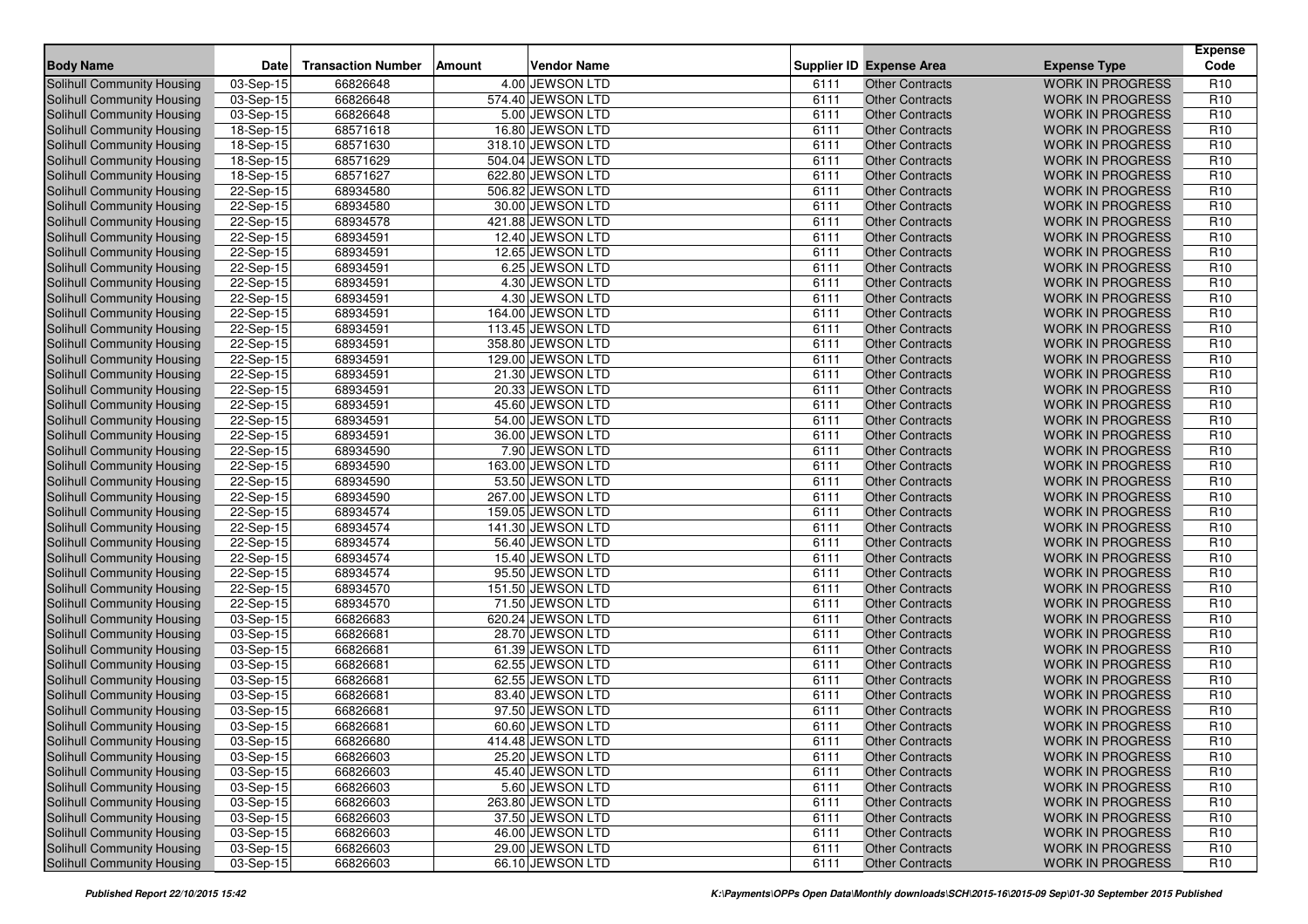| <b>Body Name</b>                  | Date        | <b>Transaction Number</b> | Amount | <b>Vendor Name</b> |      | <b>Supplier ID Expense Area</b> | <b>Expense Type</b>     | <b>Expense</b><br>Code |
|-----------------------------------|-------------|---------------------------|--------|--------------------|------|---------------------------------|-------------------------|------------------------|
| Solihull Community Housing        | 03-Sep-15   | 66826603                  |        | 93.80 JEWSON LTD   | 6111 | Other Contracts                 | <b>WORK IN PROGRESS</b> | R <sub>10</sub>        |
| <b>Solihull Community Housing</b> | 03-Sep-15   | 66826603                  |        | 40.40 JEWSON LTD   | 6111 | <b>Other Contracts</b>          | <b>WORK IN PROGRESS</b> | R <sub>10</sub>        |
| <b>Solihull Community Housing</b> | $03-Sep-15$ | 66826603                  |        | 62.55 JEWSON LTD   | 6111 | <b>Other Contracts</b>          | <b>WORK IN PROGRESS</b> | R <sub>10</sub>        |
| Solihull Community Housing        | 03-Sep-15   | 66826603                  |        | 332.00 JEWSON LTD  | 6111 | <b>Other Contracts</b>          | <b>WORK IN PROGRESS</b> | R <sub>10</sub>        |
| Solihull Community Housing        | 03-Sep-15   | 66826603                  |        | 354.50 JEWSON LTD  | 6111 | <b>Other Contracts</b>          | <b>WORK IN PROGRESS</b> | R <sub>10</sub>        |
| Solihull Community Housing        | $03-Sep-15$ | 66826603                  |        | 207.60 JEWSON LTD  | 6111 | <b>Other Contracts</b>          | <b>WORK IN PROGRESS</b> | R <sub>10</sub>        |
| Solihull Community Housing        | 03-Sep-15   | 66826603                  |        | 223.50 JEWSON LTD  | 6111 | <b>Other Contracts</b>          | <b>WORK IN PROGRESS</b> | R <sub>10</sub>        |
| Solihull Community Housing        | 03-Sep-15   | 66826603                  |        | 125.30 JEWSON LTD  | 6111 | <b>Other Contracts</b>          | <b>WORK IN PROGRESS</b> | R <sub>10</sub>        |
| Solihull Community Housing        | 03-Sep-15   | 66826603                  |        | 262.20 JEWSON LTD  | 6111 | <b>Other Contracts</b>          | <b>WORK IN PROGRESS</b> | R <sub>10</sub>        |
| <b>Solihull Community Housing</b> | 03-Sep-15   | 66826648                  |        | 4.80 JEWSON LTD    | 6111 | <b>Other Contracts</b>          | <b>WORK IN PROGRESS</b> | R <sub>10</sub>        |
| Solihull Community Housing        | 03-Sep-15   | 66826648                  |        | 50.60 JEWSON LTD   | 6111 | <b>Other Contracts</b>          | <b>WORK IN PROGRESS</b> | R <sub>10</sub>        |
| Solihull Community Housing        | $03-Sep-15$ | 66826648                  |        | 127.00 JEWSON LTD  | 6111 | <b>Other Contracts</b>          | <b>WORK IN PROGRESS</b> | R <sub>10</sub>        |
| Solihull Community Housing        | 03-Sep-15   | 66826648                  |        | 47.70 JEWSON LTD   | 6111 | <b>Other Contracts</b>          | <b>WORK IN PROGRESS</b> | R <sub>10</sub>        |
| <b>Solihull Community Housing</b> | $03-Sep-15$ | 66826648                  |        | 14.15 JEWSON LTD   | 6111 | <b>Other Contracts</b>          | <b>WORK IN PROGRESS</b> | R <sub>10</sub>        |
| Solihull Community Housing        | 03-Sep-15   | 66826648                  |        | 44.30 JEWSON LTD   | 6111 | <b>Other Contracts</b>          | <b>WORK IN PROGRESS</b> | R <sub>10</sub>        |
| Solihull Community Housing        | 03-Sep-15   | 66826648                  |        | 20.40 JEWSON LTD   | 6111 | <b>Other Contracts</b>          | <b>WORK IN PROGRESS</b> | R <sub>10</sub>        |
| Solihull Community Housing        | 03-Sep-15   | 66826648                  |        | 22.65 JEWSON LTD   | 6111 | <b>Other Contracts</b>          | <b>WORK IN PROGRESS</b> | R <sub>10</sub>        |
| Solihull Community Housing        | 03-Sep-15   | 66826647                  |        | 523.17 JEWSON LTD  | 6111 | <b>Other Contracts</b>          | <b>WORK IN PROGRESS</b> | R <sub>10</sub>        |
| Solihull Community Housing        | 03-Sep-15   | 66826645                  |        | 78.75 JEWSON LTD   | 6111 | <b>Other Contracts</b>          | <b>WORK IN PROGRESS</b> | R <sub>10</sub>        |
| Solihull Community Housing        | 03-Sep-15   | 66826645                  |        | 169.70 JEWSON LTD  | 6111 | <b>Other Contracts</b>          | <b>WORK IN PROGRESS</b> | R <sub>10</sub>        |
| <b>Solihull Community Housing</b> | 03-Sep-15   | 66826718                  |        | 326.00 JEWSON LTD  | 6111 | <b>Other Contracts</b>          | <b>WORK IN PROGRESS</b> | R <sub>10</sub>        |
| <b>Solihull Community Housing</b> | 03-Sep-15   | 66826718                  |        | 163.50 JEWSON LTD  | 6111 | <b>Other Contracts</b>          | <b>WORK IN PROGRESS</b> | R <sub>10</sub>        |
| Solihull Community Housing        | 03-Sep-15   | 66826718                  |        | 366.00 JEWSON LTD  | 6111 | <b>Other Contracts</b>          | <b>WORK IN PROGRESS</b> | R <sub>10</sub>        |
| <b>Solihull Community Housing</b> | 03-Sep-15   | 66826718                  |        | 169.70 JEWSON LTD  | 6111 | <b>Other Contracts</b>          | <b>WORK IN PROGRESS</b> | R <sub>10</sub>        |
| Solihull Community Housing        | 03-Sep-15   | 66826718                  |        | 791.40 JEWSON LTD  | 6111 | <b>Other Contracts</b>          | <b>WORK IN PROGRESS</b> | R <sub>10</sub>        |
| Solihull Community Housing        | 03-Sep-15   | 66826718                  |        | 252.25 JEWSON LTD  | 6111 | <b>Other Contracts</b>          | <b>WORK IN PROGRESS</b> | R <sub>10</sub>        |
| <b>Solihull Community Housing</b> | $18-Sep-15$ | 68571623                  |        | 88.68 JEWSON LTD   | 6111 | <b>Other Contracts</b>          | <b>WORK IN PROGRESS</b> | R <sub>10</sub>        |
| Solihull Community Housing        | $18-Sep-15$ | 68571623                  |        | 3.60 JEWSON LTD    | 6111 | <b>Other Contracts</b>          | <b>WORK IN PROGRESS</b> | R <sub>10</sub>        |
| Solihull Community Housing        | 18-Sep-15   | 68571623                  |        | 54.40 JEWSON LTD   | 6111 | <b>Other Contracts</b>          | <b>WORK IN PROGRESS</b> | R <sub>10</sub>        |
| Solihull Community Housing        | 18-Sep-15   | 68571623                  |        | 49.74 JEWSON LTD   | 6111 | <b>Other Contracts</b>          | <b>WORK IN PROGRESS</b> | R <sub>10</sub>        |
| Solihull Community Housing        | 18-Sep-15   | 68571623                  |        | 95.00 JEWSON LTD   | 6111 | <b>Other Contracts</b>          | <b>WORK IN PROGRESS</b> | R <sub>10</sub>        |
| Solihull Community Housing        | 18-Sep-15   | 68571623                  |        | 10.00 JEWSON LTD   | 6111 | <b>Other Contracts</b>          | <b>WORK IN PROGRESS</b> | R <sub>10</sub>        |
| Solihull Community Housing        | 18-Sep-15   | 68571623                  |        | 29.00 JEWSON LTD   | 6111 | <b>Other Contracts</b>          | <b>WORK IN PROGRESS</b> | R <sub>10</sub>        |
| Solihull Community Housing        | 18-Sep-15   | 68571620                  |        | 298.90 JEWSON LTD  | 6111 | <b>Other Contracts</b>          | <b>WORK IN PROGRESS</b> | R <sub>10</sub>        |
| <b>Solihull Community Housing</b> | 18-Sep-15   | 68571619                  |        | 183.96 JEWSON LTD  | 6111 | <b>Other Contracts</b>          | <b>WORK IN PROGRESS</b> | R <sub>10</sub>        |
| Solihull Community Housing        | 18-Sep-15   | 68571619                  |        | 60.60 JEWSON LTD   | 6111 | <b>Other Contracts</b>          | <b>WORK IN PROGRESS</b> | R <sub>10</sub>        |
| Solihull Community Housing        | 18-Sep-15   | 68571619                  |        | 83.40 JEWSON LTD   | 6111 | <b>Other Contracts</b>          | <b>WORK IN PROGRESS</b> | R <sub>10</sub>        |
| Solihull Community Housing        | 18-Sep-15   | 68571619                  |        | 97.50 JEWSON LTD   | 6111 | <b>Other Contracts</b>          | <b>WORK IN PROGRESS</b> | R <sub>10</sub>        |
| Solihull Community Housing        | 18-Sep-15   | 68571619                  |        | 121.80 JEWSON LTD  | 6111 | <b>Other Contracts</b>          | <b>WORK IN PROGRESS</b> | R <sub>10</sub>        |
| Solihull Community Housing        | 18-Sep-15   | 68571618                  |        | 60.00 JEWSON LTD   | 6111 | <b>Other Contracts</b>          | <b>WORK IN PROGRESS</b> | R <sub>10</sub>        |
| Solihull Community Housing        | 18-Sep-15   | 68571618                  |        | 524.40 JEWSON LTD  | 6111 | <b>Other Contracts</b>          | <b>WORK IN PROGRESS</b> | R <sub>10</sub>        |
| <b>Solihull Community Housing</b> | 18-Sep-15   | 68571618                  |        | 6.30 JEWSON LTD    | 6111 | <b>Other Contracts</b>          | <b>WORK IN PROGRESS</b> | R <sub>10</sub>        |
| Solihull Community Housing        | 18-Sep-15   | 68571618                  |        | 251.60 JEWSON LTD  | 6111 | <b>Other Contracts</b>          | <b>WORK IN PROGRESS</b> | R <sub>10</sub>        |
| Solihull Community Housing        | 18-Sep-15   | 68571618                  |        | 4.74 JEWSON LTD    | 6111 | Other Contracts                 | WORK IN PROGRESS        | R <sub>10</sub>        |
| Solihull Community Housing        | 18-Sep-15   | 68571618                  |        | 48.50 JEWSON LTD   | 6111 | <b>Other Contracts</b>          | <b>WORK IN PROGRESS</b> | R <sub>10</sub>        |
| Solihull Community Housing        | 18-Sep-15   | 68571618                  |        | 56.10 JEWSON LTD   | 6111 | <b>Other Contracts</b>          | <b>WORK IN PROGRESS</b> | R <sub>10</sub>        |
| Solihull Community Housing        | 18-Sep-15   | 68571618                  |        | 180.70 JEWSON LTD  | 6111 | <b>Other Contracts</b>          | <b>WORK IN PROGRESS</b> | R <sub>10</sub>        |
| Solihull Community Housing        | $18-Sep-15$ | 68571618                  |        | 127.70 JEWSON LTD  | 6111 | <b>Other Contracts</b>          | <b>WORK IN PROGRESS</b> | R <sub>10</sub>        |
| Solihull Community Housing        | 18-Sep-15   | 68571617                  |        | 286.29 JEWSON LTD  | 6111 | <b>Other Contracts</b>          | <b>WORK IN PROGRESS</b> | R <sub>10</sub>        |
| Solihull Community Housing        | 18-Sep-15   | 68571616                  |        | 93.90 JEWSON LTD   | 6111 | <b>Other Contracts</b>          | <b>WORK IN PROGRESS</b> | R <sub>10</sub>        |
| Solihull Community Housing        | $18-Sep-15$ | 68571616                  |        | 262.20 JEWSON LTD  | 6111 | <b>Other Contracts</b>          | <b>WORK IN PROGRESS</b> | R <sub>10</sub>        |
| Solihull Community Housing        | 18-Sep-15   | 68571616                  |        | 260.70 JEWSON LTD  | 6111 | <b>Other Contracts</b>          | WORK IN PROGRESS        | R <sub>10</sub>        |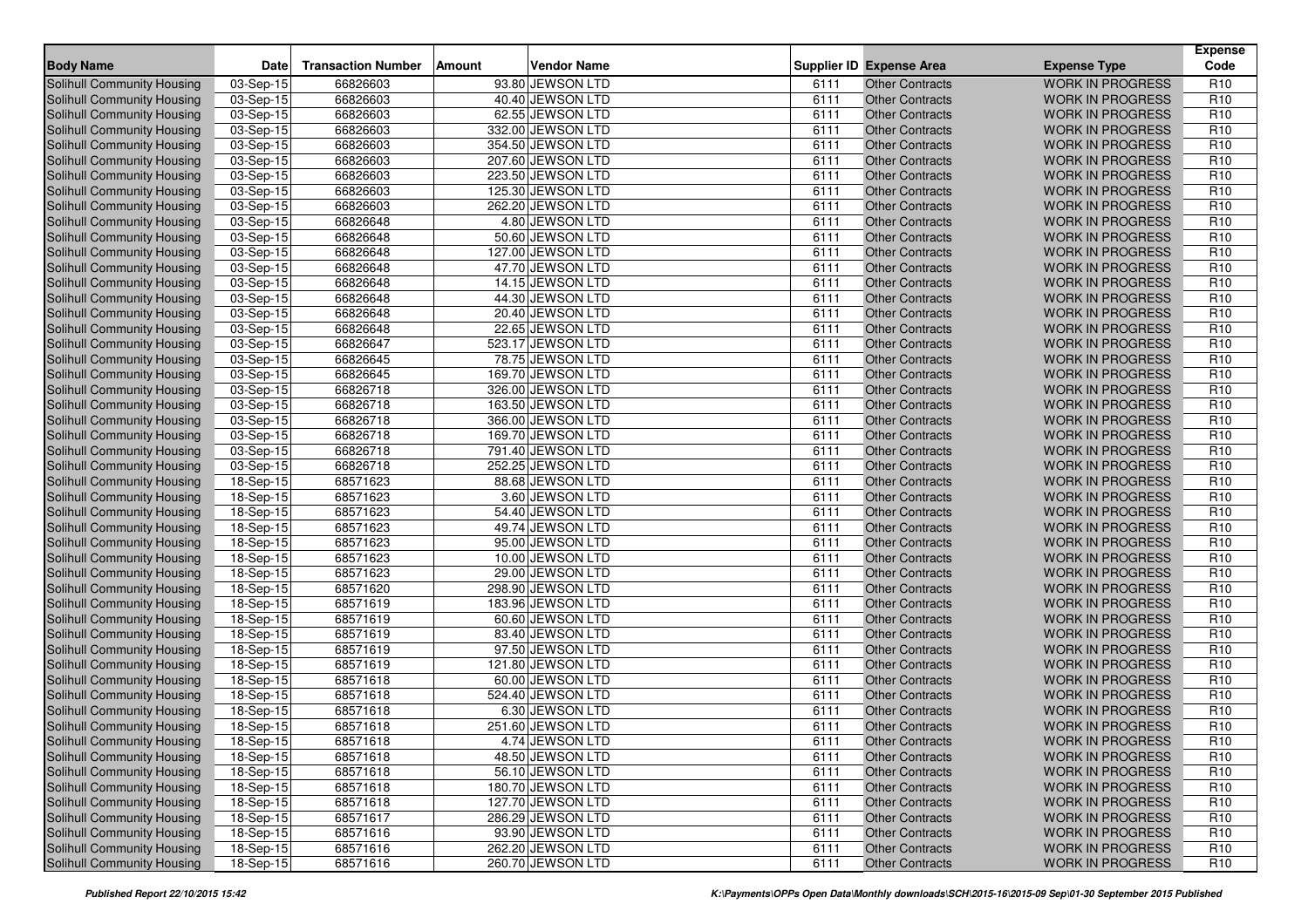| <b>Body Name</b>                  | <b>Date</b> | <b>Transaction Number</b> | Amount | <b>Vendor Name</b> |      | <b>Supplier ID Expense Area</b> | <b>Expense Type</b>     | <b>Expense</b><br>Code |
|-----------------------------------|-------------|---------------------------|--------|--------------------|------|---------------------------------|-------------------------|------------------------|
| Solihull Community Housing        | 18-Sep-15   | 68571616                  |        | 1950.00 JEWSON LTD | 6111 | <b>Other Contracts</b>          | <b>WORK IN PROGRESS</b> | R <sub>10</sub>        |
| Solihull Community Housing        | 18-Sep-15   | 68571616                  |        | 47.00 JEWSON LTD   | 6111 | <b>Other Contracts</b>          | <b>WORK IN PROGRESS</b> | R <sub>10</sub>        |
| Solihull Community Housing        | 18-Sep-15   | 68571616                  |        | 53.50 JEWSON LTD   | 6111 | <b>Other Contracts</b>          | <b>WORK IN PROGRESS</b> | R <sub>10</sub>        |
| <b>Solihull Community Housing</b> | 18-Sep-15   | 68571616                  |        | 133.50 JEWSON LTD  | 6111 | Other Contracts                 | <b>WORK IN PROGRESS</b> | R <sub>10</sub>        |
| Solihull Community Housing        | 18-Sep-15   | 68571616                  |        | 20.40 JEWSON LTD   | 6111 | <b>Other Contracts</b>          | <b>WORK IN PROGRESS</b> | R <sub>10</sub>        |
| Solihull Community Housing        | 18-Sep-15   | 68571616                  |        | 20.40 JEWSON LTD   | 6111 | <b>Other Contracts</b>          | <b>WORK IN PROGRESS</b> | R <sub>10</sub>        |
| <b>Solihull Community Housing</b> | 18-Sep-15   | 68571616                  |        | 26.80 JEWSON LTD   | 6111 | <b>Other Contracts</b>          | <b>WORK IN PROGRESS</b> | R <sub>10</sub>        |
| Solihull Community Housing        | 18-Sep-15   | 68571616                  |        | 246.60 JEWSON LTD  | 6111 | <b>Other Contracts</b>          | <b>WORK IN PROGRESS</b> | R <sub>10</sub>        |
| Solihull Community Housing        | 18-Sep-15   | 68571616                  |        | 27.40 JEWSON LTD   | 6111 | <b>Other Contracts</b>          | <b>WORK IN PROGRESS</b> | R <sub>10</sub>        |
| <b>Solihull Community Housing</b> | 18-Sep-15   | 68571616                  |        | 7.00 JEWSON LTD    | 6111 | <b>Other Contracts</b>          | <b>WORK IN PROGRESS</b> | R <sub>10</sub>        |
| <b>Solihull Community Housing</b> | 18-Sep-15   | 68571616                  |        | 85.80 JEWSON LTD   | 6111 | <b>Other Contracts</b>          | <b>WORK IN PROGRESS</b> | R <sub>10</sub>        |
| <b>Solihull Community Housing</b> | 18-Sep-15   | 68571616                  |        | 249.20 JEWSON LTD  | 6111 | <b>Other Contracts</b>          | <b>WORK IN PROGRESS</b> | R <sub>10</sub>        |
| Solihull Community Housing        | 18-Sep-15   | 68571616                  |        | 78.00 JEWSON LTD   | 6111 | <b>Other Contracts</b>          | <b>WORK IN PROGRESS</b> | R <sub>10</sub>        |
| Solihull Community Housing        | 18-Sep-15   | 68571616                  |        | 82.80 JEWSON LTD   | 6111 | <b>Other Contracts</b>          | <b>WORK IN PROGRESS</b> | R <sub>10</sub>        |
| Solihull Community Housing        | 18-Sep-15   | 68571616                  |        | 13.00 JEWSON LTD   | 6111 | <b>Other Contracts</b>          | <b>WORK IN PROGRESS</b> | R <sub>10</sub>        |
| Solihull Community Housing        | 18-Sep-15   | 68571616                  |        | 16.00 JEWSON LTD   | 6111 | <b>Other Contracts</b>          | <b>WORK IN PROGRESS</b> | R <sub>10</sub>        |
| Solihull Community Housing        | 18-Sep-15   | 68571616                  |        | 9.00 JEWSON LTD    | 6111 | <b>Other Contracts</b>          | <b>WORK IN PROGRESS</b> | R <sub>10</sub>        |
| <b>Solihull Community Housing</b> | 18-Sep-15   | 68571616                  |        | 11.70 JEWSON LTD   | 6111 | <b>Other Contracts</b>          | <b>WORK IN PROGRESS</b> | R <sub>10</sub>        |
| Solihull Community Housing        | 18-Sep-15   | 68571616                  |        | 15.30 JEWSON LTD   | 6111 | <b>Other Contracts</b>          | <b>WORK IN PROGRESS</b> | R <sub>10</sub>        |
| Solihull Community Housing        | 18-Sep-15   | 68571616                  |        | 25.20 JEWSON LTD   | 6111 | <b>Other Contracts</b>          | <b>WORK IN PROGRESS</b> | R <sub>10</sub>        |
| Solihull Community Housing        | 18-Sep-15   | 68571616                  |        | 15.60 JEWSON LTD   | 6111 | <b>Other Contracts</b>          | <b>WORK IN PROGRESS</b> | R <sub>10</sub>        |
| Solihull Community Housing        | 18-Sep-15   | 68571616                  |        | 12.64 JEWSON LTD   | 6111 | <b>Other Contracts</b>          | <b>WORK IN PROGRESS</b> | R <sub>10</sub>        |
| Solihull Community Housing        | 18-Sep-15   | 68571616                  |        | 17.00 JEWSON LTD   | 6111 | <b>Other Contracts</b>          | <b>WORK IN PROGRESS</b> | R <sub>10</sub>        |
| Solihull Community Housing        | 18-Sep-15   | 68571616                  |        | 55.20 JEWSON LTD   | 6111 | <b>Other Contracts</b>          | <b>WORK IN PROGRESS</b> | R <sub>10</sub>        |
| Solihull Community Housing        | 18-Sep-15   | 68571616                  |        | 33.20 JEWSON LTD   | 6111 | <b>Other Contracts</b>          | <b>WORK IN PROGRESS</b> | R <sub>10</sub>        |
| Solihull Community Housing        | $18-Sep-15$ | 68571616                  |        | 11.34 JEWSON LTD   | 6111 | <b>Other Contracts</b>          | <b>WORK IN PROGRESS</b> | R <sub>10</sub>        |
| Solihull Community Housing        | 18-Sep-15   | 68571616                  |        | 20.25 JEWSON LTD   | 6111 | <b>Other Contracts</b>          | <b>WORK IN PROGRESS</b> | R <sub>10</sub>        |
| Solihull Community Housing        | 24-Sep-15   | 69139677                  |        | 173.20 JEWSON LTD  | 6111 | <b>Other Contracts</b>          | <b>WORK IN PROGRESS</b> | R <sub>10</sub>        |
| <b>Solihull Community Housing</b> | 24-Sep-15   | 69139677                  |        | 229.60 JEWSON LTD  | 6111 | Other Contracts                 | <b>WORK IN PROGRESS</b> | R <sub>10</sub>        |
| Solihull Community Housing        | 24-Sep-15   | 69139677                  |        | 158.83 JEWSON LTD  | 6111 | <b>Other Contracts</b>          | <b>WORK IN PROGRESS</b> | R <sub>10</sub>        |
| Solihull Community Housing        | 24-Sep-15   | 69139677                  |        | 150.60 JEWSON LTD  | 6111 | <b>Other Contracts</b>          | <b>WORK IN PROGRESS</b> | R <sub>10</sub>        |
| Solihull Community Housing        | 24-Sep-15   | 69139677                  |        | 367.40 JEWSON LTD  | 6111 | <b>Other Contracts</b>          | <b>WORK IN PROGRESS</b> | R <sub>10</sub>        |
| Solihull Community Housing        | 24-Sep-15   | 69139677                  |        | 274.00 JEWSON LTD  | 6111 | <b>Other Contracts</b>          | <b>WORK IN PROGRESS</b> | R <sub>10</sub>        |
| Solihull Community Housing        | 24-Sep-15   | 69139677                  |        | 361.55 JEWSON LTD  | 6111 | <b>Other Contracts</b>          | <b>WORK IN PROGRESS</b> | R <sub>10</sub>        |
| <b>Solihull Community Housing</b> | 24-Sep-15   | 69139677                  |        | 6.00 JEWSON LTD    | 6111 | <b>Other Contracts</b>          | <b>WORK IN PROGRESS</b> | R <sub>10</sub>        |
| Solihull Community Housing        | 24-Sep-15   | 69139677                  |        | 42.60 JEWSON LTD   | 6111 | <b>Other Contracts</b>          | <b>WORK IN PROGRESS</b> | R <sub>10</sub>        |
| <b>Solihull Community Housing</b> | 24-Sep-15   | 69139677                  |        | 20.55 JEWSON LTD   | 6111 | <b>Other Contracts</b>          | <b>WORK IN PROGRESS</b> | R <sub>10</sub>        |
| Solihull Community Housing        | 24-Sep-15   | 69139677                  |        | 574.40 JEWSON LTD  | 6111 | <b>Other Contracts</b>          | <b>WORK IN PROGRESS</b> | R <sub>10</sub>        |
| <b>Solihull Community Housing</b> | 24-Sep-15   | 69139677                  |        | 141.30 JEWSON LTD  | 6111 | <b>Other Contracts</b>          | <b>WORK IN PROGRESS</b> | R <sub>10</sub>        |
| Solihull Community Housing        | 24-Sep-15   | 69139677                  |        | 36.00 JEWSON LTD   | 6111 | <b>Other Contracts</b>          | <b>WORK IN PROGRESS</b> | R <sub>10</sub>        |
| Solihull Community Housing        | 24-Sep-15   | 69139676                  |        | 0.20 JEWSON LTD    | 6111 | <b>Other Contracts</b>          | <b>WORK IN PROGRESS</b> | R <sub>10</sub>        |
| <b>Solihull Community Housing</b> | 24-Sep-15   | 69139676                  |        | 697.90 JEWSON LTD  | 6111 | <b>Other Contracts</b>          | <b>WORK IN PROGRESS</b> | R <sub>10</sub>        |
| Solihull Community Housing        | 24-Sep-15   | 69139669                  |        | 389.50 JEWSON LTD  | 6111 | <b>Other Contracts</b>          | <b>WORK IN PROGRESS</b> | R <sub>10</sub>        |
| Solihull Community Housing        | 03-Sep-15   | 66826680                  |        | 382.80 JEWSON LTD  | 6111 | Other Contracts                 | <b>WORK IN PROGRESS</b> | R <sub>10</sub>        |
| <b>Solihull Community Housing</b> | 03-Sep-15   | 66826677                  |        | 395.70 JEWSON LTD  | 6111 | <b>Other Contracts</b>          | <b>WORK IN PROGRESS</b> | R <sub>10</sub>        |
| <b>Solihull Community Housing</b> | 03-Sep-15   | 66826677                  |        | 183.00 JEWSON LTD  | 6111 | <b>Other Contracts</b>          | <b>WORK IN PROGRESS</b> | R <sub>10</sub>        |
| <b>Solihull Community Housing</b> | 03-Sep-15   | 66826606                  |        | 163.50 JEWSON LTD  | 6111 | <b>Other Contracts</b>          | <b>WORK IN PROGRESS</b> | R <sub>10</sub>        |
| <b>Solihull Community Housing</b> | 03-Sep-15   | 66826677                  |        | 95.67 JEWSON LTD   | 6111 | <b>Other Contracts</b>          | <b>WORK IN PROGRESS</b> | R <sub>10</sub>        |
| <b>Solihull Community Housing</b> | 03-Sep-15   | 66826674                  |        | 141.30 JEWSON LTD  | 6111 | <b>Other Contracts</b>          | <b>WORK IN PROGRESS</b> | R <sub>10</sub>        |
| <b>Solihull Community Housing</b> | 03-Sep-15   | 66826674                  |        | 280.00 JEWSON LTD  | 6111 | <b>Other Contracts</b>          | <b>WORK IN PROGRESS</b> | R <sub>10</sub>        |
| <b>Solihull Community Housing</b> | 03-Sep-15   | 66826674                  |        | 19.00 JEWSON LTD   | 6111 | <b>Other Contracts</b>          | <b>WORK IN PROGRESS</b> | R <sub>10</sub>        |
| Solihull Community Housing        | 03-Sep-15   | 66826674                  |        | 13.85 JEWSON LTD   | 6111 | <b>Other Contracts</b>          | WORK IN PROGRESS        | R <sub>10</sub>        |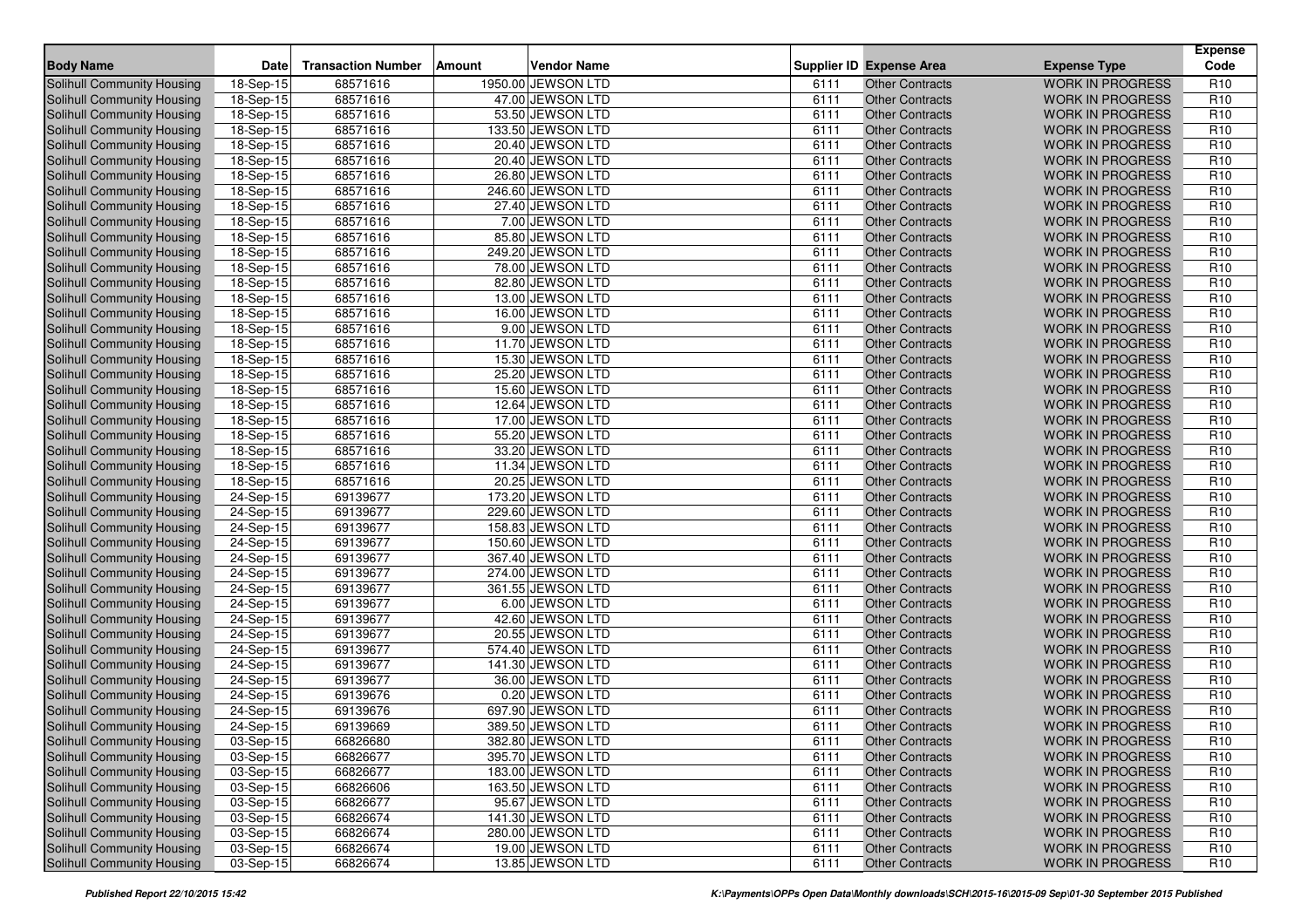| <b>Body Name</b>                  | <b>Date</b> | <b>Transaction Number</b> | Amount | <b>Vendor Name</b> |      | <b>Supplier ID Expense Area</b> | <b>Expense Type</b>     | <b>Expense</b><br>Code |
|-----------------------------------|-------------|---------------------------|--------|--------------------|------|---------------------------------|-------------------------|------------------------|
| Solihull Community Housing        | 03-Sep-15   | 66826668                  |        | 420.84 JEWSON LTD  | 6111 | Other Contracts                 | <b>WORK IN PROGRESS</b> | R <sub>10</sub>        |
| <b>Solihull Community Housing</b> | 03-Sep-15   | 66826667                  |        | 379.22 JEWSON LTD  | 6111 | <b>Other Contracts</b>          | <b>WORK IN PROGRESS</b> | R <sub>10</sub>        |
| <b>Solihull Community Housing</b> | $03-Sep-15$ | 66826666                  |        | 183.96 JEWSON LTD  | 6111 | <b>Other Contracts</b>          | <b>WORK IN PROGRESS</b> | R <sub>10</sub>        |
| Solihull Community Housing        | 03-Sep-15   | 66826666                  |        | 58.56 JEWSON LTD   | 6111 | <b>Other Contracts</b>          | <b>WORK IN PROGRESS</b> | R <sub>10</sub>        |
| Solihull Community Housing        | 03-Sep-15   | 66826600                  |        | 460.51 JEWSON LTD  | 6111 | <b>Other Contracts</b>          | <b>WORK IN PROGRESS</b> | R <sub>10</sub>        |
| Solihull Community Housing        | $03-Sep-15$ | 66826599                  |        | 792.00 JEWSON LTD  | 6111 | <b>Other Contracts</b>          | <b>WORK IN PROGRESS</b> | R <sub>10</sub>        |
| Solihull Community Housing        | 03-Sep-15   | 66826598                  |        | 617.00 JEWSON LTD  | 6111 | <b>Other Contracts</b>          | <b>WORK IN PROGRESS</b> | R <sub>10</sub>        |
| <b>Solihull Community Housing</b> | 03-Sep-15   | 66826598                  |        | 296.80 JEWSON LTD  | 6111 | <b>Other Contracts</b>          | <b>WORK IN PROGRESS</b> | R <sub>10</sub>        |
| Solihull Community Housing        | 03-Sep-15   | 66826597                  |        | 433.80 JEWSON LTD  | 6111 | <b>Other Contracts</b>          | <b>WORK IN PROGRESS</b> | R <sub>10</sub>        |
| <b>Solihull Community Housing</b> | 03-Sep-15   | 66826595                  |        | 101.00 JEWSON LTD  | 6111 | <b>Other Contracts</b>          | <b>WORK IN PROGRESS</b> | R <sub>10</sub>        |
| Solihull Community Housing        | 03-Sep-15   | 66826595                  |        | 143.00 JEWSON LTD  | 6111 | <b>Other Contracts</b>          | <b>WORK IN PROGRESS</b> | R <sub>10</sub>        |
| Solihull Community Housing        | $03-Sep-15$ | 66826595                  |        | 560.00 JEWSON LTD  | 6111 | <b>Other Contracts</b>          | <b>WORK IN PROGRESS</b> | R <sub>10</sub>        |
| Solihull Community Housing        | 03-Sep-15   | 66826595                  |        | 280.00 JEWSON LTD  | 6111 | <b>Other Contracts</b>          | <b>WORK IN PROGRESS</b> | R <sub>10</sub>        |
| <b>Solihull Community Housing</b> | $03-Sep-15$ | 66826634                  |        | 544.00 JEWSON LTD  | 6111 | <b>Other Contracts</b>          | <b>WORK IN PROGRESS</b> | R <sub>10</sub>        |
| Solihull Community Housing        | 03-Sep-15   | 66826632                  |        | 39.78 JEWSON LTD   | 6111 | <b>Other Contracts</b>          | <b>WORK IN PROGRESS</b> | R <sub>10</sub>        |
| Solihull Community Housing        | 03-Sep-15   | 66826632                  |        | 235.00 JEWSON LTD  | 6111 | <b>Other Contracts</b>          | <b>WORK IN PROGRESS</b> | R <sub>10</sub>        |
| Solihull Community Housing        | 03-Sep-15   | 66826632                  |        | 72.60 JEWSON LTD   | 6111 | <b>Other Contracts</b>          | <b>WORK IN PROGRESS</b> | R <sub>10</sub>        |
| Solihull Community Housing        | 03-Sep-15   | 66826632                  |        | 54.40 JEWSON LTD   | 6111 | <b>Other Contracts</b>          | <b>WORK IN PROGRESS</b> | R <sub>10</sub>        |
| <b>Solihull Community Housing</b> | 03-Sep-15   | 66826632                  |        | 45.90 JEWSON LTD   | 6111 | <b>Other Contracts</b>          | <b>WORK IN PROGRESS</b> | R <sub>10</sub>        |
| Solihull Community Housing        | 03-Sep-15   | 66826632                  |        | 13.00 JEWSON LTD   | 6111 | <b>Other Contracts</b>          | <b>WORK IN PROGRESS</b> | R <sub>10</sub>        |
| <b>Solihull Community Housing</b> | 03-Sep-15   | 66826631                  |        | 32.00 JEWSON LTD   | 6111 | <b>Other Contracts</b>          | <b>WORK IN PROGRESS</b> | R <sub>10</sub>        |
| <b>Solihull Community Housing</b> | 03-Sep-15   | 66826712                  |        | 283.00 JEWSON LTD  | 6111 | <b>Other Contracts</b>          | <b>WORK IN PROGRESS</b> | R <sub>10</sub>        |
| Solihull Community Housing        | 03-Sep-15   | 66826703                  |        | 920.80 JEWSON LTD  | 6111 | <b>Other Contracts</b>          | <b>WORK IN PROGRESS</b> | R <sub>10</sub>        |
| <b>Solihull Community Housing</b> | 03-Sep-15   | 66826702                  |        | 230.00 JEWSON LTD  | 6111 | <b>Other Contracts</b>          | <b>WORK IN PROGRESS</b> | R <sub>10</sub>        |
| Solihull Community Housing        | 03-Sep-15   | 66826702                  |        | 259.50 JEWSON LTD  | 6111 | <b>Other Contracts</b>          | <b>WORK IN PROGRESS</b> | R <sub>10</sub>        |
| Solihull Community Housing        | 03-Sep-15   | 66826702                  |        | 54.60 JEWSON LTD   | 6111 | <b>Other Contracts</b>          | <b>WORK IN PROGRESS</b> | R <sub>10</sub>        |
| <b>Solihull Community Housing</b> | $03-Sep-15$ | 66826702                  |        | 524.40 JEWSON LTD  | 6111 | <b>Other Contracts</b>          | <b>WORK IN PROGRESS</b> | R <sub>10</sub>        |
| Solihull Community Housing        | 03-Sep-15   | 66826702                  |        | 54.20 JEWSON LTD   | 6111 | <b>Other Contracts</b>          | <b>WORK IN PROGRESS</b> | R <sub>10</sub>        |
| Solihull Community Housing        | 03-Sep-15   | 66826702                  |        | 100.00 JEWSON LTD  | 6111 | <b>Other Contracts</b>          | <b>WORK IN PROGRESS</b> | R <sub>10</sub>        |
| Solihull Community Housing        | 03-Sep-15   | 66826702                  |        | 16.80 JEWSON LTD   | 6111 | <b>Other Contracts</b>          | <b>WORK IN PROGRESS</b> | R <sub>10</sub>        |
| Solihull Community Housing        | $03-Sep-15$ | 66826631                  |        | 16.80 JEWSON LTD   | 6111 | <b>Other Contracts</b>          | <b>WORK IN PROGRESS</b> | R <sub>10</sub>        |
| Solihull Community Housing        | 03-Sep-15   | 66826631                  |        | 1216.00 JEWSON LTD | 6111 | <b>Other Contracts</b>          | <b>WORK IN PROGRESS</b> | R <sub>10</sub>        |
| Solihull Community Housing        | 03-Sep-15   | 66826631                  |        | 16.80 JEWSON LTD   | 6111 | <b>Other Contracts</b>          | <b>WORK IN PROGRESS</b> | R <sub>10</sub>        |
| Solihull Community Housing        | 03-Sep-15   | 66826631                  |        | 40.40 JEWSON LTD   | 6111 | <b>Other Contracts</b>          | <b>WORK IN PROGRESS</b> | R <sub>10</sub>        |
| <b>Solihull Community Housing</b> | 18-Sep-15   | 68571613                  |        | 211.75 JEWSON LTD  | 6111 | <b>Other Contracts</b>          | <b>WORK IN PROGRESS</b> | R <sub>10</sub>        |
| Solihull Community Housing        | 18-Sep-15   | 68571613                  |        | 28.70 JEWSON LTD   | 6111 | <b>Other Contracts</b>          | <b>WORK IN PROGRESS</b> | R <sub>10</sub>        |
| Solihull Community Housing        | 18-Sep-15   | 68571613                  |        | 13.00 JEWSON LTD   | 6111 | <b>Other Contracts</b>          | <b>WORK IN PROGRESS</b> | R <sub>10</sub>        |
| Solihull Community Housing        | 18-Sep-15   | 68571613                  |        | 78.75 JEWSON LTD   | 6111 | <b>Other Contracts</b>          | <b>WORK IN PROGRESS</b> | R <sub>10</sub>        |
| Solihull Community Housing        | 18-Sep-15   | 68571613                  |        | 100.75 JEWSON LTD  | 6111 | <b>Other Contracts</b>          | <b>WORK IN PROGRESS</b> | R <sub>10</sub>        |
| Solihull Community Housing        | 18-Sep-15   | 68571611                  |        | 376.20 JEWSON LTD  | 6111 | <b>Other Contracts</b>          | <b>WORK IN PROGRESS</b> | R <sub>10</sub>        |
| Solihull Community Housing        | 18-Sep-15   | 68571611                  |        | 145.60 JEWSON LTD  | 6111 | <b>Other Contracts</b>          | <b>WORK IN PROGRESS</b> | R <sub>10</sub>        |
| <b>Solihull Community Housing</b> | 18-Sep-15   | 68571611                  |        | 170.50 JEWSON LTD  | 6111 | <b>Other Contracts</b>          | <b>WORK IN PROGRESS</b> | R <sub>10</sub>        |
| Solihull Community Housing        | 18-Sep-15   | 68571611                  |        | 72.60 JEWSON LTD   | 6111 | <b>Other Contracts</b>          | <b>WORK IN PROGRESS</b> | R <sub>10</sub>        |
| Solihull Community Housing        | 18-Sep-15   | 68571611                  |        | 52.70 JEWSON LTD   | 6111 | Other Contracts                 | WORK IN PROGRESS        | R <sub>10</sub>        |
| Solihull Community Housing        | 18-Sep-15   | 68571611                  |        | 28.50 JEWSON LTD   | 6111 | <b>Other Contracts</b>          | <b>WORK IN PROGRESS</b> | R <sub>10</sub>        |
| Solihull Community Housing        | 18-Sep-15   | 68571611                  |        | 185.60 JEWSON LTD  | 6111 | <b>Other Contracts</b>          | <b>WORK IN PROGRESS</b> | R <sub>10</sub>        |
| Solihull Community Housing        | 18-Sep-15   | 68571611                  |        | 1175.00 JEWSON LTD | 6111 | <b>Other Contracts</b>          | <b>WORK IN PROGRESS</b> | R <sub>10</sub>        |
| Solihull Community Housing        | $18-Sep-15$ | 68571610                  |        | 709.22 JEWSON LTD  | 6111 | <b>Other Contracts</b>          | <b>WORK IN PROGRESS</b> | R <sub>10</sub>        |
| Solihull Community Housing        | 18-Sep-15   | 68571589                  |        | 522.97 JEWSON LTD  | 6111 | <b>Other Contracts</b>          | <b>WORK IN PROGRESS</b> | R <sub>10</sub>        |
| Solihull Community Housing        | 18-Sep-15   | 68571587                  |        | 421.88 JEWSON LTD  | 6111 | <b>Other Contracts</b>          | <b>WORK IN PROGRESS</b> | R <sub>10</sub>        |
| Solihull Community Housing        | $22-Sep-15$ | 68934594                  |        | 11.48 JEWSON LTD   | 6111 | <b>Other Contracts</b>          | <b>WORK IN PROGRESS</b> | R <sub>10</sub>        |
| Solihull Community Housing        | 22-Sep-15   | 68934594                  |        | 392.85 JEWSON LTD  | 6111 | <b>Other Contracts</b>          | WORK IN PROGRESS        | R <sub>10</sub>        |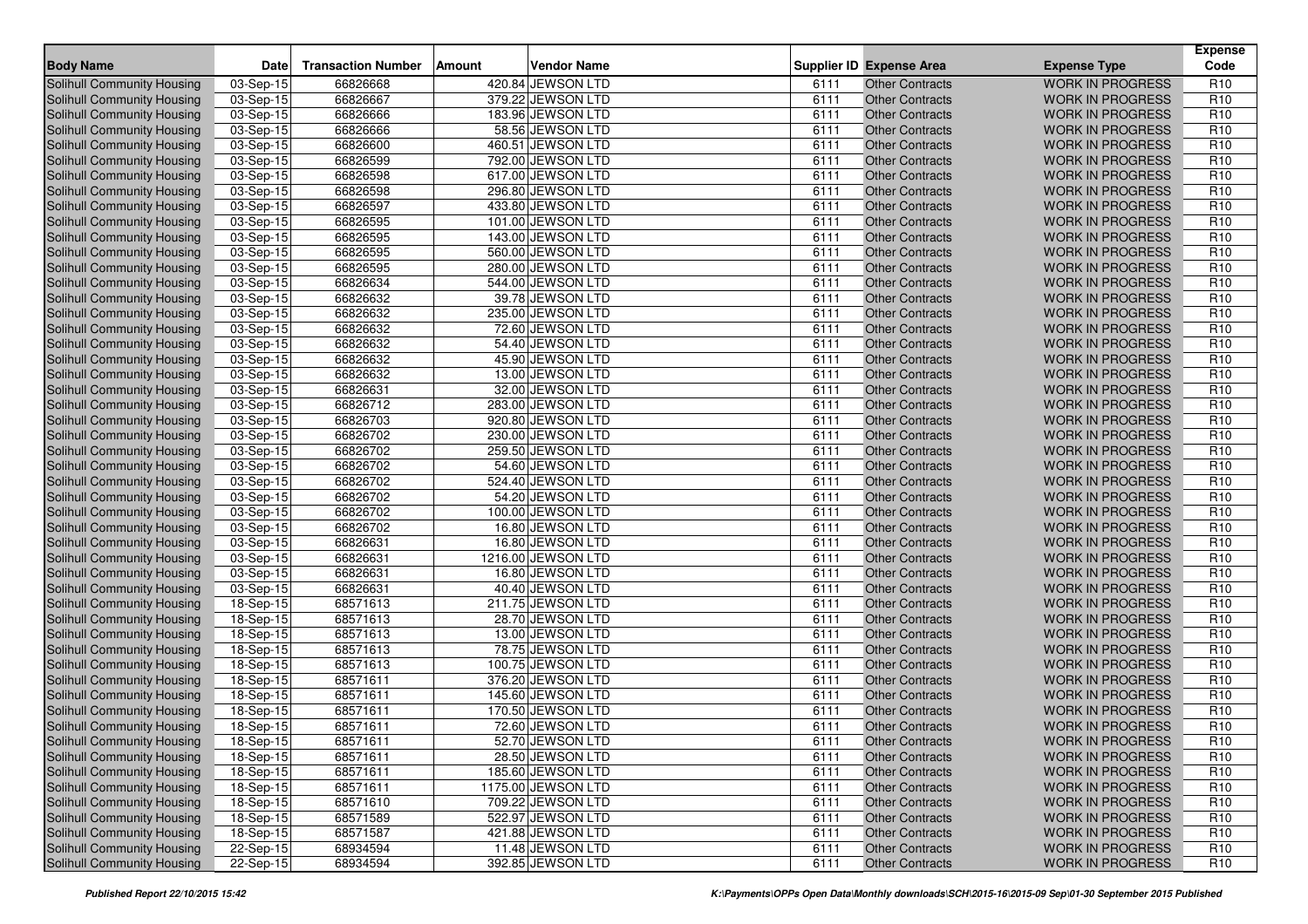| <b>Body Name</b>                  | Date                    | <b>Transaction Number</b> | <b>Amount</b> | <b>Vendor Name</b> |      | <b>Supplier ID Expense Area</b> | <b>Expense Type</b>                                | <b>Expense</b><br>Code |
|-----------------------------------|-------------------------|---------------------------|---------------|--------------------|------|---------------------------------|----------------------------------------------------|------------------------|
| Solihull Community Housing        | 22-Sep-15               | 68934594                  |               | 19.00 JEWSON LTD   | 6111 | <b>Other Contracts</b>          | <b>WORK IN PROGRESS</b>                            | R <sub>10</sub>        |
| Solihull Community Housing        | 22-Sep-15               | 68934594                  |               | 388.86 JEWSON LTD  | 6111 | <b>Other Contracts</b>          | <b>WORK IN PROGRESS</b>                            | R <sub>10</sub>        |
| Solihull Community Housing        | 22-Sep-15               | 68934591                  |               | 33.60 JEWSON LTD   | 6111 | <b>Other Contracts</b>          | <b>WORK IN PROGRESS</b>                            | R <sub>10</sub>        |
| Solihull Community Housing        | 22-Sep-15               | 68934591                  |               | 76.20 JEWSON LTD   | 6111 | <b>Other Contracts</b>          | <b>WORK IN PROGRESS</b>                            | R <sub>10</sub>        |
| Solihull Community Housing        | 22-Sep-15               | 68934591                  |               | 46.60 JEWSON LTD   | 6111 | <b>Other Contracts</b>          | <b>WORK IN PROGRESS</b>                            | R <sub>10</sub>        |
| Solihull Community Housing        | 22-Sep-15               | 68934591                  |               | 30.40 JEWSON LTD   | 6111 | <b>Other Contracts</b>          | <b>WORK IN PROGRESS</b>                            | R <sub>10</sub>        |
| Solihull Community Housing        | 22-Sep-15               | 68934591                  |               | 36.30 JEWSON LTD   | 6111 | <b>Other Contracts</b>          | <b>WORK IN PROGRESS</b>                            | R <sub>10</sub>        |
| Solihull Community Housing        | 22-Sep-15               | 68934591                  |               | 257.40 JEWSON LTD  | 6111 | <b>Other Contracts</b>          | <b>WORK IN PROGRESS</b>                            | R <sub>10</sub>        |
| Solihull Community Housing        | 22-Sep-15               | 68934591                  |               | 141.00 JEWSON LTD  | 6111 | <b>Other Contracts</b>          | <b>WORK IN PROGRESS</b>                            | R <sub>10</sub>        |
| Solihull Community Housing        | 22-Sep-15               | 68934591                  |               | 96.00 JEWSON LTD   | 6111 | <b>Other Contracts</b>          | <b>WORK IN PROGRESS</b>                            | R <sub>10</sub>        |
| Solihull Community Housing        | 22-Sep-15               | 68934591                  |               | 96.00 JEWSON LTD   | 6111 | Other Contracts                 | <b>WORK IN PROGRESS</b>                            | R <sub>10</sub>        |
| <b>Solihull Community Housing</b> | $\overline{22}$ -Sep-15 | 68934591                  |               | 69.50 JEWSON LTD   | 6111 | <b>Other Contracts</b>          | <b>WORK IN PROGRESS</b>                            | R <sub>10</sub>        |
| Solihull Community Housing        | 22-Sep-15               | 68934591                  |               | 16.00 JEWSON LTD   | 6111 | <b>Other Contracts</b>          | <b>WORK IN PROGRESS</b>                            | R <sub>10</sub>        |
| Solihull Community Housing        | 22-Sep-15               | 68934591                  |               | 16.00 JEWSON LTD   | 6111 | <b>Other Contracts</b>          | <b>WORK IN PROGRESS</b>                            | R <sub>10</sub>        |
| <b>Solihull Community Housing</b> | 24-Sep-15               | 69139693                  |               | 400.00 JEWSON LTD  | 6111 | <b>Other Contracts</b>          | <b>WORK IN PROGRESS</b>                            | R <sub>10</sub>        |
| Solihull Community Housing        | 24-Sep-15               | 69139692                  |               | 280.12 JEWSON LTD  | 6111 | <b>Other Contracts</b>          | <b>WORK IN PROGRESS</b>                            | R <sub>10</sub>        |
| Solihull Community Housing        | 24-Sep-15               | 69139692                  |               | 288.24 JEWSON LTD  | 6111 | <b>Other Contracts</b>          | <b>WORK IN PROGRESS</b>                            | R <sub>10</sub>        |
| <b>Solihull Community Housing</b> | 24-Sep-15               | 69139689                  |               | 533.35 JEWSON LTD  | 6111 | <b>Other Contracts</b>          | <b>WORK IN PROGRESS</b>                            | R <sub>10</sub>        |
| Solihull Community Housing        | 24-Sep-15               | 69139687                  |               | 518.75 JEWSON LTD  | 6111 | <b>Other Contracts</b>          | <b>WORK IN PROGRESS</b>                            | R <sub>10</sub>        |
| Solihull Community Housing        | 24-Sep-15               | 69139686                  |               | 7.35 JEWSON LTD    | 6111 | <b>Other Contracts</b>          | <b>WORK IN PROGRESS</b>                            | R <sub>10</sub>        |
| Solihull Community Housing        | 24-Sep-15               | 69139686                  |               | 280.12 JEWSON LTD  | 6111 | <b>Other Contracts</b>          | <b>WORK IN PROGRESS</b>                            | R <sub>10</sub>        |
| Solihull Community Housing        | 24-Sep-15               | 69139686                  |               | 288.24 JEWSON LTD  | 6111 | <b>Other Contracts</b>          | <b>WORK IN PROGRESS</b>                            | R <sub>10</sub>        |
| Solihull Community Housing        | 24-Sep-15               | 69139685                  |               | 188.00 JEWSON LTD  | 6111 | <b>Other Contracts</b>          | <b>WORK IN PROGRESS</b>                            | R <sub>10</sub>        |
| Solihull Community Housing        | 24-Sep-15               | 69139685                  |               | 243.05 JEWSON LTD  | 6111 | <b>Other Contracts</b>          | <b>WORK IN PROGRESS</b>                            | R <sub>10</sub>        |
| Solihull Community Housing        | 24-Sep-15               | 69139685                  |               | 150.60 JEWSON LTD  | 6111 | <b>Other Contracts</b>          | <b>WORK IN PROGRESS</b>                            | R <sub>10</sub>        |
| Solihull Community Housing        | 24-Sep-15               | 69139685                  |               | 267.00 JEWSON LTD  | 6111 | <b>Other Contracts</b>          | <b>WORK IN PROGRESS</b>                            | R <sub>10</sub>        |
| Solihull Community Housing        | $24-Sep-15$             | 69139685                  |               | 19.65 JEWSON LTD   | 6111 | <b>Other Contracts</b>          | <b>WORK IN PROGRESS</b>                            | R <sub>10</sub>        |
| Solihull Community Housing        | 24-Sep-15               | 69139685                  |               | 41.73 JEWSON LTD   | 6111 | <b>Other Contracts</b>          | <b>WORK IN PROGRESS</b>                            | R <sub>10</sub>        |
| Solihull Community Housing        | 24-Sep-15               | 69139683                  |               | 86.40 JEWSON LTD   | 6111 | <b>Other Contracts</b>          | <b>WORK IN PROGRESS</b>                            | R <sub>10</sub>        |
| Solihull Community Housing        | 24-Sep-15               | 69139683                  |               | 93.24 JEWSON LTD   | 6111 | <b>Other Contracts</b>          | <b>WORK IN PROGRESS</b>                            | R <sub>10</sub>        |
| Solihull Community Housing        | 24-Sep-15               | 69139683                  |               | 106.92 JEWSON LTD  | 6111 | <b>Other Contracts</b>          | <b>WORK IN PROGRESS</b>                            | R <sub>10</sub>        |
| Solihull Community Housing        | 24-Sep-15               | 69139683                  |               | 137.16 JEWSON LTD  | 6111 | <b>Other Contracts</b>          | <b>WORK IN PROGRESS</b>                            | R <sub>10</sub>        |
| Solihull Community Housing        | 24-Sep-15               | 69139683                  |               | 59.85 JEWSON LTD   | 6111 | <b>Other Contracts</b>          | <b>WORK IN PROGRESS</b>                            | R <sub>10</sub>        |
| Solihull Community Housing        | 24-Sep-15               | 69139683                  |               | 123.48 JEWSON LTD  | 6111 | <b>Other Contracts</b>          | <b>WORK IN PROGRESS</b>                            | R <sub>10</sub>        |
| Solihull Community Housing        | 24-Sep-15               | 69139683                  |               | 62.40 JEWSON LTD   | 6111 | <b>Other Contracts</b>          | <b>WORK IN PROGRESS</b>                            | R <sub>10</sub>        |
| Solihull Community Housing        | 24-Sep-15               | 69139681                  |               | 574.40 JEWSON LTD  | 6111 | <b>Other Contracts</b>          | <b>WORK IN PROGRESS</b>                            | R <sub>10</sub>        |
| <b>Solihull Community Housing</b> | 24-Sep-15               | 69139681                  |               | 89.46 JEWSON LTD   | 6111 | <b>Other Contracts</b>          | <b>WORK IN PROGRESS</b>                            | R <sub>10</sub>        |
| Solihull Community Housing        | 24-Sep-15               | 69139681                  |               | 142.60 JEWSON LTD  | 6111 | <b>Other Contracts</b>          | <b>WORK IN PROGRESS</b>                            | R <sub>10</sub>        |
| Solihull Community Housing        | 24-Sep-15               | 69139681                  |               | 17.32 JEWSON LTD   | 6111 | <b>Other Contracts</b>          | <b>WORK IN PROGRESS</b>                            | R <sub>10</sub>        |
| <b>Solihull Community Housing</b> | 24-Sep-15               | 69139681                  |               | 4.80 JEWSON LTD    | 6111 | <b>Other Contracts</b>          | <b>WORK IN PROGRESS</b>                            | R <sub>10</sub>        |
| Solihull Community Housing        | 24-Sep-15               | 69139681                  |               | 235.80 JEWSON LTD  | 6111 | <b>Other Contracts</b>          | <b>WORK IN PROGRESS</b>                            | R <sub>10</sub>        |
| Solihull Community Housing        | 24-Sep-15               | 69139681                  |               | 584.96 JEWSON LTD  | 6111 | <b>Other Contracts</b>          | <b>WORK IN PROGRESS</b>                            | R <sub>10</sub>        |
| Solihull Community Housing        | 24-Sep-15               | 69139681                  |               | 3.20 JEWSON LTD    | 6111 | <b>Other Contracts</b>          | <b>WORK IN PROGRESS</b>                            | R <sub>10</sub>        |
| Solihull Community Housing        | 24-Sep-15               | 69139681                  |               | 168.00 JEWSON LTD  | 6111 | Other Contracts                 | <b>WORK IN PROGRESS</b>                            | R <sub>10</sub>        |
| Solihull Community Housing        | 24-Sep-15               | 69139681                  |               | 153.40 JEWSON LTD  | 6111 | <b>Other Contracts</b>          | <b>WORK IN PROGRESS</b>                            | R <sub>10</sub>        |
| <b>Solihull Community Housing</b> | 24-Sep-15               | 69139681                  |               | 193.60 JEWSON LTD  | 6111 | <b>Other Contracts</b>          | <b>WORK IN PROGRESS</b>                            | R <sub>10</sub>        |
| <b>Solihull Community Housing</b> | 24-Sep-15               | 69139681                  |               | 6.70 JEWSON LTD    | 6111 | <b>Other Contracts</b>          | <b>WORK IN PROGRESS</b>                            | R <sub>10</sub>        |
| <b>Solihull Community Housing</b> | 24-Sep-15               | 69139681                  |               | 12.24 JEWSON LTD   | 6111 | <b>Other Contracts</b>          | <b>WORK IN PROGRESS</b>                            | R <sub>10</sub>        |
| Solihull Community Housing        | 24-Sep-15               | 69139681                  |               | 5.60 JEWSON LTD    | 6111 | <b>Other Contracts</b>          | <b>WORK IN PROGRESS</b><br><b>WORK IN PROGRESS</b> | R <sub>10</sub>        |
| Solihull Community Housing        | 24-Sep-15               | 69139681                  |               | 395.70 JEWSON LTD  | 6111 | <b>Other Contracts</b>          |                                                    | R <sub>10</sub>        |
| Solihull Community Housing        | 24-Sep-15               | 69139681                  |               | 46.00 JEWSON LTD   | 6111 | <b>Other Contracts</b>          | <b>WORK IN PROGRESS</b>                            | R <sub>10</sub>        |
| Solihull Community Housing        | 24-Sep-15               | 69139681                  |               | 370.20 JEWSON LTD  | 6111 | <b>Other Contracts</b>          | <b>WORK IN PROGRESS</b>                            | R <sub>10</sub>        |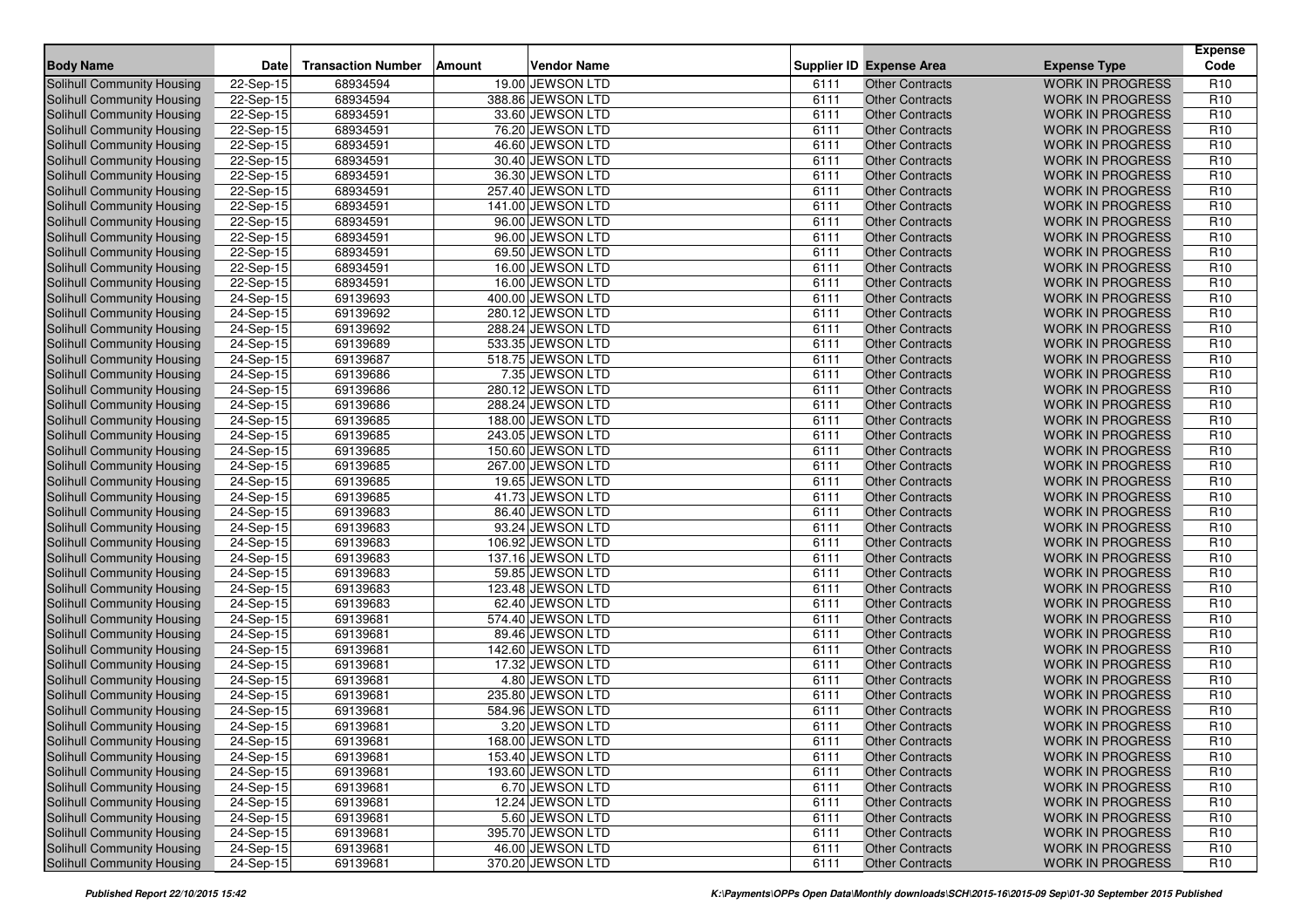| <b>Body Name</b>                                                | <b>Date</b>             | <b>Transaction Number</b> | <b>Amount</b> | <b>Vendor Name</b>                                            |                    | <b>Supplier ID Expense Area</b>                                                                | <b>Expense Type</b>        | <b>Expense</b><br>Code             |
|-----------------------------------------------------------------|-------------------------|---------------------------|---------------|---------------------------------------------------------------|--------------------|------------------------------------------------------------------------------------------------|----------------------------|------------------------------------|
| <b>Solihull Community Housing</b>                               | 24-Sep-15               | 69139677                  |               | 33.60 JEWSON LTD                                              | 6111               | <b>Other Contracts</b>                                                                         | <b>WORK IN PROGRESS</b>    | R <sub>10</sub>                    |
| Solihull Community Housing                                      | 24-Sep-15               | 69139677                  |               | 50.60 JEWSON LTD                                              | 6111               | <b>Other Contracts</b>                                                                         | <b>WORK IN PROGRESS</b>    | R <sub>10</sub>                    |
| Solihull Community Housing                                      | 24-Sep-15               | 69139677                  |               | 61.50 JEWSON LTD                                              | 6111               | <b>Other Contracts</b>                                                                         | <b>WORK IN PROGRESS</b>    | R <sub>10</sub>                    |
| Solihull Community Housing                                      | 24-Sep-15               | 69139677                  |               | 34.00 JEWSON LTD                                              | 6111               | <b>Other Contracts</b>                                                                         | <b>WORK IN PROGRESS</b>    | R <sub>10</sub>                    |
| Solihull Community Housing                                      | 24-Sep-15               | 69139677                  |               | 114.00 JEWSON LTD                                             | 6111               | <b>Other Contracts</b>                                                                         | <b>WORK IN PROGRESS</b>    | R <sub>10</sub>                    |
| Solihull Community Housing                                      | 24-Sep-15               | 69139677                  |               | 10.00 JEWSON LTD                                              | 6111               | <b>Other Contracts</b>                                                                         | <b>WORK IN PROGRESS</b>    | R <sub>10</sub>                    |
| Solihull Community Housing                                      | 24-Sep-15               | 69139677                  |               | 7.26 JEWSON LTD                                               | 6111               | <b>Other Contracts</b>                                                                         | <b>WORK IN PROGRESS</b>    | R <sub>10</sub>                    |
| Solihull Community Housing                                      | 24-Sep-15               | 69139677                  |               | 399.00 JEWSON LTD                                             | 6111               | <b>Other Contracts</b>                                                                         | <b>WORK IN PROGRESS</b>    | R <sub>10</sub>                    |
| Solihull Community Housing                                      | 24-Sep-15               | 69139677                  |               | 12.00 JEWSON LTD                                              | 6111               | <b>Other Contracts</b>                                                                         | <b>WORK IN PROGRESS</b>    | R <sub>10</sub>                    |
| <b>Solihull Community Housing</b>                               | 24-Sep-15               | 69139677                  |               | 257.40 JEWSON LTD                                             | 6111               | <b>Other Contracts</b>                                                                         | <b>WORK IN PROGRESS</b>    | R <sub>10</sub>                    |
| Solihull Community Housing                                      | 24-Sep-15               | 69139677                  |               | 142.60 JEWSON LTD                                             | 6111               | <b>Other Contracts</b>                                                                         | <b>WORK IN PROGRESS</b>    | R <sub>10</sub>                    |
| <b>Solihull Community Housing</b>                               | $\overline{24}$ -Sep-15 | 69139677                  |               | 42.90 JEWSON LTD                                              | 6111               | <b>Other Contracts</b>                                                                         | <b>WORK IN PROGRESS</b>    | R <sub>10</sub>                    |
| Solihull Community Housing                                      | 24-Sep-15               | 69139677                  |               | 96.00 JEWSON LTD                                              | 6111               | <b>Other Contracts</b>                                                                         | <b>WORK IN PROGRESS</b>    | R <sub>10</sub>                    |
| Solihull Community Housing                                      | 24-Sep-15               | 69139677                  |               | 69.50 JEWSON LTD                                              | 6111               | <b>Other Contracts</b>                                                                         | <b>WORK IN PROGRESS</b>    | R <sub>10</sub>                    |
| <b>Solihull Community Housing</b>                               | 24-Sep-15               | 69139677                  |               | 8.60 JEWSON LTD                                               | 6111               | <b>Other Contracts</b>                                                                         | <b>WORK IN PROGRESS</b>    | R <sub>10</sub>                    |
| Solihull Community Housing                                      | 24-Sep-15               | 69139677                  |               | 6.45 JEWSON LTD                                               | 6111               | <b>Other Contracts</b>                                                                         | <b>WORK IN PROGRESS</b>    | R <sub>10</sub>                    |
| Solihull Community Housing                                      | 16-Sep-15               | 68269547                  |               | -448.61 JEWSON LTD                                            | 6111               | <b>Other Contracts</b>                                                                         | <b>WORK IN PROGRESS</b>    | R <sub>10</sub>                    |
| <b>Solihull Community Housing</b>                               | 16-Sep-15               | 68281547                  |               | -240.00 JEWSON LTD                                            | 6111               | <b>Other Contracts</b>                                                                         | <b>WORK IN PROGRESS</b>    | R <sub>10</sub>                    |
| Solihull Community Housing                                      | 18-Sep-15               | 68571584                  |               | $-267.15$ JEWSON LTD                                          | 6111               | <b>Other Contracts</b>                                                                         | <b>WORK IN PROGRESS</b>    | R <sub>10</sub>                    |
| Solihull Community Housing                                      | 18-Sep-15               | 68571583                  |               | -398.82 JEWSON LTD                                            | 6111               | <b>Other Contracts</b>                                                                         | <b>WORK IN PROGRESS</b>    | R <sub>10</sub>                    |
| <b>Solihull Community Housing</b>                               | 18-Sep-15               | 68571581                  |               | -655.80 JEWSON LTD                                            | 6111               | <b>Other Contracts</b>                                                                         | <b>WORK IN PROGRESS</b>    | R <sub>10</sub>                    |
| Solihull Community Housing                                      | 01-Sep-15               | 66586550                  |               | -348.95 JEWSON LTD                                            | 6111               | <b>Other Contracts</b>                                                                         | <b>WORK IN PROGRESS</b>    | R <sub>10</sub>                    |
| Solihull Community Housing                                      | $\overline{03}$ -Sep-15 | 66826608                  |               | -382.00 JEWSON LTD                                            | 6111               | <b>Other Contracts</b>                                                                         | <b>WORK IN PROGRESS</b>    | R <sub>10</sub>                    |
| Solihull Community Housing                                      | 03-Sep-15               | 66826608                  |               | -58.80 JEWSON LTD                                             | 6111               | <b>Other Contracts</b>                                                                         | <b>WORK IN PROGRESS</b>    | R <sub>10</sub>                    |
| Solihull Community Housing                                      | 03-Sep-15               | 66826610                  |               | -415.80 JEWSON LTD                                            | 6111               | <b>Other Contracts</b>                                                                         | <b>WORK IN PROGRESS</b>    | R <sub>10</sub>                    |
| Solihull Community Housing                                      | 04-Sep-15               | 66892550                  |               | 656.04 JLA LAUNDRYSERV                                        | 9032689            | <b>Laundry Service</b>                                                                         | Equipment Rental/Lease     | D18                                |
| Solihull Community Housing                                      | $29-Sep-15$             | 69510570                  |               | 4245.90 KELBEC CIVILS                                         | 8543687            | <b>Tarmac &amp; Resurfacing Works</b>                                                          | <b>Contractor Payments</b> | <b>B70</b>                         |
| Solihull Community Housing                                      | 29-Sep-15               | 69510572                  |               | 1821.61 KELBEC CIVILS                                         | 8543687            | <b>Tarmac &amp; Resurfacing Works</b>                                                          | <b>Contractor Payments</b> | <b>B70</b>                         |
| Solihull Community Housing                                      | 11-Sep-15               | 67817547                  |               | 1214.40 KELBEC CIVILS                                         | 8543687            | <b>Tarmac &amp; Resurfacing Works</b>                                                          | <b>Contractor Payments</b> | <b>B70</b>                         |
| Solihull Community Housing                                      | 11-Sep-15               | 67819547                  |               | 4117.85 KELBEC CIVILS                                         | 8543687            | <b>Tarmac &amp; Resurfacing Works</b>                                                          | <b>Contractor Payments</b> | <b>B70</b>                         |
| Solihull Community Housing                                      | 29-Sep-15               | 69510573                  |               | 2039.77 KELBEC CIVILS                                         | 8543687            | <b>Tarmac &amp; Resurfacing Works</b>                                                          | <b>Contractor Payments</b> | <b>B70</b>                         |
| Solihull Community Housing                                      | 29-Sep-15               | 69510574                  |               | 832.98 KELBEC CIVILS                                          | 8543687            | <b>Tarmac &amp; Resurfacing Works</b>                                                          | <b>Contractor Payments</b> | <b>B70</b>                         |
| Solihull Community Housing                                      | 18-Sep-15               | 68612547                  |               | 5931.67 KELBEC CIVILS                                         | 8543687            | <b>Tarmac &amp; Resurfacing Works</b>                                                          | <b>Contractor Payments</b> | <b>B70</b>                         |
| Solihull Community Housing                                      | $16-Sep-15$             | 68365137                  |               | 225.00 LEX AUTOLEASE LIMITED                                  | 5540686            | CCC - Sustainability Challenge (Insurance                                                      |                            | C50                                |
| Solihull Community Housing                                      | 04-Sep-15               | 66892554                  |               | 19872.76 LEX AUTOLEASE LIMITED                                | 5540686            | CCC - Sustainability Challenge (CONTRACT HIRE                                                  |                            | C <sub>30</sub>                    |
| Solihull Community Housing                                      | 04-Sep-15               | 66892555                  |               | 291.51 LEX AUTOLEASE LIMITED                                  | 5540686            | CCC - Sustainability Challenge (CONTRACT HIRE                                                  |                            | C <sub>30</sub>                    |
| <b>Solihull Community Housing</b>                               | 04-Sep-15               | 66892556                  |               | 1888.12 LEX AUTOLEASE LIMITED                                 | 5540686            | CCC - Sustainability Challenge (CONTRACT HIRE                                                  |                            | C <sub>30</sub>                    |
| Solihull Community Housing                                      | 04-Sep-15               | 66903548                  |               | 1888.12 LEX AUTOLEASE LIMITED<br>589.93 LEX AUTOLEASE LIMITED | 5540686<br>5540686 | CCC - Sustainability Challenge (CONTRACT HIRE                                                  |                            | C <sub>30</sub><br>C <sub>30</sub> |
| Solihull Community Housing<br><b>Solihull Community Housing</b> | 04-Sep-15               | 66903549                  |               |                                                               |                    | CCC - Sustainability Challenge (CONTRACT HIRE                                                  |                            |                                    |
|                                                                 | 04-Sep-15               | 66903547<br>68299547      |               | 1888.12 LEX AUTOLEASE LIMITED<br>213.90 LEX AUTOLEASE LIMITED | 5540686<br>5540686 | CCC - Sustainability Challenge (CONTRACT HIRE<br>CCC - Sustainability Challenge (CONTRACT HIRE |                            | C <sub>30</sub><br>C <sub>30</sub> |
| Solihull Community Housing<br><b>Solihull Community Housing</b> | 16-Sep-15<br>16-Sep-15  | 68299548                  |               | 1888.12 LEX AUTOLEASE LIMITED                                 | 5540686            | CCC - Sustainability Challenge (CONTRACT HIRE                                                  |                            | C30                                |
| <b>Solihull Community Housing</b>                               | 16-Sep-15               | 68301547                  |               | 1530.53 LEX AUTOLEASE LIMITED                                 | 5540686            | CCC - Sustainability Challenge (CONTRACT HIRE                                                  |                            | C <sub>30</sub>                    |
| Solihull Community Housing                                      | 11-Sep-15               | 67820547                  |               | 1.48 LEX AUTOLEASE LIMITED                                    |                    | 5540686 CCC - Sustainability Challenge (CONTRACT HIRE                                          |                            | C30                                |
| Solihull Community Housing                                      | 11-Sep-15               | 67820547                  |               | 372.04 LEX AUTOLEASE LIMITED                                  |                    | 5540686 CCC - Sustainability Challenge (CONTRACT HIRE                                          |                            | C <sub>30</sub>                    |
| Solihull Community Housing                                      | 11-Sep-15               | 67821547                  |               | 667.24 LEX AUTOLEASE LIMITED                                  | 5540686            | CCC - Sustainability Challenge (CONTRACT HIRE                                                  |                            | C <sub>30</sub>                    |
| Solihull Community Housing                                      | 11-Sep-15               | 67822547                  |               | 284.11 LEX AUTOLEASE LIMITED                                  | 5540686            | CCC - Sustainability Challenge (CONTRACT HIRE                                                  |                            | C <sub>30</sub>                    |
| <b>Solihull Community Housing</b>                               | 11-Sep-15               | 67823547                  |               | 435.08 LEX AUTOLEASE LIMITED                                  | 5540686            | CCC - Sustainability Challenge (CONTRACT HIRE                                                  |                            | C30                                |
| Solihull Community Housing                                      | 16-Sep-15               | 68365133                  |               | 667.24 LEX AUTOLEASE LIMITED                                  | 5540686            | CCC - Sustainability Challenge (CONTRACT HIRE                                                  |                            | C30                                |
| Solihull Community Housing                                      | 22-Sep-15               | 68873547                  |               | 9250.00 LIBERATA UK LIMITED                                   | 260485             | Settlement Agreement                                                                           | <b>Court Fees</b>          | D <sub>54</sub>                    |
| Solihull Community Housing                                      | $16-Sep-15$             | 68402597                  |               | 367.05 LIFT & ENGINEERING SERVICES                            | 1656614            | Emergency Planning and Busine Other Building Costs                                             |                            | <b>B39</b>                         |
| <b>Solihull Community Housing</b>                               | $16-Sep-15$             | 68402582                  |               | 2900.71 LIFT & ENGINEERING SERVICES                           | 1656614            | <b>Emergency Planning and Busine Other Building Costs</b>                                      |                            | <b>B39</b>                         |
|                                                                 |                         |                           |               |                                                               |                    |                                                                                                |                            |                                    |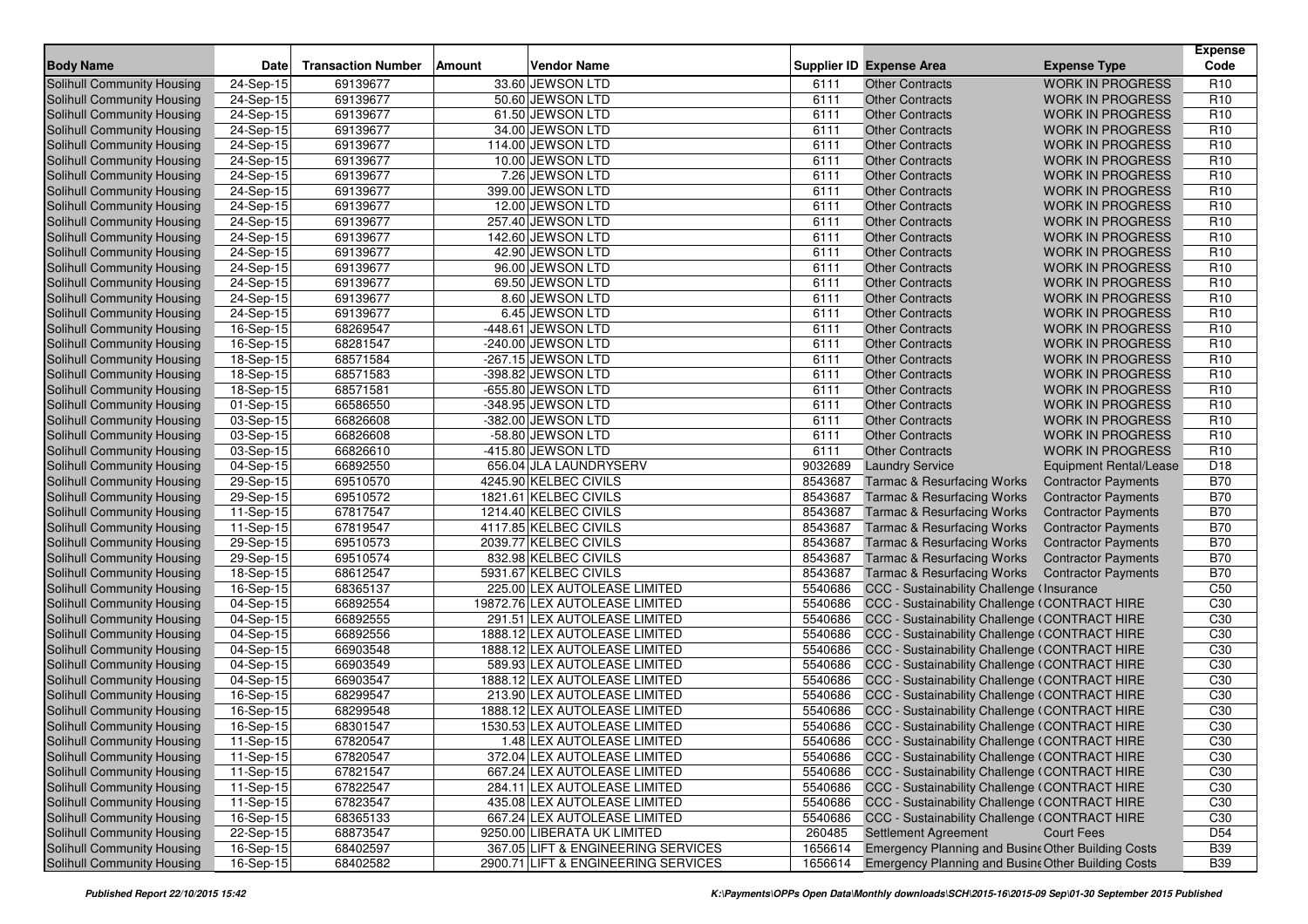| <b>Body Name</b>                                                | <b>Date</b>                                        | <b>Transaction Number</b> | <b>Amount</b> | <b>Vendor Name</b>                                                                    |                | <b>Supplier ID Expense Area</b><br><b>Expense Type</b>                               | <b>Expense</b><br>Code   |
|-----------------------------------------------------------------|----------------------------------------------------|---------------------------|---------------|---------------------------------------------------------------------------------------|----------------|--------------------------------------------------------------------------------------|--------------------------|
|                                                                 |                                                    |                           |               |                                                                                       |                |                                                                                      |                          |
| Solihull Community Housing                                      | 04-Sep-15                                          | 66892551                  |               | 18396.45 LIFT & ENGINEERING SERVICES                                                  |                | 1656614 CL - Stowe Pool<br><b>Contractor Payments</b>                                | <b>B70</b>               |
| Solihull Community Housing                                      | 04-Sep-15                                          | 66892552                  |               | 40106.79 LIFT & ENGINEERING SERVICES                                                  |                | 1656614 CL - Stowe Pool<br><b>Contractor Payments</b>                                | <b>B70</b>               |
| Solihull Community Housing                                      | 04-Sep-15                                          | 66892553                  |               | 28647.73 LIFT & ENGINEERING SERVICES                                                  |                | 1656614 CL - Stowe Pool<br><b>Contractor Payments</b>                                | <b>B70</b>               |
| Solihull Community Housing                                      | 21-Sep-15                                          | 68709629                  |               | 6132.15 LIFT & ENGINEERING SERVICES                                                   | 1656614        | <b>CL</b> - Stowe Pool<br><b>Contractor Payments</b>                                 | <b>B70</b>               |
| Solihull Community Housing                                      | 21-Sep-15                                          | 68709630                  |               | 25570.17 LIFT & ENGINEERING SERVICES                                                  | 1656614        | <b>CL</b> - Stowe Pool<br><b>Contractor Payments</b>                                 | <b>B70</b>               |
| Solihull Community Housing                                      | 21-Sep-15                                          | 68709631                  |               | 6132.15 LIFT & ENGINEERING SERVICES                                                   |                | 1656614 CL - Stowe Pool<br><b>Contractor Payments</b>                                | <b>B70</b>               |
| Solihull Community Housing                                      | 21-Sep-15                                          | 68709632                  |               | 29548.18 LIFT & ENGINEERING SERVICES                                                  | 1656614        | <b>CL</b> - Stowe Pool<br><b>Contractor Payments</b>                                 | <b>B70</b>               |
| Solihull Community Housing                                      | 04-Sep-15                                          | 66938603                  |               | 251.69 LIFT & ENGINEERING SERVICES                                                    | 1656614        | Catering<br><b>Utility Related Works</b>                                             | <b>B34</b>               |
| Solihull Community Housing                                      | 02-Sep-15                                          | 66701668                  |               | 254.25 LIFT & ENGINEERING SERVICES                                                    | 1656614        | Catering<br><b>Utility Related Works</b>                                             | <b>B34</b>               |
| Solihull Community Housing                                      | 16-Sep-15                                          | 68402591                  |               | 234.91 LIFT & ENGINEERING SERVICES                                                    | 1656614        | Catering<br><b>Utility Related Works</b>                                             | <b>B34</b>               |
| Solihull Community Housing                                      | 16-Sep-15                                          | 68402589                  |               | 243.00 LIFT & ENGINEERING SERVICES                                                    | 1656614        | Catering<br><b>Utility Related Works</b>                                             | <b>B34</b>               |
| Solihull Community Housing                                      | 04-Sep-15                                          | 66938598                  |               | 317.99 LIFT & ENGINEERING SERVICES                                                    | 1656614        | <b>Utility Related Works</b><br>Catering                                             | <b>B34</b>               |
| Solihull Community Housing                                      | 04-Sep-15                                          | 66938597                  |               | 276.76 LIFT & ENGINEERING SERVICES                                                    | 1656614        | Catering<br><b>Utility Related Works</b>                                             | <b>B34</b>               |
| Solihull Community Housing                                      | 04-Sep-15                                          | 66938575                  |               | 1337.52 LIFT & ENGINEERING SERVICES                                                   | 1656614        | Catering<br><b>Utility Related Works</b>                                             | <b>B34</b>               |
| Solihull Community Housing                                      | $\overline{0}$ 4-Sep-15                            | 66938570                  |               | 415.28 LIFT & ENGINEERING SERVICES                                                    | 1656614        | Catering<br><b>Utility Related Works</b>                                             | <b>B34</b>               |
| Solihull Community Housing                                      | 10-Sep-15                                          | 67705547                  |               | 3793.82 LIFT & ENGINEERING SERVICES                                                   | 1656614        | Catering<br><b>Utility Related Works</b>                                             | <b>B34</b>               |
| Solihull Community Housing                                      | 11-Sep-15                                          | 67825547                  |               | 495.40 LYRECO UK LTD                                                                  | 74691          | Overtime - Salaries<br>Stationery                                                    | D <sub>25</sub>          |
| Solihull Community Housing                                      | 16-Sep-15                                          | 68365138                  |               | 717.81 LYRECO UK LTD                                                                  | 74691          | <b>Overtime - Salaries</b><br>Stationery                                             | D <sub>25</sub>          |
| Solihull Community Housing                                      | 11-Sep-15                                          | 67826547                  |               | 17240.43 MAN COMMERCIAL PROTECTION LTD                                                | 946596         | OTHER OPERATIONAL<br>Wages - Attendants                                              | <b>B43</b>               |
| Solihull Community Housing                                      | $\overline{07}$ -Sep-15                            | 67171547                  |               | 2423.25 MAYFIELD ASSET & PROPERTY MANAGEME                                            | 196882         | <b>Frontline Offices</b><br><b>GROUNDS</b>                                           | <b>B30</b>               |
| Solihull Community Housing                                      | $\overline{0}$ 7-Sep-15                            | 67170547                  |               | 2423.25 MAYFIELD ASSET & PROPERTY MANAGEME                                            | 196882         | <b>Frontline Offices</b><br><b>GROUNDS</b>                                           | <b>B30</b>               |
| Solihull Community Housing                                      | 07-Sep-15                                          | 67171547                  |               | 5000.00 MAYFIELD ASSET & PROPERTY MANAGEME                                            | 196882         | <b>Frontline Offices</b><br><b>RENTS</b>                                             | <b>B22</b>               |
| Solihull Community Housing                                      | 07-Sep-15                                          | 67170547                  |               | 5000.00 MAYFIELD ASSET & PROPERTY MANAGEME                                            | 196882         | <b>RENTS</b><br><b>Frontline Offices</b>                                             | <b>B22</b>               |
| Solihull Community Housing                                      | 10-Sep-15                                          | 67706549                  |               | 21928.18 MITIE PROPERTY SERVICES MIDS LTD                                             | 6724           | High Rise - Communal Decoratir Contractor Payments                                   | <b>B70</b>               |
| Solihull Community Housing                                      | 10-Sep-15                                          | 67707547                  |               | 10761.23 MITIE PROPERTY SERVICES MIDS LTD                                             | 6724           | High Rise - Communal Decoratir Contractor Payments                                   | <b>B70</b>               |
| Solihull Community Housing                                      | $10-Sep-15$                                        | 67705555                  |               | 21928.18 MITIE PROPERTY SERVICES MIDS LTD                                             | 6724           | High Rise - Communal Decoratii Contractor Payments                                   | <b>B70</b>               |
| Solihull Community Housing                                      | 10-Sep-15                                          | 67705555                  |               | 736.63 MITIE PROPERTY SERVICES MIDS LTD                                               | 6724           | High Rise - Communal Decoratiı Contractor Payments                                   | <b>B70</b>               |
| Solihull Community Housing                                      | $10-Sep-15$                                        | 67705558                  |               | -736.63 MITIE PROPERTY SERVICES MIDS LTD                                              | 6724           | High Rise - Communal Decoratii Contractor Payments                                   | <b>B70</b>               |
| Solihull Community Housing                                      | 10-Sep-15                                          | 67705558                  |               | -21928.18 MITIE PROPERTY SERVICES MIDS LTD                                            | 6724           | High Rise - Communal Decoratii Contractor Payments                                   | <b>B70</b><br><b>B34</b> |
| Solihull Community Housing                                      | $02-Sep-15$                                        | 66701687                  |               | 62.20 MOSSVALE MAINTENANCE & SEALING SER                                              | 48908          | Catering<br><b>Utility Related Works</b>                                             |                          |
| Solihull Community Housing                                      | 02-Sep-15                                          | 66701687                  |               | 62.20 MOSSVALE MAINTENANCE & SEALING SER<br>62.20 MOSSVALE MAINTENANCE & SEALING SER  | 48908          | Catering<br><b>Utility Related Works</b>                                             | <b>B34</b><br><b>B34</b> |
| Solihull Community Housing                                      | $\overline{0}$ 2-Sep-15<br>$\overline{0}$ 2-Sep-15 | 66701687                  |               |                                                                                       | 48908          | Catering<br><b>Utility Related Works</b>                                             |                          |
| Solihull Community Housing                                      |                                                    | 66701687<br>66701687      |               | 62.20 MOSSVALE MAINTENANCE & SEALING SER<br>62.20 MOSSVALE MAINTENANCE & SEALING SERY | 48908<br>48908 | Catering<br><b>Utility Related Works</b>                                             | <b>B34</b><br><b>B34</b> |
| Solihull Community Housing<br><b>Solihull Community Housing</b> | 02-Sep-15<br>02-Sep-15                             | 66701687                  |               | 62.20 MOSSVALE MAINTENANCE & SEALING SER                                              | 48908          | <b>Utility Related Works</b><br>Catering                                             | <b>B34</b>               |
| Solihull Community Housing                                      | 02-Sep-15                                          | 66701687                  |               | 62.20 MOSSVALE MAINTENANCE & SEALING SER                                              | 48908          | <b>Utility Related Works</b><br>Catering                                             | <b>B34</b>               |
| <b>Solihull Community Housing</b>                               | 02-Sep-15                                          | 66701687                  |               | 62.20 MOSSVALE MAINTENANCE & SEALING SER                                              | 48908          | <b>Utility Related Works</b><br>Catering<br><b>Utility Related Works</b><br>Catering | <b>B34</b>               |
| Solihull Community Housing                                      | 02-Sep-15                                          | 66701687                  |               | 62.20 MOSSVALE MAINTENANCE & SEALING SER                                              | 48908          | <b>Utility Related Works</b><br>Catering                                             | <b>B34</b>               |
| Solihull Community Housing                                      | 02-Sep-15                                          | 66701687                  |               | 62.20 MOSSVALE MAINTENANCE & SEALING SER                                              | 48908          | Catering<br><b>Utility Related Works</b>                                             | <b>B34</b>               |
| Solihull Community Housing                                      | 02-Sep-15                                          | 66701687                  |               | 62.20 MOSSVALE MAINTENANCE & SEALING SER                                              | 48908          | <b>Utility Related Works</b><br>Catering                                             | <b>B34</b>               |
| Solihull Community Housing                                      | 02-Sep-15                                          | 66701687                  |               | 62.20 MOSSVALE MAINTENANCE & SEALING SERY                                             | 48908          | <b>Utility Related Works</b><br>Catering                                             | <b>B34</b>               |
| <b>Solihull Community Housing</b>                               | 02-Sep-15                                          | 66701687                  |               | 62.20 MOSSVALE MAINTENANCE & SEALING SER                                              | 48908          | Catering<br><b>Utility Related Works</b>                                             | <b>B34</b>               |
| Solihull Community Housing                                      | 02-Sep-15                                          | 66701687                  |               | 62.20 MOSSVALE MAINTENANCE & SEALING SER                                              | 48908          | <b>Utility Related Works</b><br>Catering                                             | <b>B34</b>               |
| <b>Solihull Community Housing</b>                               | $\overline{02}$ -Sep-15                            | 66701687                  |               | 62.20 MOSSVALE MAINTENANCE & SEALING SER                                              | 48908          | Catering<br><b>Utility Related Works</b>                                             | <b>B34</b>               |
| Solihull Community Housing                                      | 02-Sep-15                                          | 66701687                  |               | 62.20 MOSSVALE MAINTENANCE & SEALING SERY                                             | 48908          | Catering<br><b>Utility Related Works</b>                                             | <b>B34</b>               |
| Solihull Community Housing                                      | 02-Sep-15                                          | 66701687                  |               | 62.20 MOSSVALE MAINTENANCE & SEALING SER                                              | 48908          | Catering<br><b>Utility Related Works</b>                                             | <b>B34</b>               |
| Solihull Community Housing                                      | 02-Sep-15                                          | 66701687                  |               | 62.20 MOSSVALE MAINTENANCE & SEALING SERY                                             | 48908          | Catering<br><b>Utility Related Works</b>                                             | <b>B34</b>               |
| Solihull Community Housing                                      | 02-Sep-15                                          | 66701687                  |               | 62.20 MOSSVALE MAINTENANCE & SEALING SER                                              | 48908          | <b>Utility Related Works</b><br>Catering                                             | <b>B34</b>               |
| Solihull Community Housing                                      | 02-Sep-15                                          | 66701687                  |               | 62.20 MOSSVALE MAINTENANCE & SEALING SERY                                             | 48908          | <b>Utility Related Works</b><br>Catering                                             | <b>B34</b>               |
| Solihull Community Housing                                      | 02-Sep-15                                          | 66701687                  |               | 62.20 MOSSVALE MAINTENANCE & SEALING SER                                              | 48908          | <b>Utility Related Works</b><br>Catering                                             | <b>B34</b>               |
| <b>Solihull Community Housing</b>                               | 02-Sep-15                                          | 66701687                  |               | 62.20 MOSSVALE MAINTENANCE & SEALING SER)                                             | 48908          | <b>Utility Related Works</b><br>Catering                                             | <b>B34</b>               |
| Solihull Community Housing                                      | 02-Sep-15                                          | 66701687                  |               | 62.20 MOSSVALE MAINTENANCE & SEALING SER                                              | 48908          | <b>Utility Related Works</b><br>Catering                                             | <b>B34</b>               |
|                                                                 |                                                    |                           |               |                                                                                       |                |                                                                                      |                          |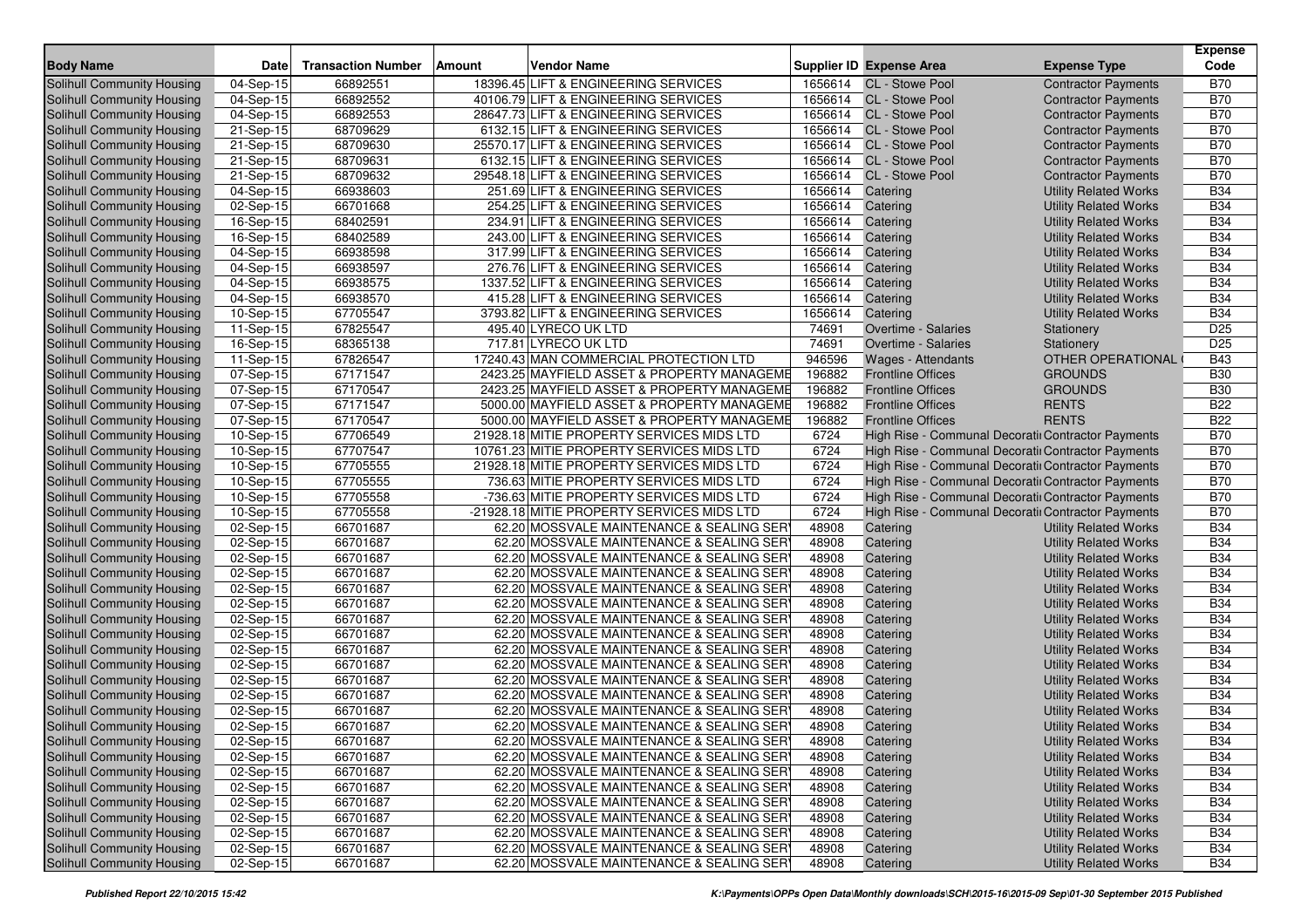| <b>Body Name</b>                                         | <b>Date</b>             | <b>Transaction Number</b> | Amount<br>Vendor Name                                             |                    | Supplier ID Expense Area                         | <b>Expense Type</b>                                | <b>Expense</b><br>Code             |
|----------------------------------------------------------|-------------------------|---------------------------|-------------------------------------------------------------------|--------------------|--------------------------------------------------|----------------------------------------------------|------------------------------------|
| Solihull Community Housing                               | 02-Sep-15               | 66701687                  | 62.20 MOSSVALE MAINTENANCE & SEALING SER                          | 48908              | Catering                                         | <b>Utility Related Works</b>                       | <b>B34</b>                         |
| Solihull Community Housing                               | 02-Sep-15               | 66701687                  | 62.20 MOSSVALE MAINTENANCE & SEALING SER                          | 48908              | Catering                                         | <b>Utility Related Works</b>                       | <b>B34</b>                         |
| Solihull Community Housing                               | $\overline{0}$ 2-Sep-15 | 66701687                  | 62.20 MOSSVALE MAINTENANCE & SEALING SER                          | 48908              | Catering                                         | <b>Utility Related Works</b>                       | <b>B34</b>                         |
| Solihull Community Housing                               | 02-Sep-15               | 66701687                  | 62.20 MOSSVALE MAINTENANCE & SEALING SER                          | 48908              | Catering                                         | <b>Utility Related Works</b>                       | <b>B34</b>                         |
| Solihull Community Housing                               | 02-Sep-15               | 66701687                  | 62.20 MOSSVALE MAINTENANCE & SEALING SER                          | 48908              | Catering                                         | <b>Utility Related Works</b>                       | <b>B34</b>                         |
| Solihull Community Housing                               | $02-Sep-15$             | 66701687                  | 62.20 MOSSVALE MAINTENANCE & SEALING SER                          | 48908              | Catering                                         | <b>Utility Related Works</b>                       | <b>B34</b>                         |
| Solihull Community Housing                               | 02-Sep-15               | 66701687                  | 62.20 MOSSVALE MAINTENANCE & SEALING SER                          | 48908              | Catering                                         | <b>Utility Related Works</b>                       | <b>B34</b>                         |
| Solihull Community Housing                               | 02-Sep-15               | 66701687                  | 62.20 MOSSVALE MAINTENANCE & SEALING SER                          | 48908              | Catering                                         | <b>Utility Related Works</b>                       | <b>B34</b>                         |
| Solihull Community Housing                               | 02-Sep-15               | 66701688                  | 33.21 MOSSVALE MAINTENANCE & SEALING SER                          | 48908              | Catering                                         | <b>Utility Related Works</b>                       | <b>B34</b>                         |
| Solihull Community Housing                               | 02-Sep-15               | 66701688                  | 33.21 MOSSVALE MAINTENANCE & SEALING SER                          | 48908              | Catering                                         | <b>Utility Related Works</b>                       | <b>B34</b>                         |
| <b>Solihull Community Housing</b>                        | 02-Sep-15               | 66701688                  | 33.21 MOSSVALE MAINTENANCE & SEALING SER                          | 48908              | Catering                                         | <b>Utility Related Works</b>                       | <b>B34</b>                         |
| Solihull Community Housing                               | 02-Sep-15               | 66701688                  | 33.21 MOSSVALE MAINTENANCE & SEALING SER                          | 48908              | Catering                                         | <b>Utility Related Works</b>                       | <b>B34</b>                         |
| Solihull Community Housing                               | 02-Sep-15               | 66701688                  | 33.21 MOSSVALE MAINTENANCE & SEALING SER                          | 48908              | Catering                                         | <b>Utility Related Works</b>                       | <b>B34</b>                         |
| Solihull Community Housing                               | 02-Sep-15               | 66701688                  | 33.21 MOSSVALE MAINTENANCE & SEALING SER                          | 48908              | Catering                                         | <b>Utility Related Works</b>                       | <b>B34</b>                         |
| Solihull Community Housing                               | $\overline{0}$ 2-Sep-15 | 66701688                  | 33.21 MOSSVALE MAINTENANCE & SEALING SER                          | 48908              | Catering                                         | <b>Utility Related Works</b>                       | <b>B34</b>                         |
| Solihull Community Housing                               | $\overline{02}$ -Sep-15 | 66701688                  | 33.21 MOSSVALE MAINTENANCE & SEALING SER                          | 48908              | Catering                                         | <b>Utility Related Works</b>                       | <b>B34</b>                         |
| Solihull Community Housing                               | 02-Sep-15               | 66701688                  | 33.21 MOSSVALE MAINTENANCE & SEALING SER                          | 48908              | Catering                                         | <b>Utility Related Works</b>                       | <b>B34</b>                         |
| Solihull Community Housing                               | 02-Sep-15               | 66701688                  | 33.21 MOSSVALE MAINTENANCE & SEALING SER                          | 48908              | Catering                                         | <b>Utility Related Works</b>                       | <b>B34</b>                         |
| Solihull Community Housing                               | 02-Sep-15               | 66701688                  | 33.21 MOSSVALE MAINTENANCE & SEALING SER                          | 48908              | Catering                                         | <b>Utility Related Works</b>                       | <b>B34</b>                         |
| Solihull Community Housing                               | 02-Sep-15               | 66701688                  | 33.21 MOSSVALE MAINTENANCE & SEALING SER                          | 48908              | Catering                                         | <b>Utility Related Works</b>                       | <b>B34</b>                         |
| Solihull Community Housing                               | 02-Sep-15               | 66701688                  | 33.21 MOSSVALE MAINTENANCE & SEALING SER                          | 48908              | Catering                                         | <b>Utility Related Works</b>                       | <b>B34</b>                         |
| Solihull Community Housing                               | 02-Sep-15               | 66701688                  | 33.21 MOSSVALE MAINTENANCE & SEALING SER                          | 48908              | Catering                                         | <b>Utility Related Works</b>                       | <b>B34</b>                         |
| Solihull Community Housing                               | 02-Sep-15               | 66701688                  | 33.21 MOSSVALE MAINTENANCE & SEALING SER                          | 48908              | Catering                                         | <b>Utility Related Works</b>                       | <b>B34</b>                         |
| Solihull Community Housing                               | 02-Sep-15               | 66701688                  | 33.21 MOSSVALE MAINTENANCE & SEALING SER                          | 48908              | Catering                                         | <b>Utility Related Works</b>                       | <b>B34</b>                         |
| Solihull Community Housing                               | $\overline{0}$ 2-Sep-15 | 66701688                  | 33.21 MOSSVALE MAINTENANCE & SEALING SER                          | 48908              | Catering                                         | <b>Utility Related Works</b>                       | <b>B34</b>                         |
| Solihull Community Housing                               | $\overline{02}$ -Sep-15 | 66701688                  | 33.21 MOSSVALE MAINTENANCE & SEALING SER                          | 48908              | Catering                                         | <b>Utility Related Works</b>                       | <b>B34</b>                         |
| Solihull Community Housing                               | 02-Sep-15               | 66701688                  | 33.21 MOSSVALE MAINTENANCE & SEALING SER                          | 48908              | Catering                                         | <b>Utility Related Works</b>                       | <b>B34</b>                         |
| Solihull Community Housing                               | $\overline{0}$ 2-Sep-15 | 66701617                  | 622.49 MTD SCAFFOLDING LTD                                        | 233945             | <b>CHH - Sanctuary Scheme</b>                    | <b>External Structures</b>                         | <b>B33</b>                         |
| Solihull Community Housing                               | 02-Sep-15               | 66701616                  | 398.08 MTD SCAFFOLDING LTD                                        | 233945             | CHH - Sanctuary Scheme                           | <b>External Structures</b>                         | <b>B33</b>                         |
| Solihull Community Housing                               | 02-Sep-15               | 66701615                  | 249.41 MTD SCAFFOLDING LTD                                        | 233945             | CHH - Sanctuary Scheme                           | <b>External Structures</b>                         | <b>B33</b>                         |
| Solihull Community Housing                               | $02-Sep-15$             | 66701614                  | 374.12 MTD SCAFFOLDING LTD                                        | 233945             | CHH - Sanctuary Scheme                           | <b>External Structures</b>                         | <b>B33</b>                         |
| Solihull Community Housing                               | 02-Sep-15               | 66701613                  | 374.12 MTD SCAFFOLDING LTD                                        | 233945             | CHH - Sanctuary Scheme                           | <b>External Structures</b>                         | <b>B33</b>                         |
| Solihull Community Housing                               | 02-Sep-15               | 66701612                  | 374.12 MTD SCAFFOLDING LTD                                        | 233945             | CHH - Sanctuary Scheme                           | <b>External Structures</b>                         | <b>B33</b>                         |
| Solihull Community Housing                               | 02-Sep-15               | 66701611                  | 748.24 MTD SCAFFOLDING LTD                                        | 233945             | CHH - Sanctuary Scheme                           | <b>External Structures</b>                         | <b>B33</b>                         |
| Solihull Community Housing                               | 23-Sep-15               | 69011893                  | 374.12 MTD SCAFFOLDING LTD                                        | 233945             | CHH - Sanctuary Scheme                           | <b>External Structures</b>                         | <b>B33</b>                         |
| Solihull Community Housing                               | 04-Sep-15               | 66938552                  | 772.20 MTD SCAFFOLDING LTD                                        | 233945             | CHH - Sanctuary Scheme                           | <b>External Structures</b>                         | <b>B33</b>                         |
| Solihull Community Housing                               | 04-Sep-15               | 66938551                  | 419.18 MTD SCAFFOLDING LTD                                        | 233945             | <b>CHH - Sanctuary Scheme</b>                    | <b>External Structures</b>                         | <b>B33</b>                         |
| Solihull Community Housing                               | 11-Sep-15               | 67846559                  | 374.12 MTD SCAFFOLDING LTD<br>308.00 NATIONAL PLASTICS            | 233945             | <b>CHH - Sanctuary Scheme</b>                    | <b>External Structures</b>                         | <b>B33</b>                         |
| Solihull Community Housing                               | 03-Sep-15               | 66826577                  |                                                                   | 206818             | <b>Other Contracts</b>                           | <b>WORK IN PROGRESS</b>                            | R <sub>10</sub>                    |
| Solihull Community Housing<br>Solihull Community Housing | 18-Sep-15               | 68571646                  | 298.00 NATIONAL SAFETY SUPPLIES<br>15.60 NATIONAL SAFETY SUPPLIES | 8072696<br>8072696 | <b>Other Contracts</b>                           | <b>WORK IN PROGRESS</b>                            | R <sub>10</sub>                    |
| <b>Solihull Community Housing</b>                        | 24-Sep-15               | 69139698<br>69139698      | 28.80 NATIONAL SAFETY SUPPLIES                                    | 8072696            | <b>Other Contracts</b><br><b>Other Contracts</b> | <b>WORK IN PROGRESS</b><br><b>WORK IN PROGRESS</b> | R <sub>10</sub><br>R <sub>10</sub> |
| Solihull Community Housing                               | 24-Sep-15               | 69139698                  | 89.90 NATIONAL SAFETY SUPPLIES                                    | 8072696            | <b>Other Contracts</b>                           | <b>WORK IN PROGRESS</b>                            | R <sub>10</sub>                    |
| Solihull Community Housing                               | 24-Sep-15<br>24-Sep-15  | 69139698                  | 18.80 NATIONAL SAFETY SUPPLIES                                    |                    | 8072696 Other Contracts                          | WORK IN PROGRESS                                   | R <sub>10</sub>                    |
| Solihull Community Housing                               | 24-Sep-15               | 69139698                  | 10.60 NATIONAL SAFETY SUPPLIES                                    | 8072696            | <b>Other Contracts</b>                           | <b>WORK IN PROGRESS</b>                            | R <sub>10</sub>                    |
| Solihull Community Housing                               | 24-Sep-15               | 69139698                  | 18.00 NATIONAL SAFETY SUPPLIES                                    | 8072696            | <b>Other Contracts</b>                           | <b>WORK IN PROGRESS</b>                            | R <sub>10</sub>                    |
| Solihull Community Housing                               | 24-Sep-15               | 69139698                  | 223.50 NATIONAL SAFETY SUPPLIES                                   | 8072696            | <b>Other Contracts</b>                           | <b>WORK IN PROGRESS</b>                            | R <sub>10</sub>                    |
| Solihull Community Housing                               | 24-Sep-15               | 69139698                  | 6.88 NATIONAL SAFETY SUPPLIES                                     | 8072696            | <b>Other Contracts</b>                           | <b>WORK IN PROGRESS</b>                            | R <sub>10</sub>                    |
| Solihull Community Housing                               | 24-Sep-15               | 69139698                  | 3.18 NATIONAL SAFETY SUPPLIES                                     | 8072696            | <b>Other Contracts</b>                           | <b>WORK IN PROGRESS</b>                            | R <sub>10</sub>                    |
| Solihull Community Housing                               | 24-Sep-15               | 69139698                  | 3.45 NATIONAL SAFETY SUPPLIES                                     | 8072696            | <b>Other Contracts</b>                           | <b>WORK IN PROGRESS</b>                            | R <sub>10</sub>                    |
| Solihull Community Housing                               | 24-Sep-15               | 69139698                  | 20.00 NATIONAL SAFETY SUPPLIES                                    | 8072696            | <b>Other Contracts</b>                           | <b>WORK IN PROGRESS</b>                            | R <sub>10</sub>                    |
| Solihull Community Housing                               | 24-Sep-15               | 69139698                  | 38.60 NATIONAL SAFETY SUPPLIES                                    | 8072696            | <b>Other Contracts</b>                           | <b>WORK IN PROGRESS</b>                            | R <sub>10</sub>                    |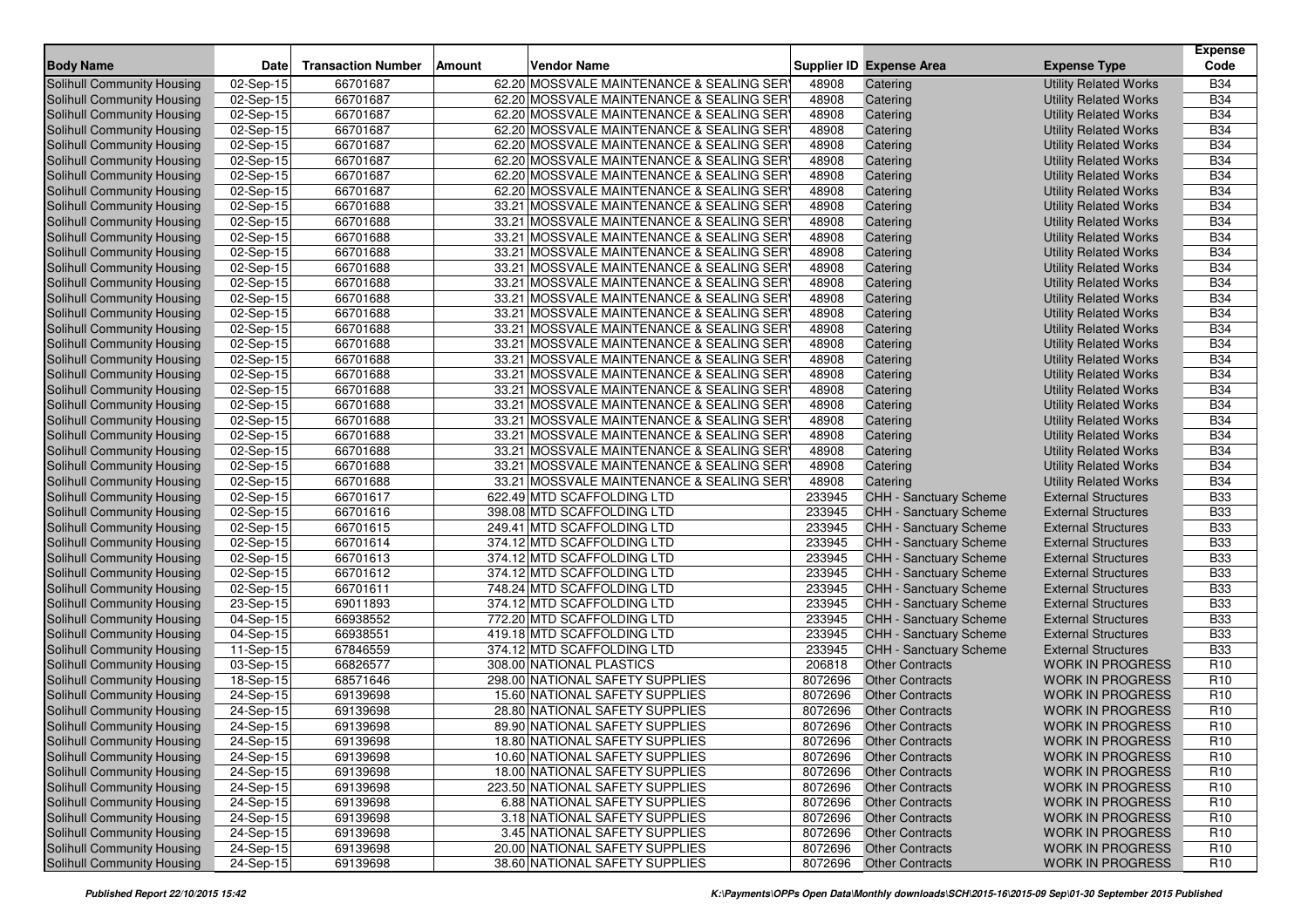| <b>WORK IN PROGRESS</b><br>Solihull Community Housing<br>24-Sep-15<br>69139698<br>12.20 NATIONAL SAFETY SUPPLIES<br><b>Other Contracts</b><br>R <sub>10</sub><br>8072696<br>16-Sep-15<br>68365145<br>299.60 NEOPOST LTD<br>6967<br>D <sub>21</sub><br><b>Solihull Community Housing</b><br>Overtime - Salaries<br><b>CATERING EQUIPMENT</b><br>255.95 NICHOLLS & CLARKE BUILDING PRODUCTS<br>66826549<br>176278<br>R <sub>10</sub><br>Solihull Community Housing<br>03-Sep-15<br><b>Other Contracts</b><br><b>WORK IN PROGRESS</b><br>66826550<br>210.00 NICHOLLS & CLARKE BUILDING PRODUCTS<br>176278<br><b>WORK IN PROGRESS</b><br>R <sub>10</sub><br>Solihull Community Housing<br>03-Sep-15<br><b>Other Contracts</b><br>66826549<br>176278<br>R <sub>10</sub><br>Solihull Community Housing<br>03-Sep-15<br>210.00 NICHOLLS & CLARKE BUILDING PRODUCTS<br><b>Other Contracts</b><br><b>WORK IN PROGRESS</b><br>176278<br>Solihull Community Housing<br>03-Sep-15<br>66826548<br>145.00 NICHOLLS & CLARKE BUILDING PRODUCTS<br><b>WORK IN PROGRESS</b><br>R <sub>10</sub><br><b>Other Contracts</b><br>66826548<br>2500.00 NICHOLLS & CLARKE BUILDING PRODUCTS<br>176278<br>R <sub>10</sub><br>Solihull Community Housing<br>03-Sep-15<br><b>Other Contracts</b><br><b>WORK IN PROGRESS</b><br>68571547<br>432.60 NICHOLLS & CLARKE BUILDING PRODUCTS<br>176278<br>R <sub>10</sub><br>Solihull Community Housing<br>18-Sep-15<br><b>Other Contracts</b><br><b>WORK IN PROGRESS</b><br>66826547<br>216.30 NICHOLLS & CLARKE BUILDING PRODUCTS<br>176278<br>R <sub>10</sub><br>Solihull Community Housing<br>03-Sep-15<br><b>Other Contracts</b><br><b>WORK IN PROGRESS</b><br>Solihull Community Housing<br>176278<br>R <sub>10</sub><br>24-Sep-15<br>69139668<br>740.00 NICHOLLS & CLARKE BUILDING PRODUCTS<br><b>Other Contracts</b><br><b>WORK IN PROGRESS</b><br>69139668<br>210.00 NICHOLLS & CLARKE BUILDING PRODUCTS<br>176278<br><b>WORK IN PROGRESS</b><br>R <sub>10</sub><br>Solihull Community Housing<br>24-Sep-15<br><b>Other Contracts</b><br>$24-Sep-15$<br>69139668<br>185.00 NICHOLLS & CLARKE BUILDING PRODUCTS<br>176278<br>R <sub>10</sub><br>Solihull Community Housing<br><b>Other Contracts</b><br><b>WORK IN PROGRESS</b><br>24-Sep-15<br>69139668<br>176278<br>R <sub>10</sub><br>Solihull Community Housing<br>25.00 NICHOLLS & CLARKE BUILDING PRODUCTS<br><b>Other Contracts</b><br><b>WORK IN PROGRESS</b><br>24-Sep-15<br>69139667<br>176278<br><b>WORK IN PROGRESS</b><br>R <sub>10</sub><br>Solihull Community Housing<br>385.38 NICHOLLS & CLARKE BUILDING PRODUCTS<br><b>Other Contracts</b><br>176278<br>$\overline{24}$ -Sep-15<br>69139666<br>420.00 NICHOLLS & CLARKE BUILDING PRODUCTS<br>R <sub>10</sub><br>Solihull Community Housing<br><b>Other Contracts</b><br><b>WORK IN PROGRESS</b><br>1651616<br>Solihull Community Housing<br>29-Sep-15<br>69510581<br>518.74 NIYAA PEOPLE<br><b>Capital Programmes</b><br><b>Agency Staff</b><br>A60<br>24-Sep-15<br>69101547<br>887.50 NIYAA PEOPLE<br>A60<br>Solihull Community Housing<br>1651616<br><b>Capital Programmes</b><br><b>Agency Staff</b><br>69117547<br>950.00 NIYAA PEOPLE<br>1651616<br><b>Agency Staff</b><br>A60<br>Solihull Community Housing<br>24-Sep-15<br><b>Capital Programmes</b><br>Solihull Community Housing<br>24-Sep-15<br>69118547<br>556.25 NIYAA PEOPLE<br>1651616<br><b>Capital Programmes</b><br><b>Agency Staff</b><br>A60<br>10-Sep-15<br>67710548<br>518.74 NIYAA PEOPLE<br>1651616<br>A60<br>Solihull Community Housing<br><b>Capital Programmes</b><br><b>Agency Staff</b><br>Solihull Community Housing<br>21-Sep-15<br>68709641<br>518.74 NIYAA PEOPLE<br>1651616<br><b>Capital Programmes</b><br><b>Agency Staff</b><br>A60<br>67831547<br>Solihull Community Housing<br>11-Sep-15<br>937.50 NIYAA PEOPLE<br>1651616<br>A60<br><b>Capital Programmes</b><br><b>Agency Staff</b><br>Solihull Community Housing<br>$18-Sep-15$<br>68614547<br>518.74 NIYAA PEOPLE<br>1651616<br><b>Capital Programmes</b><br><b>Agency Staff</b><br>A60<br>68615547<br>A60<br><b>Solihull Community Housing</b><br>18-Sep-15<br>413.59 NIYAA PEOPLE<br>1651616<br><b>Capital Programmes</b><br><b>Agency Staff</b><br>67832547<br>444.00 NIYAA PEOPLE<br>1651616<br>Spatial Policy and Delivery Servi Agency Staff<br>A60<br>Solihull Community Housing<br>11-Sep-15<br>67833547<br>A60<br>Solihull Community Housing<br>11-Sep-15<br>552.78 NIYAA PEOPLE<br>1651616<br>Spatial Policy and Delivery Servi Agency Staff<br>Solihull Community Housing<br>11-Sep-15<br>67834547<br>552.78 NIYAA PEOPLE<br>1651616<br>Spatial Policy and Delivery Servi Agency Staff<br>A60<br>69510579<br>552.78 NIYAA PEOPLE<br>Spatial Policy and Delivery Servi Agency Staff<br>Solihull Community Housing<br>29-Sep-15<br>1651616<br>A60<br>68407547<br>440.73 NIYAA PEOPLE<br>Solihull Community Housing<br>17-Sep-15<br>1651616<br>Spatial Policy and Delivery Servi Agency Staff<br>A60<br>68409547<br>1651616<br>Spatial Policy and Delivery Servi Agency Staff<br>A60<br>Solihull Community Housing<br>17-Sep-15<br>270.00 NIYAA PEOPLE<br>Solihull Community Housing<br>24-Sep-15<br>69106547<br>552.78 NIYAA PEOPLE<br>1651616<br>Spatial Policy and Delivery Servi Agency Staff<br>A60<br>69107547<br>Solihull Community Housing<br>24-Sep-15<br>552.78 NIYAA PEOPLE<br>1651616<br>Spatial Policy and Delivery Servi Agency Staff<br>A60<br>69108547<br>A60<br>Solihull Community Housing<br>24-Sep-15<br>552.78 NIYAA PEOPLE<br>1651616<br>Spatial Policy and Delivery Servi Agency Staff<br>24-Sep-15<br>69109547<br>440.73 NIYAA PEOPLE<br>1651616<br>A60<br>Solihull Community Housing<br>Spatial Policy and Delivery Servi Agency Staff<br>69110547<br>444.00 NIYAA PEOPLE<br>1651616<br>Spatial Policy and Delivery Servi Agency Staff<br>A60<br>Solihull Community Housing<br>24-Sep-15<br>69111547<br>A60<br>Solihull Community Housing<br>24-Sep-15<br>444.00 NIYAA PEOPLE<br>1651616<br>Spatial Policy and Delivery Servi Agency Staff<br>Solihull Community Housing<br>24-Sep-15<br>69112547<br>552.78 NIYAA PEOPLE<br>1651616<br>Spatial Policy and Delivery Servi Agency Staff<br>A60<br>69113547<br>552.78 NIYAA PEOPLE<br>1651616<br>A60<br>Solihull Community Housing<br>24-Sep-15<br>Spatial Policy and Delivery Servi Agency Staff<br>24-Sep-15<br>69114547<br>224.10 NIYAA PEOPLE<br>1651616<br>Spatial Policy and Delivery Servi Agency Staff<br>A60<br>Solihull Community Housing<br>24-Sep-15<br>69115547<br>552.78 NIYAA PEOPLE<br>1651616<br>Spatial Policy and Delivery Servi Agency Staff<br>A60<br>Solihull Community Housing<br>69116547<br>552.78 NIYAA PEOPLE<br>1651616<br>Solihull Community Housing<br>24-Sep-15<br>Spatial Policy and Delivery Servi Agency Staff<br>A60<br>67716547<br>552.78 NIYAA PEOPLE<br>A60<br>Solihull Community Housing<br>10-Sep-15<br>1651616<br>Spatial Policy and Delivery Servi Agency Staff<br>68411547<br>440.73 NIYAA PEOPLE<br>Spatial Policy and Delivery Servi Agency Staff<br>Solihull Community Housing<br>17-Sep-15<br>1651616<br>A60<br>29-Sep-15<br>69510605<br>552.78 NIYAA PEOPLE<br>1651616 Spatial Policy and Delivery Servi Agency Staff<br>A60<br>Solihull Community Housing<br>A60<br>Solihull Community Housing<br>16-Sep-15<br>68365153<br>552.78 NIYAA PEOPLE<br>1651616 Spatial Policy and Delivery Servi Agency Staff<br>Solihull Community Housing<br>1651616 Spatial Policy and Delivery Servi Agency Staff<br>16-Sep-15<br>68365154<br>552.78 NIYAA PEOPLE<br>A60<br>Solihull Community Housing<br>16-Sep-15<br>68365155<br>440.73 NIYAA PEOPLE<br>1651616 Spatial Policy and Delivery Servi Agency Staff<br>A60<br>Solihull Community Housing<br>$16-Sep-15$<br>68365156<br>444.00 NIYAA PEOPLE<br>1651616 Spatial Policy and Delivery Servi Agency Staff<br>A60<br>Solihull Community Housing<br>16-Sep-15<br>68365157<br>360.00 NIYAA PEOPLE<br>1651616 Spatial Policy and Delivery Servi Agency Staff<br>A60<br>16-Sep-15<br>68365158<br>440.73 NIYAA PEOPLE<br>Solihull Community Housing<br>1651616 Spatial Policy and Delivery Servi Agency Staff<br>A60<br>Solihull Community Housing<br>$16-Sep-15$<br>328.68 NIYAA PEOPLE<br>1651616 Spatial Policy and Delivery Servi Agency Staff<br>68365159<br>A60<br>Solihull Community Housing<br>16-Sep-15<br>68365160<br>552.78 NIYAA PEOPLE<br>1651616 Spatial Policy and Delivery Servi Agency Staff<br>A60 | <b>Body Name</b> | <b>Date</b> | <b>Transaction Number</b> | Amount | <b>Vendor Name</b> | <b>Supplier ID Expense Area</b> | <b>Expense Type</b> | <b>Expense</b><br>Code |
|----------------------------------------------------------------------------------------------------------------------------------------------------------------------------------------------------------------------------------------------------------------------------------------------------------------------------------------------------------------------------------------------------------------------------------------------------------------------------------------------------------------------------------------------------------------------------------------------------------------------------------------------------------------------------------------------------------------------------------------------------------------------------------------------------------------------------------------------------------------------------------------------------------------------------------------------------------------------------------------------------------------------------------------------------------------------------------------------------------------------------------------------------------------------------------------------------------------------------------------------------------------------------------------------------------------------------------------------------------------------------------------------------------------------------------------------------------------------------------------------------------------------------------------------------------------------------------------------------------------------------------------------------------------------------------------------------------------------------------------------------------------------------------------------------------------------------------------------------------------------------------------------------------------------------------------------------------------------------------------------------------------------------------------------------------------------------------------------------------------------------------------------------------------------------------------------------------------------------------------------------------------------------------------------------------------------------------------------------------------------------------------------------------------------------------------------------------------------------------------------------------------------------------------------------------------------------------------------------------------------------------------------------------------------------------------------------------------------------------------------------------------------------------------------------------------------------------------------------------------------------------------------------------------------------------------------------------------------------------------------------------------------------------------------------------------------------------------------------------------------------------------------------------------------------------------------------------------------------------------------------------------------------------------------------------------------------------------------------------------------------------------------------------------------------------------------------------------------------------------------------------------------------------------------------------------------------------------------------------------------------------------------------------------------------------------------------------------------------------------------------------------------------------------------------------------------------------------------------------------------------------------------------------------------------------------------------------------------------------------------------------------------------------------------------------------------------------------------------------------------------------------------------------------------------------------------------------------------------------------------------------------------------------------------------------------------------------------------------------------------------------------------------------------------------------------------------------------------------------------------------------------------------------------------------------------------------------------------------------------------------------------------------------------------------------------------------------------------------------------------------------------------------------------------------------------------------------------------------------------------------------------------------------------------------------------------------------------------------------------------------------------------------------------------------------------------------------------------------------------------------------------------------------------------------------------------------------------------------------------------------------------------------------------------------------------------------------------------------------------------------------------------------------------------------------------------------------------------------------------------------------------------------------------------------------------------------------------------------------------------------------------------------------------------------------------------------------------------------------------------------------------------------------------------------------------------------------------------------------------------------------------------------------------------------------------------------------------------------------------------------------------------------------------------------------------------------------------------------------------------------------------------------------------------------------------------------------------------------------------------------------------------------------------------------------------------------------------------------------------------------------------------------------------------------------------------------------------------------------------------------------------------------------------------------------------------------------------------------------------------------------------------------------------------------------------------------------------------------------------------------------------------------------------------------------------------------------------------------------------------------------------------------------------------------------------------------------------------------------------------------------------------------------------------------------------------------------------------------------------------------------------------------------------------------------------------------------------------------------------------------------------------------------------------------------------------------------------------------------------------------------------------------------------------------------------------------------------------------------------------------------------------------------------------------------------------------------------------------------------------------------------------------------------------------------------------------------------------------------------------------------------------------------------------------------------------------------------------------------------------------------------------------------------------------------------------------------------------------------------------------------------------------------------------------------------------------------------------------------------------------------------------------------------------------------------------------------------------------------------------------------------------------------------------------------------------------------------------------------------------------------------------------------------------------------------------------------------------|------------------|-------------|---------------------------|--------|--------------------|---------------------------------|---------------------|------------------------|
|                                                                                                                                                                                                                                                                                                                                                                                                                                                                                                                                                                                                                                                                                                                                                                                                                                                                                                                                                                                                                                                                                                                                                                                                                                                                                                                                                                                                                                                                                                                                                                                                                                                                                                                                                                                                                                                                                                                                                                                                                                                                                                                                                                                                                                                                                                                                                                                                                                                                                                                                                                                                                                                                                                                                                                                                                                                                                                                                                                                                                                                                                                                                                                                                                                                                                                                                                                                                                                                                                                                                                                                                                                                                                                                                                                                                                                                                                                                                                                                                                                                                                                                                                                                                                                                                                                                                                                                                                                                                                                                                                                                                                                                                                                                                                                                                                                                                                                                                                                                                                                                                                                                                                                                                                                                                                                                                                                                                                                                                                                                                                                                                                                                                                                                                                                                                                                                                                                                                                                                                                                                                                                                                                                                                                                                                                                                                                                                                                                                                                                                                                                                                                                                                                                                                                                                                                                                                                                                                                                                                                                                                                                                                                                                                                                                                                                                                                                                                                                                                                                                                                                                                                                                                                                                                                                                                                                                                                                                                                                                                                                                                                                                                                                                                                                                                                                                                                                                                                                                                      |                  |             |                           |        |                    |                                 |                     |                        |
|                                                                                                                                                                                                                                                                                                                                                                                                                                                                                                                                                                                                                                                                                                                                                                                                                                                                                                                                                                                                                                                                                                                                                                                                                                                                                                                                                                                                                                                                                                                                                                                                                                                                                                                                                                                                                                                                                                                                                                                                                                                                                                                                                                                                                                                                                                                                                                                                                                                                                                                                                                                                                                                                                                                                                                                                                                                                                                                                                                                                                                                                                                                                                                                                                                                                                                                                                                                                                                                                                                                                                                                                                                                                                                                                                                                                                                                                                                                                                                                                                                                                                                                                                                                                                                                                                                                                                                                                                                                                                                                                                                                                                                                                                                                                                                                                                                                                                                                                                                                                                                                                                                                                                                                                                                                                                                                                                                                                                                                                                                                                                                                                                                                                                                                                                                                                                                                                                                                                                                                                                                                                                                                                                                                                                                                                                                                                                                                                                                                                                                                                                                                                                                                                                                                                                                                                                                                                                                                                                                                                                                                                                                                                                                                                                                                                                                                                                                                                                                                                                                                                                                                                                                                                                                                                                                                                                                                                                                                                                                                                                                                                                                                                                                                                                                                                                                                                                                                                                                                                      |                  |             |                           |        |                    |                                 |                     |                        |
|                                                                                                                                                                                                                                                                                                                                                                                                                                                                                                                                                                                                                                                                                                                                                                                                                                                                                                                                                                                                                                                                                                                                                                                                                                                                                                                                                                                                                                                                                                                                                                                                                                                                                                                                                                                                                                                                                                                                                                                                                                                                                                                                                                                                                                                                                                                                                                                                                                                                                                                                                                                                                                                                                                                                                                                                                                                                                                                                                                                                                                                                                                                                                                                                                                                                                                                                                                                                                                                                                                                                                                                                                                                                                                                                                                                                                                                                                                                                                                                                                                                                                                                                                                                                                                                                                                                                                                                                                                                                                                                                                                                                                                                                                                                                                                                                                                                                                                                                                                                                                                                                                                                                                                                                                                                                                                                                                                                                                                                                                                                                                                                                                                                                                                                                                                                                                                                                                                                                                                                                                                                                                                                                                                                                                                                                                                                                                                                                                                                                                                                                                                                                                                                                                                                                                                                                                                                                                                                                                                                                                                                                                                                                                                                                                                                                                                                                                                                                                                                                                                                                                                                                                                                                                                                                                                                                                                                                                                                                                                                                                                                                                                                                                                                                                                                                                                                                                                                                                                                                      |                  |             |                           |        |                    |                                 |                     |                        |
|                                                                                                                                                                                                                                                                                                                                                                                                                                                                                                                                                                                                                                                                                                                                                                                                                                                                                                                                                                                                                                                                                                                                                                                                                                                                                                                                                                                                                                                                                                                                                                                                                                                                                                                                                                                                                                                                                                                                                                                                                                                                                                                                                                                                                                                                                                                                                                                                                                                                                                                                                                                                                                                                                                                                                                                                                                                                                                                                                                                                                                                                                                                                                                                                                                                                                                                                                                                                                                                                                                                                                                                                                                                                                                                                                                                                                                                                                                                                                                                                                                                                                                                                                                                                                                                                                                                                                                                                                                                                                                                                                                                                                                                                                                                                                                                                                                                                                                                                                                                                                                                                                                                                                                                                                                                                                                                                                                                                                                                                                                                                                                                                                                                                                                                                                                                                                                                                                                                                                                                                                                                                                                                                                                                                                                                                                                                                                                                                                                                                                                                                                                                                                                                                                                                                                                                                                                                                                                                                                                                                                                                                                                                                                                                                                                                                                                                                                                                                                                                                                                                                                                                                                                                                                                                                                                                                                                                                                                                                                                                                                                                                                                                                                                                                                                                                                                                                                                                                                                                                      |                  |             |                           |        |                    |                                 |                     |                        |
|                                                                                                                                                                                                                                                                                                                                                                                                                                                                                                                                                                                                                                                                                                                                                                                                                                                                                                                                                                                                                                                                                                                                                                                                                                                                                                                                                                                                                                                                                                                                                                                                                                                                                                                                                                                                                                                                                                                                                                                                                                                                                                                                                                                                                                                                                                                                                                                                                                                                                                                                                                                                                                                                                                                                                                                                                                                                                                                                                                                                                                                                                                                                                                                                                                                                                                                                                                                                                                                                                                                                                                                                                                                                                                                                                                                                                                                                                                                                                                                                                                                                                                                                                                                                                                                                                                                                                                                                                                                                                                                                                                                                                                                                                                                                                                                                                                                                                                                                                                                                                                                                                                                                                                                                                                                                                                                                                                                                                                                                                                                                                                                                                                                                                                                                                                                                                                                                                                                                                                                                                                                                                                                                                                                                                                                                                                                                                                                                                                                                                                                                                                                                                                                                                                                                                                                                                                                                                                                                                                                                                                                                                                                                                                                                                                                                                                                                                                                                                                                                                                                                                                                                                                                                                                                                                                                                                                                                                                                                                                                                                                                                                                                                                                                                                                                                                                                                                                                                                                                                      |                  |             |                           |        |                    |                                 |                     |                        |
|                                                                                                                                                                                                                                                                                                                                                                                                                                                                                                                                                                                                                                                                                                                                                                                                                                                                                                                                                                                                                                                                                                                                                                                                                                                                                                                                                                                                                                                                                                                                                                                                                                                                                                                                                                                                                                                                                                                                                                                                                                                                                                                                                                                                                                                                                                                                                                                                                                                                                                                                                                                                                                                                                                                                                                                                                                                                                                                                                                                                                                                                                                                                                                                                                                                                                                                                                                                                                                                                                                                                                                                                                                                                                                                                                                                                                                                                                                                                                                                                                                                                                                                                                                                                                                                                                                                                                                                                                                                                                                                                                                                                                                                                                                                                                                                                                                                                                                                                                                                                                                                                                                                                                                                                                                                                                                                                                                                                                                                                                                                                                                                                                                                                                                                                                                                                                                                                                                                                                                                                                                                                                                                                                                                                                                                                                                                                                                                                                                                                                                                                                                                                                                                                                                                                                                                                                                                                                                                                                                                                                                                                                                                                                                                                                                                                                                                                                                                                                                                                                                                                                                                                                                                                                                                                                                                                                                                                                                                                                                                                                                                                                                                                                                                                                                                                                                                                                                                                                                                                      |                  |             |                           |        |                    |                                 |                     |                        |
|                                                                                                                                                                                                                                                                                                                                                                                                                                                                                                                                                                                                                                                                                                                                                                                                                                                                                                                                                                                                                                                                                                                                                                                                                                                                                                                                                                                                                                                                                                                                                                                                                                                                                                                                                                                                                                                                                                                                                                                                                                                                                                                                                                                                                                                                                                                                                                                                                                                                                                                                                                                                                                                                                                                                                                                                                                                                                                                                                                                                                                                                                                                                                                                                                                                                                                                                                                                                                                                                                                                                                                                                                                                                                                                                                                                                                                                                                                                                                                                                                                                                                                                                                                                                                                                                                                                                                                                                                                                                                                                                                                                                                                                                                                                                                                                                                                                                                                                                                                                                                                                                                                                                                                                                                                                                                                                                                                                                                                                                                                                                                                                                                                                                                                                                                                                                                                                                                                                                                                                                                                                                                                                                                                                                                                                                                                                                                                                                                                                                                                                                                                                                                                                                                                                                                                                                                                                                                                                                                                                                                                                                                                                                                                                                                                                                                                                                                                                                                                                                                                                                                                                                                                                                                                                                                                                                                                                                                                                                                                                                                                                                                                                                                                                                                                                                                                                                                                                                                                                                      |                  |             |                           |        |                    |                                 |                     |                        |
|                                                                                                                                                                                                                                                                                                                                                                                                                                                                                                                                                                                                                                                                                                                                                                                                                                                                                                                                                                                                                                                                                                                                                                                                                                                                                                                                                                                                                                                                                                                                                                                                                                                                                                                                                                                                                                                                                                                                                                                                                                                                                                                                                                                                                                                                                                                                                                                                                                                                                                                                                                                                                                                                                                                                                                                                                                                                                                                                                                                                                                                                                                                                                                                                                                                                                                                                                                                                                                                                                                                                                                                                                                                                                                                                                                                                                                                                                                                                                                                                                                                                                                                                                                                                                                                                                                                                                                                                                                                                                                                                                                                                                                                                                                                                                                                                                                                                                                                                                                                                                                                                                                                                                                                                                                                                                                                                                                                                                                                                                                                                                                                                                                                                                                                                                                                                                                                                                                                                                                                                                                                                                                                                                                                                                                                                                                                                                                                                                                                                                                                                                                                                                                                                                                                                                                                                                                                                                                                                                                                                                                                                                                                                                                                                                                                                                                                                                                                                                                                                                                                                                                                                                                                                                                                                                                                                                                                                                                                                                                                                                                                                                                                                                                                                                                                                                                                                                                                                                                                                      |                  |             |                           |        |                    |                                 |                     |                        |
|                                                                                                                                                                                                                                                                                                                                                                                                                                                                                                                                                                                                                                                                                                                                                                                                                                                                                                                                                                                                                                                                                                                                                                                                                                                                                                                                                                                                                                                                                                                                                                                                                                                                                                                                                                                                                                                                                                                                                                                                                                                                                                                                                                                                                                                                                                                                                                                                                                                                                                                                                                                                                                                                                                                                                                                                                                                                                                                                                                                                                                                                                                                                                                                                                                                                                                                                                                                                                                                                                                                                                                                                                                                                                                                                                                                                                                                                                                                                                                                                                                                                                                                                                                                                                                                                                                                                                                                                                                                                                                                                                                                                                                                                                                                                                                                                                                                                                                                                                                                                                                                                                                                                                                                                                                                                                                                                                                                                                                                                                                                                                                                                                                                                                                                                                                                                                                                                                                                                                                                                                                                                                                                                                                                                                                                                                                                                                                                                                                                                                                                                                                                                                                                                                                                                                                                                                                                                                                                                                                                                                                                                                                                                                                                                                                                                                                                                                                                                                                                                                                                                                                                                                                                                                                                                                                                                                                                                                                                                                                                                                                                                                                                                                                                                                                                                                                                                                                                                                                                                      |                  |             |                           |        |                    |                                 |                     |                        |
|                                                                                                                                                                                                                                                                                                                                                                                                                                                                                                                                                                                                                                                                                                                                                                                                                                                                                                                                                                                                                                                                                                                                                                                                                                                                                                                                                                                                                                                                                                                                                                                                                                                                                                                                                                                                                                                                                                                                                                                                                                                                                                                                                                                                                                                                                                                                                                                                                                                                                                                                                                                                                                                                                                                                                                                                                                                                                                                                                                                                                                                                                                                                                                                                                                                                                                                                                                                                                                                                                                                                                                                                                                                                                                                                                                                                                                                                                                                                                                                                                                                                                                                                                                                                                                                                                                                                                                                                                                                                                                                                                                                                                                                                                                                                                                                                                                                                                                                                                                                                                                                                                                                                                                                                                                                                                                                                                                                                                                                                                                                                                                                                                                                                                                                                                                                                                                                                                                                                                                                                                                                                                                                                                                                                                                                                                                                                                                                                                                                                                                                                                                                                                                                                                                                                                                                                                                                                                                                                                                                                                                                                                                                                                                                                                                                                                                                                                                                                                                                                                                                                                                                                                                                                                                                                                                                                                                                                                                                                                                                                                                                                                                                                                                                                                                                                                                                                                                                                                                                                      |                  |             |                           |        |                    |                                 |                     |                        |
|                                                                                                                                                                                                                                                                                                                                                                                                                                                                                                                                                                                                                                                                                                                                                                                                                                                                                                                                                                                                                                                                                                                                                                                                                                                                                                                                                                                                                                                                                                                                                                                                                                                                                                                                                                                                                                                                                                                                                                                                                                                                                                                                                                                                                                                                                                                                                                                                                                                                                                                                                                                                                                                                                                                                                                                                                                                                                                                                                                                                                                                                                                                                                                                                                                                                                                                                                                                                                                                                                                                                                                                                                                                                                                                                                                                                                                                                                                                                                                                                                                                                                                                                                                                                                                                                                                                                                                                                                                                                                                                                                                                                                                                                                                                                                                                                                                                                                                                                                                                                                                                                                                                                                                                                                                                                                                                                                                                                                                                                                                                                                                                                                                                                                                                                                                                                                                                                                                                                                                                                                                                                                                                                                                                                                                                                                                                                                                                                                                                                                                                                                                                                                                                                                                                                                                                                                                                                                                                                                                                                                                                                                                                                                                                                                                                                                                                                                                                                                                                                                                                                                                                                                                                                                                                                                                                                                                                                                                                                                                                                                                                                                                                                                                                                                                                                                                                                                                                                                                                                      |                  |             |                           |        |                    |                                 |                     |                        |
|                                                                                                                                                                                                                                                                                                                                                                                                                                                                                                                                                                                                                                                                                                                                                                                                                                                                                                                                                                                                                                                                                                                                                                                                                                                                                                                                                                                                                                                                                                                                                                                                                                                                                                                                                                                                                                                                                                                                                                                                                                                                                                                                                                                                                                                                                                                                                                                                                                                                                                                                                                                                                                                                                                                                                                                                                                                                                                                                                                                                                                                                                                                                                                                                                                                                                                                                                                                                                                                                                                                                                                                                                                                                                                                                                                                                                                                                                                                                                                                                                                                                                                                                                                                                                                                                                                                                                                                                                                                                                                                                                                                                                                                                                                                                                                                                                                                                                                                                                                                                                                                                                                                                                                                                                                                                                                                                                                                                                                                                                                                                                                                                                                                                                                                                                                                                                                                                                                                                                                                                                                                                                                                                                                                                                                                                                                                                                                                                                                                                                                                                                                                                                                                                                                                                                                                                                                                                                                                                                                                                                                                                                                                                                                                                                                                                                                                                                                                                                                                                                                                                                                                                                                                                                                                                                                                                                                                                                                                                                                                                                                                                                                                                                                                                                                                                                                                                                                                                                                                                      |                  |             |                           |        |                    |                                 |                     |                        |
|                                                                                                                                                                                                                                                                                                                                                                                                                                                                                                                                                                                                                                                                                                                                                                                                                                                                                                                                                                                                                                                                                                                                                                                                                                                                                                                                                                                                                                                                                                                                                                                                                                                                                                                                                                                                                                                                                                                                                                                                                                                                                                                                                                                                                                                                                                                                                                                                                                                                                                                                                                                                                                                                                                                                                                                                                                                                                                                                                                                                                                                                                                                                                                                                                                                                                                                                                                                                                                                                                                                                                                                                                                                                                                                                                                                                                                                                                                                                                                                                                                                                                                                                                                                                                                                                                                                                                                                                                                                                                                                                                                                                                                                                                                                                                                                                                                                                                                                                                                                                                                                                                                                                                                                                                                                                                                                                                                                                                                                                                                                                                                                                                                                                                                                                                                                                                                                                                                                                                                                                                                                                                                                                                                                                                                                                                                                                                                                                                                                                                                                                                                                                                                                                                                                                                                                                                                                                                                                                                                                                                                                                                                                                                                                                                                                                                                                                                                                                                                                                                                                                                                                                                                                                                                                                                                                                                                                                                                                                                                                                                                                                                                                                                                                                                                                                                                                                                                                                                                                                      |                  |             |                           |        |                    |                                 |                     |                        |
|                                                                                                                                                                                                                                                                                                                                                                                                                                                                                                                                                                                                                                                                                                                                                                                                                                                                                                                                                                                                                                                                                                                                                                                                                                                                                                                                                                                                                                                                                                                                                                                                                                                                                                                                                                                                                                                                                                                                                                                                                                                                                                                                                                                                                                                                                                                                                                                                                                                                                                                                                                                                                                                                                                                                                                                                                                                                                                                                                                                                                                                                                                                                                                                                                                                                                                                                                                                                                                                                                                                                                                                                                                                                                                                                                                                                                                                                                                                                                                                                                                                                                                                                                                                                                                                                                                                                                                                                                                                                                                                                                                                                                                                                                                                                                                                                                                                                                                                                                                                                                                                                                                                                                                                                                                                                                                                                                                                                                                                                                                                                                                                                                                                                                                                                                                                                                                                                                                                                                                                                                                                                                                                                                                                                                                                                                                                                                                                                                                                                                                                                                                                                                                                                                                                                                                                                                                                                                                                                                                                                                                                                                                                                                                                                                                                                                                                                                                                                                                                                                                                                                                                                                                                                                                                                                                                                                                                                                                                                                                                                                                                                                                                                                                                                                                                                                                                                                                                                                                                                      |                  |             |                           |        |                    |                                 |                     |                        |
|                                                                                                                                                                                                                                                                                                                                                                                                                                                                                                                                                                                                                                                                                                                                                                                                                                                                                                                                                                                                                                                                                                                                                                                                                                                                                                                                                                                                                                                                                                                                                                                                                                                                                                                                                                                                                                                                                                                                                                                                                                                                                                                                                                                                                                                                                                                                                                                                                                                                                                                                                                                                                                                                                                                                                                                                                                                                                                                                                                                                                                                                                                                                                                                                                                                                                                                                                                                                                                                                                                                                                                                                                                                                                                                                                                                                                                                                                                                                                                                                                                                                                                                                                                                                                                                                                                                                                                                                                                                                                                                                                                                                                                                                                                                                                                                                                                                                                                                                                                                                                                                                                                                                                                                                                                                                                                                                                                                                                                                                                                                                                                                                                                                                                                                                                                                                                                                                                                                                                                                                                                                                                                                                                                                                                                                                                                                                                                                                                                                                                                                                                                                                                                                                                                                                                                                                                                                                                                                                                                                                                                                                                                                                                                                                                                                                                                                                                                                                                                                                                                                                                                                                                                                                                                                                                                                                                                                                                                                                                                                                                                                                                                                                                                                                                                                                                                                                                                                                                                                                      |                  |             |                           |        |                    |                                 |                     |                        |
|                                                                                                                                                                                                                                                                                                                                                                                                                                                                                                                                                                                                                                                                                                                                                                                                                                                                                                                                                                                                                                                                                                                                                                                                                                                                                                                                                                                                                                                                                                                                                                                                                                                                                                                                                                                                                                                                                                                                                                                                                                                                                                                                                                                                                                                                                                                                                                                                                                                                                                                                                                                                                                                                                                                                                                                                                                                                                                                                                                                                                                                                                                                                                                                                                                                                                                                                                                                                                                                                                                                                                                                                                                                                                                                                                                                                                                                                                                                                                                                                                                                                                                                                                                                                                                                                                                                                                                                                                                                                                                                                                                                                                                                                                                                                                                                                                                                                                                                                                                                                                                                                                                                                                                                                                                                                                                                                                                                                                                                                                                                                                                                                                                                                                                                                                                                                                                                                                                                                                                                                                                                                                                                                                                                                                                                                                                                                                                                                                                                                                                                                                                                                                                                                                                                                                                                                                                                                                                                                                                                                                                                                                                                                                                                                                                                                                                                                                                                                                                                                                                                                                                                                                                                                                                                                                                                                                                                                                                                                                                                                                                                                                                                                                                                                                                                                                                                                                                                                                                                                      |                  |             |                           |        |                    |                                 |                     |                        |
|                                                                                                                                                                                                                                                                                                                                                                                                                                                                                                                                                                                                                                                                                                                                                                                                                                                                                                                                                                                                                                                                                                                                                                                                                                                                                                                                                                                                                                                                                                                                                                                                                                                                                                                                                                                                                                                                                                                                                                                                                                                                                                                                                                                                                                                                                                                                                                                                                                                                                                                                                                                                                                                                                                                                                                                                                                                                                                                                                                                                                                                                                                                                                                                                                                                                                                                                                                                                                                                                                                                                                                                                                                                                                                                                                                                                                                                                                                                                                                                                                                                                                                                                                                                                                                                                                                                                                                                                                                                                                                                                                                                                                                                                                                                                                                                                                                                                                                                                                                                                                                                                                                                                                                                                                                                                                                                                                                                                                                                                                                                                                                                                                                                                                                                                                                                                                                                                                                                                                                                                                                                                                                                                                                                                                                                                                                                                                                                                                                                                                                                                                                                                                                                                                                                                                                                                                                                                                                                                                                                                                                                                                                                                                                                                                                                                                                                                                                                                                                                                                                                                                                                                                                                                                                                                                                                                                                                                                                                                                                                                                                                                                                                                                                                                                                                                                                                                                                                                                                                                      |                  |             |                           |        |                    |                                 |                     |                        |
|                                                                                                                                                                                                                                                                                                                                                                                                                                                                                                                                                                                                                                                                                                                                                                                                                                                                                                                                                                                                                                                                                                                                                                                                                                                                                                                                                                                                                                                                                                                                                                                                                                                                                                                                                                                                                                                                                                                                                                                                                                                                                                                                                                                                                                                                                                                                                                                                                                                                                                                                                                                                                                                                                                                                                                                                                                                                                                                                                                                                                                                                                                                                                                                                                                                                                                                                                                                                                                                                                                                                                                                                                                                                                                                                                                                                                                                                                                                                                                                                                                                                                                                                                                                                                                                                                                                                                                                                                                                                                                                                                                                                                                                                                                                                                                                                                                                                                                                                                                                                                                                                                                                                                                                                                                                                                                                                                                                                                                                                                                                                                                                                                                                                                                                                                                                                                                                                                                                                                                                                                                                                                                                                                                                                                                                                                                                                                                                                                                                                                                                                                                                                                                                                                                                                                                                                                                                                                                                                                                                                                                                                                                                                                                                                                                                                                                                                                                                                                                                                                                                                                                                                                                                                                                                                                                                                                                                                                                                                                                                                                                                                                                                                                                                                                                                                                                                                                                                                                                                                      |                  |             |                           |        |                    |                                 |                     |                        |
|                                                                                                                                                                                                                                                                                                                                                                                                                                                                                                                                                                                                                                                                                                                                                                                                                                                                                                                                                                                                                                                                                                                                                                                                                                                                                                                                                                                                                                                                                                                                                                                                                                                                                                                                                                                                                                                                                                                                                                                                                                                                                                                                                                                                                                                                                                                                                                                                                                                                                                                                                                                                                                                                                                                                                                                                                                                                                                                                                                                                                                                                                                                                                                                                                                                                                                                                                                                                                                                                                                                                                                                                                                                                                                                                                                                                                                                                                                                                                                                                                                                                                                                                                                                                                                                                                                                                                                                                                                                                                                                                                                                                                                                                                                                                                                                                                                                                                                                                                                                                                                                                                                                                                                                                                                                                                                                                                                                                                                                                                                                                                                                                                                                                                                                                                                                                                                                                                                                                                                                                                                                                                                                                                                                                                                                                                                                                                                                                                                                                                                                                                                                                                                                                                                                                                                                                                                                                                                                                                                                                                                                                                                                                                                                                                                                                                                                                                                                                                                                                                                                                                                                                                                                                                                                                                                                                                                                                                                                                                                                                                                                                                                                                                                                                                                                                                                                                                                                                                                                                      |                  |             |                           |        |                    |                                 |                     |                        |
|                                                                                                                                                                                                                                                                                                                                                                                                                                                                                                                                                                                                                                                                                                                                                                                                                                                                                                                                                                                                                                                                                                                                                                                                                                                                                                                                                                                                                                                                                                                                                                                                                                                                                                                                                                                                                                                                                                                                                                                                                                                                                                                                                                                                                                                                                                                                                                                                                                                                                                                                                                                                                                                                                                                                                                                                                                                                                                                                                                                                                                                                                                                                                                                                                                                                                                                                                                                                                                                                                                                                                                                                                                                                                                                                                                                                                                                                                                                                                                                                                                                                                                                                                                                                                                                                                                                                                                                                                                                                                                                                                                                                                                                                                                                                                                                                                                                                                                                                                                                                                                                                                                                                                                                                                                                                                                                                                                                                                                                                                                                                                                                                                                                                                                                                                                                                                                                                                                                                                                                                                                                                                                                                                                                                                                                                                                                                                                                                                                                                                                                                                                                                                                                                                                                                                                                                                                                                                                                                                                                                                                                                                                                                                                                                                                                                                                                                                                                                                                                                                                                                                                                                                                                                                                                                                                                                                                                                                                                                                                                                                                                                                                                                                                                                                                                                                                                                                                                                                                                                      |                  |             |                           |        |                    |                                 |                     |                        |
|                                                                                                                                                                                                                                                                                                                                                                                                                                                                                                                                                                                                                                                                                                                                                                                                                                                                                                                                                                                                                                                                                                                                                                                                                                                                                                                                                                                                                                                                                                                                                                                                                                                                                                                                                                                                                                                                                                                                                                                                                                                                                                                                                                                                                                                                                                                                                                                                                                                                                                                                                                                                                                                                                                                                                                                                                                                                                                                                                                                                                                                                                                                                                                                                                                                                                                                                                                                                                                                                                                                                                                                                                                                                                                                                                                                                                                                                                                                                                                                                                                                                                                                                                                                                                                                                                                                                                                                                                                                                                                                                                                                                                                                                                                                                                                                                                                                                                                                                                                                                                                                                                                                                                                                                                                                                                                                                                                                                                                                                                                                                                                                                                                                                                                                                                                                                                                                                                                                                                                                                                                                                                                                                                                                                                                                                                                                                                                                                                                                                                                                                                                                                                                                                                                                                                                                                                                                                                                                                                                                                                                                                                                                                                                                                                                                                                                                                                                                                                                                                                                                                                                                                                                                                                                                                                                                                                                                                                                                                                                                                                                                                                                                                                                                                                                                                                                                                                                                                                                                                      |                  |             |                           |        |                    |                                 |                     |                        |
|                                                                                                                                                                                                                                                                                                                                                                                                                                                                                                                                                                                                                                                                                                                                                                                                                                                                                                                                                                                                                                                                                                                                                                                                                                                                                                                                                                                                                                                                                                                                                                                                                                                                                                                                                                                                                                                                                                                                                                                                                                                                                                                                                                                                                                                                                                                                                                                                                                                                                                                                                                                                                                                                                                                                                                                                                                                                                                                                                                                                                                                                                                                                                                                                                                                                                                                                                                                                                                                                                                                                                                                                                                                                                                                                                                                                                                                                                                                                                                                                                                                                                                                                                                                                                                                                                                                                                                                                                                                                                                                                                                                                                                                                                                                                                                                                                                                                                                                                                                                                                                                                                                                                                                                                                                                                                                                                                                                                                                                                                                                                                                                                                                                                                                                                                                                                                                                                                                                                                                                                                                                                                                                                                                                                                                                                                                                                                                                                                                                                                                                                                                                                                                                                                                                                                                                                                                                                                                                                                                                                                                                                                                                                                                                                                                                                                                                                                                                                                                                                                                                                                                                                                                                                                                                                                                                                                                                                                                                                                                                                                                                                                                                                                                                                                                                                                                                                                                                                                                                                      |                  |             |                           |        |                    |                                 |                     |                        |
|                                                                                                                                                                                                                                                                                                                                                                                                                                                                                                                                                                                                                                                                                                                                                                                                                                                                                                                                                                                                                                                                                                                                                                                                                                                                                                                                                                                                                                                                                                                                                                                                                                                                                                                                                                                                                                                                                                                                                                                                                                                                                                                                                                                                                                                                                                                                                                                                                                                                                                                                                                                                                                                                                                                                                                                                                                                                                                                                                                                                                                                                                                                                                                                                                                                                                                                                                                                                                                                                                                                                                                                                                                                                                                                                                                                                                                                                                                                                                                                                                                                                                                                                                                                                                                                                                                                                                                                                                                                                                                                                                                                                                                                                                                                                                                                                                                                                                                                                                                                                                                                                                                                                                                                                                                                                                                                                                                                                                                                                                                                                                                                                                                                                                                                                                                                                                                                                                                                                                                                                                                                                                                                                                                                                                                                                                                                                                                                                                                                                                                                                                                                                                                                                                                                                                                                                                                                                                                                                                                                                                                                                                                                                                                                                                                                                                                                                                                                                                                                                                                                                                                                                                                                                                                                                                                                                                                                                                                                                                                                                                                                                                                                                                                                                                                                                                                                                                                                                                                                                      |                  |             |                           |        |                    |                                 |                     |                        |
|                                                                                                                                                                                                                                                                                                                                                                                                                                                                                                                                                                                                                                                                                                                                                                                                                                                                                                                                                                                                                                                                                                                                                                                                                                                                                                                                                                                                                                                                                                                                                                                                                                                                                                                                                                                                                                                                                                                                                                                                                                                                                                                                                                                                                                                                                                                                                                                                                                                                                                                                                                                                                                                                                                                                                                                                                                                                                                                                                                                                                                                                                                                                                                                                                                                                                                                                                                                                                                                                                                                                                                                                                                                                                                                                                                                                                                                                                                                                                                                                                                                                                                                                                                                                                                                                                                                                                                                                                                                                                                                                                                                                                                                                                                                                                                                                                                                                                                                                                                                                                                                                                                                                                                                                                                                                                                                                                                                                                                                                                                                                                                                                                                                                                                                                                                                                                                                                                                                                                                                                                                                                                                                                                                                                                                                                                                                                                                                                                                                                                                                                                                                                                                                                                                                                                                                                                                                                                                                                                                                                                                                                                                                                                                                                                                                                                                                                                                                                                                                                                                                                                                                                                                                                                                                                                                                                                                                                                                                                                                                                                                                                                                                                                                                                                                                                                                                                                                                                                                                                      |                  |             |                           |        |                    |                                 |                     |                        |
|                                                                                                                                                                                                                                                                                                                                                                                                                                                                                                                                                                                                                                                                                                                                                                                                                                                                                                                                                                                                                                                                                                                                                                                                                                                                                                                                                                                                                                                                                                                                                                                                                                                                                                                                                                                                                                                                                                                                                                                                                                                                                                                                                                                                                                                                                                                                                                                                                                                                                                                                                                                                                                                                                                                                                                                                                                                                                                                                                                                                                                                                                                                                                                                                                                                                                                                                                                                                                                                                                                                                                                                                                                                                                                                                                                                                                                                                                                                                                                                                                                                                                                                                                                                                                                                                                                                                                                                                                                                                                                                                                                                                                                                                                                                                                                                                                                                                                                                                                                                                                                                                                                                                                                                                                                                                                                                                                                                                                                                                                                                                                                                                                                                                                                                                                                                                                                                                                                                                                                                                                                                                                                                                                                                                                                                                                                                                                                                                                                                                                                                                                                                                                                                                                                                                                                                                                                                                                                                                                                                                                                                                                                                                                                                                                                                                                                                                                                                                                                                                                                                                                                                                                                                                                                                                                                                                                                                                                                                                                                                                                                                                                                                                                                                                                                                                                                                                                                                                                                                                      |                  |             |                           |        |                    |                                 |                     |                        |
|                                                                                                                                                                                                                                                                                                                                                                                                                                                                                                                                                                                                                                                                                                                                                                                                                                                                                                                                                                                                                                                                                                                                                                                                                                                                                                                                                                                                                                                                                                                                                                                                                                                                                                                                                                                                                                                                                                                                                                                                                                                                                                                                                                                                                                                                                                                                                                                                                                                                                                                                                                                                                                                                                                                                                                                                                                                                                                                                                                                                                                                                                                                                                                                                                                                                                                                                                                                                                                                                                                                                                                                                                                                                                                                                                                                                                                                                                                                                                                                                                                                                                                                                                                                                                                                                                                                                                                                                                                                                                                                                                                                                                                                                                                                                                                                                                                                                                                                                                                                                                                                                                                                                                                                                                                                                                                                                                                                                                                                                                                                                                                                                                                                                                                                                                                                                                                                                                                                                                                                                                                                                                                                                                                                                                                                                                                                                                                                                                                                                                                                                                                                                                                                                                                                                                                                                                                                                                                                                                                                                                                                                                                                                                                                                                                                                                                                                                                                                                                                                                                                                                                                                                                                                                                                                                                                                                                                                                                                                                                                                                                                                                                                                                                                                                                                                                                                                                                                                                                                                      |                  |             |                           |        |                    |                                 |                     |                        |
|                                                                                                                                                                                                                                                                                                                                                                                                                                                                                                                                                                                                                                                                                                                                                                                                                                                                                                                                                                                                                                                                                                                                                                                                                                                                                                                                                                                                                                                                                                                                                                                                                                                                                                                                                                                                                                                                                                                                                                                                                                                                                                                                                                                                                                                                                                                                                                                                                                                                                                                                                                                                                                                                                                                                                                                                                                                                                                                                                                                                                                                                                                                                                                                                                                                                                                                                                                                                                                                                                                                                                                                                                                                                                                                                                                                                                                                                                                                                                                                                                                                                                                                                                                                                                                                                                                                                                                                                                                                                                                                                                                                                                                                                                                                                                                                                                                                                                                                                                                                                                                                                                                                                                                                                                                                                                                                                                                                                                                                                                                                                                                                                                                                                                                                                                                                                                                                                                                                                                                                                                                                                                                                                                                                                                                                                                                                                                                                                                                                                                                                                                                                                                                                                                                                                                                                                                                                                                                                                                                                                                                                                                                                                                                                                                                                                                                                                                                                                                                                                                                                                                                                                                                                                                                                                                                                                                                                                                                                                                                                                                                                                                                                                                                                                                                                                                                                                                                                                                                                                      |                  |             |                           |        |                    |                                 |                     |                        |
|                                                                                                                                                                                                                                                                                                                                                                                                                                                                                                                                                                                                                                                                                                                                                                                                                                                                                                                                                                                                                                                                                                                                                                                                                                                                                                                                                                                                                                                                                                                                                                                                                                                                                                                                                                                                                                                                                                                                                                                                                                                                                                                                                                                                                                                                                                                                                                                                                                                                                                                                                                                                                                                                                                                                                                                                                                                                                                                                                                                                                                                                                                                                                                                                                                                                                                                                                                                                                                                                                                                                                                                                                                                                                                                                                                                                                                                                                                                                                                                                                                                                                                                                                                                                                                                                                                                                                                                                                                                                                                                                                                                                                                                                                                                                                                                                                                                                                                                                                                                                                                                                                                                                                                                                                                                                                                                                                                                                                                                                                                                                                                                                                                                                                                                                                                                                                                                                                                                                                                                                                                                                                                                                                                                                                                                                                                                                                                                                                                                                                                                                                                                                                                                                                                                                                                                                                                                                                                                                                                                                                                                                                                                                                                                                                                                                                                                                                                                                                                                                                                                                                                                                                                                                                                                                                                                                                                                                                                                                                                                                                                                                                                                                                                                                                                                                                                                                                                                                                                                                      |                  |             |                           |        |                    |                                 |                     |                        |
|                                                                                                                                                                                                                                                                                                                                                                                                                                                                                                                                                                                                                                                                                                                                                                                                                                                                                                                                                                                                                                                                                                                                                                                                                                                                                                                                                                                                                                                                                                                                                                                                                                                                                                                                                                                                                                                                                                                                                                                                                                                                                                                                                                                                                                                                                                                                                                                                                                                                                                                                                                                                                                                                                                                                                                                                                                                                                                                                                                                                                                                                                                                                                                                                                                                                                                                                                                                                                                                                                                                                                                                                                                                                                                                                                                                                                                                                                                                                                                                                                                                                                                                                                                                                                                                                                                                                                                                                                                                                                                                                                                                                                                                                                                                                                                                                                                                                                                                                                                                                                                                                                                                                                                                                                                                                                                                                                                                                                                                                                                                                                                                                                                                                                                                                                                                                                                                                                                                                                                                                                                                                                                                                                                                                                                                                                                                                                                                                                                                                                                                                                                                                                                                                                                                                                                                                                                                                                                                                                                                                                                                                                                                                                                                                                                                                                                                                                                                                                                                                                                                                                                                                                                                                                                                                                                                                                                                                                                                                                                                                                                                                                                                                                                                                                                                                                                                                                                                                                                                                      |                  |             |                           |        |                    |                                 |                     |                        |
|                                                                                                                                                                                                                                                                                                                                                                                                                                                                                                                                                                                                                                                                                                                                                                                                                                                                                                                                                                                                                                                                                                                                                                                                                                                                                                                                                                                                                                                                                                                                                                                                                                                                                                                                                                                                                                                                                                                                                                                                                                                                                                                                                                                                                                                                                                                                                                                                                                                                                                                                                                                                                                                                                                                                                                                                                                                                                                                                                                                                                                                                                                                                                                                                                                                                                                                                                                                                                                                                                                                                                                                                                                                                                                                                                                                                                                                                                                                                                                                                                                                                                                                                                                                                                                                                                                                                                                                                                                                                                                                                                                                                                                                                                                                                                                                                                                                                                                                                                                                                                                                                                                                                                                                                                                                                                                                                                                                                                                                                                                                                                                                                                                                                                                                                                                                                                                                                                                                                                                                                                                                                                                                                                                                                                                                                                                                                                                                                                                                                                                                                                                                                                                                                                                                                                                                                                                                                                                                                                                                                                                                                                                                                                                                                                                                                                                                                                                                                                                                                                                                                                                                                                                                                                                                                                                                                                                                                                                                                                                                                                                                                                                                                                                                                                                                                                                                                                                                                                                                                      |                  |             |                           |        |                    |                                 |                     |                        |
|                                                                                                                                                                                                                                                                                                                                                                                                                                                                                                                                                                                                                                                                                                                                                                                                                                                                                                                                                                                                                                                                                                                                                                                                                                                                                                                                                                                                                                                                                                                                                                                                                                                                                                                                                                                                                                                                                                                                                                                                                                                                                                                                                                                                                                                                                                                                                                                                                                                                                                                                                                                                                                                                                                                                                                                                                                                                                                                                                                                                                                                                                                                                                                                                                                                                                                                                                                                                                                                                                                                                                                                                                                                                                                                                                                                                                                                                                                                                                                                                                                                                                                                                                                                                                                                                                                                                                                                                                                                                                                                                                                                                                                                                                                                                                                                                                                                                                                                                                                                                                                                                                                                                                                                                                                                                                                                                                                                                                                                                                                                                                                                                                                                                                                                                                                                                                                                                                                                                                                                                                                                                                                                                                                                                                                                                                                                                                                                                                                                                                                                                                                                                                                                                                                                                                                                                                                                                                                                                                                                                                                                                                                                                                                                                                                                                                                                                                                                                                                                                                                                                                                                                                                                                                                                                                                                                                                                                                                                                                                                                                                                                                                                                                                                                                                                                                                                                                                                                                                                                      |                  |             |                           |        |                    |                                 |                     |                        |
|                                                                                                                                                                                                                                                                                                                                                                                                                                                                                                                                                                                                                                                                                                                                                                                                                                                                                                                                                                                                                                                                                                                                                                                                                                                                                                                                                                                                                                                                                                                                                                                                                                                                                                                                                                                                                                                                                                                                                                                                                                                                                                                                                                                                                                                                                                                                                                                                                                                                                                                                                                                                                                                                                                                                                                                                                                                                                                                                                                                                                                                                                                                                                                                                                                                                                                                                                                                                                                                                                                                                                                                                                                                                                                                                                                                                                                                                                                                                                                                                                                                                                                                                                                                                                                                                                                                                                                                                                                                                                                                                                                                                                                                                                                                                                                                                                                                                                                                                                                                                                                                                                                                                                                                                                                                                                                                                                                                                                                                                                                                                                                                                                                                                                                                                                                                                                                                                                                                                                                                                                                                                                                                                                                                                                                                                                                                                                                                                                                                                                                                                                                                                                                                                                                                                                                                                                                                                                                                                                                                                                                                                                                                                                                                                                                                                                                                                                                                                                                                                                                                                                                                                                                                                                                                                                                                                                                                                                                                                                                                                                                                                                                                                                                                                                                                                                                                                                                                                                                                                      |                  |             |                           |        |                    |                                 |                     |                        |
|                                                                                                                                                                                                                                                                                                                                                                                                                                                                                                                                                                                                                                                                                                                                                                                                                                                                                                                                                                                                                                                                                                                                                                                                                                                                                                                                                                                                                                                                                                                                                                                                                                                                                                                                                                                                                                                                                                                                                                                                                                                                                                                                                                                                                                                                                                                                                                                                                                                                                                                                                                                                                                                                                                                                                                                                                                                                                                                                                                                                                                                                                                                                                                                                                                                                                                                                                                                                                                                                                                                                                                                                                                                                                                                                                                                                                                                                                                                                                                                                                                                                                                                                                                                                                                                                                                                                                                                                                                                                                                                                                                                                                                                                                                                                                                                                                                                                                                                                                                                                                                                                                                                                                                                                                                                                                                                                                                                                                                                                                                                                                                                                                                                                                                                                                                                                                                                                                                                                                                                                                                                                                                                                                                                                                                                                                                                                                                                                                                                                                                                                                                                                                                                                                                                                                                                                                                                                                                                                                                                                                                                                                                                                                                                                                                                                                                                                                                                                                                                                                                                                                                                                                                                                                                                                                                                                                                                                                                                                                                                                                                                                                                                                                                                                                                                                                                                                                                                                                                                                      |                  |             |                           |        |                    |                                 |                     |                        |
|                                                                                                                                                                                                                                                                                                                                                                                                                                                                                                                                                                                                                                                                                                                                                                                                                                                                                                                                                                                                                                                                                                                                                                                                                                                                                                                                                                                                                                                                                                                                                                                                                                                                                                                                                                                                                                                                                                                                                                                                                                                                                                                                                                                                                                                                                                                                                                                                                                                                                                                                                                                                                                                                                                                                                                                                                                                                                                                                                                                                                                                                                                                                                                                                                                                                                                                                                                                                                                                                                                                                                                                                                                                                                                                                                                                                                                                                                                                                                                                                                                                                                                                                                                                                                                                                                                                                                                                                                                                                                                                                                                                                                                                                                                                                                                                                                                                                                                                                                                                                                                                                                                                                                                                                                                                                                                                                                                                                                                                                                                                                                                                                                                                                                                                                                                                                                                                                                                                                                                                                                                                                                                                                                                                                                                                                                                                                                                                                                                                                                                                                                                                                                                                                                                                                                                                                                                                                                                                                                                                                                                                                                                                                                                                                                                                                                                                                                                                                                                                                                                                                                                                                                                                                                                                                                                                                                                                                                                                                                                                                                                                                                                                                                                                                                                                                                                                                                                                                                                                                      |                  |             |                           |        |                    |                                 |                     |                        |
|                                                                                                                                                                                                                                                                                                                                                                                                                                                                                                                                                                                                                                                                                                                                                                                                                                                                                                                                                                                                                                                                                                                                                                                                                                                                                                                                                                                                                                                                                                                                                                                                                                                                                                                                                                                                                                                                                                                                                                                                                                                                                                                                                                                                                                                                                                                                                                                                                                                                                                                                                                                                                                                                                                                                                                                                                                                                                                                                                                                                                                                                                                                                                                                                                                                                                                                                                                                                                                                                                                                                                                                                                                                                                                                                                                                                                                                                                                                                                                                                                                                                                                                                                                                                                                                                                                                                                                                                                                                                                                                                                                                                                                                                                                                                                                                                                                                                                                                                                                                                                                                                                                                                                                                                                                                                                                                                                                                                                                                                                                                                                                                                                                                                                                                                                                                                                                                                                                                                                                                                                                                                                                                                                                                                                                                                                                                                                                                                                                                                                                                                                                                                                                                                                                                                                                                                                                                                                                                                                                                                                                                                                                                                                                                                                                                                                                                                                                                                                                                                                                                                                                                                                                                                                                                                                                                                                                                                                                                                                                                                                                                                                                                                                                                                                                                                                                                                                                                                                                                                      |                  |             |                           |        |                    |                                 |                     |                        |
|                                                                                                                                                                                                                                                                                                                                                                                                                                                                                                                                                                                                                                                                                                                                                                                                                                                                                                                                                                                                                                                                                                                                                                                                                                                                                                                                                                                                                                                                                                                                                                                                                                                                                                                                                                                                                                                                                                                                                                                                                                                                                                                                                                                                                                                                                                                                                                                                                                                                                                                                                                                                                                                                                                                                                                                                                                                                                                                                                                                                                                                                                                                                                                                                                                                                                                                                                                                                                                                                                                                                                                                                                                                                                                                                                                                                                                                                                                                                                                                                                                                                                                                                                                                                                                                                                                                                                                                                                                                                                                                                                                                                                                                                                                                                                                                                                                                                                                                                                                                                                                                                                                                                                                                                                                                                                                                                                                                                                                                                                                                                                                                                                                                                                                                                                                                                                                                                                                                                                                                                                                                                                                                                                                                                                                                                                                                                                                                                                                                                                                                                                                                                                                                                                                                                                                                                                                                                                                                                                                                                                                                                                                                                                                                                                                                                                                                                                                                                                                                                                                                                                                                                                                                                                                                                                                                                                                                                                                                                                                                                                                                                                                                                                                                                                                                                                                                                                                                                                                                                      |                  |             |                           |        |                    |                                 |                     |                        |
|                                                                                                                                                                                                                                                                                                                                                                                                                                                                                                                                                                                                                                                                                                                                                                                                                                                                                                                                                                                                                                                                                                                                                                                                                                                                                                                                                                                                                                                                                                                                                                                                                                                                                                                                                                                                                                                                                                                                                                                                                                                                                                                                                                                                                                                                                                                                                                                                                                                                                                                                                                                                                                                                                                                                                                                                                                                                                                                                                                                                                                                                                                                                                                                                                                                                                                                                                                                                                                                                                                                                                                                                                                                                                                                                                                                                                                                                                                                                                                                                                                                                                                                                                                                                                                                                                                                                                                                                                                                                                                                                                                                                                                                                                                                                                                                                                                                                                                                                                                                                                                                                                                                                                                                                                                                                                                                                                                                                                                                                                                                                                                                                                                                                                                                                                                                                                                                                                                                                                                                                                                                                                                                                                                                                                                                                                                                                                                                                                                                                                                                                                                                                                                                                                                                                                                                                                                                                                                                                                                                                                                                                                                                                                                                                                                                                                                                                                                                                                                                                                                                                                                                                                                                                                                                                                                                                                                                                                                                                                                                                                                                                                                                                                                                                                                                                                                                                                                                                                                                                      |                  |             |                           |        |                    |                                 |                     |                        |
|                                                                                                                                                                                                                                                                                                                                                                                                                                                                                                                                                                                                                                                                                                                                                                                                                                                                                                                                                                                                                                                                                                                                                                                                                                                                                                                                                                                                                                                                                                                                                                                                                                                                                                                                                                                                                                                                                                                                                                                                                                                                                                                                                                                                                                                                                                                                                                                                                                                                                                                                                                                                                                                                                                                                                                                                                                                                                                                                                                                                                                                                                                                                                                                                                                                                                                                                                                                                                                                                                                                                                                                                                                                                                                                                                                                                                                                                                                                                                                                                                                                                                                                                                                                                                                                                                                                                                                                                                                                                                                                                                                                                                                                                                                                                                                                                                                                                                                                                                                                                                                                                                                                                                                                                                                                                                                                                                                                                                                                                                                                                                                                                                                                                                                                                                                                                                                                                                                                                                                                                                                                                                                                                                                                                                                                                                                                                                                                                                                                                                                                                                                                                                                                                                                                                                                                                                                                                                                                                                                                                                                                                                                                                                                                                                                                                                                                                                                                                                                                                                                                                                                                                                                                                                                                                                                                                                                                                                                                                                                                                                                                                                                                                                                                                                                                                                                                                                                                                                                                                      |                  |             |                           |        |                    |                                 |                     |                        |
|                                                                                                                                                                                                                                                                                                                                                                                                                                                                                                                                                                                                                                                                                                                                                                                                                                                                                                                                                                                                                                                                                                                                                                                                                                                                                                                                                                                                                                                                                                                                                                                                                                                                                                                                                                                                                                                                                                                                                                                                                                                                                                                                                                                                                                                                                                                                                                                                                                                                                                                                                                                                                                                                                                                                                                                                                                                                                                                                                                                                                                                                                                                                                                                                                                                                                                                                                                                                                                                                                                                                                                                                                                                                                                                                                                                                                                                                                                                                                                                                                                                                                                                                                                                                                                                                                                                                                                                                                                                                                                                                                                                                                                                                                                                                                                                                                                                                                                                                                                                                                                                                                                                                                                                                                                                                                                                                                                                                                                                                                                                                                                                                                                                                                                                                                                                                                                                                                                                                                                                                                                                                                                                                                                                                                                                                                                                                                                                                                                                                                                                                                                                                                                                                                                                                                                                                                                                                                                                                                                                                                                                                                                                                                                                                                                                                                                                                                                                                                                                                                                                                                                                                                                                                                                                                                                                                                                                                                                                                                                                                                                                                                                                                                                                                                                                                                                                                                                                                                                                                      |                  |             |                           |        |                    |                                 |                     |                        |
|                                                                                                                                                                                                                                                                                                                                                                                                                                                                                                                                                                                                                                                                                                                                                                                                                                                                                                                                                                                                                                                                                                                                                                                                                                                                                                                                                                                                                                                                                                                                                                                                                                                                                                                                                                                                                                                                                                                                                                                                                                                                                                                                                                                                                                                                                                                                                                                                                                                                                                                                                                                                                                                                                                                                                                                                                                                                                                                                                                                                                                                                                                                                                                                                                                                                                                                                                                                                                                                                                                                                                                                                                                                                                                                                                                                                                                                                                                                                                                                                                                                                                                                                                                                                                                                                                                                                                                                                                                                                                                                                                                                                                                                                                                                                                                                                                                                                                                                                                                                                                                                                                                                                                                                                                                                                                                                                                                                                                                                                                                                                                                                                                                                                                                                                                                                                                                                                                                                                                                                                                                                                                                                                                                                                                                                                                                                                                                                                                                                                                                                                                                                                                                                                                                                                                                                                                                                                                                                                                                                                                                                                                                                                                                                                                                                                                                                                                                                                                                                                                                                                                                                                                                                                                                                                                                                                                                                                                                                                                                                                                                                                                                                                                                                                                                                                                                                                                                                                                                                                      |                  |             |                           |        |                    |                                 |                     |                        |
|                                                                                                                                                                                                                                                                                                                                                                                                                                                                                                                                                                                                                                                                                                                                                                                                                                                                                                                                                                                                                                                                                                                                                                                                                                                                                                                                                                                                                                                                                                                                                                                                                                                                                                                                                                                                                                                                                                                                                                                                                                                                                                                                                                                                                                                                                                                                                                                                                                                                                                                                                                                                                                                                                                                                                                                                                                                                                                                                                                                                                                                                                                                                                                                                                                                                                                                                                                                                                                                                                                                                                                                                                                                                                                                                                                                                                                                                                                                                                                                                                                                                                                                                                                                                                                                                                                                                                                                                                                                                                                                                                                                                                                                                                                                                                                                                                                                                                                                                                                                                                                                                                                                                                                                                                                                                                                                                                                                                                                                                                                                                                                                                                                                                                                                                                                                                                                                                                                                                                                                                                                                                                                                                                                                                                                                                                                                                                                                                                                                                                                                                                                                                                                                                                                                                                                                                                                                                                                                                                                                                                                                                                                                                                                                                                                                                                                                                                                                                                                                                                                                                                                                                                                                                                                                                                                                                                                                                                                                                                                                                                                                                                                                                                                                                                                                                                                                                                                                                                                                                      |                  |             |                           |        |                    |                                 |                     |                        |
|                                                                                                                                                                                                                                                                                                                                                                                                                                                                                                                                                                                                                                                                                                                                                                                                                                                                                                                                                                                                                                                                                                                                                                                                                                                                                                                                                                                                                                                                                                                                                                                                                                                                                                                                                                                                                                                                                                                                                                                                                                                                                                                                                                                                                                                                                                                                                                                                                                                                                                                                                                                                                                                                                                                                                                                                                                                                                                                                                                                                                                                                                                                                                                                                                                                                                                                                                                                                                                                                                                                                                                                                                                                                                                                                                                                                                                                                                                                                                                                                                                                                                                                                                                                                                                                                                                                                                                                                                                                                                                                                                                                                                                                                                                                                                                                                                                                                                                                                                                                                                                                                                                                                                                                                                                                                                                                                                                                                                                                                                                                                                                                                                                                                                                                                                                                                                                                                                                                                                                                                                                                                                                                                                                                                                                                                                                                                                                                                                                                                                                                                                                                                                                                                                                                                                                                                                                                                                                                                                                                                                                                                                                                                                                                                                                                                                                                                                                                                                                                                                                                                                                                                                                                                                                                                                                                                                                                                                                                                                                                                                                                                                                                                                                                                                                                                                                                                                                                                                                                                      |                  |             |                           |        |                    |                                 |                     |                        |
|                                                                                                                                                                                                                                                                                                                                                                                                                                                                                                                                                                                                                                                                                                                                                                                                                                                                                                                                                                                                                                                                                                                                                                                                                                                                                                                                                                                                                                                                                                                                                                                                                                                                                                                                                                                                                                                                                                                                                                                                                                                                                                                                                                                                                                                                                                                                                                                                                                                                                                                                                                                                                                                                                                                                                                                                                                                                                                                                                                                                                                                                                                                                                                                                                                                                                                                                                                                                                                                                                                                                                                                                                                                                                                                                                                                                                                                                                                                                                                                                                                                                                                                                                                                                                                                                                                                                                                                                                                                                                                                                                                                                                                                                                                                                                                                                                                                                                                                                                                                                                                                                                                                                                                                                                                                                                                                                                                                                                                                                                                                                                                                                                                                                                                                                                                                                                                                                                                                                                                                                                                                                                                                                                                                                                                                                                                                                                                                                                                                                                                                                                                                                                                                                                                                                                                                                                                                                                                                                                                                                                                                                                                                                                                                                                                                                                                                                                                                                                                                                                                                                                                                                                                                                                                                                                                                                                                                                                                                                                                                                                                                                                                                                                                                                                                                                                                                                                                                                                                                                      |                  |             |                           |        |                    |                                 |                     |                        |
|                                                                                                                                                                                                                                                                                                                                                                                                                                                                                                                                                                                                                                                                                                                                                                                                                                                                                                                                                                                                                                                                                                                                                                                                                                                                                                                                                                                                                                                                                                                                                                                                                                                                                                                                                                                                                                                                                                                                                                                                                                                                                                                                                                                                                                                                                                                                                                                                                                                                                                                                                                                                                                                                                                                                                                                                                                                                                                                                                                                                                                                                                                                                                                                                                                                                                                                                                                                                                                                                                                                                                                                                                                                                                                                                                                                                                                                                                                                                                                                                                                                                                                                                                                                                                                                                                                                                                                                                                                                                                                                                                                                                                                                                                                                                                                                                                                                                                                                                                                                                                                                                                                                                                                                                                                                                                                                                                                                                                                                                                                                                                                                                                                                                                                                                                                                                                                                                                                                                                                                                                                                                                                                                                                                                                                                                                                                                                                                                                                                                                                                                                                                                                                                                                                                                                                                                                                                                                                                                                                                                                                                                                                                                                                                                                                                                                                                                                                                                                                                                                                                                                                                                                                                                                                                                                                                                                                                                                                                                                                                                                                                                                                                                                                                                                                                                                                                                                                                                                                                                      |                  |             |                           |        |                    |                                 |                     |                        |
|                                                                                                                                                                                                                                                                                                                                                                                                                                                                                                                                                                                                                                                                                                                                                                                                                                                                                                                                                                                                                                                                                                                                                                                                                                                                                                                                                                                                                                                                                                                                                                                                                                                                                                                                                                                                                                                                                                                                                                                                                                                                                                                                                                                                                                                                                                                                                                                                                                                                                                                                                                                                                                                                                                                                                                                                                                                                                                                                                                                                                                                                                                                                                                                                                                                                                                                                                                                                                                                                                                                                                                                                                                                                                                                                                                                                                                                                                                                                                                                                                                                                                                                                                                                                                                                                                                                                                                                                                                                                                                                                                                                                                                                                                                                                                                                                                                                                                                                                                                                                                                                                                                                                                                                                                                                                                                                                                                                                                                                                                                                                                                                                                                                                                                                                                                                                                                                                                                                                                                                                                                                                                                                                                                                                                                                                                                                                                                                                                                                                                                                                                                                                                                                                                                                                                                                                                                                                                                                                                                                                                                                                                                                                                                                                                                                                                                                                                                                                                                                                                                                                                                                                                                                                                                                                                                                                                                                                                                                                                                                                                                                                                                                                                                                                                                                                                                                                                                                                                                                                      |                  |             |                           |        |                    |                                 |                     |                        |
|                                                                                                                                                                                                                                                                                                                                                                                                                                                                                                                                                                                                                                                                                                                                                                                                                                                                                                                                                                                                                                                                                                                                                                                                                                                                                                                                                                                                                                                                                                                                                                                                                                                                                                                                                                                                                                                                                                                                                                                                                                                                                                                                                                                                                                                                                                                                                                                                                                                                                                                                                                                                                                                                                                                                                                                                                                                                                                                                                                                                                                                                                                                                                                                                                                                                                                                                                                                                                                                                                                                                                                                                                                                                                                                                                                                                                                                                                                                                                                                                                                                                                                                                                                                                                                                                                                                                                                                                                                                                                                                                                                                                                                                                                                                                                                                                                                                                                                                                                                                                                                                                                                                                                                                                                                                                                                                                                                                                                                                                                                                                                                                                                                                                                                                                                                                                                                                                                                                                                                                                                                                                                                                                                                                                                                                                                                                                                                                                                                                                                                                                                                                                                                                                                                                                                                                                                                                                                                                                                                                                                                                                                                                                                                                                                                                                                                                                                                                                                                                                                                                                                                                                                                                                                                                                                                                                                                                                                                                                                                                                                                                                                                                                                                                                                                                                                                                                                                                                                                                                      |                  |             |                           |        |                    |                                 |                     |                        |
|                                                                                                                                                                                                                                                                                                                                                                                                                                                                                                                                                                                                                                                                                                                                                                                                                                                                                                                                                                                                                                                                                                                                                                                                                                                                                                                                                                                                                                                                                                                                                                                                                                                                                                                                                                                                                                                                                                                                                                                                                                                                                                                                                                                                                                                                                                                                                                                                                                                                                                                                                                                                                                                                                                                                                                                                                                                                                                                                                                                                                                                                                                                                                                                                                                                                                                                                                                                                                                                                                                                                                                                                                                                                                                                                                                                                                                                                                                                                                                                                                                                                                                                                                                                                                                                                                                                                                                                                                                                                                                                                                                                                                                                                                                                                                                                                                                                                                                                                                                                                                                                                                                                                                                                                                                                                                                                                                                                                                                                                                                                                                                                                                                                                                                                                                                                                                                                                                                                                                                                                                                                                                                                                                                                                                                                                                                                                                                                                                                                                                                                                                                                                                                                                                                                                                                                                                                                                                                                                                                                                                                                                                                                                                                                                                                                                                                                                                                                                                                                                                                                                                                                                                                                                                                                                                                                                                                                                                                                                                                                                                                                                                                                                                                                                                                                                                                                                                                                                                                                                      |                  |             |                           |        |                    |                                 |                     |                        |
|                                                                                                                                                                                                                                                                                                                                                                                                                                                                                                                                                                                                                                                                                                                                                                                                                                                                                                                                                                                                                                                                                                                                                                                                                                                                                                                                                                                                                                                                                                                                                                                                                                                                                                                                                                                                                                                                                                                                                                                                                                                                                                                                                                                                                                                                                                                                                                                                                                                                                                                                                                                                                                                                                                                                                                                                                                                                                                                                                                                                                                                                                                                                                                                                                                                                                                                                                                                                                                                                                                                                                                                                                                                                                                                                                                                                                                                                                                                                                                                                                                                                                                                                                                                                                                                                                                                                                                                                                                                                                                                                                                                                                                                                                                                                                                                                                                                                                                                                                                                                                                                                                                                                                                                                                                                                                                                                                                                                                                                                                                                                                                                                                                                                                                                                                                                                                                                                                                                                                                                                                                                                                                                                                                                                                                                                                                                                                                                                                                                                                                                                                                                                                                                                                                                                                                                                                                                                                                                                                                                                                                                                                                                                                                                                                                                                                                                                                                                                                                                                                                                                                                                                                                                                                                                                                                                                                                                                                                                                                                                                                                                                                                                                                                                                                                                                                                                                                                                                                                                                      |                  |             |                           |        |                    |                                 |                     |                        |
|                                                                                                                                                                                                                                                                                                                                                                                                                                                                                                                                                                                                                                                                                                                                                                                                                                                                                                                                                                                                                                                                                                                                                                                                                                                                                                                                                                                                                                                                                                                                                                                                                                                                                                                                                                                                                                                                                                                                                                                                                                                                                                                                                                                                                                                                                                                                                                                                                                                                                                                                                                                                                                                                                                                                                                                                                                                                                                                                                                                                                                                                                                                                                                                                                                                                                                                                                                                                                                                                                                                                                                                                                                                                                                                                                                                                                                                                                                                                                                                                                                                                                                                                                                                                                                                                                                                                                                                                                                                                                                                                                                                                                                                                                                                                                                                                                                                                                                                                                                                                                                                                                                                                                                                                                                                                                                                                                                                                                                                                                                                                                                                                                                                                                                                                                                                                                                                                                                                                                                                                                                                                                                                                                                                                                                                                                                                                                                                                                                                                                                                                                                                                                                                                                                                                                                                                                                                                                                                                                                                                                                                                                                                                                                                                                                                                                                                                                                                                                                                                                                                                                                                                                                                                                                                                                                                                                                                                                                                                                                                                                                                                                                                                                                                                                                                                                                                                                                                                                                                                      |                  |             |                           |        |                    |                                 |                     |                        |
|                                                                                                                                                                                                                                                                                                                                                                                                                                                                                                                                                                                                                                                                                                                                                                                                                                                                                                                                                                                                                                                                                                                                                                                                                                                                                                                                                                                                                                                                                                                                                                                                                                                                                                                                                                                                                                                                                                                                                                                                                                                                                                                                                                                                                                                                                                                                                                                                                                                                                                                                                                                                                                                                                                                                                                                                                                                                                                                                                                                                                                                                                                                                                                                                                                                                                                                                                                                                                                                                                                                                                                                                                                                                                                                                                                                                                                                                                                                                                                                                                                                                                                                                                                                                                                                                                                                                                                                                                                                                                                                                                                                                                                                                                                                                                                                                                                                                                                                                                                                                                                                                                                                                                                                                                                                                                                                                                                                                                                                                                                                                                                                                                                                                                                                                                                                                                                                                                                                                                                                                                                                                                                                                                                                                                                                                                                                                                                                                                                                                                                                                                                                                                                                                                                                                                                                                                                                                                                                                                                                                                                                                                                                                                                                                                                                                                                                                                                                                                                                                                                                                                                                                                                                                                                                                                                                                                                                                                                                                                                                                                                                                                                                                                                                                                                                                                                                                                                                                                                                                      |                  |             |                           |        |                    |                                 |                     |                        |
|                                                                                                                                                                                                                                                                                                                                                                                                                                                                                                                                                                                                                                                                                                                                                                                                                                                                                                                                                                                                                                                                                                                                                                                                                                                                                                                                                                                                                                                                                                                                                                                                                                                                                                                                                                                                                                                                                                                                                                                                                                                                                                                                                                                                                                                                                                                                                                                                                                                                                                                                                                                                                                                                                                                                                                                                                                                                                                                                                                                                                                                                                                                                                                                                                                                                                                                                                                                                                                                                                                                                                                                                                                                                                                                                                                                                                                                                                                                                                                                                                                                                                                                                                                                                                                                                                                                                                                                                                                                                                                                                                                                                                                                                                                                                                                                                                                                                                                                                                                                                                                                                                                                                                                                                                                                                                                                                                                                                                                                                                                                                                                                                                                                                                                                                                                                                                                                                                                                                                                                                                                                                                                                                                                                                                                                                                                                                                                                                                                                                                                                                                                                                                                                                                                                                                                                                                                                                                                                                                                                                                                                                                                                                                                                                                                                                                                                                                                                                                                                                                                                                                                                                                                                                                                                                                                                                                                                                                                                                                                                                                                                                                                                                                                                                                                                                                                                                                                                                                                                                      |                  |             |                           |        |                    |                                 |                     |                        |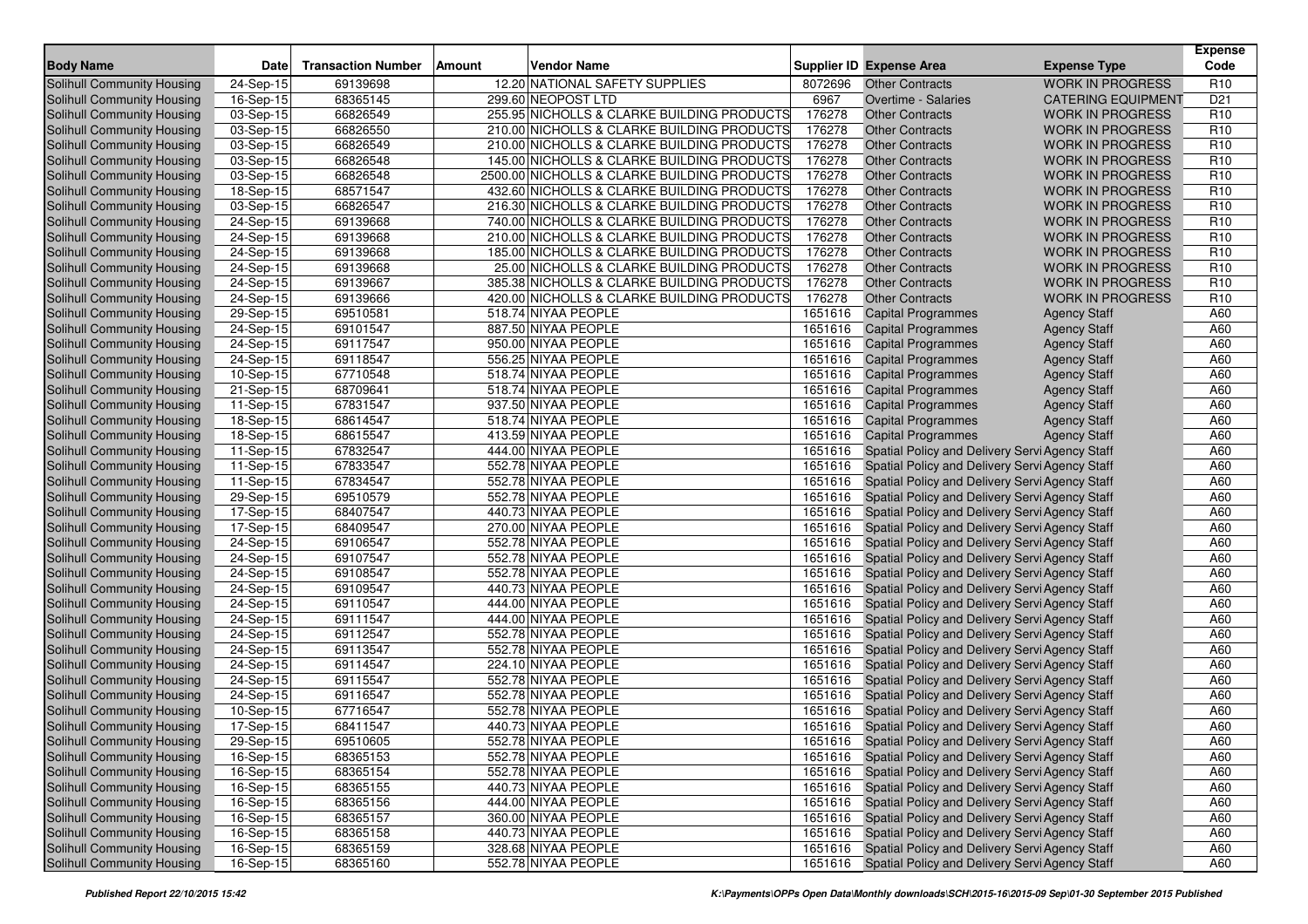| <b>Body Name</b>                  | Date                    | <b>Transaction Number</b> | Vendor Name<br>Amount                    |         | <b>Supplier ID Expense Area</b>                        | <b>Expense Type</b>          | <b>Expense</b><br>Code |
|-----------------------------------|-------------------------|---------------------------|------------------------------------------|---------|--------------------------------------------------------|------------------------------|------------------------|
| <b>Solihull Community Housing</b> | 16-Sep-15               | 68394547                  | 440.73 NIYAA PEOPLE                      | 1651616 | Spatial Policy and Delivery Servi Agency Staff         |                              | A60                    |
| Solihull Community Housing        | 29-Sep-15               | 69510588                  | 444.00 NIYAA PEOPLE                      | 1651616 | Spatial Policy and Delivery Servi Agency Staff         |                              | A60                    |
| Solihull Community Housing        | 11-Sep-15               | 67831550                  | 552.78 NIYAA PEOPLE                      | 1651616 | Spatial Policy and Delivery Servi Agency Staff         |                              | A60                    |
| <b>Solihull Community Housing</b> | 10-Sep-15               | 67718547                  | 444.00 NIYAA PEOPLE                      | 1651616 | Spatial Policy and Delivery Servi Agency Staff         |                              | A60                    |
| Solihull Community Housing        | 10-Sep-15               | 67717548                  | 224.10 NIYAA PEOPLE                      | 1651616 | Spatial Policy and Delivery Servi Agency Staff         |                              | A60                    |
| Solihull Community Housing        | 18-Sep-15               | 68613547                  | 5520.78 NIYAA PEOPLE                     | 1651616 | Spatial Policy and Delivery Servi Agency Staff         |                              | A60                    |
| Solihull Community Housing        | 18-Sep-15               | 68613547                  | -5520.78 NIYAA PEOPLE                    | 1651616 | Spatial Policy and Delivery Servi Agency Staff         |                              | A60                    |
| Solihull Community Housing        | 18-Sep-15               | 68613547                  | 552.78 NIYAA PEOPLE                      | 1651616 | Spatial Policy and Delivery Servi Agency Staff         |                              | A60                    |
| Solihull Community Housing        | 29-Sep-15               | 69510591                  | 448.20 NIYAA PEOPLE                      | 1651616 | Spatial Policy and Delivery Servi Agency Staff         |                              | A60                    |
| <b>Solihull Community Housing</b> | 29-Sep-15               | 69510594                  | 552.78 NIYAA PEOPLE                      | 1651616 | Spatial Policy and Delivery Servi Agency Staff         |                              | A60                    |
| Solihull Community Housing        | 29-Sep- $\overline{15}$ | 69510597                  | 552.78 NIYAA PEOPLE                      | 1651616 | Spatial Policy and Delivery Servi Agency Staff         |                              | A60                    |
| <b>Solihull Community Housing</b> | $\overline{29}$ -Sep-15 | 69510601                  | 444.00 NIYAA PEOPLE                      | 1651616 | Spatial Policy and Delivery Servi Agency Staff         |                              | A60                    |
| Solihull Community Housing        | 29-Sep-15               | 69510603                  | 552.78 NIYAA PEOPLE                      | 1651616 | Spatial Policy and Delivery Servi Agency Staff         |                              | A60                    |
| Solihull Community Housing        | 29-Sep-15               | 69510584                  | 351.09 NIYAA PEOPLE                      | 1651616 | <b>CHH - Sanctuary Scheme</b>                          | <b>Agency Staff</b>          | A60                    |
| <b>Solihull Community Housing</b> | 24-Sep-15               | 69102547                  | 552.78 NIYAA PEOPLE                      | 1651616 | <b>CHH - Sanctuary Scheme</b>                          | <b>Agency Staff</b>          | A60                    |
| Solihull Community Housing        | 24-Sep-15               | 69103547                  | 563.99 NIYAA PEOPLE                      | 1651616 | <b>CHH - Sanctuary Scheme</b>                          | <b>Agency Staff</b>          | A60                    |
| <b>Solihull Community Housing</b> | 11-Sep-15               | 67830547                  | 552.78 NIYAA PEOPLE                      | 1651616 | <b>CHH - Sanctuary Scheme</b>                          | <b>Agency Staff</b>          | A60                    |
| Solihull Community Housing        | 16-Sep-15               | 68365147                  | 567.72 NIYAA PEOPLE                      |         | 1651616 CHH - Sanctuary Scheme                         | <b>Agency Staff</b>          | A60                    |
| Solihull Community Housing        | 16-Sep-15               | 68365149                  | 440.73 NIYAA PEOPLE                      | 1651616 | <b>CHH - Sanctuary Scheme</b>                          | <b>Agency Staff</b>          | A60                    |
| Solihull Community Housing        | 29-Sep-15               | 69510586                  | 537.84 NIYAA PEOPLE                      | 1651616 | <b>CHH - Sanctuary Scheme</b>                          | <b>Agency Staff</b>          | A60                    |
| <b>Solihull Community Housing</b> | 24-Sep-15               | 69104547                  | 552.78 NIYAA PEOPLE                      | 1651616 | Decent Homes Prog - Internal                           | <b>Agency Staff</b>          | A60                    |
| <b>Solihull Community Housing</b> | 10-Sep-15               | 67713547                  | 552.78 NIYAA PEOPLE                      | 1651616 | Decent Homes Prog - Internal                           | <b>Agency Staff</b>          | A60                    |
| Solihull Community Housing        | $16-Sep-15$             | 68365150                  | 552.78 NIYAA PEOPLE                      | 1651616 | Decent Homes Prog - Internal                           | <b>Agency Staff</b>          | A60                    |
| Solihull Community Housing        | 16-Sep-15               | 68365152                  | 552.78 NIYAA PEOPLE                      | 1651616 | Decent Homes Prog - Internal                           | <b>Agency Staff</b>          | A60                    |
| Solihull Community Housing        | 24-Sep-15               | 69105547                  | 552.78 NIYAA PEOPLE                      | 1651616 | <b>Adaptations Major</b>                               | <b>Agency Staff</b>          | A60                    |
| Solihull Community Housing        | 16-Sep-15               | 68365161                  | 552.78 NIYAA PEOPLE                      | 1651616 | <b>Adaptations Major</b>                               | <b>Agency Staff</b>          | A60                    |
| Solihull Community Housing        | 10-Sep-15               | 67720547                  | 552.78 NIYAA PEOPLE                      | 1651616 | <b>Adaptations Major</b>                               | <b>Agency Staff</b>          | A60                    |
| Solihull Community Housing        | 29-Sep-15               | 69510610                  | 111258.80 NOVUS PROPERTY SOLUTIONS       | 3522686 | <b>Cyclical Maintenance</b>                            | <b>Contractor Payments</b>   | <b>B70</b>             |
| Solihull Community Housing        | 02-Sep-15               | 66701690                  | 324.52 NOVUS PROPERTY SOLUTIONS          | 3522686 | Decent Homes Prog - Internal                           | <b>Contractor Payments</b>   | <b>B70</b>             |
| Solihull Community Housing        | 23-Sep-15               | 69011997                  | 647.37 NOVUS PROPERTY SOLUTIONS          | 3522686 | Decent Homes Prog - Internal                           | <b>Contractor Payments</b>   | <b>B70</b>             |
| <b>Solihull Community Housing</b> | 04-Sep-15               | 66938610                  | 1356.88 NOVUS PROPERTY SOLUTIONS         | 3522686 | Decent Homes Prog - Internal                           | <b>Contractor Payments</b>   | <b>B70</b>             |
| <b>Solihull Community Housing</b> | 04-Sep-15               | 66938608                  | 217.36 NOVUS PROPERTY SOLUTIONS          | 3522686 | Decent Homes Prog - Internal                           | <b>Contractor Payments</b>   | <b>B70</b>             |
| Solihull Community Housing        | 04-Sep-15               | 66938605                  | 324.52 NOVUS PROPERTY SOLUTIONS          | 3522686 | Decent Homes Prog - Internal                           | <b>Contractor Payments</b>   | <b>B70</b>             |
| Solihull Community Housing        | 04-Sep-15               | 66938613                  | 324.52 NOVUS PROPERTY SOLUTIONS          | 3522686 | Decent Homes Prog - Internal                           | <b>Contractor Payments</b>   | <b>B70</b>             |
| Solihull Community Housing        | 11-Sep-15               | 67846640                  | 408.97 NOVUS PROPERTY SOLUTIONS          | 3522686 | Decent Homes Prog - Internal                           | <b>Contractor Payments</b>   | <b>B70</b>             |
| Solihull Community Housing        | 09-Sep-15               | 67451557                  | 243.74 NOVUS PROPERTY SOLUTIONS          | 3522686 | <b>CHH - Sanctuary Scheme</b>                          | <b>BUILDINGS</b>             | <b>B31</b>             |
| <b>Solihull Community Housing</b> | 11-Sep-15               | 67846650                  | 938.46 NOVUS PROPERTY SOLUTIONS          | 3522686 | <b>CHH - Sanctuary Scheme</b>                          | <b>BUILDINGS</b>             | <b>B31</b>             |
| Solihull Community Housing        | 11-Sep-15               | 67846647                  | 365.61 NOVUS PROPERTY SOLUTIONS          | 3522686 | CHH - Sanctuary Scheme                                 | <b>BUILDINGS</b>             | <b>B31</b>             |
| Solihull Community Housing        | 07-Sep-15               | 67109547                  | 2110.60 NPOWER                           | 40119   | Private Sector Leasing (Former) Bangor/Keele/Wham/Ww   |                              | <b>B11</b>             |
| Solihull Community Housing        | 07-Sep-15               | 67113547                  | 692.49 NPOWER                            | 40119   | Private Sector Leasing (Former) Bangor/Keele/Wham/Ww   |                              | <b>B11</b>             |
| Solihull Community Housing        | 02-Sep-15               | 66701694                  | 3121.16 OAKLEAF COMMERCIAL SERVICES LTD  | 5136686 | Private Sector - Disabled Faciliti Contractor Payments |                              | <b>B70</b>             |
| Solihull Community Housing        | 02-Sep-15               | 66701693                  | 2618.92 OAKLEAF COMMERCIAL SERVICES LTD  | 5136686 | Private Sector - Disabled Faciliti Contractor Payments |                              | <b>B70</b>             |
| <b>Solihull Community Housing</b> | 02-Sep-15               | 66701692                  | 3585.79 OAKLEAF COMMERCIAL SERVICES LTD  | 5136686 | Private Sector - Disabled Faciliti Contractor Payments |                              | <b>B70</b>             |
| Solihull Community Housing        | 02-Sep-15               | 66701691                  | 2757.44 OAKLEAF COMMERCIAL SERVICES LTD  | 5136686 | Private Sector - Disabled Faciliti Contractor Payments |                              | <b>B70</b>             |
| Solihull Community Housing        | 02-Sep-15               | 66701671                  | 3776.00 OPENVIEW SECURITY SOLUTIONS LTD  | 2385686 | <b>SRB</b>                                             | <b>Contractor Payments</b>   | <b>B70</b>             |
| Solihull Community Housing        | 02-Sep-15               | 66701670                  | 3215.00 OPENVIEW SECURITY SOLUTIONS LTD  | 2385686 | <b>SRB</b>                                             | <b>Contractor Payments</b>   | <b>B70</b>             |
| <b>Solihull Community Housing</b> | 29-Sep-15               | 69510615                  | 41632.80 OPENVIEW SECURITY SOLUTIONS LTD | 2385686 | <b>SRB</b>                                             | <b>Contractor Payments</b>   | <b>B70</b>             |
| Solihull Community Housing        | 23-Sep-15               | 69011984                  | 347.59 OPENVIEW SECURITY SOLUTIONS LTD   | 2385686 | <b>Spatial Policy and Delivery Servi Voids</b>         |                              | <b>B38</b>             |
| Solihull Community Housing        | 23-Sep-15               | 69011949                  | 325.36 OPENVIEW SECURITY SOLUTIONS LTD   | 2385686 | Catering                                               | <b>Utility Related Works</b> | <b>B34</b>             |
| Solihull Community Housing        | 23-Sep-15               | 69011978                  | 211.13 OPENVIEW SECURITY SOLUTIONS LTD   | 2385686 | Catering                                               | <b>Utility Related Works</b> | <b>B34</b>             |
| Solihull Community Housing        | 11-Sep-15               | 67846627                  | 325.36 OPENVIEW SECURITY SOLUTIONS LTD   | 2385686 | Catering                                               | <b>Utility Related Works</b> | <b>B34</b>             |
| Solihull Community Housing        | 11-Sep-15               | 67846608                  | 325.36 OPENVIEW SECURITY SOLUTIONS LTD   | 2385686 | Catering                                               | <b>Utility Related Works</b> | <b>B34</b>             |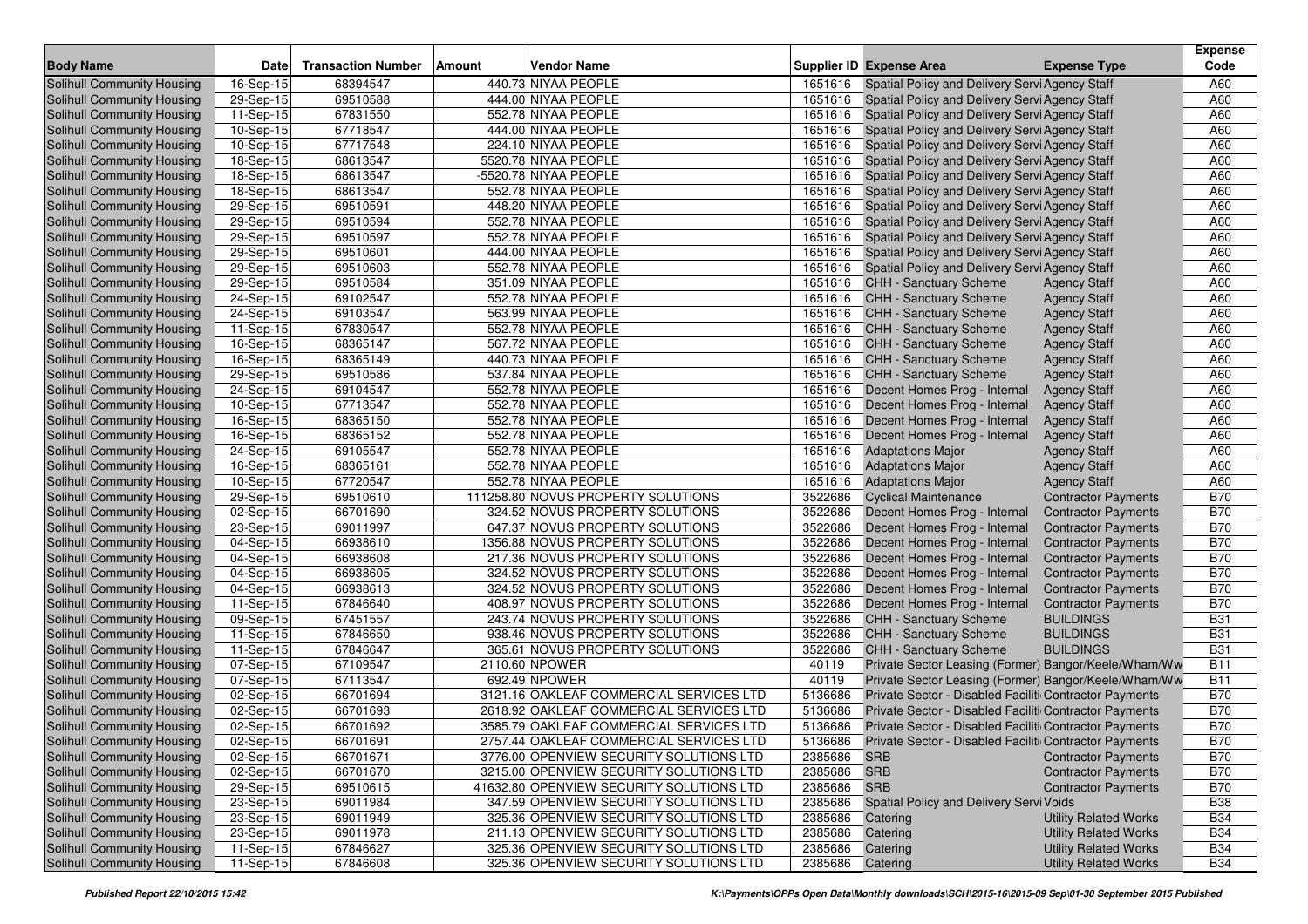| 11-Sep-15<br>67846603<br>325.36 OPENVIEW SECURITY SOLUTIONS LTD<br><b>Utility Related Works</b><br><b>B34</b><br>Solihull Community Housing<br>2385686<br>Catering<br>67846602<br>325.36 OPENVIEW SECURITY SOLUTIONS LTD<br>2385686<br><b>B34</b><br><b>Solihull Community Housing</b><br>11-Sep-15<br>Catering<br><b>Utility Related Works</b><br><b>B34</b><br>Solihull Community Housing<br>16-Sep-15<br>68402612<br>325.36 OPENVIEW SECURITY SOLUTIONS LTD<br>2385686<br>Catering<br><b>Utility Related Works</b><br>67725547<br><b>B70</b><br>Solihull Community Housing<br>10-Sep-15<br>245.00 OPUS STRUCTURAL SURVEYS<br>7489686<br>Structural Works - Non MST<br><b>Contractor Payments</b><br><b>B70</b><br>67451565<br>7489686<br>Solihull Community Housing<br>$\overline{09}$ -Sep-15<br>705.00 OPUS STRUCTURAL SURVEYS<br><b>Food Festival</b><br><b>Contractor Payments</b><br><b>B70</b><br>Solihull Community Housing<br>09-Sep-15<br>67451562<br>295.00 OPUS STRUCTURAL SURVEYS<br>7489686<br><b>Food Festival</b><br><b>Contractor Payments</b><br><b>B70</b><br>67723547<br>Solihull Community Housing<br>10-Sep-15<br>2445.00 OPUS STRUCTURAL SURVEYS<br>7489686<br><b>First Stop Shop</b><br><b>Contractor Payments</b><br><b>B70</b><br>67724547<br>7489686<br>Solihull Community Housing<br>10-Sep-15<br>1265.00 OPUS STRUCTURAL SURVEYS<br><b>First Stop Shop</b><br><b>Contractor Payments</b><br>67725547<br><b>B70</b><br>7489686<br>Solihull Community Housing<br>10-Sep-15<br>965.00 OPUS STRUCTURAL SURVEYS<br><b>First Stop Shop</b><br><b>Contractor Payments</b><br><b>B70</b><br>Solihull Community Housing<br>10-Sep-15<br>67721547<br>687.50 OPUS STRUCTURAL SURVEYS<br>7489686<br><b>First Stop Shop</b><br><b>Contractor Payments</b><br>D <sub>59</sub><br>69292589<br>308.33 ORBIS PROTECT LIMITED<br>6049687<br>Solihull Community Housing<br>28-Sep-15<br>Family Housing Association Con Other Fees & Charges<br>69292589<br>2350.00 ORBIS PROTECT LIMITED<br>Leisure, Parks & Play Administra Other Fees & Charges<br>D59<br>Solihull Community Housing<br>$28-Sep-15$<br>6049687<br>67846689<br>307.50 ORBIS PROTECT LIMITED<br>6049687<br><b>B38</b><br>Solihull Community Housing<br>11-Sep-15<br>Spatial Policy and Delivery Servi Voids<br><b>B38</b><br>67846673<br>6049687<br>Solihull Community Housing<br>11-Sep-15<br>225.00 ORBIS PROTECT LIMITED<br>Spatial Policy and Delivery Servi Voids<br>67846672<br>249.50 ORBIS PROTECT LIMITED<br><b>B38</b><br>Solihull Community Housing<br>11-Sep-15<br>6049687<br><b>Spatial Policy and Delivery Servi Voids</b><br>67774547<br>218404<br><b>R51</b><br>Solihull Community Housing<br>11-Sep-15<br>500.00 PARK RETAIL LTD<br>Capital Expenditure (Non Currer PETTY CASH<br>67774547<br>6.00 PARK RETAIL LTD<br>218404<br>D <sub>21</sub><br>Solihull Community Housing<br>11-Sep-15<br>Overtime - Salaries<br><b>CATERING EQUIPMENT</b><br>67726547<br>1872.96 PENNINGTON CHOICE LTD<br>227134<br>D <sub>59</sub><br>Solihull Community Housing<br>10-Sep-15<br>Energy Performance Certificates Other Fees & Charges<br>Solihull Community Housing<br>16-Sep-15<br>68301551<br>195.82 PHS RECORDSMANAGEMENT<br>279826<br>Overtime - Salaries<br>D <sub>26</sub><br><b>File Storage</b><br>68301551<br>279826<br>D <sub>26</sub><br>Solihull Community Housing<br>16-Sep-15<br>351.11 PHS RECORDSMANAGEMENT<br>Overtime - Salaries<br><b>File Storage</b><br><b>B50</b><br>Solihull Community Housing<br>68413547<br>618.18 PINNACLE HOUSING LTD<br>280244<br>Partnership Salary cost<br>OTHER OCCUPANCY CO<br>17-Sep-15 |
|-----------------------------------------------------------------------------------------------------------------------------------------------------------------------------------------------------------------------------------------------------------------------------------------------------------------------------------------------------------------------------------------------------------------------------------------------------------------------------------------------------------------------------------------------------------------------------------------------------------------------------------------------------------------------------------------------------------------------------------------------------------------------------------------------------------------------------------------------------------------------------------------------------------------------------------------------------------------------------------------------------------------------------------------------------------------------------------------------------------------------------------------------------------------------------------------------------------------------------------------------------------------------------------------------------------------------------------------------------------------------------------------------------------------------------------------------------------------------------------------------------------------------------------------------------------------------------------------------------------------------------------------------------------------------------------------------------------------------------------------------------------------------------------------------------------------------------------------------------------------------------------------------------------------------------------------------------------------------------------------------------------------------------------------------------------------------------------------------------------------------------------------------------------------------------------------------------------------------------------------------------------------------------------------------------------------------------------------------------------------------------------------------------------------------------------------------------------------------------------------------------------------------------------------------------------------------------------------------------------------------------------------------------------------------------------------------------------------------------------------------------------------------------------------------------------------------------------------------------------------------------------------------------------------------------------------------------------------------------------------------------------------------------------------------------------------------------------------------------------------------------------------------------------------------------------------------------------------------------------------------------------------------------------------------------------------------------------------------------------------------------------------------------------------------------------------------------------------------------------------------------------------------------------------------------------------------------------------------------------------------------|
|                                                                                                                                                                                                                                                                                                                                                                                                                                                                                                                                                                                                                                                                                                                                                                                                                                                                                                                                                                                                                                                                                                                                                                                                                                                                                                                                                                                                                                                                                                                                                                                                                                                                                                                                                                                                                                                                                                                                                                                                                                                                                                                                                                                                                                                                                                                                                                                                                                                                                                                                                                                                                                                                                                                                                                                                                                                                                                                                                                                                                                                                                                                                                                                                                                                                                                                                                                                                                                                                                                                                                                                                                             |
|                                                                                                                                                                                                                                                                                                                                                                                                                                                                                                                                                                                                                                                                                                                                                                                                                                                                                                                                                                                                                                                                                                                                                                                                                                                                                                                                                                                                                                                                                                                                                                                                                                                                                                                                                                                                                                                                                                                                                                                                                                                                                                                                                                                                                                                                                                                                                                                                                                                                                                                                                                                                                                                                                                                                                                                                                                                                                                                                                                                                                                                                                                                                                                                                                                                                                                                                                                                                                                                                                                                                                                                                                             |
|                                                                                                                                                                                                                                                                                                                                                                                                                                                                                                                                                                                                                                                                                                                                                                                                                                                                                                                                                                                                                                                                                                                                                                                                                                                                                                                                                                                                                                                                                                                                                                                                                                                                                                                                                                                                                                                                                                                                                                                                                                                                                                                                                                                                                                                                                                                                                                                                                                                                                                                                                                                                                                                                                                                                                                                                                                                                                                                                                                                                                                                                                                                                                                                                                                                                                                                                                                                                                                                                                                                                                                                                                             |
|                                                                                                                                                                                                                                                                                                                                                                                                                                                                                                                                                                                                                                                                                                                                                                                                                                                                                                                                                                                                                                                                                                                                                                                                                                                                                                                                                                                                                                                                                                                                                                                                                                                                                                                                                                                                                                                                                                                                                                                                                                                                                                                                                                                                                                                                                                                                                                                                                                                                                                                                                                                                                                                                                                                                                                                                                                                                                                                                                                                                                                                                                                                                                                                                                                                                                                                                                                                                                                                                                                                                                                                                                             |
|                                                                                                                                                                                                                                                                                                                                                                                                                                                                                                                                                                                                                                                                                                                                                                                                                                                                                                                                                                                                                                                                                                                                                                                                                                                                                                                                                                                                                                                                                                                                                                                                                                                                                                                                                                                                                                                                                                                                                                                                                                                                                                                                                                                                                                                                                                                                                                                                                                                                                                                                                                                                                                                                                                                                                                                                                                                                                                                                                                                                                                                                                                                                                                                                                                                                                                                                                                                                                                                                                                                                                                                                                             |
|                                                                                                                                                                                                                                                                                                                                                                                                                                                                                                                                                                                                                                                                                                                                                                                                                                                                                                                                                                                                                                                                                                                                                                                                                                                                                                                                                                                                                                                                                                                                                                                                                                                                                                                                                                                                                                                                                                                                                                                                                                                                                                                                                                                                                                                                                                                                                                                                                                                                                                                                                                                                                                                                                                                                                                                                                                                                                                                                                                                                                                                                                                                                                                                                                                                                                                                                                                                                                                                                                                                                                                                                                             |
|                                                                                                                                                                                                                                                                                                                                                                                                                                                                                                                                                                                                                                                                                                                                                                                                                                                                                                                                                                                                                                                                                                                                                                                                                                                                                                                                                                                                                                                                                                                                                                                                                                                                                                                                                                                                                                                                                                                                                                                                                                                                                                                                                                                                                                                                                                                                                                                                                                                                                                                                                                                                                                                                                                                                                                                                                                                                                                                                                                                                                                                                                                                                                                                                                                                                                                                                                                                                                                                                                                                                                                                                                             |
|                                                                                                                                                                                                                                                                                                                                                                                                                                                                                                                                                                                                                                                                                                                                                                                                                                                                                                                                                                                                                                                                                                                                                                                                                                                                                                                                                                                                                                                                                                                                                                                                                                                                                                                                                                                                                                                                                                                                                                                                                                                                                                                                                                                                                                                                                                                                                                                                                                                                                                                                                                                                                                                                                                                                                                                                                                                                                                                                                                                                                                                                                                                                                                                                                                                                                                                                                                                                                                                                                                                                                                                                                             |
|                                                                                                                                                                                                                                                                                                                                                                                                                                                                                                                                                                                                                                                                                                                                                                                                                                                                                                                                                                                                                                                                                                                                                                                                                                                                                                                                                                                                                                                                                                                                                                                                                                                                                                                                                                                                                                                                                                                                                                                                                                                                                                                                                                                                                                                                                                                                                                                                                                                                                                                                                                                                                                                                                                                                                                                                                                                                                                                                                                                                                                                                                                                                                                                                                                                                                                                                                                                                                                                                                                                                                                                                                             |
|                                                                                                                                                                                                                                                                                                                                                                                                                                                                                                                                                                                                                                                                                                                                                                                                                                                                                                                                                                                                                                                                                                                                                                                                                                                                                                                                                                                                                                                                                                                                                                                                                                                                                                                                                                                                                                                                                                                                                                                                                                                                                                                                                                                                                                                                                                                                                                                                                                                                                                                                                                                                                                                                                                                                                                                                                                                                                                                                                                                                                                                                                                                                                                                                                                                                                                                                                                                                                                                                                                                                                                                                                             |
|                                                                                                                                                                                                                                                                                                                                                                                                                                                                                                                                                                                                                                                                                                                                                                                                                                                                                                                                                                                                                                                                                                                                                                                                                                                                                                                                                                                                                                                                                                                                                                                                                                                                                                                                                                                                                                                                                                                                                                                                                                                                                                                                                                                                                                                                                                                                                                                                                                                                                                                                                                                                                                                                                                                                                                                                                                                                                                                                                                                                                                                                                                                                                                                                                                                                                                                                                                                                                                                                                                                                                                                                                             |
|                                                                                                                                                                                                                                                                                                                                                                                                                                                                                                                                                                                                                                                                                                                                                                                                                                                                                                                                                                                                                                                                                                                                                                                                                                                                                                                                                                                                                                                                                                                                                                                                                                                                                                                                                                                                                                                                                                                                                                                                                                                                                                                                                                                                                                                                                                                                                                                                                                                                                                                                                                                                                                                                                                                                                                                                                                                                                                                                                                                                                                                                                                                                                                                                                                                                                                                                                                                                                                                                                                                                                                                                                             |
|                                                                                                                                                                                                                                                                                                                                                                                                                                                                                                                                                                                                                                                                                                                                                                                                                                                                                                                                                                                                                                                                                                                                                                                                                                                                                                                                                                                                                                                                                                                                                                                                                                                                                                                                                                                                                                                                                                                                                                                                                                                                                                                                                                                                                                                                                                                                                                                                                                                                                                                                                                                                                                                                                                                                                                                                                                                                                                                                                                                                                                                                                                                                                                                                                                                                                                                                                                                                                                                                                                                                                                                                                             |
|                                                                                                                                                                                                                                                                                                                                                                                                                                                                                                                                                                                                                                                                                                                                                                                                                                                                                                                                                                                                                                                                                                                                                                                                                                                                                                                                                                                                                                                                                                                                                                                                                                                                                                                                                                                                                                                                                                                                                                                                                                                                                                                                                                                                                                                                                                                                                                                                                                                                                                                                                                                                                                                                                                                                                                                                                                                                                                                                                                                                                                                                                                                                                                                                                                                                                                                                                                                                                                                                                                                                                                                                                             |
|                                                                                                                                                                                                                                                                                                                                                                                                                                                                                                                                                                                                                                                                                                                                                                                                                                                                                                                                                                                                                                                                                                                                                                                                                                                                                                                                                                                                                                                                                                                                                                                                                                                                                                                                                                                                                                                                                                                                                                                                                                                                                                                                                                                                                                                                                                                                                                                                                                                                                                                                                                                                                                                                                                                                                                                                                                                                                                                                                                                                                                                                                                                                                                                                                                                                                                                                                                                                                                                                                                                                                                                                                             |
|                                                                                                                                                                                                                                                                                                                                                                                                                                                                                                                                                                                                                                                                                                                                                                                                                                                                                                                                                                                                                                                                                                                                                                                                                                                                                                                                                                                                                                                                                                                                                                                                                                                                                                                                                                                                                                                                                                                                                                                                                                                                                                                                                                                                                                                                                                                                                                                                                                                                                                                                                                                                                                                                                                                                                                                                                                                                                                                                                                                                                                                                                                                                                                                                                                                                                                                                                                                                                                                                                                                                                                                                                             |
|                                                                                                                                                                                                                                                                                                                                                                                                                                                                                                                                                                                                                                                                                                                                                                                                                                                                                                                                                                                                                                                                                                                                                                                                                                                                                                                                                                                                                                                                                                                                                                                                                                                                                                                                                                                                                                                                                                                                                                                                                                                                                                                                                                                                                                                                                                                                                                                                                                                                                                                                                                                                                                                                                                                                                                                                                                                                                                                                                                                                                                                                                                                                                                                                                                                                                                                                                                                                                                                                                                                                                                                                                             |
|                                                                                                                                                                                                                                                                                                                                                                                                                                                                                                                                                                                                                                                                                                                                                                                                                                                                                                                                                                                                                                                                                                                                                                                                                                                                                                                                                                                                                                                                                                                                                                                                                                                                                                                                                                                                                                                                                                                                                                                                                                                                                                                                                                                                                                                                                                                                                                                                                                                                                                                                                                                                                                                                                                                                                                                                                                                                                                                                                                                                                                                                                                                                                                                                                                                                                                                                                                                                                                                                                                                                                                                                                             |
|                                                                                                                                                                                                                                                                                                                                                                                                                                                                                                                                                                                                                                                                                                                                                                                                                                                                                                                                                                                                                                                                                                                                                                                                                                                                                                                                                                                                                                                                                                                                                                                                                                                                                                                                                                                                                                                                                                                                                                                                                                                                                                                                                                                                                                                                                                                                                                                                                                                                                                                                                                                                                                                                                                                                                                                                                                                                                                                                                                                                                                                                                                                                                                                                                                                                                                                                                                                                                                                                                                                                                                                                                             |
|                                                                                                                                                                                                                                                                                                                                                                                                                                                                                                                                                                                                                                                                                                                                                                                                                                                                                                                                                                                                                                                                                                                                                                                                                                                                                                                                                                                                                                                                                                                                                                                                                                                                                                                                                                                                                                                                                                                                                                                                                                                                                                                                                                                                                                                                                                                                                                                                                                                                                                                                                                                                                                                                                                                                                                                                                                                                                                                                                                                                                                                                                                                                                                                                                                                                                                                                                                                                                                                                                                                                                                                                                             |
|                                                                                                                                                                                                                                                                                                                                                                                                                                                                                                                                                                                                                                                                                                                                                                                                                                                                                                                                                                                                                                                                                                                                                                                                                                                                                                                                                                                                                                                                                                                                                                                                                                                                                                                                                                                                                                                                                                                                                                                                                                                                                                                                                                                                                                                                                                                                                                                                                                                                                                                                                                                                                                                                                                                                                                                                                                                                                                                                                                                                                                                                                                                                                                                                                                                                                                                                                                                                                                                                                                                                                                                                                             |
| Solihull Community Housing<br>68616547<br>140.43 PINNACLE HOUSING LTD<br>280244<br>OTHER OCCUPANCY CO<br><b>B50</b><br>18-Sep-15<br><b>Partnership Salary cost</b>                                                                                                                                                                                                                                                                                                                                                                                                                                                                                                                                                                                                                                                                                                                                                                                                                                                                                                                                                                                                                                                                                                                                                                                                                                                                                                                                                                                                                                                                                                                                                                                                                                                                                                                                                                                                                                                                                                                                                                                                                                                                                                                                                                                                                                                                                                                                                                                                                                                                                                                                                                                                                                                                                                                                                                                                                                                                                                                                                                                                                                                                                                                                                                                                                                                                                                                                                                                                                                                          |
| 67835611<br>618.18 PINNACLE HOUSING LTD<br>280244<br>Solihull Community Housing<br>11-Sep-15<br><b>Partnership Salary cost</b><br>OTHER OCCUPANCY CO<br><b>B50</b>                                                                                                                                                                                                                                                                                                                                                                                                                                                                                                                                                                                                                                                                                                                                                                                                                                                                                                                                                                                                                                                                                                                                                                                                                                                                                                                                                                                                                                                                                                                                                                                                                                                                                                                                                                                                                                                                                                                                                                                                                                                                                                                                                                                                                                                                                                                                                                                                                                                                                                                                                                                                                                                                                                                                                                                                                                                                                                                                                                                                                                                                                                                                                                                                                                                                                                                                                                                                                                                          |
| 280244<br><b>B50</b><br>Solihull Community Housing<br>11-Sep-15<br>67835547<br>794.47 PINNACLE HOUSING LTD<br>Elections - Canvassors / Checkii OTHER OCCUPANCY CO                                                                                                                                                                                                                                                                                                                                                                                                                                                                                                                                                                                                                                                                                                                                                                                                                                                                                                                                                                                                                                                                                                                                                                                                                                                                                                                                                                                                                                                                                                                                                                                                                                                                                                                                                                                                                                                                                                                                                                                                                                                                                                                                                                                                                                                                                                                                                                                                                                                                                                                                                                                                                                                                                                                                                                                                                                                                                                                                                                                                                                                                                                                                                                                                                                                                                                                                                                                                                                                           |
| 68413547<br>280244<br><b>B50</b><br>Solihull Community Housing<br>17-Sep-15<br>11606.35 PINNACLE HOUSING LTD<br>Elections - Canvassors / Checkii OTHER OCCUPANCY CO                                                                                                                                                                                                                                                                                                                                                                                                                                                                                                                                                                                                                                                                                                                                                                                                                                                                                                                                                                                                                                                                                                                                                                                                                                                                                                                                                                                                                                                                                                                                                                                                                                                                                                                                                                                                                                                                                                                                                                                                                                                                                                                                                                                                                                                                                                                                                                                                                                                                                                                                                                                                                                                                                                                                                                                                                                                                                                                                                                                                                                                                                                                                                                                                                                                                                                                                                                                                                                                         |
| 68616547<br>280244<br><b>B50</b><br>Solihull Community Housing<br>18-Sep-15<br>4114.22 PINNACLE HOUSING LTD<br>Elections - Canvassors / Checkii OTHER OCCUPANCY CO                                                                                                                                                                                                                                                                                                                                                                                                                                                                                                                                                                                                                                                                                                                                                                                                                                                                                                                                                                                                                                                                                                                                                                                                                                                                                                                                                                                                                                                                                                                                                                                                                                                                                                                                                                                                                                                                                                                                                                                                                                                                                                                                                                                                                                                                                                                                                                                                                                                                                                                                                                                                                                                                                                                                                                                                                                                                                                                                                                                                                                                                                                                                                                                                                                                                                                                                                                                                                                                          |
| 67835611<br>11606.35 PINNACLE HOUSING LTD<br>280244<br><b>B50</b><br>Solihull Community Housing<br>11-Sep-15<br>Elections - Canvassors / Checkin OTHER OCCUPANCY CO                                                                                                                                                                                                                                                                                                                                                                                                                                                                                                                                                                                                                                                                                                                                                                                                                                                                                                                                                                                                                                                                                                                                                                                                                                                                                                                                                                                                                                                                                                                                                                                                                                                                                                                                                                                                                                                                                                                                                                                                                                                                                                                                                                                                                                                                                                                                                                                                                                                                                                                                                                                                                                                                                                                                                                                                                                                                                                                                                                                                                                                                                                                                                                                                                                                                                                                                                                                                                                                         |
| Solihull Community Housing<br>$\overline{17}$ -Sep-15<br>68413547<br>7844.02 PINNACLE HOUSING LTD<br>280244<br>Elections - Canvassors / Checkin OTHER OCCUPANCY CO<br><b>B50</b>                                                                                                                                                                                                                                                                                                                                                                                                                                                                                                                                                                                                                                                                                                                                                                                                                                                                                                                                                                                                                                                                                                                                                                                                                                                                                                                                                                                                                                                                                                                                                                                                                                                                                                                                                                                                                                                                                                                                                                                                                                                                                                                                                                                                                                                                                                                                                                                                                                                                                                                                                                                                                                                                                                                                                                                                                                                                                                                                                                                                                                                                                                                                                                                                                                                                                                                                                                                                                                            |
| <b>B50</b><br>Solihull Community Housing<br>18-Sep-15<br>68616547<br>680.93 PINNACLE HOUSING LTD<br>280244<br>Elections - Canvassors / Checkii OTHER OCCUPANCY CO                                                                                                                                                                                                                                                                                                                                                                                                                                                                                                                                                                                                                                                                                                                                                                                                                                                                                                                                                                                                                                                                                                                                                                                                                                                                                                                                                                                                                                                                                                                                                                                                                                                                                                                                                                                                                                                                                                                                                                                                                                                                                                                                                                                                                                                                                                                                                                                                                                                                                                                                                                                                                                                                                                                                                                                                                                                                                                                                                                                                                                                                                                                                                                                                                                                                                                                                                                                                                                                           |
| 67835611<br>280244<br><b>B50</b><br>Solihull Community Housing<br>11-Sep-15<br>7844.02 PINNACLE HOUSING LTD<br>Elections - Canvassors / Checkii OTHER OCCUPANCY CO                                                                                                                                                                                                                                                                                                                                                                                                                                                                                                                                                                                                                                                                                                                                                                                                                                                                                                                                                                                                                                                                                                                                                                                                                                                                                                                                                                                                                                                                                                                                                                                                                                                                                                                                                                                                                                                                                                                                                                                                                                                                                                                                                                                                                                                                                                                                                                                                                                                                                                                                                                                                                                                                                                                                                                                                                                                                                                                                                                                                                                                                                                                                                                                                                                                                                                                                                                                                                                                          |
| Solihull Community Housing<br>17-Sep-15<br>68413547<br>280244<br><b>B50</b><br>596.30 PINNACLE HOUSING LTD<br>Elections - Canvassors / Checkii OTHER OCCUPANCY CO                                                                                                                                                                                                                                                                                                                                                                                                                                                                                                                                                                                                                                                                                                                                                                                                                                                                                                                                                                                                                                                                                                                                                                                                                                                                                                                                                                                                                                                                                                                                                                                                                                                                                                                                                                                                                                                                                                                                                                                                                                                                                                                                                                                                                                                                                                                                                                                                                                                                                                                                                                                                                                                                                                                                                                                                                                                                                                                                                                                                                                                                                                                                                                                                                                                                                                                                                                                                                                                           |
| <b>B50</b><br>280244<br>Solihull Community Housing<br>18-Sep-15<br>68616547<br>596.30 PINNACLE HOUSING LTD<br>Elections - Canvassors / Checkin OTHER OCCUPANCY CO                                                                                                                                                                                                                                                                                                                                                                                                                                                                                                                                                                                                                                                                                                                                                                                                                                                                                                                                                                                                                                                                                                                                                                                                                                                                                                                                                                                                                                                                                                                                                                                                                                                                                                                                                                                                                                                                                                                                                                                                                                                                                                                                                                                                                                                                                                                                                                                                                                                                                                                                                                                                                                                                                                                                                                                                                                                                                                                                                                                                                                                                                                                                                                                                                                                                                                                                                                                                                                                           |
| 67835611<br>280244<br><b>B50</b><br>Solihull Community Housing<br>11-Sep-15<br>596.30 PINNACLE HOUSING LTD<br>Elections - Canvassors / Checkii OTHER OCCUPANCY CO<br>67835547<br>280244                                                                                                                                                                                                                                                                                                                                                                                                                                                                                                                                                                                                                                                                                                                                                                                                                                                                                                                                                                                                                                                                                                                                                                                                                                                                                                                                                                                                                                                                                                                                                                                                                                                                                                                                                                                                                                                                                                                                                                                                                                                                                                                                                                                                                                                                                                                                                                                                                                                                                                                                                                                                                                                                                                                                                                                                                                                                                                                                                                                                                                                                                                                                                                                                                                                                                                                                                                                                                                     |
| 6994.10 PINNACLE HOUSING LTD<br><b>B50</b><br>Solihull Community Housing<br>11-Sep-15<br>Partnership Salary cost<br>OTHER OCCUPANCY CO                                                                                                                                                                                                                                                                                                                                                                                                                                                                                                                                                                                                                                                                                                                                                                                                                                                                                                                                                                                                                                                                                                                                                                                                                                                                                                                                                                                                                                                                                                                                                                                                                                                                                                                                                                                                                                                                                                                                                                                                                                                                                                                                                                                                                                                                                                                                                                                                                                                                                                                                                                                                                                                                                                                                                                                                                                                                                                                                                                                                                                                                                                                                                                                                                                                                                                                                                                                                                                                                                      |
| 280244<br><b>B50</b><br>Solihull Community Housing<br>17-Sep-15<br>68413547<br>35463.00 PINNACLE HOUSING LTD<br>Partnership Salary cost<br>OTHER OCCUPANCY CO                                                                                                                                                                                                                                                                                                                                                                                                                                                                                                                                                                                                                                                                                                                                                                                                                                                                                                                                                                                                                                                                                                                                                                                                                                                                                                                                                                                                                                                                                                                                                                                                                                                                                                                                                                                                                                                                                                                                                                                                                                                                                                                                                                                                                                                                                                                                                                                                                                                                                                                                                                                                                                                                                                                                                                                                                                                                                                                                                                                                                                                                                                                                                                                                                                                                                                                                                                                                                                                               |
| 68616547<br>280244<br><b>B50</b><br>Solihull Community Housing<br>18-Sep-15<br>3603.91 PINNACLE HOUSING LTD<br>Partnership Salary cost<br>OTHER OCCUPANCY CO<br>280244<br><b>B50</b><br>Solihull Community Housing<br>11-Sep-15<br>67835611<br>35463.00 PINNACLE HOUSING LTD<br><b>Partnership Salary cost</b><br>OTHER OCCUPANCY CO                                                                                                                                                                                                                                                                                                                                                                                                                                                                                                                                                                                                                                                                                                                                                                                                                                                                                                                                                                                                                                                                                                                                                                                                                                                                                                                                                                                                                                                                                                                                                                                                                                                                                                                                                                                                                                                                                                                                                                                                                                                                                                                                                                                                                                                                                                                                                                                                                                                                                                                                                                                                                                                                                                                                                                                                                                                                                                                                                                                                                                                                                                                                                                                                                                                                                        |
| 68413547<br>196.01 PINNACLE HOUSING LTD<br>280244<br><b>B50</b><br>Solihull Community Housing<br>17-Sep-15<br>137-139 Warwick Rd (Social Re OTHER OCCUPANCY CO                                                                                                                                                                                                                                                                                                                                                                                                                                                                                                                                                                                                                                                                                                                                                                                                                                                                                                                                                                                                                                                                                                                                                                                                                                                                                                                                                                                                                                                                                                                                                                                                                                                                                                                                                                                                                                                                                                                                                                                                                                                                                                                                                                                                                                                                                                                                                                                                                                                                                                                                                                                                                                                                                                                                                                                                                                                                                                                                                                                                                                                                                                                                                                                                                                                                                                                                                                                                                                                              |
| <b>B50</b><br>67835611<br>196.01 PINNACLE HOUSING LTD<br>280244<br>Solihull Community Housing<br>11-Sep-15<br>137-139 Warwick Rd (Social Re OTHER OCCUPANCY Co                                                                                                                                                                                                                                                                                                                                                                                                                                                                                                                                                                                                                                                                                                                                                                                                                                                                                                                                                                                                                                                                                                                                                                                                                                                                                                                                                                                                                                                                                                                                                                                                                                                                                                                                                                                                                                                                                                                                                                                                                                                                                                                                                                                                                                                                                                                                                                                                                                                                                                                                                                                                                                                                                                                                                                                                                                                                                                                                                                                                                                                                                                                                                                                                                                                                                                                                                                                                                                                              |
| 68301548<br>240.00 PINNACLE HOUSING LTD<br>280244<br><b>S08</b><br>Solihull Community Housing<br>16-Sep-15<br>Capital Expenditure (Non Currer Creditors                                                                                                                                                                                                                                                                                                                                                                                                                                                                                                                                                                                                                                                                                                                                                                                                                                                                                                                                                                                                                                                                                                                                                                                                                                                                                                                                                                                                                                                                                                                                                                                                                                                                                                                                                                                                                                                                                                                                                                                                                                                                                                                                                                                                                                                                                                                                                                                                                                                                                                                                                                                                                                                                                                                                                                                                                                                                                                                                                                                                                                                                                                                                                                                                                                                                                                                                                                                                                                                                     |
| 280244<br><b>S08</b><br>68301550<br>Solihull Community Housing<br>16-Sep-15<br>395.00 PINNACLE HOUSING LTD<br>Capital Expenditure (Non Currer Creditors                                                                                                                                                                                                                                                                                                                                                                                                                                                                                                                                                                                                                                                                                                                                                                                                                                                                                                                                                                                                                                                                                                                                                                                                                                                                                                                                                                                                                                                                                                                                                                                                                                                                                                                                                                                                                                                                                                                                                                                                                                                                                                                                                                                                                                                                                                                                                                                                                                                                                                                                                                                                                                                                                                                                                                                                                                                                                                                                                                                                                                                                                                                                                                                                                                                                                                                                                                                                                                                                     |
| 66907548<br>0.00 PRIMEXECUTIVE & CONSULTANCY SERVIC<br>8888687<br>A60<br><b>Solihull Community Housing</b><br>04-Sep-15<br><b>Capital Programmes</b><br><b>Agency Staff</b>                                                                                                                                                                                                                                                                                                                                                                                                                                                                                                                                                                                                                                                                                                                                                                                                                                                                                                                                                                                                                                                                                                                                                                                                                                                                                                                                                                                                                                                                                                                                                                                                                                                                                                                                                                                                                                                                                                                                                                                                                                                                                                                                                                                                                                                                                                                                                                                                                                                                                                                                                                                                                                                                                                                                                                                                                                                                                                                                                                                                                                                                                                                                                                                                                                                                                                                                                                                                                                                 |
| 66907548<br>Solihull Community Housing<br>04-Sep-15<br>2961.00 PRIMEXECUTIVE & CONSULTANCY SERVIC<br>8888687<br><b>Capital Programmes</b><br><b>Agency Staff</b><br>A60                                                                                                                                                                                                                                                                                                                                                                                                                                                                                                                                                                                                                                                                                                                                                                                                                                                                                                                                                                                                                                                                                                                                                                                                                                                                                                                                                                                                                                                                                                                                                                                                                                                                                                                                                                                                                                                                                                                                                                                                                                                                                                                                                                                                                                                                                                                                                                                                                                                                                                                                                                                                                                                                                                                                                                                                                                                                                                                                                                                                                                                                                                                                                                                                                                                                                                                                                                                                                                                     |
| 66909547<br><b>B34</b><br>Solihull Community Housing<br>04-Sep-15<br>2015.25 QUALITY GAS AUDIT SERVICES LTD<br>118053<br><b>Utility Related Works</b><br>Catering                                                                                                                                                                                                                                                                                                                                                                                                                                                                                                                                                                                                                                                                                                                                                                                                                                                                                                                                                                                                                                                                                                                                                                                                                                                                                                                                                                                                                                                                                                                                                                                                                                                                                                                                                                                                                                                                                                                                                                                                                                                                                                                                                                                                                                                                                                                                                                                                                                                                                                                                                                                                                                                                                                                                                                                                                                                                                                                                                                                                                                                                                                                                                                                                                                                                                                                                                                                                                                                           |
| <b>B34</b><br>Solihull Community Housing<br>04-Sep-15<br>66909547<br>198.50 QUALITY GAS AUDIT SERVICES LTD<br>118053<br><b>Utility Related Works</b><br>Catering                                                                                                                                                                                                                                                                                                                                                                                                                                                                                                                                                                                                                                                                                                                                                                                                                                                                                                                                                                                                                                                                                                                                                                                                                                                                                                                                                                                                                                                                                                                                                                                                                                                                                                                                                                                                                                                                                                                                                                                                                                                                                                                                                                                                                                                                                                                                                                                                                                                                                                                                                                                                                                                                                                                                                                                                                                                                                                                                                                                                                                                                                                                                                                                                                                                                                                                                                                                                                                                            |
| Solihull Community Housing<br>07-Sep-15<br>67174548<br>11266.23 R S MILLER ROOFING(WOLVERHAMPTON)<br>75827<br><b>Pitched Re-roofing</b><br><b>Contractor Payments</b><br><b>B70</b>                                                                                                                                                                                                                                                                                                                                                                                                                                                                                                                                                                                                                                                                                                                                                                                                                                                                                                                                                                                                                                                                                                                                                                                                                                                                                                                                                                                                                                                                                                                                                                                                                                                                                                                                                                                                                                                                                                                                                                                                                                                                                                                                                                                                                                                                                                                                                                                                                                                                                                                                                                                                                                                                                                                                                                                                                                                                                                                                                                                                                                                                                                                                                                                                                                                                                                                                                                                                                                         |
| Solihull Community Housing<br>24-Sep-15<br>69119547<br>342.79 RANDSTAD EMPLOYMENT BUREAU LIMITED<br>219089<br>Housing Management Admin<br><b>Agency Staff</b><br>A60                                                                                                                                                                                                                                                                                                                                                                                                                                                                                                                                                                                                                                                                                                                                                                                                                                                                                                                                                                                                                                                                                                                                                                                                                                                                                                                                                                                                                                                                                                                                                                                                                                                                                                                                                                                                                                                                                                                                                                                                                                                                                                                                                                                                                                                                                                                                                                                                                                                                                                                                                                                                                                                                                                                                                                                                                                                                                                                                                                                                                                                                                                                                                                                                                                                                                                                                                                                                                                                        |
| Solihull Community Housing<br>16-Sep-15<br>68303547<br>429.94 RANDSTAD EMPLOYMENT BUREAU LTD<br>54515<br>Housing Management Admin<br><b>Agency Staff</b><br>A60                                                                                                                                                                                                                                                                                                                                                                                                                                                                                                                                                                                                                                                                                                                                                                                                                                                                                                                                                                                                                                                                                                                                                                                                                                                                                                                                                                                                                                                                                                                                                                                                                                                                                                                                                                                                                                                                                                                                                                                                                                                                                                                                                                                                                                                                                                                                                                                                                                                                                                                                                                                                                                                                                                                                                                                                                                                                                                                                                                                                                                                                                                                                                                                                                                                                                                                                                                                                                                                             |
| Solihull Community Housing<br>16-Sep-15<br>68303548<br>421.23 RANDSTAD EMPLOYMENT BUREAU LTD<br>54515<br><b>Housing Management Admin</b><br><b>Agency Staff</b><br>A60                                                                                                                                                                                                                                                                                                                                                                                                                                                                                                                                                                                                                                                                                                                                                                                                                                                                                                                                                                                                                                                                                                                                                                                                                                                                                                                                                                                                                                                                                                                                                                                                                                                                                                                                                                                                                                                                                                                                                                                                                                                                                                                                                                                                                                                                                                                                                                                                                                                                                                                                                                                                                                                                                                                                                                                                                                                                                                                                                                                                                                                                                                                                                                                                                                                                                                                                                                                                                                                      |
| 68304547<br>Solihull Community Housing<br>16-Sep-15<br>429.94 RANDSTAD EMPLOYMENT BUREAU LTD<br>54515<br>Housing Management Admin<br><b>Agency Staff</b><br>A60                                                                                                                                                                                                                                                                                                                                                                                                                                                                                                                                                                                                                                                                                                                                                                                                                                                                                                                                                                                                                                                                                                                                                                                                                                                                                                                                                                                                                                                                                                                                                                                                                                                                                                                                                                                                                                                                                                                                                                                                                                                                                                                                                                                                                                                                                                                                                                                                                                                                                                                                                                                                                                                                                                                                                                                                                                                                                                                                                                                                                                                                                                                                                                                                                                                                                                                                                                                                                                                             |
| Solihull Community Housing<br>24-Sep-15<br>7500.00 REDACTED PERSONAL DATA<br>Private Sector - Disabled Faciliti Contractor Payments<br><b>B70</b><br>69071547<br>9061687                                                                                                                                                                                                                                                                                                                                                                                                                                                                                                                                                                                                                                                                                                                                                                                                                                                                                                                                                                                                                                                                                                                                                                                                                                                                                                                                                                                                                                                                                                                                                                                                                                                                                                                                                                                                                                                                                                                                                                                                                                                                                                                                                                                                                                                                                                                                                                                                                                                                                                                                                                                                                                                                                                                                                                                                                                                                                                                                                                                                                                                                                                                                                                                                                                                                                                                                                                                                                                                    |
| 18-Sep-15<br>68585547<br>7500.00 REDACTED PERSONAL DATA<br>Solihull Community Housing<br>5664686<br>Private Sector - Disabled Faciliti Contractor Payments<br><b>B70</b>                                                                                                                                                                                                                                                                                                                                                                                                                                                                                                                                                                                                                                                                                                                                                                                                                                                                                                                                                                                                                                                                                                                                                                                                                                                                                                                                                                                                                                                                                                                                                                                                                                                                                                                                                                                                                                                                                                                                                                                                                                                                                                                                                                                                                                                                                                                                                                                                                                                                                                                                                                                                                                                                                                                                                                                                                                                                                                                                                                                                                                                                                                                                                                                                                                                                                                                                                                                                                                                    |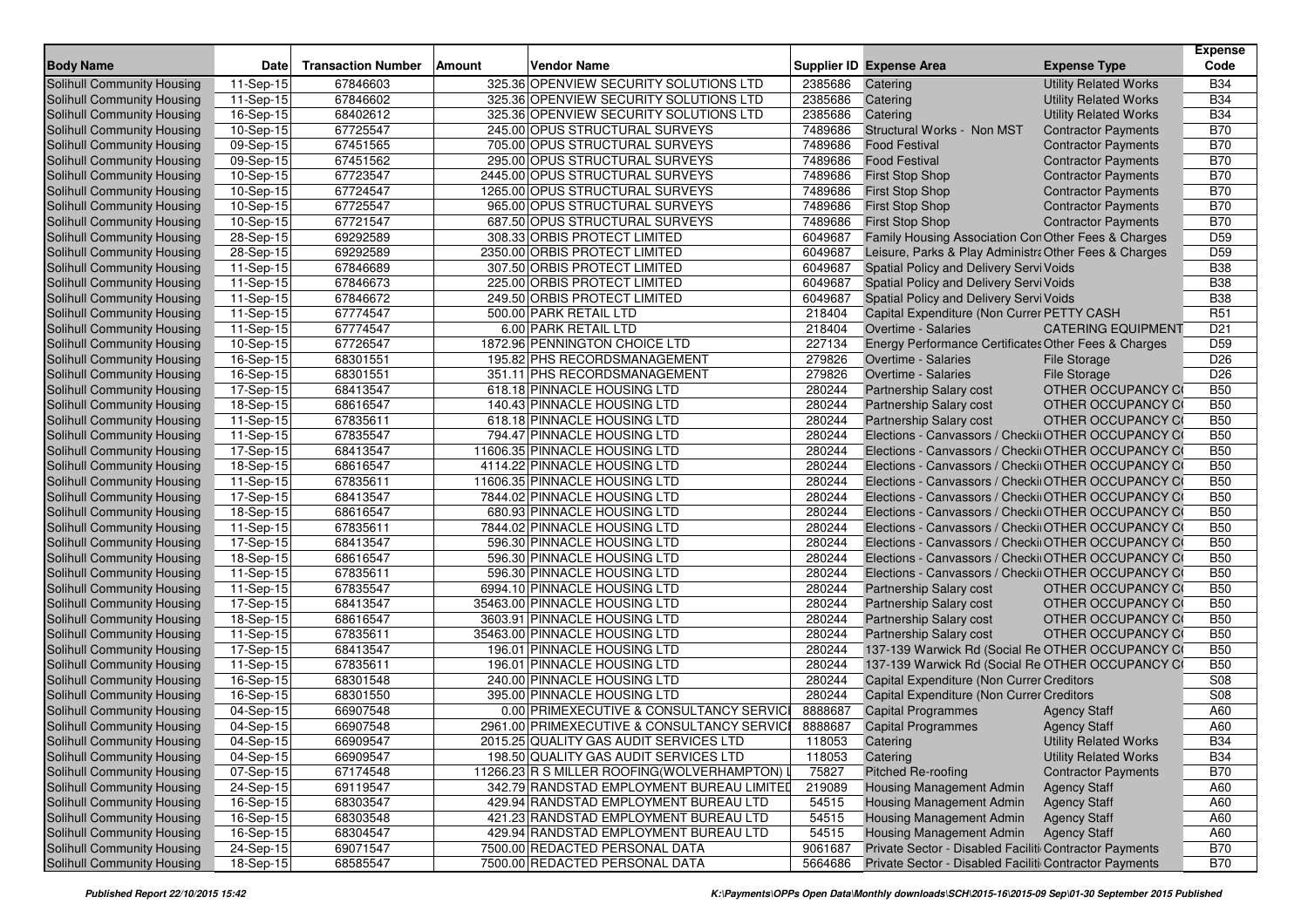| <b>Body Name</b>                  | <b>Date</b>             | <b>Transaction Number</b> | <b>Amount</b> | <b>Vendor Name</b>                         |         | <b>Supplier ID Expense Area</b><br><b>Expense Type</b>       | <b>Expense</b><br>Code |
|-----------------------------------|-------------------------|---------------------------|---------------|--------------------------------------------|---------|--------------------------------------------------------------|------------------------|
| <b>Solihull Community Housing</b> | 11-Sep-15               | 67770547                  |               | 7500.00 REDACTED PERSONAL DATA             | 71968   | Private Sector - Disabled Faciliti Contractor Payments       | <b>B70</b>             |
| <b>Solihull Community Housing</b> | 28-Sep-15               | 69307549                  |               | 600.00 REDACTED PERSONAL DATA              | 9166687 | Capital Expenditure (Non Currer Provision For Homelessn      | U20                    |
| <b>Solihull Community Housing</b> | 24-Sep-15               | 69072547                  |               | 7500.00 REDACTED PERSONAL DATA             | 9058687 | Private Sector - Disabled Faciliti Contractor Payments       | <b>B70</b>             |
| Solihull Community Housing        | $\overline{07}$ -Sep-15 | 67043547                  |               | 2616.00 REDACTED PERSONAL DATA             | 113758  | Capital Expenditure (Non Currer HRA                          | U32                    |
| Solihull Community Housing        | 01-Sep-15               | 66599547                  |               | 2380.31 REDACTED PERSONAL DATA             | 9005688 | Capital Expenditure (Non Currer HRA                          | U32                    |
| Solihull Community Housing        | 14-Sep-15               | 67906548                  |               | 1500.00 REDACTED PERSONAL DATA             | 9020687 | Capital Expenditure (Non Currer HRA                          | U32                    |
| Solihull Community Housing        | 14-Sep-15               | 67909547                  |               | 2020.25 REDACTED PERSONAL DATA             | 6390686 | Private Sector - Disabled Faciliti Contractor Payments       | <b>B70</b>             |
| Solihull Community Housing        | 11-Sep-15               | 67849547                  | 464.25 REED   |                                            | 260459  | Leisure, Parks & Play Administra Agency Staff                | A60                    |
| Solihull Community Housing        | 11-Sep-15               | 67850547                  | 464.25 REED   |                                            | 260459  | Leisure, Parks & Play Administra Agency Staff                | A60                    |
| Solihull Community Housing        | 11-Sep-15               | 67846657                  | 464.25 REED   |                                            | 260459  | Leisure, Parks & Play Administra Agency Staff                | A60                    |
| Solihull Community Housing        | 11-Sep-15               | 67848548                  | 458.06 REED   |                                            | 260459  | Leisure, Parks & Play Administra Agency Staff                | A60                    |
| Solihull Community Housing        | $11-Sep-15$             | 67851547                  | 464.25 REED   |                                            | 260459  | Leisure, Parks & Play Administra Agency Staff                | A60                    |
| Solihull Community Housing        | 11-Sep-15               | 67852547                  | 355.93 REED   |                                            | 260459  | Leisure, Parks & Play Administra Agency Staff                | A60                    |
| Solihull Community Housing        | 11-Sep-15               | 67853547                  | 464.25 REED   |                                            | 260459  | Leisure, Parks & Play Administra Agency Staff                | A60                    |
| Solihull Community Housing        | $\overline{11}$ -Sep-15 | 67854548                  | 464.25 REED   |                                            | 260459  | Leisure, Parks & Play Administra Agency Staff                | A60                    |
| Solihull Community Housing        | 16-Sep-15               | 68305552                  | 458.06 REED   |                                            | 260459  | Leisure, Parks & Play Administra Agency Staff                | A60                    |
| Solihull Community Housing        | 16-Sep-15               | 68305553                  | 458.06 REED   |                                            | 260459  | Leisure, Parks & Play Administra Agency Staff                | A60                    |
| Solihull Community Housing        | 16-Sep-15               | 68308547                  | 458.06 REED   |                                            | 260459  | Leisure, Parks & Play Administra Agency Staff                | A60                    |
| Solihull Community Housing        | 16-Sep-15               | 68308548                  | 445.68 REED   |                                            | 260459  | Leisure, Parks & Play Administra Agency Staff                | A60                    |
| Solihull Community Housing        | 16-Sep-15               | 68308549                  | 464.25 REED   |                                            | 260459  | Leisure, Parks & Play Administra Agency Staff                | A60                    |
| Solihull Community Housing        | 16-Sep-15               | 68308551                  | 458.06 REED   |                                            | 260459  | Leisure, Parks & Play Administra Agency Staff                | A60                    |
| Solihull Community Housing        | 11-Sep-15               | 67858547                  | 464.25 REED   |                                            | 260459  | Leisure, Parks & Play Administra Agency Staff                | A60                    |
| Solihull Community Housing        | $11-Sep-15$             | 67859547                  | 458.06 REED   |                                            | 260459  | Leisure, Parks & Play Administra Agency Staff                | A60                    |
| Solihull Community Housing        | 11-Sep-15               | 67860547                  | 340.45 REED   |                                            | 260459  | Leisure, Parks & Play Administra Agency Staff                | A60                    |
| Solihull Community Housing        | 11-Sep-15               | 67861547                  | 464.25 REED   |                                            | 260459  | Leisure, Parks & Play Administra Agency Staff                | A60                    |
| Solihull Community Housing        | $11-Sep-15$             | 67862547                  | 476.63 REED   |                                            | 260459  | Leisure, Parks & Play Administra Agency Staff                | A60                    |
| Solihull Community Housing        | 11-Sep-15               | 67863547                  | 458.06 REED   |                                            | 260459  | Leisure, Parks & Play Administra Agency Staff                | A60                    |
| Solihull Community Housing        | 11-Sep-15               | 67847548                  | 458.06 REED   |                                            | 260459  | Leisure, Parks & Play Administra Agency Staff                | A60                    |
| Solihull Community Housing        | 11-Sep-15               | 67836547                  | 458.06 REED   |                                            | 260459  | Leisure, Parks & Play Administra Agency Staff                | A60                    |
| Solihull Community Housing        | 16-Sep-15               | 68308553                  | 458.06 REED   |                                            | 260459  | Leisure, Parks & Play Administra Agency Staff                | A60                    |
| Solihull Community Housing        | 16-Sep-15               | 68308556                  | 458.06 REED   |                                            | 260459  | Leisure, Parks & Play Administra Agency Staff                | A60                    |
| Solihull Community Housing        | 16-Sep-15               | 68308557                  | 433.30 REED   |                                            | 260459  | Leisure, Parks & Play Administra Agency Staff                | A60                    |
| Solihull Community Housing        | 16-Sep-15               | 68323547                  | 458.06 REED   |                                            | 260459  | Leisure, Parks & Play Administra Agency Staff                | A60                    |
| Solihull Community Housing        | 24-Sep-15               | 69075547                  |               | 5929.00 RESOURCE PRINT SOLUTIONS           | 1030596 | Customer, Communication & Inf Printing                       | D80                    |
| Solihull Community Housing        | 24-Sep-15               | 69120547                  |               | 250.00 RESOURCE PRINT SOLUTIONS            | 1030596 | Customer, Communication & Inf Printing                       | D80                    |
| Solihull Community Housing        | 11-Sep-15               | 67866547                  |               | 870.00 RESOURCING GROUP                    | 131156  | <b>Capital Programmes</b><br><b>Agency Staff</b>             | A60                    |
| Solihull Community Housing        | 24-Sep-15               | 69132547                  |               | 609.00 RESOURCING GROUP                    | 131156  | <b>Capital Programmes</b><br><b>Agency Staff</b>             | A60                    |
| Solihull Community Housing        | 24-Sep-15               | 69128547                  |               | 870.00 RESOURCING GROUP                    | 131156  | <b>Capital Programmes</b><br><b>Agency Staff</b>             | A60                    |
| Solihull Community Housing        | 24-Sep-15               | 69125547                  |               | 696.00 RESOURCING GROUP                    | 131156  | <b>Capital Programmes</b><br><b>Agency Staff</b>             | A60                    |
| Solihull Community Housing        | $\overline{24}$ -Sep-15 | 69133547                  |               | 501.00 RESOURCING GROUP                    | 131156  | <b>Agency Staff</b><br><b>Capital Programmes</b>             | A60                    |
| Solihull Community Housing        | 11-Sep-15               | 67869547                  |               | 607.50 RESOURCING GROUP                    | 131156  | <b>Capital Programmes</b><br><b>Agency Staff</b>             | A60                    |
| Solihull Community Housing        | 16-Sep-15               | 68266547                  |               | 1000.00 SANCTUARY HOUSING SERVICES LTD     | 9093688 | Capital Expenditure (Non Currer DSO/DLO                      | U34                    |
| Solihull Community Housing        | 04-Sep-15               | 66909548                  |               | 282.00 SAPPHIRE MANAGEMENT SERVICES UK LTI | 209446  | <b>Housing Aid &amp; Homelessness</b><br><b>Agency Staff</b> | A60                    |
| Solihull Community Housing        | $11-Sep-15$             | 67870547                  |               | 1570.00 SCCI ALPHATRACK LTD                | 2490687 | Catering<br>Utility Related Works                            | <b>B34</b>             |
| Solihull Community Housing        | 17-Sep-15               | 68421547                  |               | 1570.00 SCCI ALPHATRACK LTD                | 2490687 | <b>Utility Related Works</b><br>Catering                     | <b>B34</b>             |
| Solihull Community Housing        | 17-Sep-15               | 68425547                  |               | 232.62 SEVERN TRENT WATER LTD              | 7745    | Whar Hall Farm Community Hall Cheshunt/Dillington/Wbro       | <b>B12</b>             |
| Solihull Community Housing        | 17-Sep-15               | 68425547                  |               | -232.62 SEVERN TRENT WATER LTD             | 7745    | Whar Hall Farm Community Hall Cheshunt/Dillington/Wbro       | <b>B12</b>             |
| Solihull Community Housing        | 17-Sep-15               | 68425547                  |               | 107.96 SEVERN TRENT WATER LTD              | 7745    | Whar Hall Farm Community Hall Cheshunt/Dillington/Wbro       | <b>B12</b>             |
| Solihull Community Housing        | 17-Sep-15               | 68425547                  |               | 124.66 SEVERN TRENT WATER LTD              | 7745    | Whar Hall Farm Community Hall Cheshunt/Dillington/Wbro       | <b>B12</b>             |
| Solihull Community Housing        | 16-Sep-15               | 68365118                  |               | 2366.24 SEVERN TRENT WATER LTD             | 7745    | Business Support - MST Back O Cheshunt/Dillington/Wbro       | B12                    |
| Solihull Community Housing        | 07-Sep-15               | 67034547                  |               | 319.00 SOLIHULL COMMUNITY HOUSING          | 102685  | Spatial Policy and Delivery Servi Bangor/Keele/Wham/Ww       | <b>B11</b>             |
| Solihull Community Housing        | 14-Sep-15               | 67909548                  |               | 310.00 SOLIHULL COMMUNITY HOUSING          | 102685  | Subscriptions-Employees<br>Bangor/Keele/Wham/Ww              | <b>B11</b>             |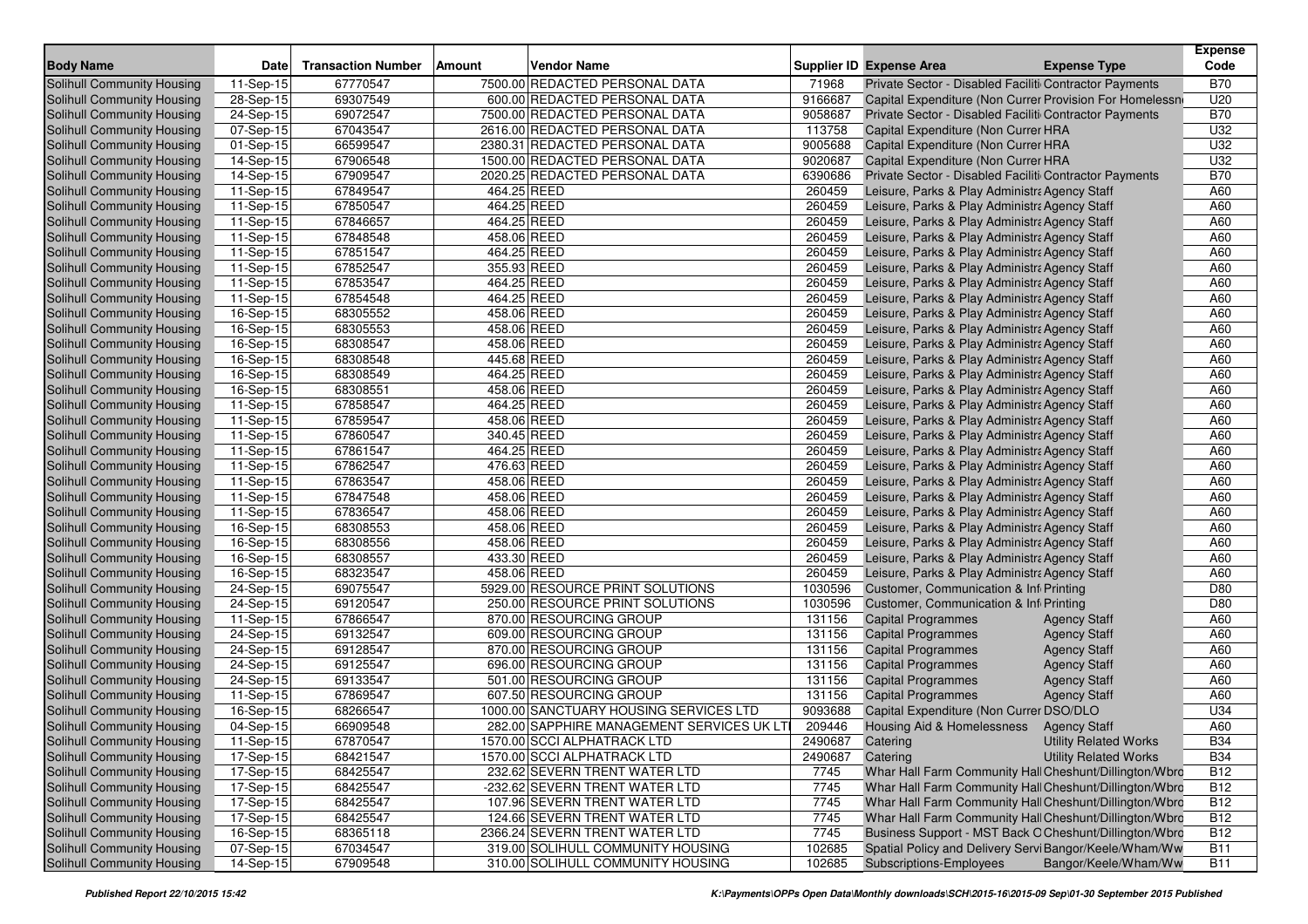| <b>Body Name</b>                  | <b>Date</b>             | <b>Transaction Number</b> | Vendor Name<br>Amount                       |         | <b>Supplier ID Expense Area</b>                        | <b>Expense Type</b>           | <b>Expense</b><br>Code |
|-----------------------------------|-------------------------|---------------------------|---------------------------------------------|---------|--------------------------------------------------------|-------------------------------|------------------------|
| Solihull Community Housing        | 07-Sep-15               | 67034547                  | 4.00 SOLIHULL COMMUNITY HOUSING             | 102685  | Spatial Policy and Delivery Servi DEPRECIATION         |                               | D <sub>13</sub>        |
| <b>Solihull Community Housing</b> | 07-Sep-15               | 67034547                  | 6.11 SOLIHULL COMMUNITY HOUSING             | 102685  | <b>CHH - Sanctuary Scheme</b>                          | <b>DEPRECIATION</b>           | D <sub>13</sub>        |
| Solihull Community Housing        | 07-Sep-15               | 67034547                  | 1.67 SOLIHULL COMMUNITY HOUSING             | 102685  | <b>CHH - Sanctuary Scheme</b>                          | <b>DEPRECIATION</b>           | D <sub>13</sub>        |
| Solihull Community Housing        | 14-Sep-15               | 67909548                  | 13.50 SOLIHULL COMMUNITY HOUSING            | 102685  | <b>Housing Aid &amp; Homelessness</b>                  | <b>EXPENSES: MEMBERS</b>      | D60                    |
| Solihull Community Housing        | 14-Sep-15               | 67909548                  | 1.20 SOLIHULL COMMUNITY HOUSING             | 102685  | Housing Aid & Homelessness                             | <b>EXPENSES: MEMBERS</b>      | D60                    |
| Solihull Community Housing        | 14-Sep-15               | 67909548                  | 3.50 SOLIHULL COMMUNITY HOUSING             | 102685  | <b>Housing Aid &amp; Homelessness</b>                  | <b>CONTRIBUTION TO PRO</b>    | D90                    |
| Solihull Community Housing        | 07-Sep-15               | 67034547                  | 18.00 SOLIHULL COMMUNITY HOUSING            | 102685  | <b>Other Contracts</b>                                 | <b>CATERING PROVISIONS</b>    | D <sub>20</sub>        |
| Solihull Community Housing        | 07-Sep-15               | 67034547                  | 10.59 SOLIHULL COMMUNITY HOUSING            | 102685  | <b>Other Contracts</b>                                 | <b>CATERING PROVISIONS</b>    | D <sub>20</sub>        |
| Solihull Community Housing        | 01-Sep-15               | 66598547                  | 619.69 SOLIHULL MBC                         | 80026   | Capital Expenditure (Non Currer HRA                    |                               | U32                    |
| Solihull Community Housing        | 21-Sep-15               | 68709580                  | 2610.00 SOLIHULL MBC                        | 80026   | Payroll - Payable to SMBC                              | <b>LONG TERM CREDITOR</b>     | S09                    |
| Solihull Community Housing        | 21-Sep-15               | 68709580                  | 498.06 SOLIHULL MBC                         | 80026   | Payroll - Payable to SMBC                              | <b>LONG TERM CREDITOR</b>     | S <sub>09</sub>        |
| Solihull Community Housing        | 21-Sep-15               | 68709580                  | 583.30 SOLIHULL MBC                         | 80026   | Payroll - Payable to SMBC                              | <b>LONG TERM CREDITOR</b>     | S09                    |
| Solihull Community Housing        | 21-Sep-15               | 68709580                  | 2.00 SOLIHULL MBC                           | 80026   | Payroll - Payable to SMBC                              | <b>LONG TERM CREDITOR</b>     | S09                    |
| Solihull Community Housing        | 18-Sep-15               | 68593547                  | 120.00 SOLIHULL METROPOLITAN BOROUGH COU    | 9466    | <b>SMBC Support Services</b>                           | Other Fees & Charges          | D <sub>59</sub>        |
| Solihull Community Housing        | 18-Sep-15               | 68593547                  | 133027.29 SOLIHULL METROPOLITAN BOROUGH COU | 9466    | <b>SMBC Support Services</b>                           | Other Fees & Charges          | D <sub>59</sub>        |
| Solihull Community Housing        | 18-Sep-15               | 68593547                  | 11733.96 SOLIHULL METROPOLITAN BOROUGH COU  | 9466    | <b>SMBC Support Services</b>                           | Other Fees & Charges          | D <sub>59</sub>        |
| Solihull Community Housing        | 18-Sep-15               | 68593547                  | 19322.32 SOLIHULL METROPOLITAN BOROUGH COU  | 9466    | <b>SMBC Support Services</b>                           | Other Fees & Charges          | D59                    |
| Solihull Community Housing        | 18-Sep-15               | 68593547                  | 97500.00 SOLIHULL METROPOLITAN BOROUGH COU  | 9466    | <b>SMBC Support Services</b>                           | Other Fees & Charges          | D <sub>59</sub>        |
| Solihull Community Housing        | 18-Sep-15               | 68593547                  | 28280.23 SOLIHULL METROPOLITAN BOROUGH COU  | 9466    | <b>SMBC Support Services</b>                           | Other Fees & Charges          | D <sub>59</sub>        |
| Solihull Community Housing        | 24-Sep-15               | 69135547                  | 2060.31 SOUTHERN ELECTRIC PLC               | 76903   | Partnership Salary cost                                | Bangor/Keele/Wham/Ww          | <b>B11</b>             |
| Solihull Community Housing        | 22-Sep-15               | 68952547                  | 30.60 SOUTHERN ELECTRIC PLC                 | 76903   | Solihull Area Office                                   | Newham                        | <b>B10</b>             |
| Solihull Community Housing        | 22-Sep-15               | 68952547                  | 22.09 SOUTHERN ELECTRIC PLC                 | 76903   | <b>Greenfield Centre</b>                               | Newham                        | <b>B10</b>             |
| Solihull Community Housing        | 22-Sep-15               | 68952547                  | 24.88 SOUTHERN ELECTRIC PLC                 | 76903   | <b>Birbeck House</b>                                   | Newham                        | <b>B10</b>             |
| Solihull Community Housing        | 22-Sep-15               | 68952547                  | 341.97 SOUTHERN ELECTRIC PLC                | 76903   | Subscriptions-Employees                                | Newham                        | <b>B10</b>             |
| Solihull Community Housing        | 22-Sep-15               | 68952547                  | 30.22 SOUTHERN ELECTRIC PLC                 | 76903   | <b>Overtime - Salaries</b>                             | Newham                        | <b>B10</b>             |
| Solihull Community Housing        | 22-Sep-15               | 68952547                  | 36.52 SOUTHERN ELECTRIC PLC                 | 76903   | Business Support - MST Back ONewham                    |                               | <b>B10</b>             |
| Solihull Community Housing        | $22-Sep-15$             | 68952547                  | 1159.71 SOUTHERN ELECTRIC PLC               | 76903   | North Lichfield Initiative                             | Newham                        | <b>B10</b>             |
| Solihull Community Housing        | $22-Sep-15$             | 68953547                  | 513.24 SOUTHERN ELECTRIC PLC                | 76903   | North Lichfield Initiative                             | Newham                        | <b>B10</b>             |
| Solihull Community Housing        | 03-Sep-15               | 66826759                  | 2427.57 SUPRA UK LTD                        | 73055   | <b>Other Contracts</b>                                 | <b>WORK IN PROGRESS</b>       | R <sub>10</sub>        |
| Solihull Community Housing        | 03-Sep-15               | 66826727                  | 6131.25 TATE FUEL OILS LTD                  | 4158688 | <b>Other Contracts</b>                                 | <b>WORK IN PROGRESS</b>       | R <sub>10</sub>        |
| Solihull Community Housing        | 24-Sep-15               | 69139697                  | 6188.00 TATE FUEL OILS LTD                  | 4158688 | <b>Other Contracts</b>                                 | <b>WORK IN PROGRESS</b>       | R <sub>10</sub>        |
| Solihull Community Housing        | $\overline{2}$ 1-Sep-15 | 68709625                  | 4170.00 TES ENVIRONMENTAL SERVICES LTD      | 9196687 | CL - Stowe Pool                                        | <b>Contractor Payments</b>    | <b>B70</b>             |
| Solihull Community Housing        | 21-Sep-15               | 68709627                  | 5115.00 TES ENVIRONMENTAL SERVICES LTD      | 9196687 | CL - Stowe Pool                                        | <b>Contractor Payments</b>    | <b>B70</b>             |
| Solihull Community Housing        | 11-Sep-15               | 67881547                  | 444.00 TONY MARSHALL HEATING SERVICES LTD   | 8939687 | Spatial Policy and Delivery Servi Agency Staff         |                               | A60                    |
| Solihull Community Housing        | 24-Sep-15               | 69136547                  | 444.00 TONY MARSHALL HEATING SERVICES LTD   | 8939687 | Spatial Policy and Delivery Servi Agency Staff         |                               | A60                    |
| Solihull Community Housing        | 11-Sep-15               | 67762547                  | 1776.00 TONY MARSHALL HEATING SERVICES LTD  | 8939687 | Spatial Policy and Delivery Servi Agency Staff         |                               | A60                    |
| Solihull Community Housing        | 11-Sep-15               | 67762547                  | -1776.00 TONY MARSHALL HEATING SERVICES LTD | 8939687 | Spatial Policy and Delivery Servi Agency Staff         |                               | A60                    |
| Solihull Community Housing        | 04-Sep-15               | 66909550                  | 444.00 TONY MARSHALL HEATING SERVICES LTD   | 8939687 | Spatial Policy and Delivery Servi Agency Staff         |                               | A60                    |
| Solihull Community Housing        | 18-Sep-15               | 68619547                  | 444.00 TONY MARSHALL HEATING SERVICES LTD   | 8939687 | Spatial Policy and Delivery Servi Agency Staff         |                               | A60                    |
| Solihull Community Housing        | 11-Sep-15               | 67762547                  | 1776.00 TONY MARSHALL HEATING SERVICES LTD  | 8939687 | Decent Homes Prog - Internal                           | <b>Agency Staff</b>           | A60                    |
| Solihull Community Housing        | 11-Sep-15               | 67762547                  | -1776.00 TONY MARSHALL HEATING SERVICES LTD | 8939687 | Decent Homes Prog - Internal                           | <b>Agency Staff</b>           | A60                    |
| Solihull Community Housing        | 11-Sep-15               | 67881547                  | 444.00 TONY MARSHALL HEATING SERVICES LTD   | 8939687 | Decent Homes Prog - Internal                           | <b>Agency Staff</b>           | A60                    |
| Solihull Community Housing        | 24-Sep-15               | 69136547                  | 444.00 TONY MARSHALL HEATING SERVICES LTD   | 8939687 | Decent Homes Prog - Internal                           | <b>Agency Staff</b>           | A60                    |
| Solihull Community Housing        | 04-Sep-15               | 66909550                  | 444.00 TONY MARSHALL HEATING SERVICES LTD   | 8939687 | Decent Homes Prog - Internal                           | <b>Agency Staff</b>           | A60                    |
| Solihull Community Housing        | 18-Sep-15               | 68619547                  | 444.00 TONY MARSHALL HEATING SERVICES LTD   | 8939687 | Decent Homes Prog - Internal                           | <b>Agency Staff</b>           | A60                    |
| Solihull Community Housing        | 22-Sep-15               | 68890547                  | 584.24 TRAVELODGE                           | 81317   | Housing Aid & Homelessness                             | <b>B&amp;B Accommodation</b>  | <b>B23</b>             |
| Solihull Community Housing        | 22-Sep-15               | 68895547                  | 2770.02 TRAVELODGE                          | 81317   | <b>Housing Aid &amp; Homelessness</b>                  | <b>B&amp;B</b> Accommodation  | <b>B23</b>             |
| Solihull Community Housing        | 16-Sep-15               | 68289547                  | 2213.84 TRENT ARCHITECTURE & DESIGN         | 2222696 | Private Sector - Disabled Faciliti Contractor Payments |                               | <b>B70</b>             |
| Solihull Community Housing        | 21-Sep-15               | 68709643                  | 5081.05 TYNETEC LTD                         | 2050832 | <b>Wellbeing Service</b>                               | <b>Equipment Rental/Lease</b> | D <sub>18</sub>        |
| Solihull Community Housing        | 21-Sep-15               | 68709644                  | 4209.92 TYNETEC LTD                         | 2050832 | <b>Wellbeing Service</b>                               | <b>Equipment Rental/Lease</b> | D18                    |
| Solihull Community Housing        | 16-Sep-15               | 68402614                  | 1755.20 TYRER BUILDING CONTRACTORS          | 104269  | Kitchens                                               | <b>Contractor Payments</b>    | <b>B70</b>             |
| Solihull Community Housing        | 11-Sep-15               | 67846707                  | 1334.22 TYRER BUILDING CONTRACTORS          | 104269  | Kitchens                                               | <b>Contractor Payments</b>    | <b>B70</b>             |